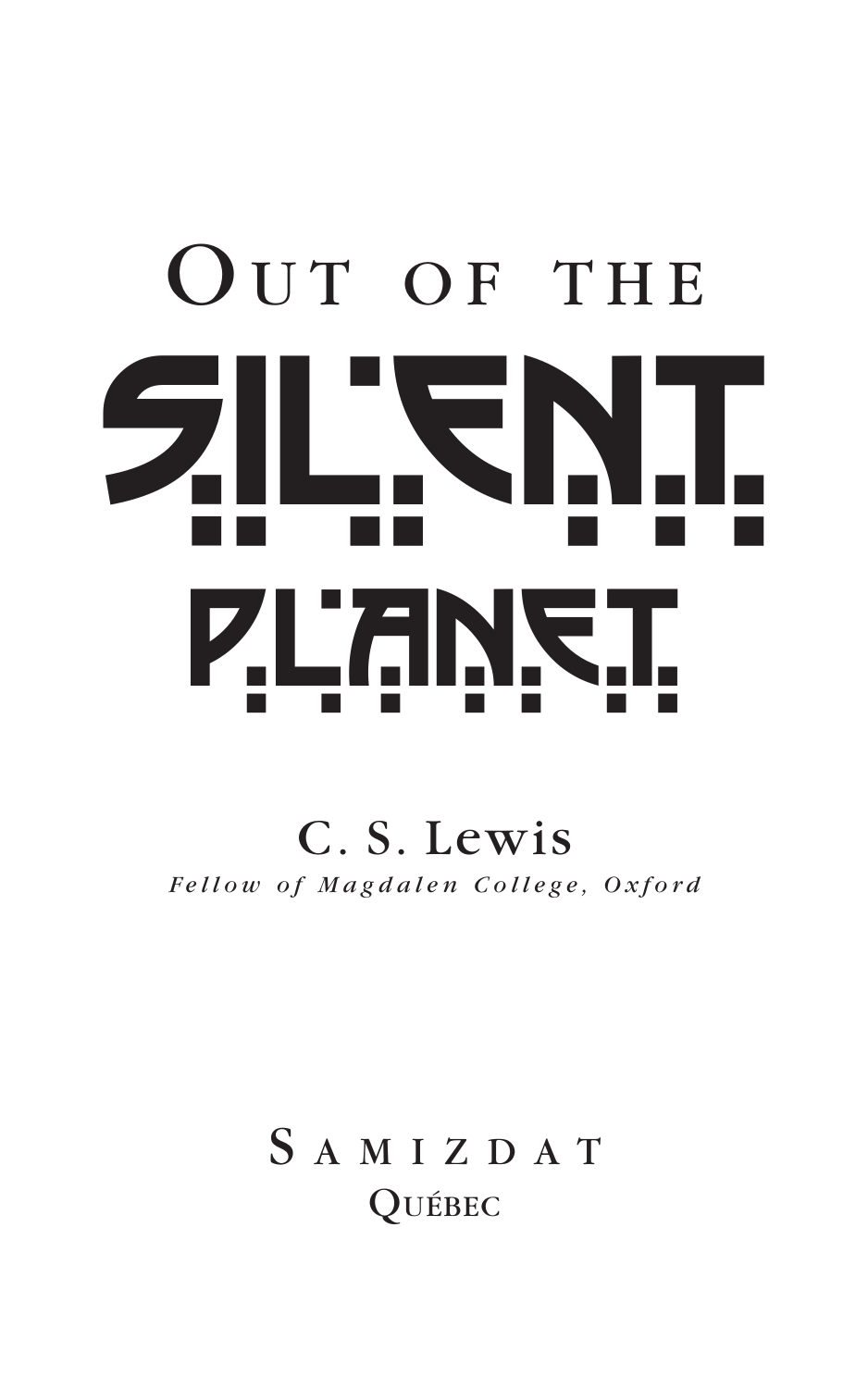Based on the public domain etext provided by "Harry Kruiswijk".

*Out of the Silent Planet* by C. S. Lewis. Date of first publication: 1938 at The Bodley Head.

Samizdat, November 2015 (public domain under [Canadian copy](http://laws-lois.justice.gc.ca/eng/acts/C-42/page-6.html#h-6)[right law\)](http://laws-lois.justice.gc.ca/eng/acts/C-42/page-6.html#h-6)

#### Font:

ITC Garamond BalaCynwyd

#### Disclaimer

This eBook is for the use of anyone anywhere at no cost. Copyright laws in your country also govern what you can do with this work. Copyright laws in most countries are in a constant state of flux. If you are outside Canada, check the laws of your country before downloading, copying, displaying, performing, distributing or creating derivative works based on this Samizdat Ebook. Samizdat makes no claims regarding the copyright status of any work in any country outside Canada.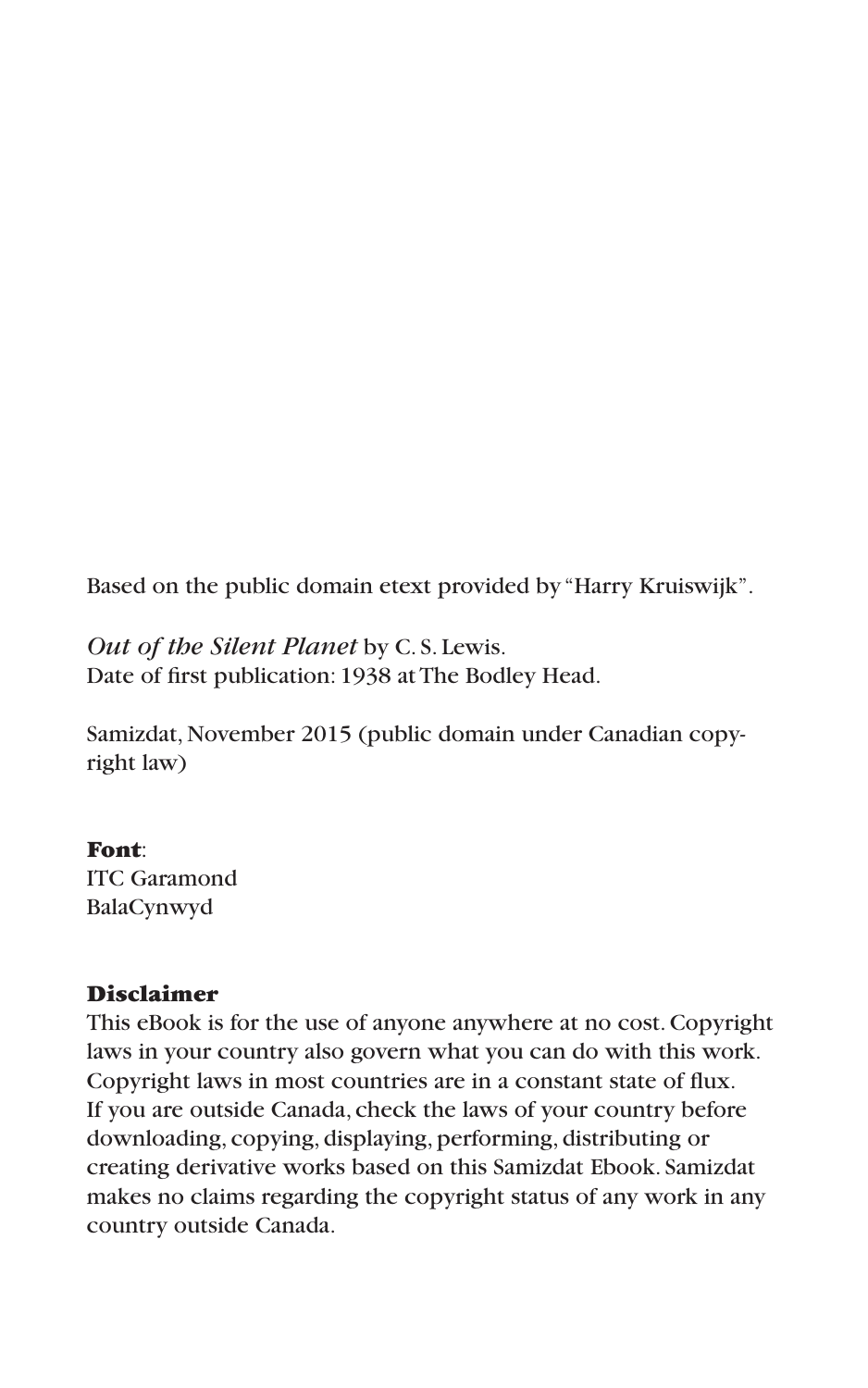Note: Certain slighting references to earlier stories of this type which will be found in the following pages have been put there for purely dramatic purposes. The author would be sorry if any reader supposed he was too stupid to have enjoyed Mr H. G. Wells's fantasies or too ungrateful to acknowledge his debt to them.

C.S.L.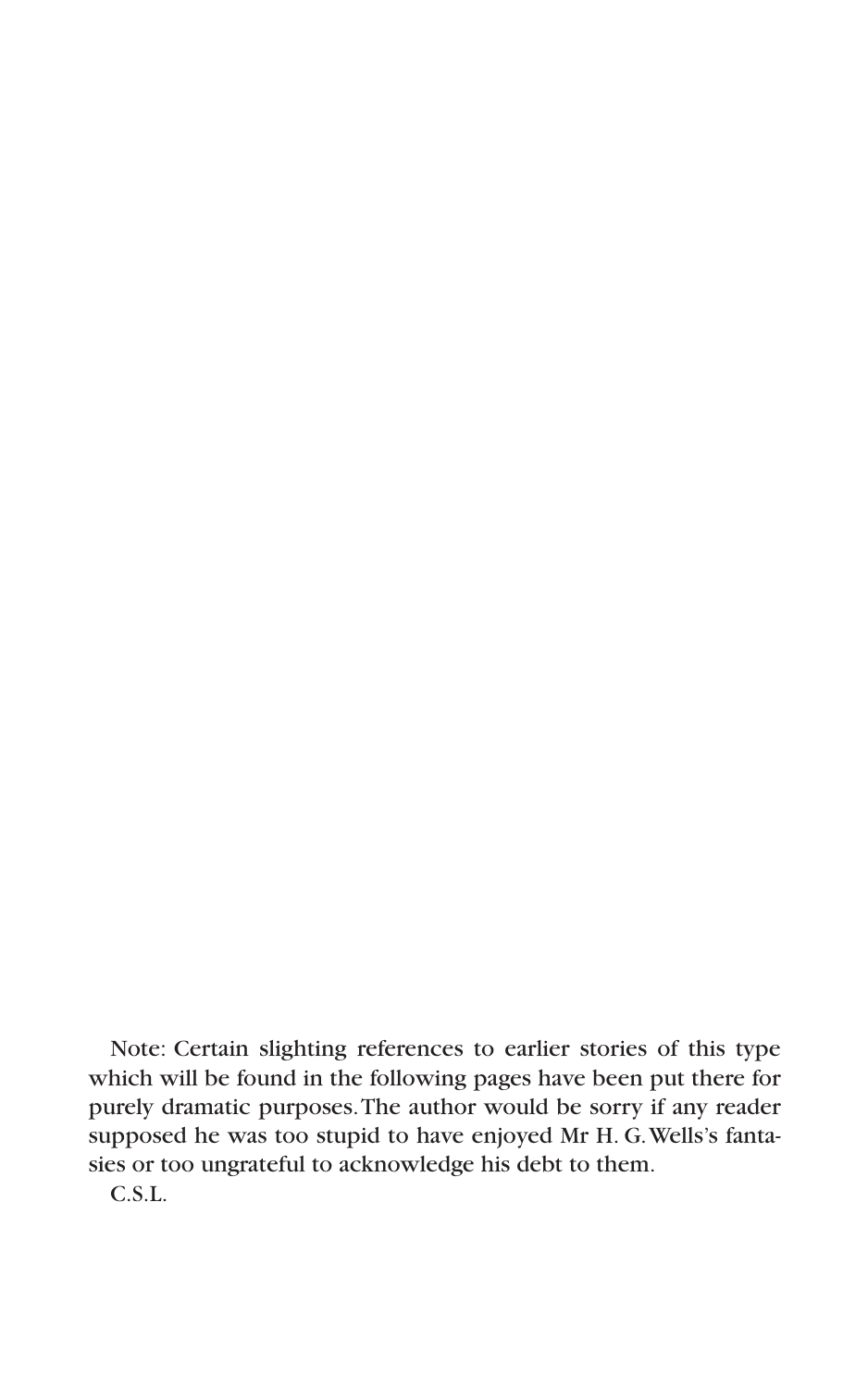#### *<u>Cintents</u>*

| Chapter I            | 1   |
|----------------------|-----|
| Chapter II           | 8   |
| Chapter III          | 13  |
| Chapter IV           | 16  |
| Chapter V            | 21  |
| <b>Chapter VI</b>    | 27  |
| Chapter VII          | 31  |
| <b>Chapter VIII</b>  | 37  |
| Chapter IX           | 41  |
| Chapter X            | 48  |
| <b>Chapter XI</b>    | 54  |
| <b>Chapter XII</b>   | 60  |
| <b>Chapter XIII</b>  | 65  |
| <b>Chapter XIV</b>   | 72  |
| <b>Chapter XV</b>    | 77  |
| <b>Chapter XVI</b>   | 83  |
| <b>Chapter XVII</b>  | 89  |
| <b>Chapter XVIII</b> | 100 |
| <b>Chapter XIX</b>   | 107 |
| <b>Chapter XX</b>    | 114 |
| <b>Chapter XXI</b>   | 122 |
| <b>Chapter XXII</b>  | 131 |
| Postscript           | 134 |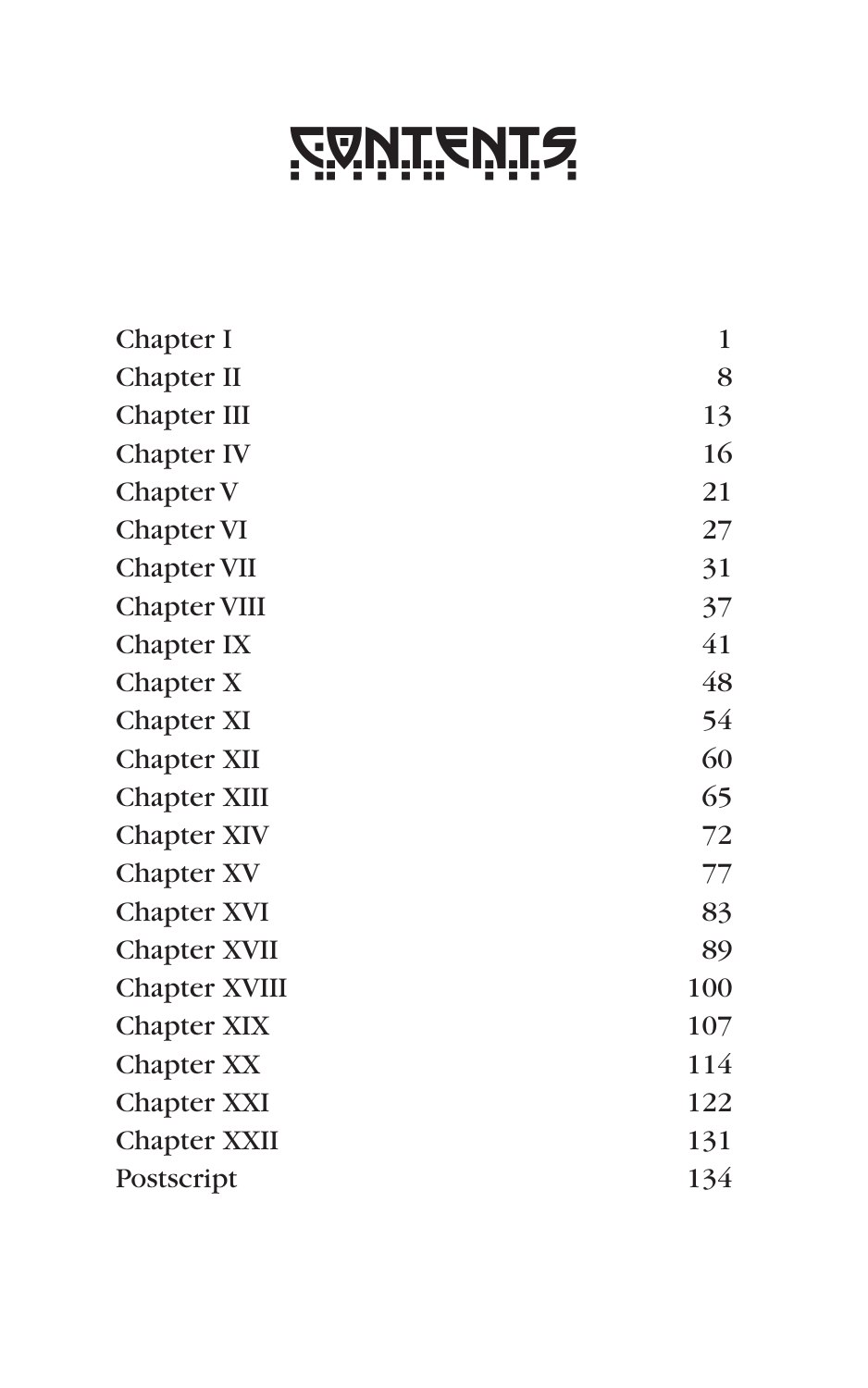## <span id="page-4-0"></span>I X7.T.SR

THE LAST drops of the thundershower had hardly ceased falling when the Pedestrian stuffed his map into his pocket, settled his pack more comfortably on his tired shoulders, and stepped out from the shelter of a large chestnut tree into the middle of the road. A violent yellow sunset was pouring through a rift in the clouds to westward, but straight ahead over the hills the sky was the colour of dark slate. Every tree and blade of grass was dripping, and the road shone like a river. The Pedestrian wasted no time on the landscape but set out at once with the determined stride of a good walker who has lately realized that he will have to walk farther than he intended. That, indeed, was his situation. If he had chosen to look back, which he did not, he could have seen the spire of Much Nadderby, and, seeing it, might have uttered a malediction on the inhospitable little hotels which, though obviously empty, had refused him a bed. The place had changed hands since he last went for a walking tour in these parts. The kindly old landlord on whom he had reckoned had been replaced by someone whom the bar-maid referred to as 'the lady,' and the lady was apparently a British innkeeper of that orthodox school who regard guests as a nuisance. His only chance now was Sterk, on the far side of the hills, and a good six miles away. The map marked an inn at Sterk. The Pedestrian was too experienced to build any very sanguine hopes on this, but there seemed nothing else within range.

He walked fairly fast, and doggedly, without looking much about him, like a man trying shorten the way with some interesting train of thought. He was tall, but a little round-shouldered, about thirty five to forty years of age, and dressed with that particular kind of shabbiness which marks a member of the intelligentsia on a holiday. He might easily have been mistaken for a doctor or a schoolmaster at first sight, though he had not the man-of-the-world air of the one or the indefinable breeziness of the other. In fact, he was a philologist, and fellow of a Cambridge college. His name was Ransom.

He had hoped when he left Nadderby that he might find a night's lodging at some friendly farm before he had walked as far as Sterk.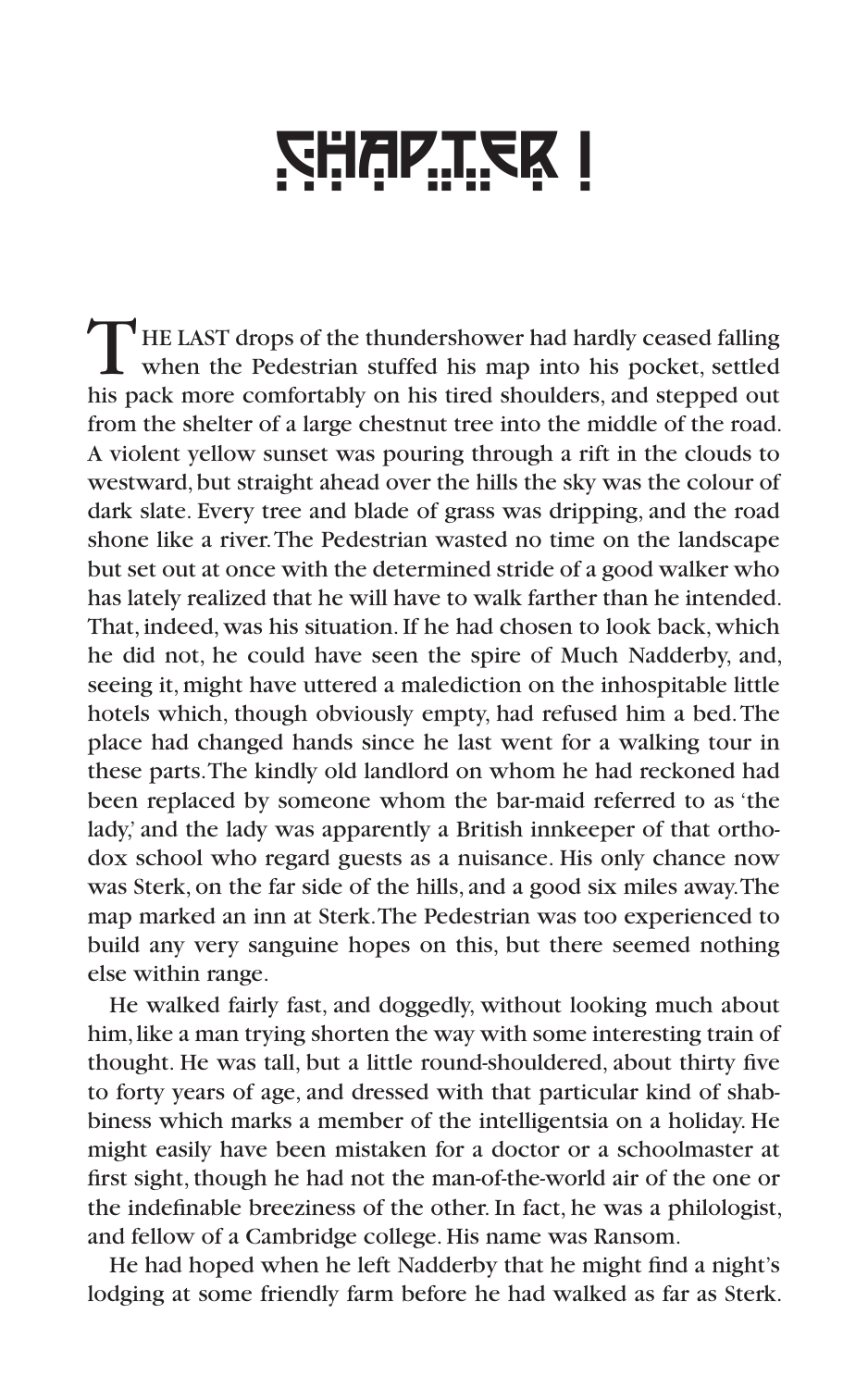But the land this side of the hills seemed almost uninhabited. It was a desolate, featureless sort of country mainly devoted to cabbage and turnip, with poor hedges and few trees. It attracted no visitors like the richer country south of Nadderby and it was protected by the hills from the industrial areas beyond Sterk. As the evening drew in... and the noise of the birds came to an end it grew more silent than an English landscape usually is. The noise of his own feet on the metalled road became irritating.

He had walked thus for a matter of two miles when he became aware of a light ahead. He was close under the hills by now and it was nearly dark, so that he still cherished hopes of a substantial farmhouse until he was quite close to the real origin of the light; which proved to be a very small cottage of ugly nineteenth-century brick. A woman darted out of the open doorway as he approached it and almost collided with him.

'I beg your pardon, sir: she said. 'I thought it, was my Harry.'

Ransom asked her if there was any place nearer than Sterk where he might possibly get a bed.

'No, sir,' said the woman. 'Not nearer than Sterk. I dare say as they might fix you up at Nadderby.'

She spoke in a humbly fretful voice as if her mind were intent on something else. Ransom explained that he had already tried Nadderby.

'Then I don't know, I'm sure, sir,' she replied.' 'There isn't hardly any house before Sterk, not what you want. There's only The Rise, where my Harry works, and I thought you was coming from that way, sir, and that's why I come out when I heard you, thinking it might be him. He ought to be home this long time."

'The Rise,' said Ransom. 'What's that? A farm? Would they put me up?'

'Oh no, sir. You see there's no one there not except the Professor and the gentleman from London, not since Miss Alice died. They wouldn't do anything like that, sir. They don't even keep any servants, except my Harry for doing the furnace like, and he's not in the house.'

'What's this professor's name?' asked Ransom with a faint hope.

'I don't know, I'm sure, sir,' said the woman. The other gentleman's Mr Devine, he is, and Harry says the *other* gentleman is a professor. He don't know much about it, you see, being a little simple, and that's why I don't like him coming home so late, and they said they'd always send him home at six o'clock. It isn't as if he didn't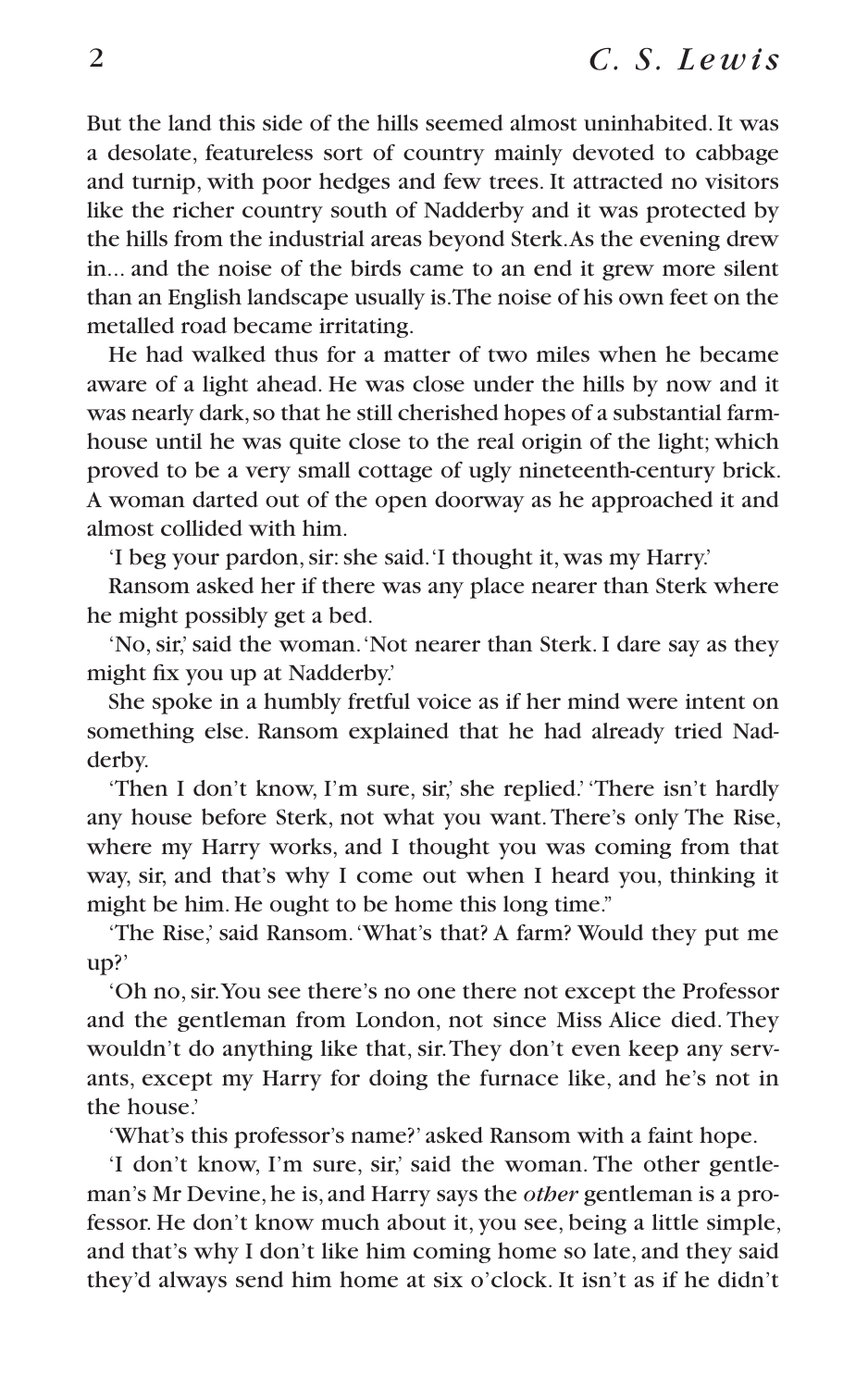do a good day's work, either.'

The monotonous voice and the limited range of the woman's vocabulary did not express much emotion, but Ransom was standing sufficiently near to perceive that she was trembling and nearly crying. It occurred. to him that he ought to call on the mysterious professor and ask for the boy to be sent home: and it occurred to him just a fraction of a second later that once he were inside the house — among men of his own profession — he might very reasonably accept the offer of a night's hospitality'. Whatever the process of thought may have been, he found that the mental picture of himself calling at The Rise had assumed all the solidity of a thing determined upon. He told the woman what he intended to do.

'Thank you very much, sir, I'm sure,' she said. 'And if you would be so kind as to see him out of the gate and on the road before you leave, if you see what I mean, sir. 'He's that' frightened of the Professor and he wouldn't come away once your back was turned, sir, not if they hadn't sent him home themselves like.'

Ransom reassured the woman as well as he could and bade her goodbye, after ascertaining that he would find The Rise on his left in about five minutes. Stiffness had grown upon him while he was standing still, and he proceeded slowly and painfully on his way.

There was no sign of any lights on the left of the road — nothing but the flat fields and a mass of darkness which he took to be a copse. It seemed more than five minutes before he reached it and found that he had been mistaken. It was divided from the road by a good hedge and in the hedge was a white gate: and the trees which rose above him as he examined the gate were not the first line of a copse but only a belt, and the sky showed through them, He felt sure now that this must be the gate of The Rise and that these trees surrounded a house and garden. He tried the gate and found it locked. He stood for a moment undecided, discouraged by the silence and the growing darkness. His first inclination, tired as he felt, was to continue his journey to Sterk: but, he had committed himself to a troublesome duty on behalf of the old woman. He knew that it would be possible, if one really wanted, to force a way through the hedge. He did not want to. A nice fool he would look, blundering in upon some retired eccentric — the sort of a man who kept his gates locked in the country — with this silly story of a hysterical mother in tears because her idiot boy had been kept half an hour late at his work! Yet it was perfectly clear that he would have to get in, and since one cannot crawl through a hedge with a pack on, he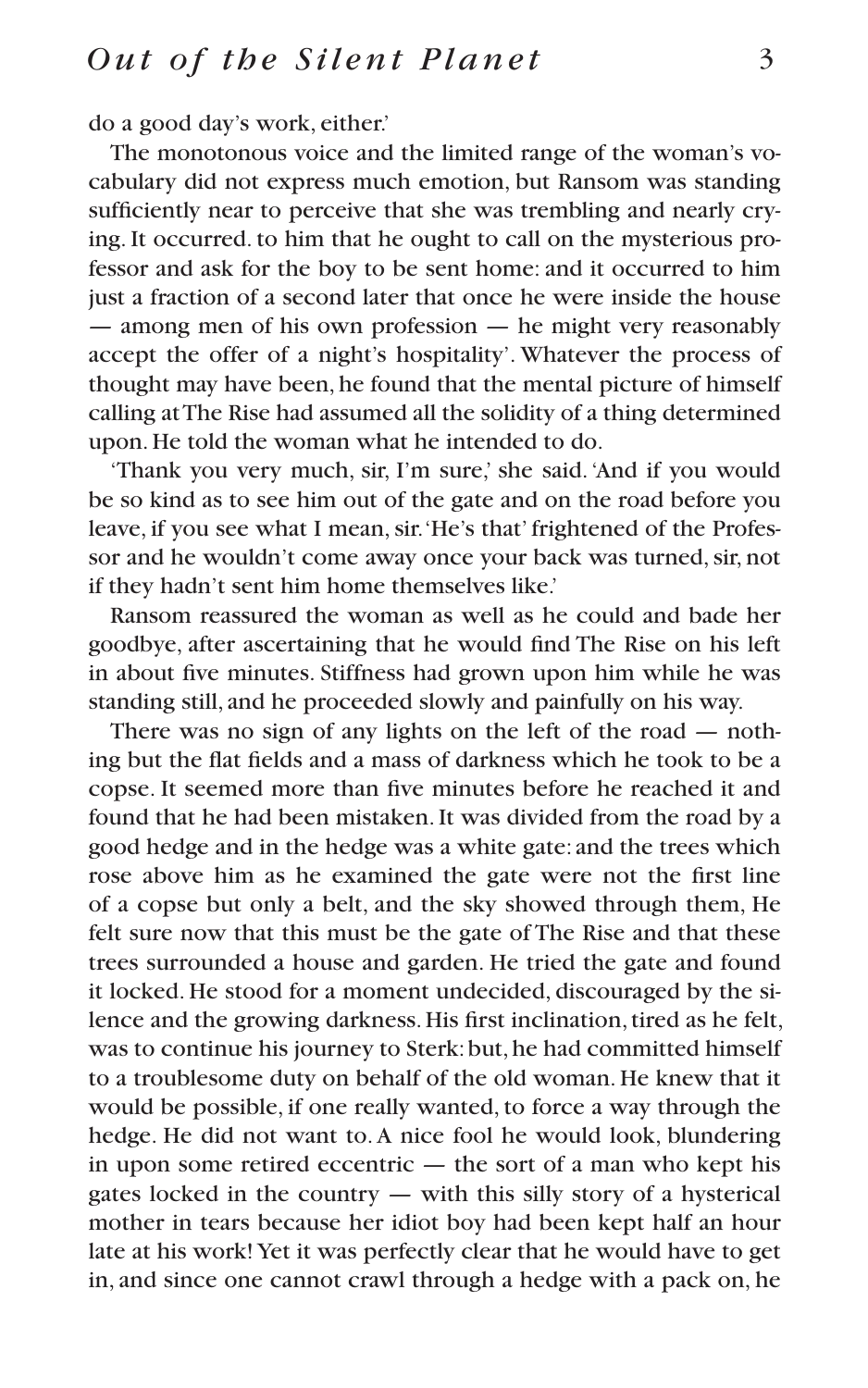slipped his pack off and flung it over the gate. The 'moment' he had done so, it seemed to him that he had not till now fully made up his mind — now that he must break into the garden if only in order to recover the pack. He became very angry with the woman, and with himself, but he got down on his hands and knees and began to worm his way into the hedge.

The operation proved more difficult than he had expected and it was several minutes before he stood up in the wet darkness on the inner side of the hedge smarting from his contact with thorns and nettles. He groped his way to the gate, picked up his pack, and then for the first time turned to take stock of his surroundings. It was lighter on the drive than it had been under the trees and he had no difficulty in making out a large stone house divided from him by a width of untidy and neglected lawn. The drive branched into two a little way ahead of him — the right-hand path leading in a gentle sweep to the front door, while the left ran straight ahead, doubtless to the back premises of the house. He noticed that this path was churned up into deep ruts — now full of water as if it were used to carrying a traffic of heavy lorries. The other, on which he now began to approach the house, was overgrown with moss. The house itself showed no light: some of the windows were shuttered, some gaped blank without shutter or curtain, but all were lifeless and inhospitable. The only sign of occupation was a column of smoke that rose from behind the house with a density which suggested the chimney of a factory, or at least of a laundry, rather than that of a kitchen. The Rise was clearly the last place in the world where a stranger was likely to be asked to stay the night, and Ransom, who had already wasted some time in exploring it, would certainly have turned away if he had not been bound by his unfortunate promise to the old woman.

He mounted the three steps which led into the deep porch, rang the bell, and waited. After a time he rang the bell again and sat down on a wooden bench which ran along one side of the porch. He sat so long that though the night was warm and starlit the sweat began to dry on his face and a faint chilliness crept over his shoulders. He was very tired by now, and it was perhaps this which prevented him from rising and ringing the third time: this, and the soothing stillness of the garden, the beauty of the summer sky, and the occasional hooting of an owl somewhere in the neighbourhood which seemed only to emphasize the underlying tranquillity of his surroundings. Something like drowsiness had already descended upon him when he found himself startled into vigilance. A peculiar noise was going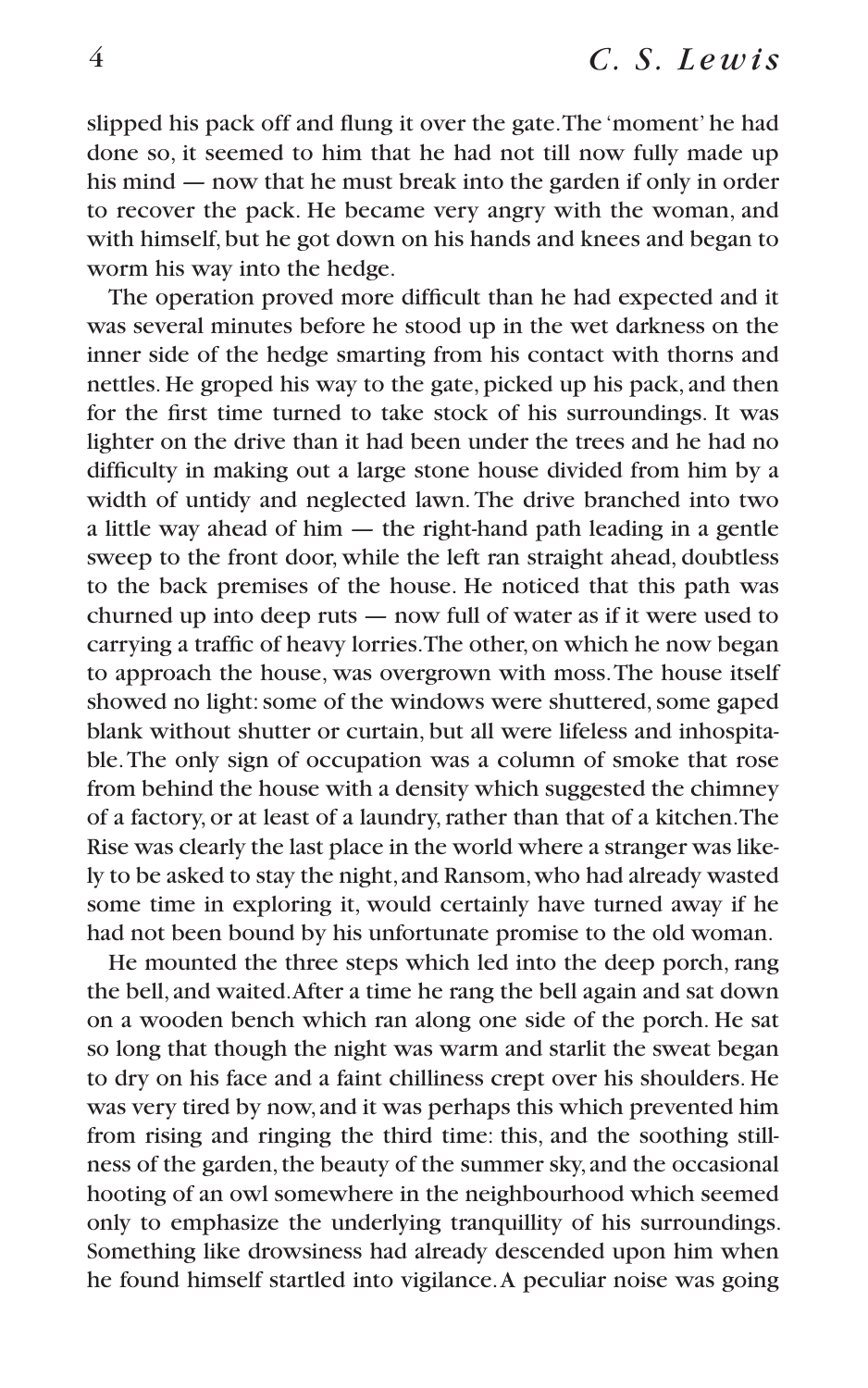on — a scuffling, irregular noise, vaguely reminiscent of a football scrum. He stood up. The noise was unmistakable by now. People in boots were fighting or wrestling or playing some game. They were shouting too. He could not make out the words but he heard the monosyllabic barking ejaculations of men who are angry and out of breath. The last thing Ransom wanted was an adventure, but a conviction that he ought to investigate the matter was already growing upon him when a much louder cry rang out in which he could distinguish the words, 'Let me go. Let me go,' and then, a second later, 'I'm not going in there. Let me go home.'

Throwing off his pack, Ransom sprang down the steps of the porch, and ran round to the back of the house as quickly as his stiff and footsore condition allowed him. The ruts and pools of the muddy path led him to what seemed — to be a yard, but a yard surrounded with an an usual number of outhouses. He had a momentary vision of a tall chimney, a low door filled with red firelight, and a huge round shape that rose black against the stars, which he took for the dome of a small observatory: then all this was blotted out of his mind by the figures of three men who were struggling together so close to him that he almost cannoned into them. From the very first Ransom felt no doubt that the central figure, whom the two others seemed to be detaining in spite of his struggles, was the old woman's Harry. He would like to have thundered out, 'What are you doing to that boy?' but the words that actually came — in rather an unimpressive voice — were, 'Here! I say! ...'

The three combatants fell suddenly apart, the boy blubbering. 'May I ask,' said the thicker and taller of the two men, 'who the devil you may be and what you are doing here?' His voice had all the qualities which Ransom's had so regrettably lacked.

'I'm on a walking tour', said Ransom, 'and I promised a poor woman  $-\n$ "

'Poor woman be damned,' said the other. 'How did you get in?'

'Through the hedge,' said Ransom, who felt a little ill-temper coming to his assistance. 'I don't know what you're doing to that boy,  $but -'$ 

'We ought to have a dog in this place,' said the thick man to his companion, ignoring Ransom.

'You mean we should have a dog if you hadn't insisted on using Tartar for an experiment,' said the man who had not yet spoken. He was nearly as tall as the other, but slender, and apparently the younger of the two, and his voice sounded vaguely familiar to Ransom.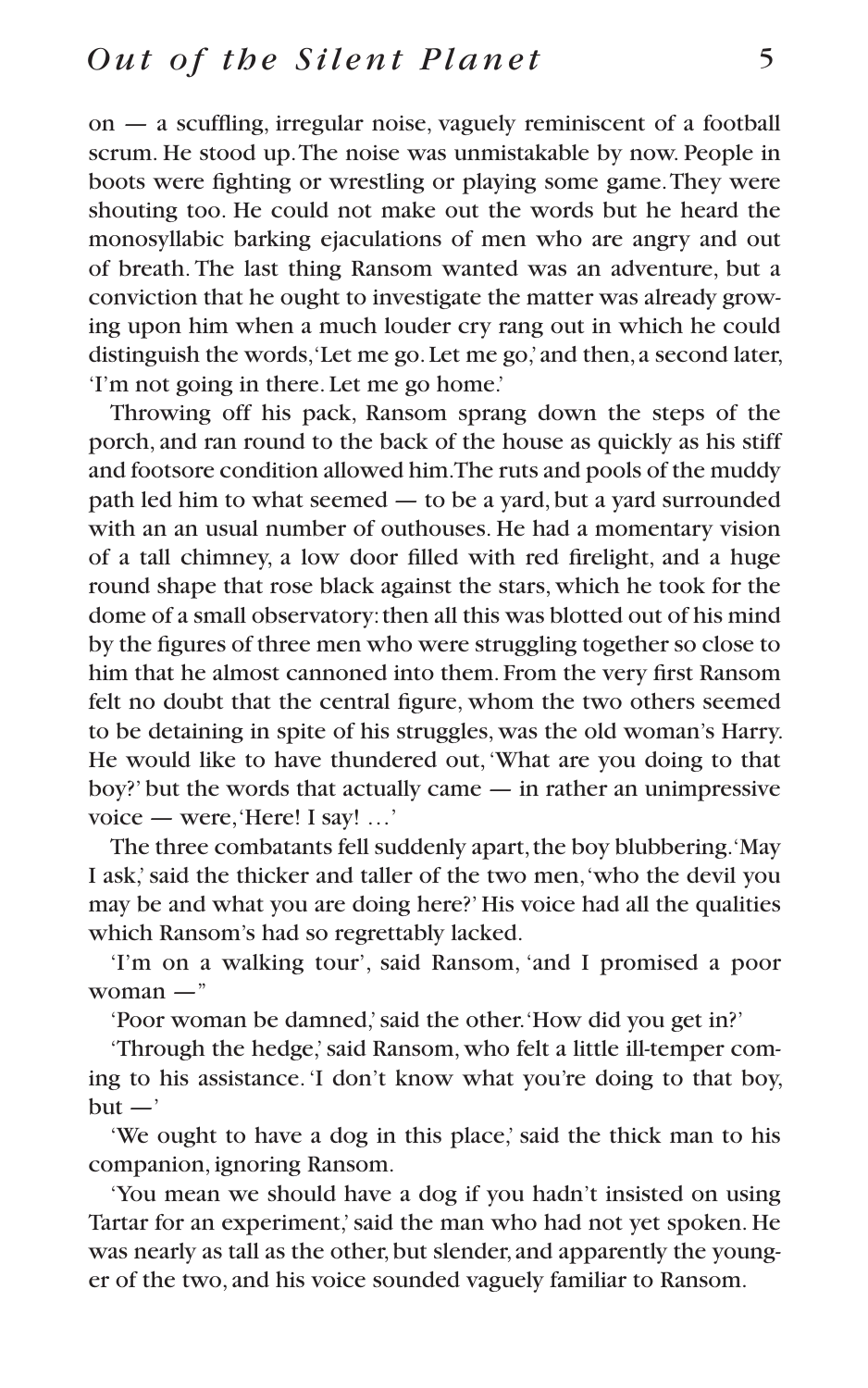The latter made a fresh beginning. 'Look here,' he said, 'I don't know what you are doing to that boy, but it's long after hours and it is high time you sent him home. I haven't the least wish to interfere in your private affairs, but —'

'Who are you?' bawled the thick man.

'My name is Ransom, if that is what you mean. And —'

'By jove,' said the slender man, 'not Ransom who used to be at Wedenshaw?'

'I was at school at Wedenshaw,' said Ransom.

'I thought I knew you as soon as you spoke,' said the slender man. 'I'm Devine. Don't you remember me?'

'Of course. I should think I do!' said Ransom as the two men shook hands with the rather laboured cordiality which is traditional in such meetings. In actual fact Ransom had disliked Devine at school as much as anyone he could remember.

'Touching, isn't it?' said Devine. 'The far-flung line even in the wilds of Sterk and Nadderby. This is where we get a lump — in our throats and remember Sunday evening Chapel in the D.O.P. You don't know Weston, perhaps?' Devine indicated his massive and loud-voiced companion. '*The* Weston,' he added. 'You know. The great physicist. Has Einstein on toast and drinks a pint of Schrodinger's blood for breakfast. Weston, allow me to introduce my old schoolfellow, Ransom. Dr Elwin Ransom. *The* Ransom, you know. The great philologist. Has Jespersen on toast and drinks a pint —'

'I know nothing about it,' said Weston, who was still holding the unfortunate Harry by the collar. 'And if you expect me to say that I am pleased to see this person who has just broken into my garden, you will be disappointed. I don't care twopence what school he was at nor on what unscientific foolery he is at present wasting money that ought to go to research. I want to know what he's doing here: and after that I want to see the last of him.'

'Don't be an ass, Weston,' said Devine in a more serious voice. 'His dropping in is delightfully apropos. You mustn't mind Weston's little way, Ransom. Conceals a generous heart beneath a grim exterior, you know. You'll come in and have a drink and something to eat, of course?'

'That's very kind of you,' said Ransom. 'But about the boy —'

Devine drew Ransom aside. 'Balmy,' he said in a low voice. 'Works like a beaver as a rule but gets these fits. We are only trying to get him into the wash-house and keep him quiet for an hour or so till he's normal again. Can't let him go home in his present state. All done by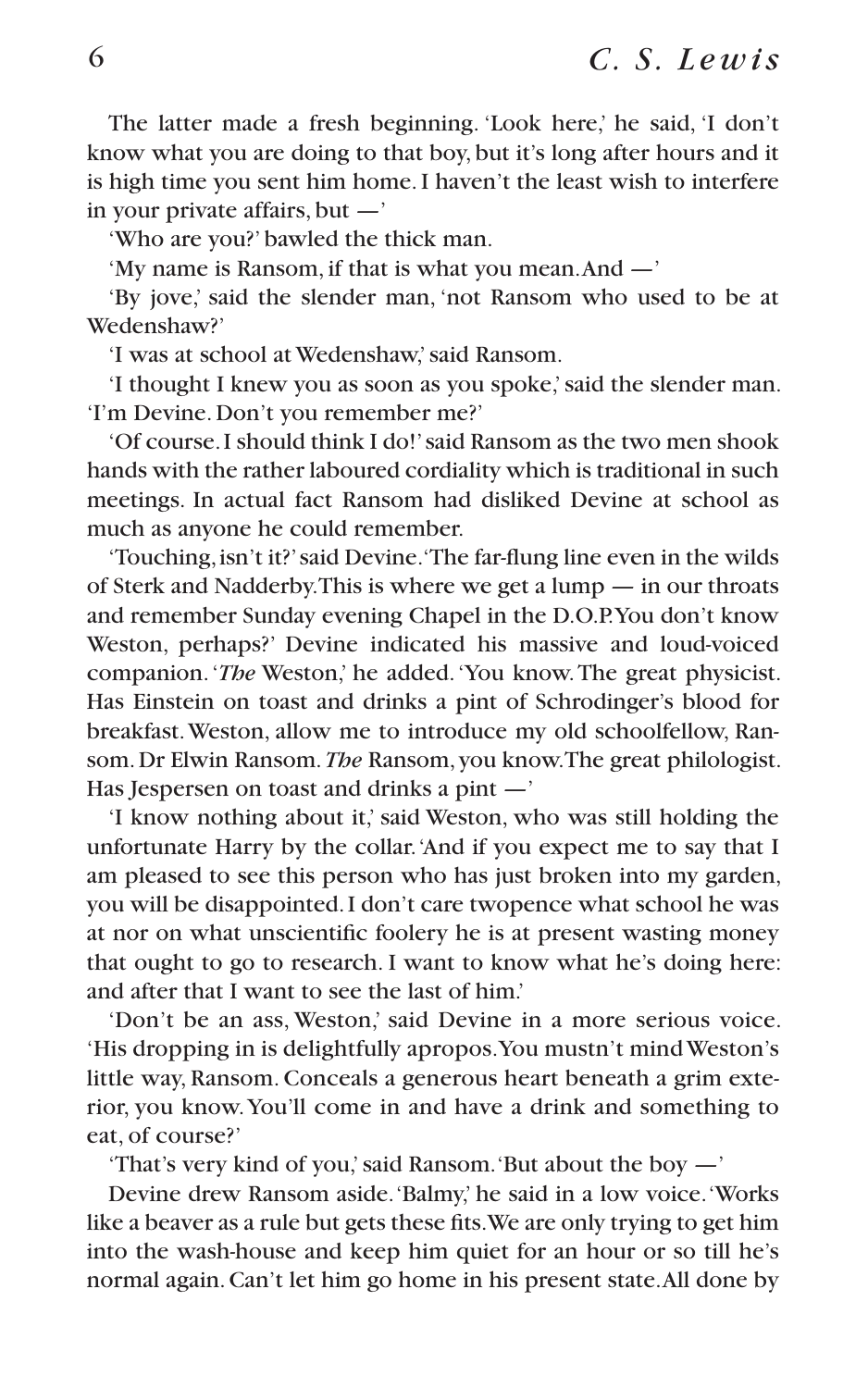kindness. You can take him home yourself presently if you like and come back and sleep here.'

Ransom was very much perplexed. There was something about the whole scene suspicious enough and disagreeable enough to convince him that he had blundered on something criminal, while on the other hand he had all the deep, irrational conviction of his age and class that such things could never cross the path of an ordinary person except in fiction and could least of all be associated with professors and old schoolfellows. Even if they had been ill-treating the boy, Ransom did not see much chance of getting him from them by force.

While these thoughts were passing through his head, Devine had been speaking to Weston, in a low voice, but no lower than was to be expected of a man discussing hospitable arrangements in the presence of a guest. It ended with a grunt of assent from Weston. Ransom, to whose other difficulties a merely social embarrassment was now being added, turned with the idea of making some remark. But Weston was now speaking to the boy.

'You have given enough trouble for one night, Harry,' he said. 'And in a properly governed country I'd know how to deal with you. Hold your tongue and stop snivelling. You needn't go into the wash-house if you don't want —'

It weren't the wash-house,' sobbed the halfwit, 'you know it weren't. I don't want to go in *that* thing again.'

'He means the laboratory,' interrupted Devine. 'He got in there and was shut, in by accident for a few hours once. It put the wind up him for some reason. Lo, the poor Indian, you know.' He turned to the boy. 'Listen, Harry,' he said 'This kind gentleman is going to take you home as soon as he's had a rest. If you'll come in and sit down quietly in the hall. I'll give you something you like.' He imitated the noise of a cork being drawn from a bottle. Ransom remembered it had been one of Devine's tricks at school and a guffaw of infantile knowingness broke from Harry's lips.

'Bring him in,' said Weston as he turned away and disappeared into the house. Ransom hesitated to follow, but Devine assured him that Weston would be very glad to see him. The lie was barefaced, but Ransom's desire for a rest and a drink were rapidly overcoming his social scruples. Preceded by Devine and Harry, he entered the house and found himself a moment later seated in an armchair and awaiting the return of Devine, who had gone to fetch refreshments.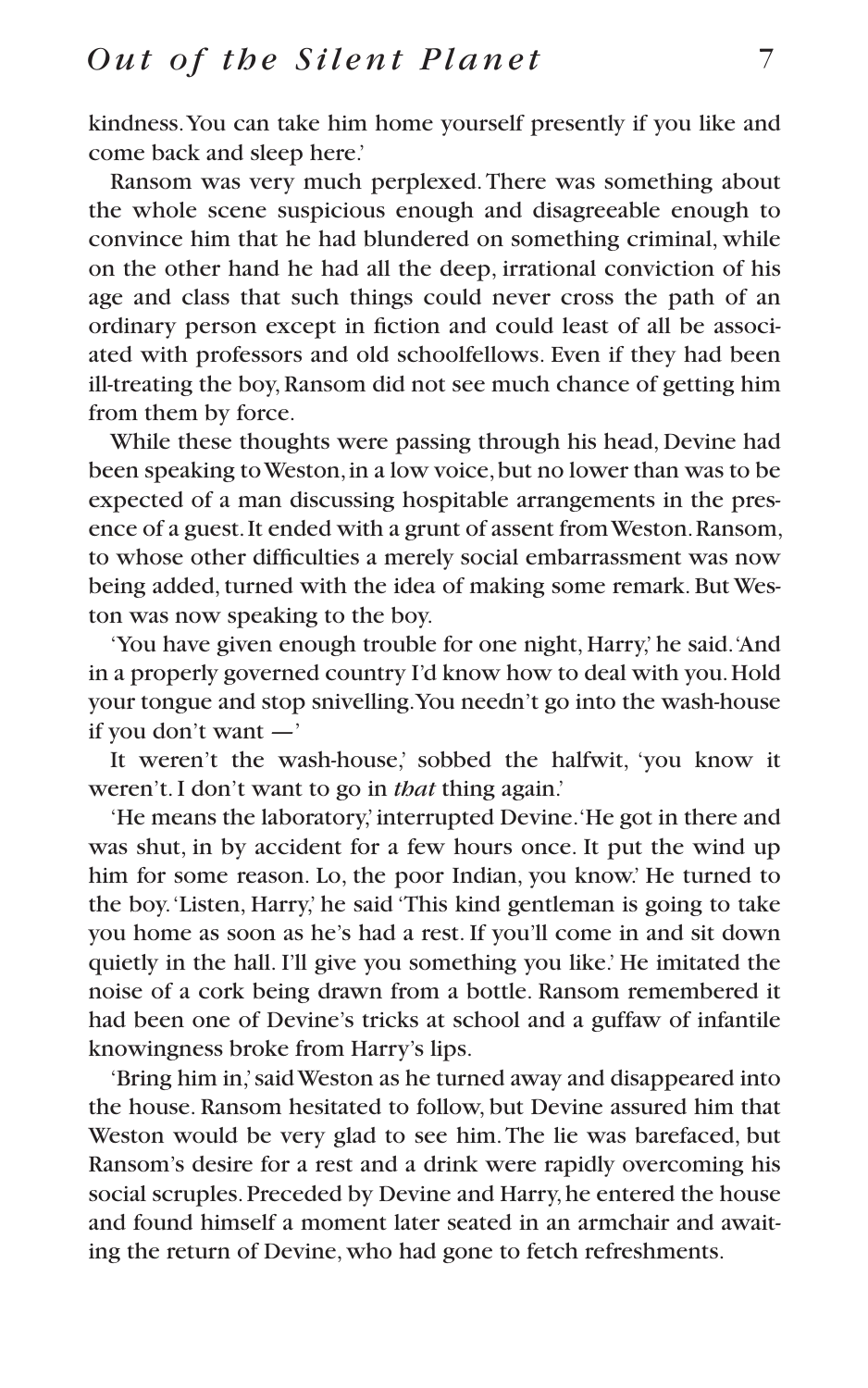## <span id="page-11-0"></span>JHAP.T.SK II

THE ROOM into which he had been shown revealed a strange mixture of luxury and squalor. The windows were shuttered and curtainless, the floor was uncarpeted and strewn with packing cases, shavings, newspapers and books, and the wallpaper showed the stains left by the pictures and furniture of the previous occupants. On the other hand, the only two armchairs were of the costliest type, and in the litter which covered the tables, cigars, oyster shells and empty champagne bottles jostled with tins of condensed milk and opened sardine tins, with cheap crockery, broken bread, teacups a quarter full of tea and cigarette ends.

His hosts seemed to be a long time away, and Ransom fell to thinking of Devine. He felt for him that sort of distaste we feel for someone whom we have admired in boyhood for a very brief period and then outgrown. Devine had learned just half a term earlier than anyone else that kind of humour which consists in a perpetual parody of the sentimental or idealistic clichés of one's elders. For a few weeks his references to the Dear old Place and to Playing the Game, to the White Man's Burden and a Straight Bat, had swept everyone, Ransom included, off their feet. But before he left Wedenshaw Ransom had already begun to find Devine a bore, and at Cambridge he had avoided him, wondering from afar how anyone so flashy and, as it were, ready-made could be so successful. Then had come the mystery of Devine's election. to the Leicester fellowship, and the further mystery of his increasing wealth. He had long since abandoned Cambridge for London, and was presumably something 'in the city'. One heard of him occasionally and one's informant usually ended either by saying, 'A damn clever chap, Devine, in his own way', or else by observing plaintively, 'It's a mystery to me how that man has got where he is.' As far as Ransom could gather from the brief conversation in the yard, his old schoolfellow had altered very little.

He was interrupted by the opening of the door Devine entered alone, carrying a bottle of whiskey on a tray with glass, and a syphon.

'Weston is looking out something to eat,' he said as he placed the tray on the floor beside Ransom's chair, and addressed himself to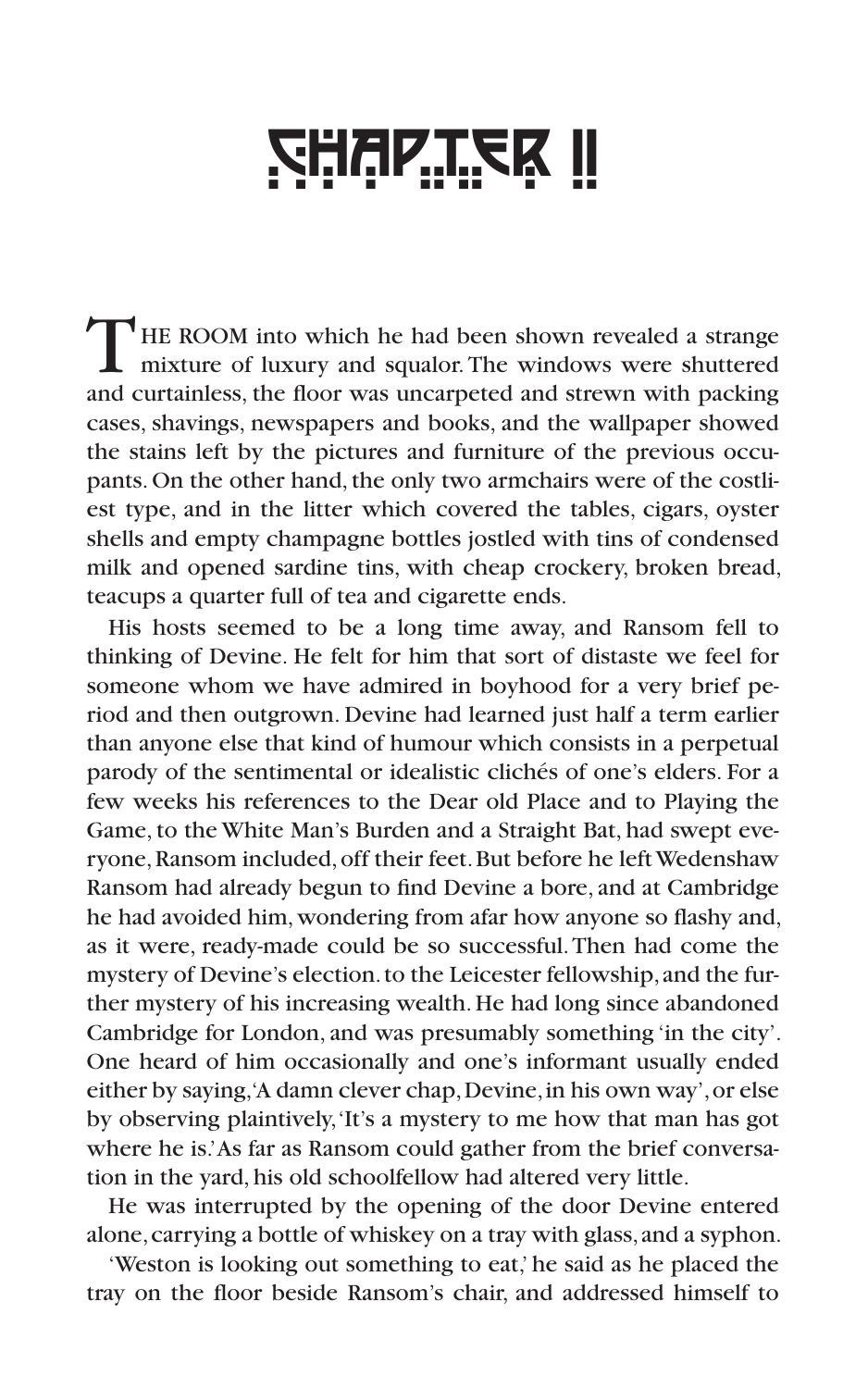opening the bottle. Ransom, who was very thirsty indeed by now, observed that his host was one of those irritating people who forget to use their hands when they begin talking. Devine started to prise up the silver paper which covered the cork with the point of a corkscrew, and then stopped to ask:

'How do you come to be in this — benighted part of the country?"

'I'm on a walking tour,' said Ransom; 'slept at Stoke Underwood last night and had hoped to end at Nadderby tonight. They wouldn't put me up, so I was going on to Sterk.'

'God!' exclaimed Devine, his corkscrew still idle. 'Do you do it for money, or is it sheer masochism?'

'Pleasure; of course,' said Ransom, keeping his eye immovably on the still unopened bottle.

'Can the attraction of it be explained to the uninitiate?' asked Devine, remembering himself sufficiently to rip up a small portion of the silver paper.

'I hardly know. To begin with, I like the actual walking —'

'God! You must have enjoyed the army. Jogging along to Thingummy, eh?'

'No, no. It's just the opposite of the army. The whole point about the army is that you are never alone for a moment and can never choose where you're going or even what part of the road you're walking on. On a walking tour you are absolutely detached. You stop where you like and go on when you like. As long as it lasts you need consider no one and consult no one but yourself.'

'Until one night you find a wire waiting at your hotel saying, "Come back at once"', replied Devine, at last removing the silver paper.

'Only if you were fool enough to leave a list of addresses and go to them! The worst that could happen to me would be that man on the wireless saying, "Will Dr Elwin Ransom, believed to be walking somewhere in the Midlands — '"

'I begin to see the idea,' said Devine, pausing in the very act of drawing the cork. 'It wouldn't do if you were in business. You are a lucky devil! But can even you just disappear like that? No wife, no young, no aged but honest parent or anything of that sort?'

'Only a married sister in India. And then, you see, I'm a don. And a don in the middle of long vacation is almost a non-existent creature, as you ought to remember. College neither knows nor cares where he is, and certainly no one else does.'

The cork at last came out of the bottle with a heart-cheering noise. 'Say when,' said Devine, as Ransom held out his glass. 'But I feel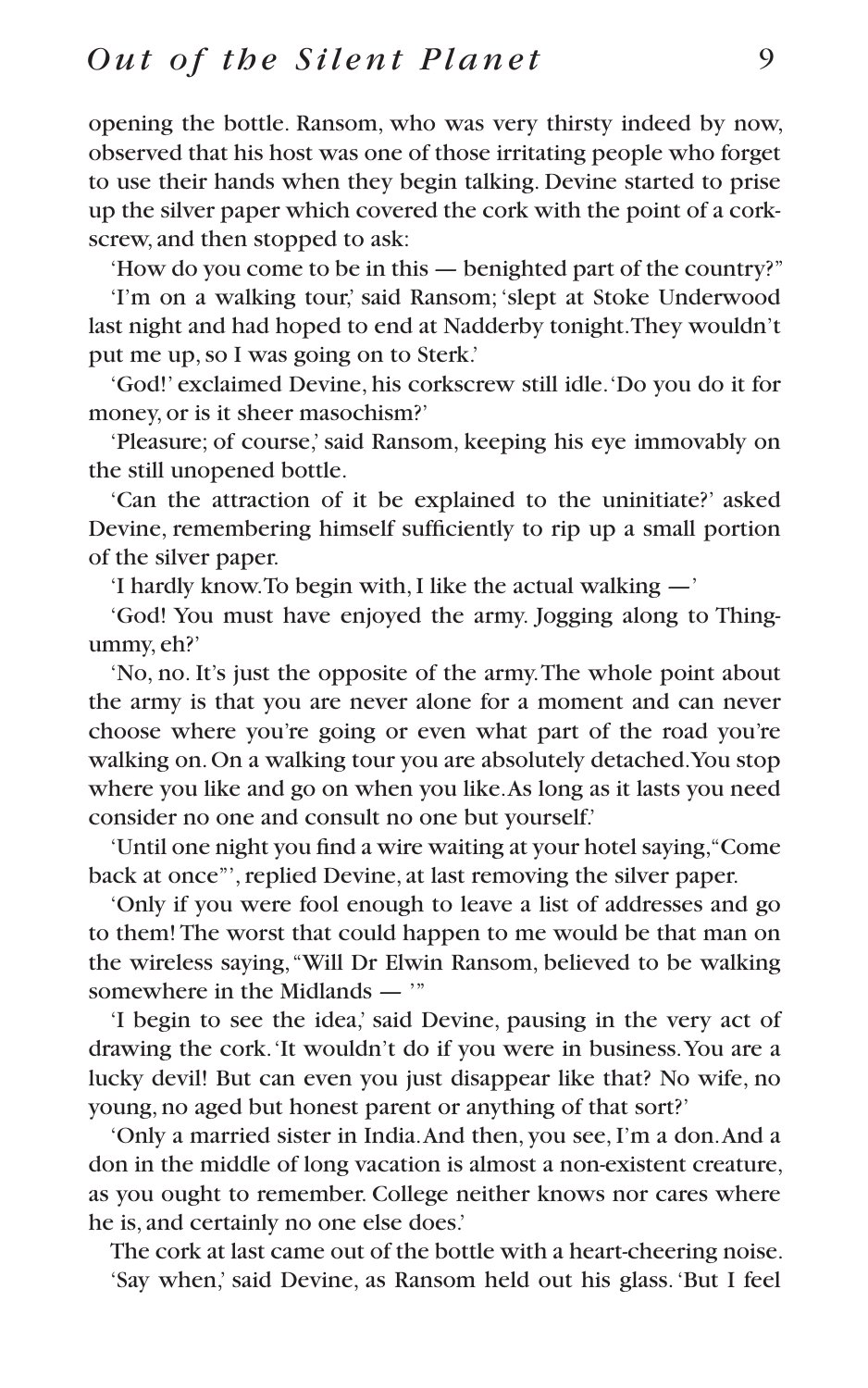sure there's a catch somewhere. Do you really mean to say that no one knows where you are or when you ought to get back, and no one can get hold of you?'

Ransom was nodding in reply when Devine, who had picked up the syphon, suddenly swore. 'I'm afraid this is empty,' he said. 'Do you mind having water? I'll have to get some from the scullery. How much do you like?'

'Fill it up, please,' said Ransom.

A few minutes later Devine returned and handed Ransom his long delayed drink. The latter remarked, as he put down the half-emptied tumbler with a sigh of satisfaction that Devine's choice of residence was at least as odd as his own choice of a holiday.

'Quite,' said Devine. 'But if you knew Weston you'd realize that it's much less trouble to go where he wants than to argue the matter. What you call a strong colleague.'

'Colleague?' said Ransom inquiringly.

'In a sense.' Devine glanced at the door, drew his chair closer to Ransom's, and continued in a more confidential tone. 'He's the goods all right, though. Between ourselves, I am putting a little money into some experiments he has on hand. It's all straight stuff — the march of progress and the good of humanity and all that, but it has an industrial side.'

While Devine was speaking something odd began to happen to Ransom. At first it merely seemed to him that Devine's words were no longer making sense. He appeared to be saying that he was industrial all down both sides but could never get an experiment to fit him in London. Then he realized that Devine was not so much unintelligible as inaudible, which was not surprising, since he was now so far away — about a mile away, though perfectly clear like something seen through the wrong end of a telescope. From that bright distance where he sat in his tiny chair he was gazing at Ransom with a new expression on his face. The gaze became disconcerting. Ransom tried to move in his chair but found that he had lost all power over his own body. He felt quite comfortable, but it was as if his legs and arms had been bandaged to the chair and his head gripped in a vice; a beautifully padded, but quite immovable, vice. He did not feel afraid, though he knew that he ought to be afraid and soon would be. Then, very gradually, the room faded from his sight.

Ransom could never be sure whether what followed had any bearing on the events recorded in this book or whether it was merely an irresponsible dream. It seemed to him that he and Weston and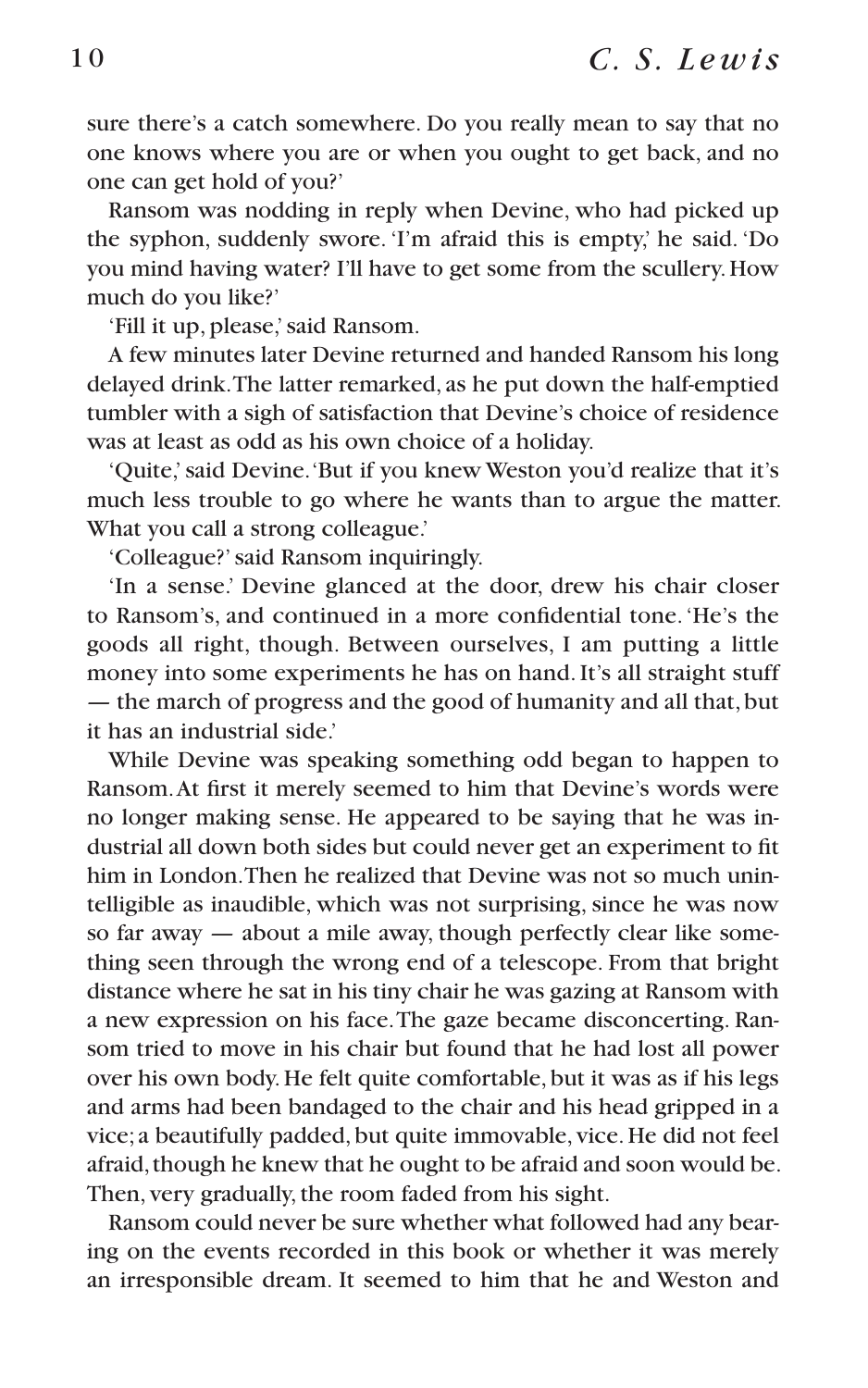Devine were all standing in a little garden surrounded by a wall. The garden was bright and sunlit, but over the top of the wall you could see nothing but darkness. They were trying to climb over the wall and Weston asked them to give him a hoist up. Ransom kept on telling him not to go over the wall because it was so dark on the other side, but Weston insisted, and all three of them set about doing so. Ransom was the last. He got astride on the top of the wall, sitting on his coat because of the broken bottles. The other two had already dropped down on the outside into the darkness, but before he followed them a door in the wall which none of them had noticed was opened from without and the queerest people he had ever seen came into the garden bringing Weston and Devine back with them. They left them in the garden and retired into the darkness themselves, locking the door behind them. Ransom found it impossible to get down from the wall. He remained sitting there, not frightened but rather uncomfortable because his right leg, which was on the outside, felt so dark and his left leg felt so light. 'My leg will drop off if it gets much darker,' he said. Then he looked down into the darkness and asked, 'Who are you?' and the Queer People must still have been there for they all replied,  $Hoo - Hoo - Hoo$ ?' just like owls.

He began to realize that his leg was not so much dark as cold and stiff; because he had been resting the other on it for so long: and also that he was in an armchair in a lighted room. A conversation was going on near him and had, he now realized, being going on for some time. His head was comparatively clear. He realized that he had been drugged or hypnotized, or both, and he felt that some control over his own body was returning to him though he was still very weak. He listened intently without trying to move.

'I'm getting a little tired of this, Weston,' Devine was saying, 'and specially as it's my money that is being risked. I tell you he'll do quite as well as the boy, and in some ways better. Only, he'll be coming round very soon now and we must get him on board at once. We ought to have done it an hour ago.

'The boy was ideal,' said Weston sulkily. 'Incapable of serving humanity and only too likely to propagate idiocy. He was the sort of boy who in a civilized community would be automatically handed over to a state laboratory for experimental purposes.

'I dare say. But in England he is the sort of boy in whom Scotland Yard might conceivably feel an interest. This busy-body, on the other hand, will not be missed for months, and even then no one will know where he was when he disappeared. He came alone. He left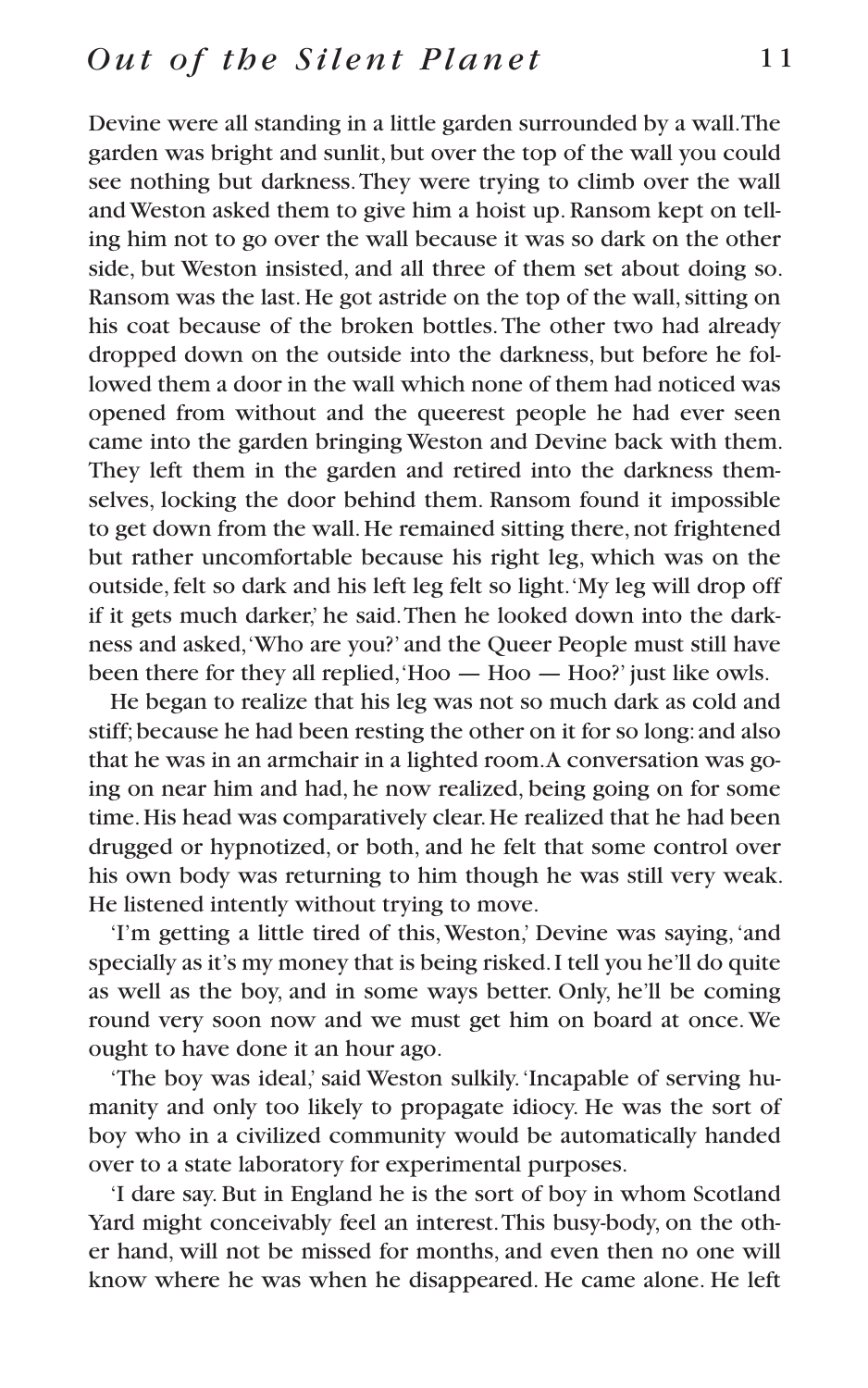no address. He has no family. And finally he has poked his nose into the whole affair of his own accord.'

'Well, I confess I don't like it. He is, after all, human. The boy was really almost a — a preparation. Still, he's only an individual, and probably a quite useless one. We're risking our own lives, too. In a great cause —

"For the Lord's sake. don't start all that stuff now. We haven't time.'

'I dare say,' replied Weston, 'he would consent if he could be made to understand.'

'Take his feet and I'll take his head,' said Devine.

'If you really think he's coming round,' said Weston, 'you'd better give him another dose. We can't start till we get the sunlight. It wouldn't be pleasant to have him struggling in there for three hours or so. It would be better if he didn't wake up till we were under way.

'True enough. Just keep an eye on him while I run upstairs and get another.'

Devine left the room. Ransom saw through his half-closed eyes that Weston was standing over him. He had no means of foretelling how his own body would respond, if it responded at all, to a sudden attempt at movement, but he saw at once that he must take his chance. Almost before Devine had closed the door he flung himself with all his force at Weston's feet. The scientist fell forward across the chair, and Ransom, flinging him off with an agonizing effort, rose and dashed out into the hall. He was very weak and fell as he entered it but terror was behind him and in a couple of seconds he had found the hall door and was working desperately to master the bolts. Darkness and his trembling hands were against him. Before he had drawn one bolt, booted feet were clattering over the carpetless floor behind him. He was gripped by the shoulders and the knees. Kicking, writhing, dripping with sweat, and bellowing as loud as he could in the faint hope of rescue, he prolonged the struggle with a violence of which he would have believed himself incapable. For one glorious moment the door was open, the fresh night air was in his face, he saw the reassuring stars and even his own pack lying in the porch. Then a heavy blow fell on his head. Consciousness faded, and the last thing of which he was aware was the grip of strong hands pulling him back into the dark passage, and the sound of a closing door.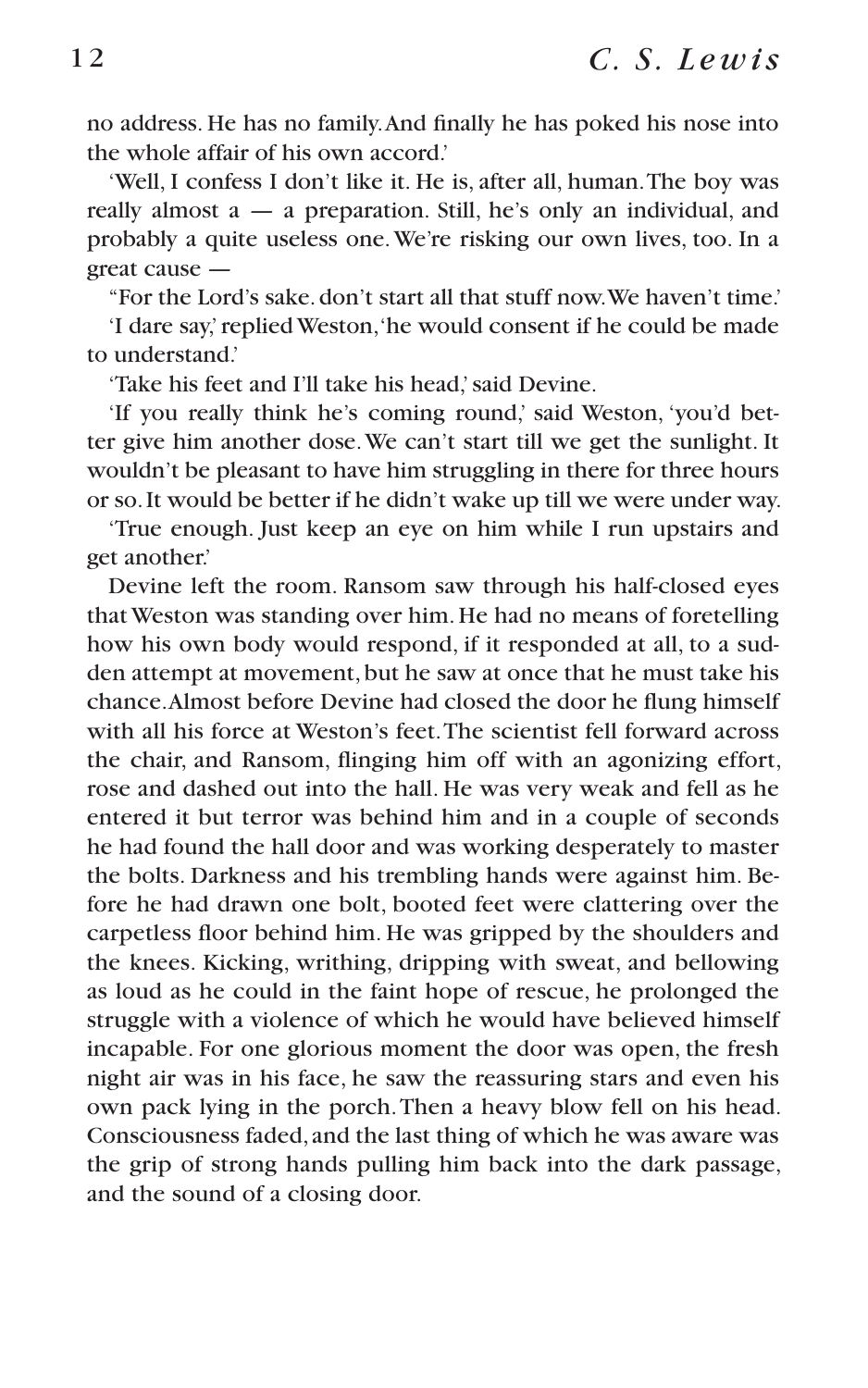## <span id="page-16-0"></span>JHAP.T.SK III

W HEN RANSOM came to his senses he seemed to be in bed in a dark room. He had a pretty severe headache, and this, combined with a general lassitude, discouraged him at first from attempting to rise or to take stock of his surroundings. He noticed, drawing his hand across his forehead, that he was sweating freely, and this directed his attention to the fact that the room (if it was a room) was remarkably warm. Moving his arms to fling off the bedclothes, he touched a wall at the right side of the bed: it was not only warm, but hot. He moved his left hand to and fro in the emptiness on the other side and noticed that there the air was cooler — apparently the heat was coming from the wall. He felt his face and found a bruise over the left eye. This recalled to his mind the struggle with Weston and Devine, and he instantly concluded that they had put him in an outhouse behind their furnace. At the same time he looked up and recognized the source of the dim light in which, without noticing it, he had all along been able to see the movements of his own hands. There was some kind of skylight immediately over his head — a square of night sky filled with stars.' It seemed to Ransom that he had never looked out on such a frosty night. Pulsing with brightness as with some unbearable pain or pleasure, clustered in pathless and countless multitudes, dreamlike in clarity, blazing in perfect blackness, the stars seized all his attention, troubled him, excited him, and drew him up to a sitting position. At the same time they quickened the throb of his headache, and this reminded him that he had been drugged. He was just formulating to himself the theory that the stuff they had given him might have some effect on the pupil and that this would explain the unnatural splendour and fullness of the sky, When a disturbance of silver light, almost a pale and miniature sunrise, at one corner of the skylight, drew his eyes upward again. Some minutes later the orb of the full moon was pushing its way into the field of vision. Ransom sat still and watched. He had never seen such a moon — so white, so blinding and so large. 'Like' a great' football just outside the glass,' he thought, and then, a moment later; 'No  $-$  it's bigger than that.' By this time he was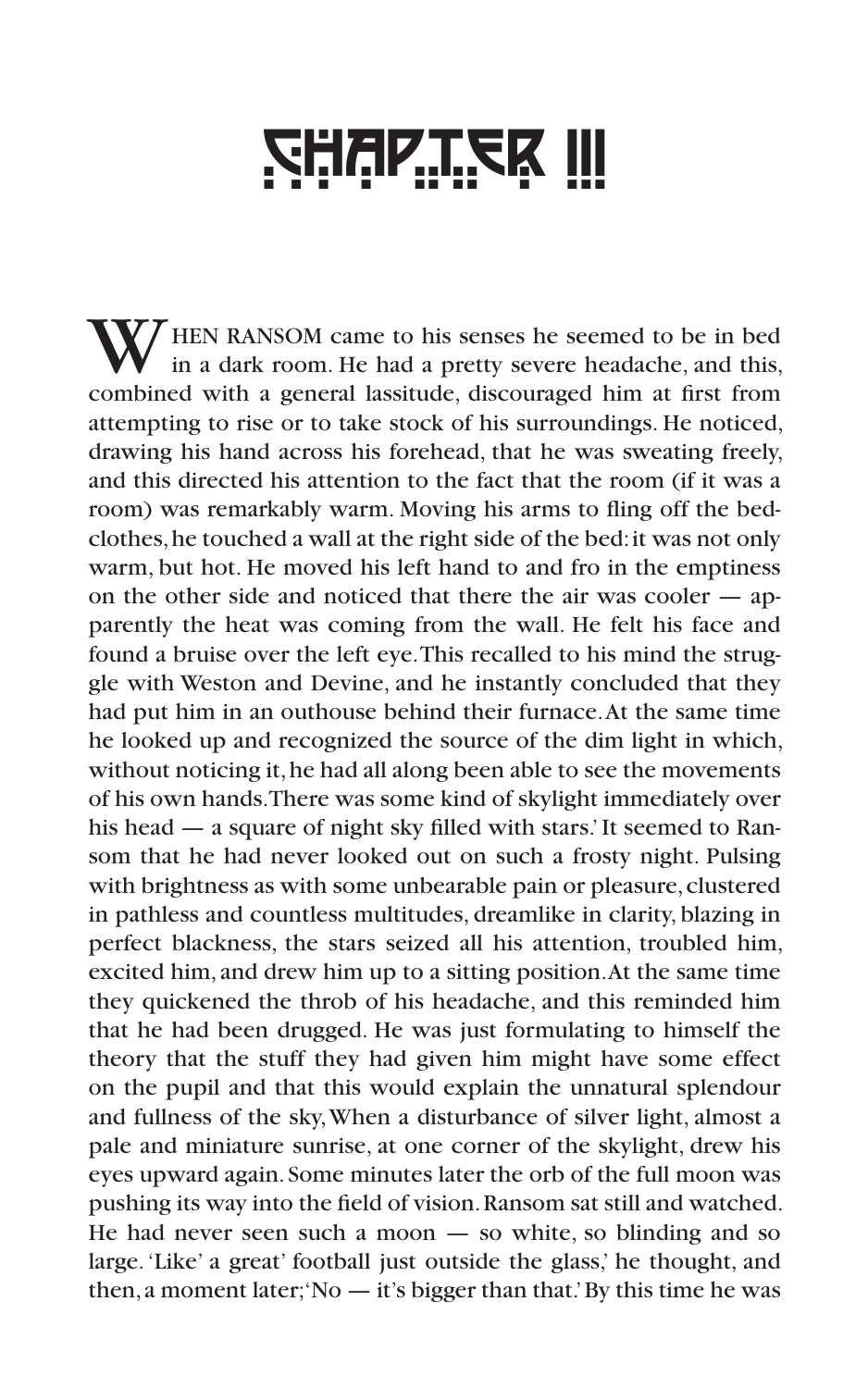quite certain that something was seriously wrong with his eyes: no moon could possibly be the size of the thing he was seeing.

The light of the huge moon  $-$  if it was a moon  $-$  had by now illuminated his surroundings almost as clearly as if it were day. It was a very strange room. The floor was so small that the bed and a table beside it occupied the whole width of it: the ceiling seemed to be nearly twice as wide and the walls sloped outward as they rose, so that Ransom had the impression of lying at the bottom of a deep and narrow wheelbarrow. This confirmed his belief that his sight was either temporarily or permanently injured. In other respects, however, he was recovering rapidly and even beginning to feel an unnatural lightness of heart and a not disagreeable excitement. The heat was still oppressive, and he stripped off everything but his shirt and trousers before rising to explore. His rising was disastrous and raised graver apprehensions in his mind about the effects of being drugged. Although he had been conscious of no unusual muscular effort, he found himself leaping from the bed with an energy which brought his head into sharp contact with the skylight and flung him down again in a heap on the floor. He found himself on the other side against the wall, the wall that ought to have sloped outwards like the side of a wheelbarrow, according to his previous reconnaissance. But it didn't. He felt it and looked at it; it was unmistakably at right angles to the floor. More cautiously this time, he rose again to his feet. He felt an extraordinary lightness of body: it was, with difficulty, that he kept his feet on the floor. For the first time a suspicion that he might be dead and already in the ghost-life crossed his mind. He was trembling, but a hundred mental habits forbade him to consider this possibility. Instead, he explored his prison. The result was beyond doubt: all the walls looked as if they sloped outwards so as to make the room wider at the ceiling than it was at the floor, but each wall as you stood beside it turned out to be perfectly perpendicular — not only to sight but to touch also if one stooped down and examined with one's fingers the angle between it and the floor. The same examination revealed two other curious facts. The room was walled and floored with metal, and was in a state of continuous faint vibration — a silent vibration with a strangely lifelike and unmechanical quality about it. But if the vibration was silent, there was plenty of noise going on a series of musical raps or percussions at quite irregular intervals which seemed to come from the ceiling. It was as if the metal chamber in which he found himself was being bombarded with small, tinkling missiles. Ransom was by now thoroughly fright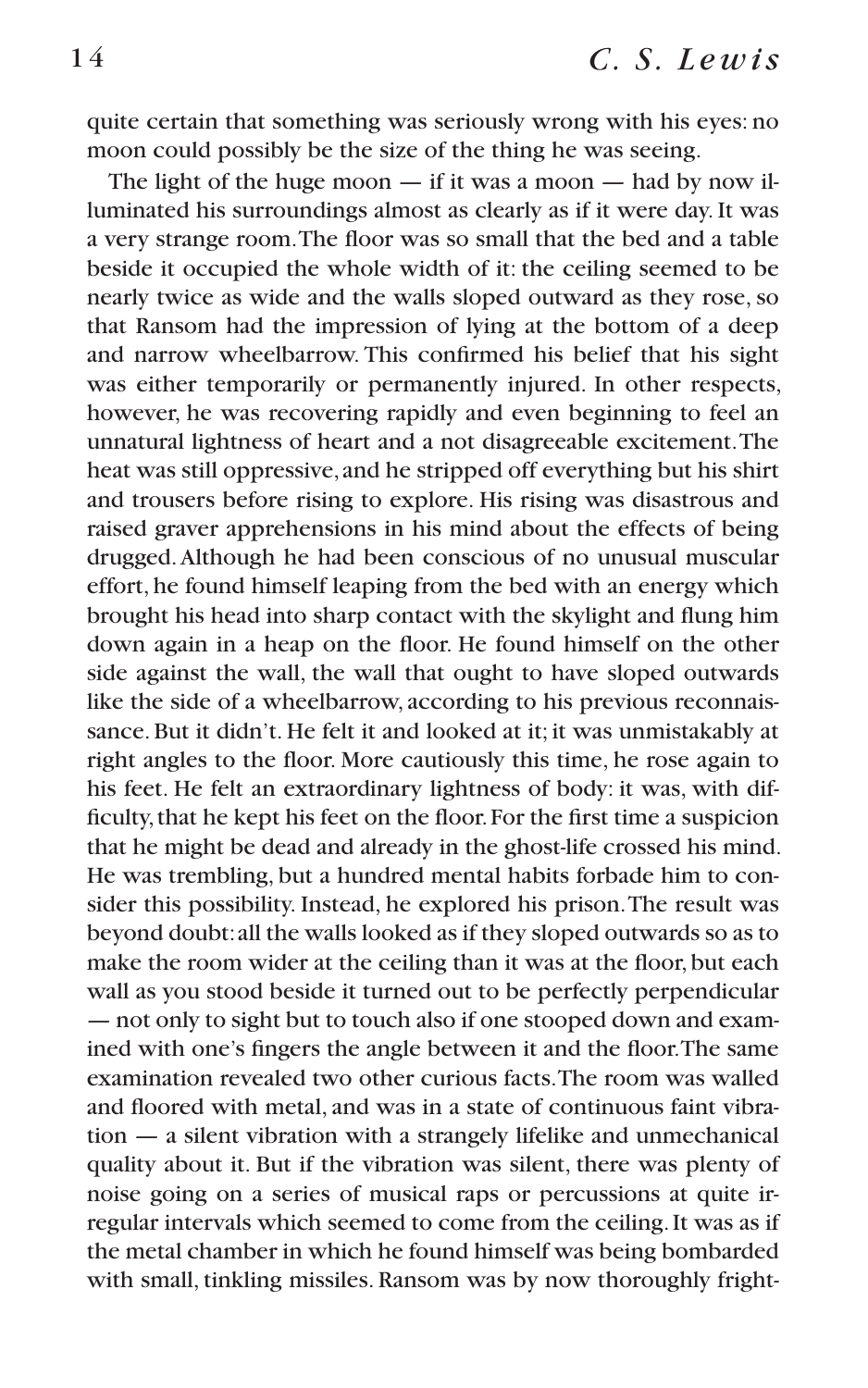ened — not with the prosaic fright that a man suffers in a war, but with a heady, bounding kind of fear that was hardly distinguishable from his general excitement: he was poised on a sort of emotional watershed from which, he felt, he might at any moment pass either into delirious terror or into an ecstasy of joy. He knew now that he was not in a submarine: and the infinitesimal quivering of the metal did not suggest the motion of any wheeled vehicle. A ship, then, he supposed, or some kind of airship... but there was an oddity in all his sensations for which neither supposition accounted. Puzzled, he sat down again on the bed, and stared at the portentous moon.

An airship, some kind of flying machine... but why did the moon look so big? It was larger than he had thought at first. No moon could really be that size; and he realized now that he had known this from the first but had repressed the knowledge through terror. At the same moment a thought came into his head which stopped his breath — there could be no full moon at all that night. He remembered distinctly that he had walked from Nadderby on a moonless night. Even if the thin crescent of a new moon had escaped his notice, it could, not have grown to this in a few hours. It could not have grown to this at all — this megalomaniac disc, far larger than the football he had at first compared it to, larger than a child's hoop, filling almost half the sky. And where was the old 'man in the moon' — the familiar face that had looked down on all the generations of men? The thing wasn't the Moon at all; and he felt his hair move on his scalp.

At that moment the sound of an opening door made him turn his head. An oblong of dazzling light appeared behind him. and instantly vanished as the door closed again, having admitted the bulky form of a naked man whom Ransom recognized as Weston. No, reproach, no demand for an explanation, rose to Ransom's lips or even to his mind; not with that monstrous orb above them.

The mere presence of a human being, with its offer of at least some companionship, broke down the tension in which his nerves had long been resisting a bottomless dismay. He found, when he spoke, that he was sobbing.

'Weston! Weston!' he gasped. 'What is it? It's not the Moon, not that size. It can't be, can it?'

'No,' replied Weston, 'it's the Earth.'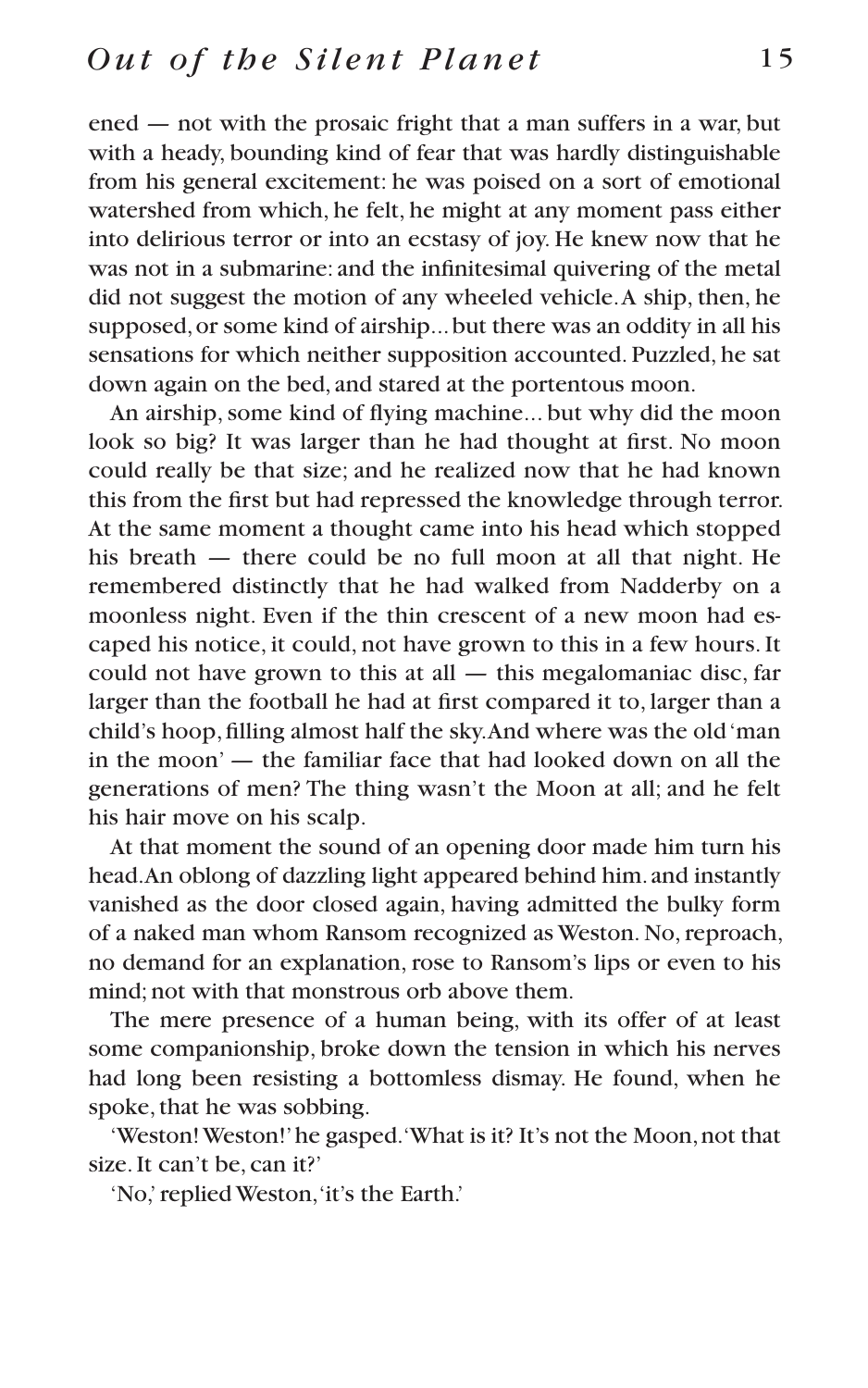## <span id="page-19-0"></span><u>Shapter IV</u>

R ANSOM'S LEGS failed him, and he must have sunk back upon<br>the bed, but he only became aware of this many minutes later. At the moment he was unconscious of everything except his fear. He did not even know what he was afraid of, the fear itself possessed his whole mind, a formless, infinite misgiving. He did not lose consciousness, though he greatly wished that he might do so. Any change death or sleep, or, best of all, a waking which should show all this for a dream — would have been inexpressibly welcome. None came. Instead, the lifelong self-control of social man, the virtues which are half hypocrisy or the hypocrisy which is half a virtue, came back to him and soon he found himself answering Weston in a voice not shamefully tremulous.

'Do you mean that?' he asked.

'Certainly.'

'Then where are we?'

'Standing out from Earth about eighty-five thousand miles.'

'You mean we're in space,' Ransom uttered the word with difficulty as a frightened child speaks of ghosts or a frightened man of cancer.

Weston nodded.

'What for?' said Ransom. 'And what on earth have you kidnapped me for? And how have you done it?'

For a moment Weston seemed disposed to give no answer; then, as if on a second thought, he sat down on the bed beside Ransom and spoke as follows:

'I suppose it will save trouble if I deal with these questions at once, instead of leaving you to pester us with them every hour for the next month. As to how we do it  $-1$  suppose you mean how the spaceship works there's no good your asking that. Unless you were one of the four or five real physicists now living you couldn't understand: and if there were any chance of your understanding you certainly wouldn't be told. If it makes you happy to repeat words that don't mean anything — which is, in fact, what unscientific people want when they ask for an explanation — you may say we work by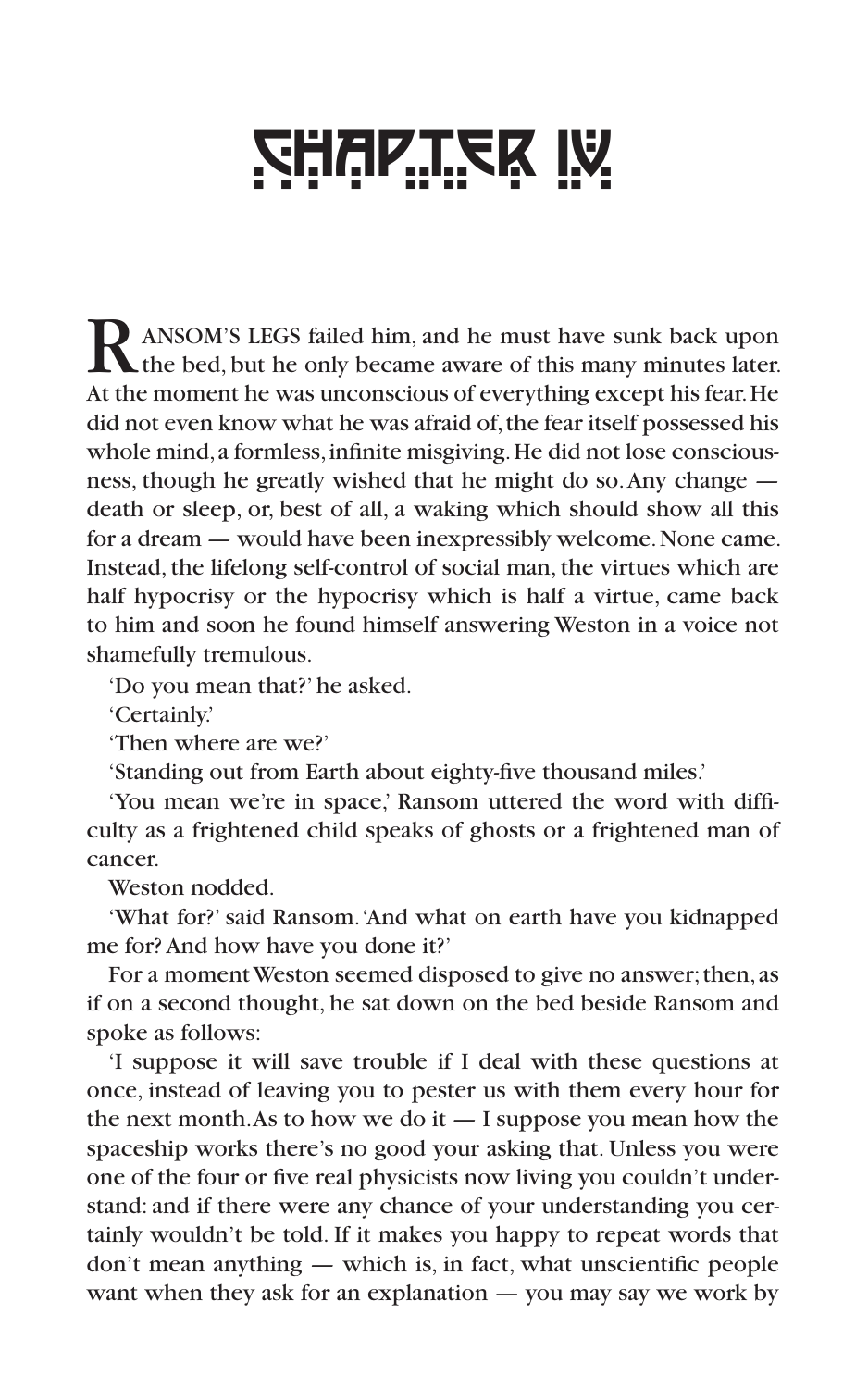exploiting the less observed properties of solar radiation. As to why we are here, we are on our way to Malacandra…

'Do you mean a star called Malacandra?'

'Even you can hardly suppose we are going out of the solar system. Malacandra is much nearer than that: we shall make it in about twenty light days.'

'There isn't a planet called Malacandra,' objected Ransom.

'I am giving it its real name, not the name invented by terrestrial astronomers,' said Weston.

'But surely this is nonsense,' said Ransom. 'How the deuce did you find out its real name, as you call it?'

'From the inhabitants.'

It took Ransom some time to digest this statement.

'Do you mean to tell me you claim to have been to this star before, or this planet, or whatever it is?'

'Yes.'

'You can't really ask me to believe that,' said Ransom. 'Damn it, all, it's not an everyday affair. Why has no one heard of it? Why has it not been in all the papers?'

'Because we are not perfect idiots,' said Weston gruffly.

After a few moments silence Ransom began again. 'Which planet is it in our terminology?' he asked.

'Once and for all,' said Weston, 'I am not going to tell you. If you know how to find out when we get there, you are welcome to do so: I don't think we have much to fear from your scientific attainments. In the meantime, there is no reason for you to know.'

'And you say this place is inhabited?' said Ransom.

Weston gave him a peculiar look and then nodded. The uneasiness which this produced in Ransom rapidly merged in an anger which he had almost lost sight of amidst the conflicting emotions that beset him.

"And what has all this to do with me?' he broke out. 'You have assaulted me, drugged me, and are apparently carrying me off as a prisoner in this infernal thing. What have I done to you? What do you say for yourself?'

'I might reply by asking you why you crept into my backyard like a thief. If you had minded your own business you would not be here. As it is, I admit that we have had to infringe your rights. My only defence is that small claims must give way to great. As far as we know, we are doing what has never been done in the history of man, perhaps never in the history of the universe. We have learned how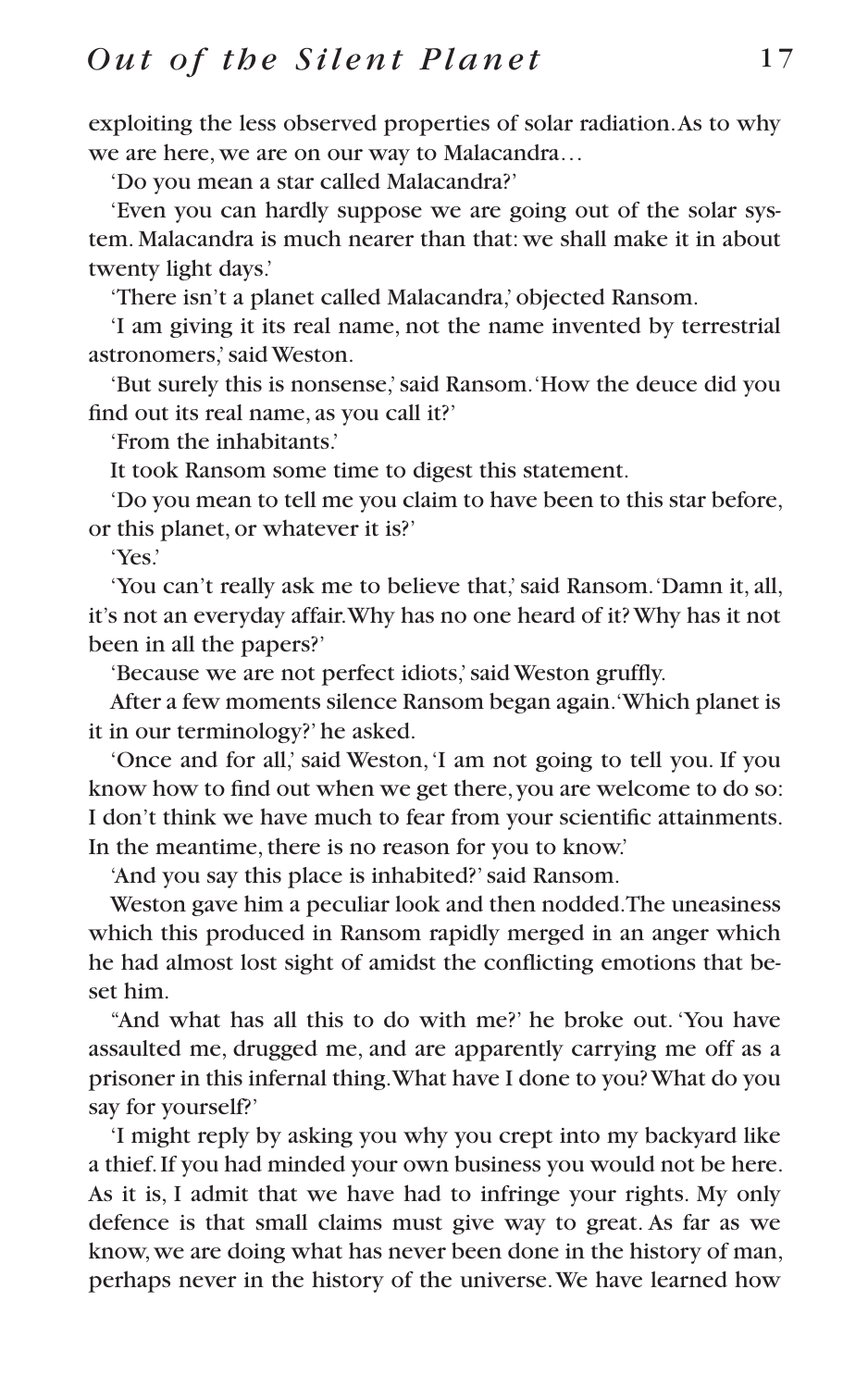to jump off the speck of matter on which our species began; infinity, and therefore perhaps eternity, is being put into the hands of the human race. You cannot be so small-minded as to think that the rights or the life of an individual or of a million individuals are of the slightest importance in comparison with this.'

'I happen to disagree,' said Ransom, 'and I always have disagreed, even about vivisection. But you haven't answered my question. What do you want me for? What good am I to do you on this — on Malacandra?'

'That I don't know,' said Weston. 'It was no idea of ours. We are only obeying orders.'

'Whose?'

There was another pause. 'Come,' said Weston at last. 'There is really no use in continuing this cross-examination. You keep on asking me questions I can't answer: in some cases because I don't know the answers, in others because you wouldn't understand them. It will make things very much pleasanter during the voyage if you can only resign your mind to your fate and stop bothering yourself and us. It would be easier if your philosophy of life were not so insufferably narrow and individualistic. I had thought no one could fail to be inspired by the role you are being asked to play: that even a worm, if it could understand, would rise to the sacrifice. I mean, of course, the sacrifice of time and liberty, and some little risk. Don't misunderstand me.

'Well,' said Ransom, 'you hold all the cards, and I must make the best of it. I consider *your* philosophy of life raving lunacy. I suppose all that stuff about infinity and eternity means that you think you are justified in doing anything — absolutely anything — here and now, on the off chance that some creatures or other descended from man as we know, him may crawl about a few centuries longer in some part of the universe.'

'Yes — anything whatever,' returned the scientist sternly, 'and all educated opinion — for I do not call classics and history and such trash education — is entirely on my side. I am glad you raised the point, and I advise you to remember my answer. In the meantime, if you will follow me into the next room, we will have breakfast. Be careful how you get up: your weight here is hardly appreciable compared with your weight on Earth.'

Ransom rose and his captor opened the door. Instantly the room was flooded with a dazzling golden light which completely eclipsed the pale earthlight behind him.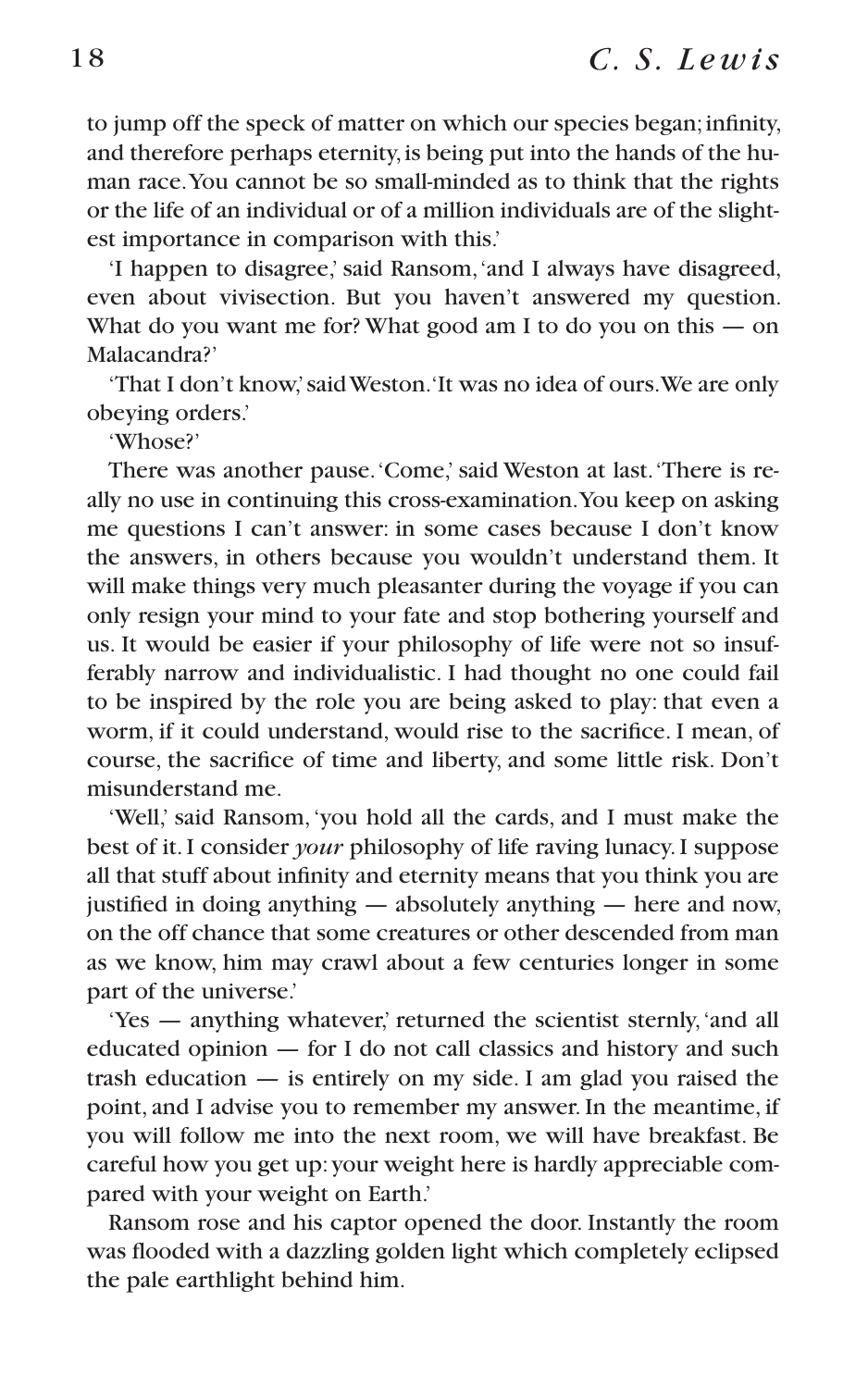'I will give you darkened glasses in a moment,' said Weston as he preceded him into the chamber whence the radiance was pouring. It seemed to Ransom that Weston went up a hill towards the doorway and disappeared suddenly downwards when he had passed it. When he followed — which he did with caution — he had the curious impression that he was walking up to the edge of a precipice: the new room beyond the doorway seemed to be built on its side so that its farther wall lay almost in the same plane as the floor of the room he was leaving. When, however, he ventured to put forward his foot, he found that the floor continued flush and as he entered the second room the walls suddenly righted themselves and the rounded ceiling was over his head. Looking back, he perceived that the bedroom in its turn was now heeling over — its roof a wall and one of its walls a roof.

'You will soon get used to it,' said Weston, following his gaze. 'The ship is roughly spherical, and now that we are outside the gravitational field of the Earth "down" means — and feels — towards the centre of our own little metal world. This, of course, was foreseen and we built her accordingly. The core of the ship is a hollow globe — we keep our stores inside it — and the surface of that globe is the floor we are walking on. The cabins are arranged all round this, their walls supporting an outer globe which from our point of view is the roof. As the centre is always "down", the piece of floor you are standing on always feels flat or horizontal and the wall you are standing against always seems vertical. On the other hand, the globe of floor is so small that you can always see over the edge of it — over what would be the horizon if you were a flea — and then you see the floor and walls of the next cabin in a different plane. It is just the same; on Earth, of course, only we are not big enough to see it.'

After this explanation he made arrangements in his precise, ungracious way for the comfort of his guest or prisoner. Ransom, at his advice, removed all his clothes and substituted a little metal girdle hung with enormous weights to reduce, as far as possible, the unmanageable lightness of his body. He also assumed tinted glasses, and soon found himself seated opposite Weston at a small table laid for breakfast. He was both hungry and thirsty and eagerly attacked the meal which consisted of tinned meat, biscuit, butter and coffee.

But all these actions he had performed mechanically. Stripping, eating and drinking passed almost unnoticed, and all he ever remembered of his first meal in the space-ship was the tyranny of heat and light. Both were present in a degree which would have been intoler-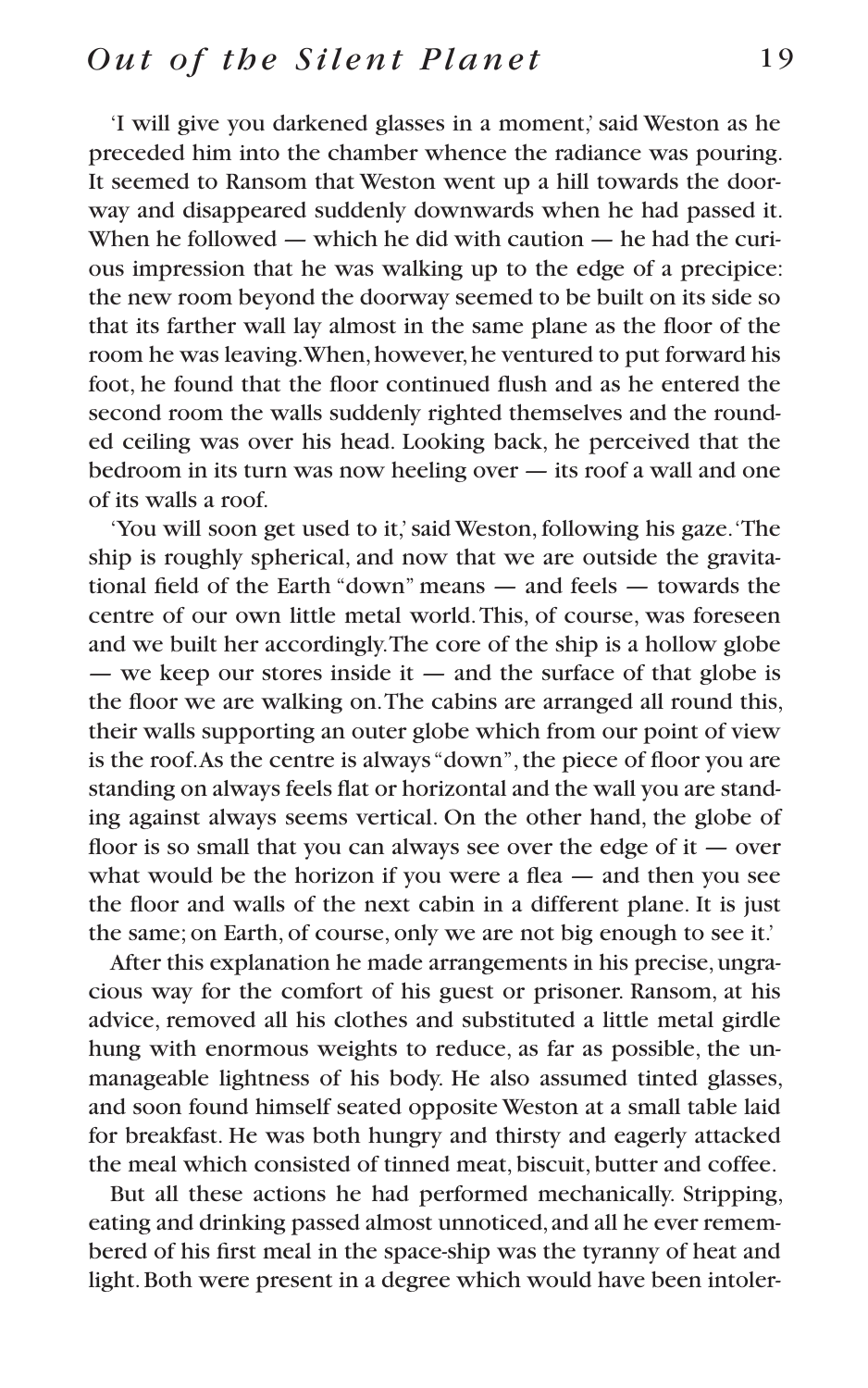able on Earth, but each had a new quality. The light was paler than any light of comparable intensity that he had ever seen; it was not pure white but the palest of all imaginable golds, and it cast shadows as sharp as a floodlight. The heat, utterly free from moisture, seemed to knead and stroke the skin like a gigantic masseur: it produced no tendency to drowsiness: rather, intense alacrity. His headache was gone: he felt vigilant, courageous and magnanimous as he had seldom felt on Earth. Gradually he dared to raise his eyes to the skylight. Steel shutters were drawn across all but a chink of the glass, and that chink was covered with blinds of some heavy and dark material; but still it was too bright to look at.

I always thought space was dark and cold,' he marked vaguely.

'Forgotten the sun?' said Weston contemptuously.

Ransom went on eating for some time. Then he began, 'It it's like this in the early morning,' and stopped, warned by the expression on Weston's face. Awe fell upon him: there were no mornings here, no evenings, and no night — nothing but the changeless noon which had filled for centuries beyond history so many millions of cubic miles. He glanced at Weston again, but the latter held up his hand.

'Don't talk,' he said. 'We have discussed all 'that is necessary. The ship does not carry oxygen enough for any unnecessary exertion; not even for talking.'

Shortly afterwards he rose, without inviting the other to follow him, and left the room by one of the many doors which Ransom had not yet seen opened.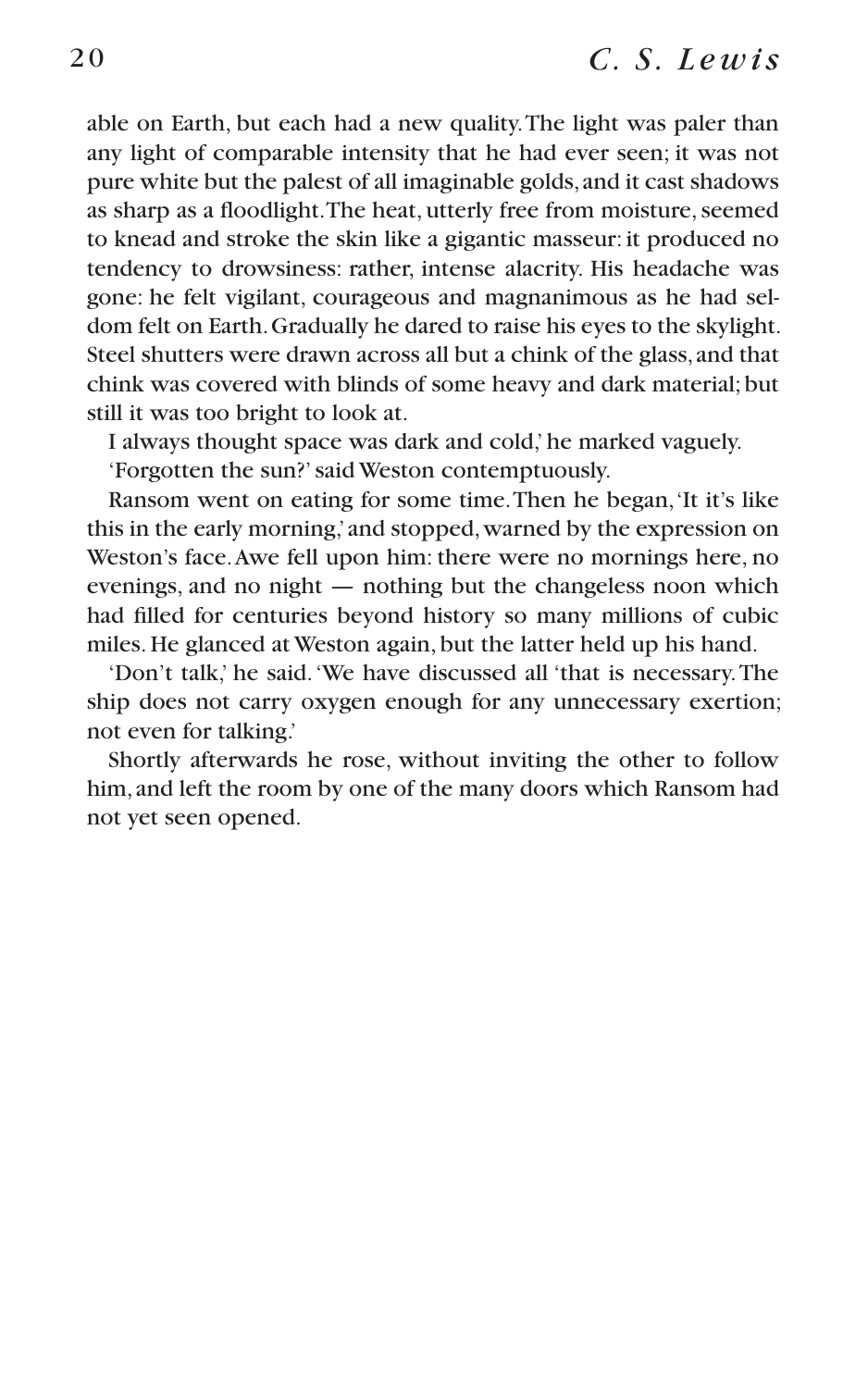#### <span id="page-24-0"></span><u>VHAPTER W</u>

THE PERIOD spent in the space-ship ought to have been one of terror and anxiety for Ransom. He was separated by an astronomical distance from every member of the human race except two whom he had excellent reasons for distrusting. He was heading for an unknown destination, and was being brought thither for a purpose which his captors steadily refused to disclose. Devine and Weston relieved each other regularly in a room which Ransom was never allowed to enter and where he supposed the controls of their machine must be. Weston, during his watches on, was almost entirely silent. Devine was more loquacious and would often talk and guffaw with the prisoner until Weston rapped on the wall of the control room and warned them not to waste air. But Devine was secretive after a certain point. He was quite ready to laugh at Weston's solemn scientific idealism. He didn't give a damn, he said, for the future of the species or the meeting of two worlds.

'There's more to Malacandra than that,' he would add with a wink. But when Ransom asked him what more, he would lapse into satire and make ironical remarks about the white man's burden and the blessings of civilization.

'It *is* inhabited, then?' Ransom would press.

'Ah — there's always a native question in these things, Devine would answer. For the most part his conversation ran on the things he would do when he got back to Earth: ocean going yachts, the most expensive women and a big place on the Riviera figured largely in his plans. 'I'm not running all these risks for fun.'

Direct questions about Ransom's own role were usually met with silence. Only once, in reply to such a question, Devine, who was then in Ransom's opinion very far from sober, admitted that they were rather 'handing' him the baby.

'But I'm sure,' he added, 'you'll live up to the old school tie.'

All this, as I have said, was sufficiently disquieting. The odd thing was that it did not very greatly disquiet him. It is hard for a man to brood on the future when he is feeling so extremely well as Ransom now felt. There was an endless night on one side of the ship and an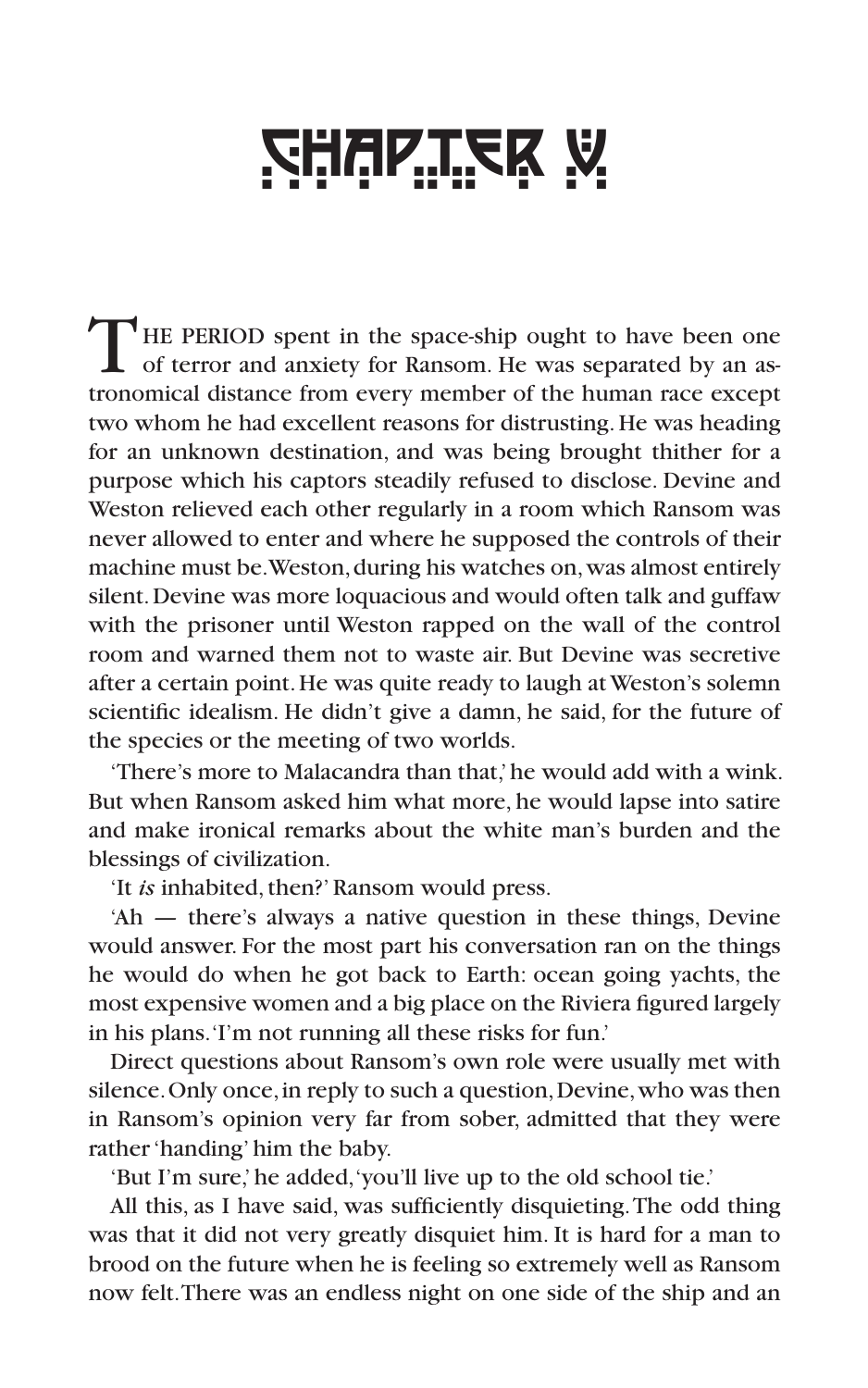endless day on the other: each was marvellous and he moved from the one to the other at his will, delighted. In the nights; which he could create by turning the handle of a door, he lay for hours in contemplation of the skylight. The Earth's disk was nowhere to be seen, the stars, thick as daisies on an uncut lawn, reigned perpetually with no cloud, no moon, no sunrise, to dispute their sway. There were planets of unbelievable majesty, and constellations to dreamed of: there were celestial sapphires, rubies, emeralds and pin-pricks of burning gold; far out on the left of the picture hung a comet, tiny and remote: and between all and behind all, far more emphatic and palpable than it showed on Earth, the undimensioned, enigmatic blackness. The lights trembled: they seemed to grow brighter as he looked. Stretched naked on his bed, a second Dana, he found it night by night more difficult to disbelieve in old astrology: almost he felt, wholly he imagined, 'sweet influence' pouring or even stabbing into his surrendered body. All was silence but for the irregular tinkling noises. He knew now that these were made by meteorite's, small, drifting particles of the world-stuff that smote continually on their hollow drum of steel; and he guessed that at any moment they might meet something large enough to make meteorites of ship and all. But he could not fear. He now felt that Weston had justly called him little-minded in the moment of his first panic. The adventure was too high, its circumstance too 'solemn', for any emotion, save a severe delight. But the days — that is, the hours spent in the sunward hemisphere of their microcosm — were the best of all. Often he rose after only a few hours sleep to return, drawn by an irresistible attraction, to the regions of light; he could not cease to wonder at the noon which always awaited you however early you were to seek it. There, totally immersed in a bath of pure ethereal colour and of unrelenting though unwounding brightness, stretched his full length and with eyes half closed in the strange chariot that bore them, faintly quivering, through depth after depth of tranquillity far above the reach of night, he felt his body and mind daily rubbed and scoured and filled with new vitality. Weston, in one of his brief, reluctant answers, admitted a scientific basis for these sensations: they were receiving, he said, many rays that never penetrated the terrestrial atmosphere.

But Ransom, as time wore on, became aware of another and more spiritual cause for his progressive lightening and exultation of heart. A nightmare, long engendered in the modern mind by the mythology that follows in the wake of science, was falling off him. He had read of 'Space': at the back of his thinking for years had lurked the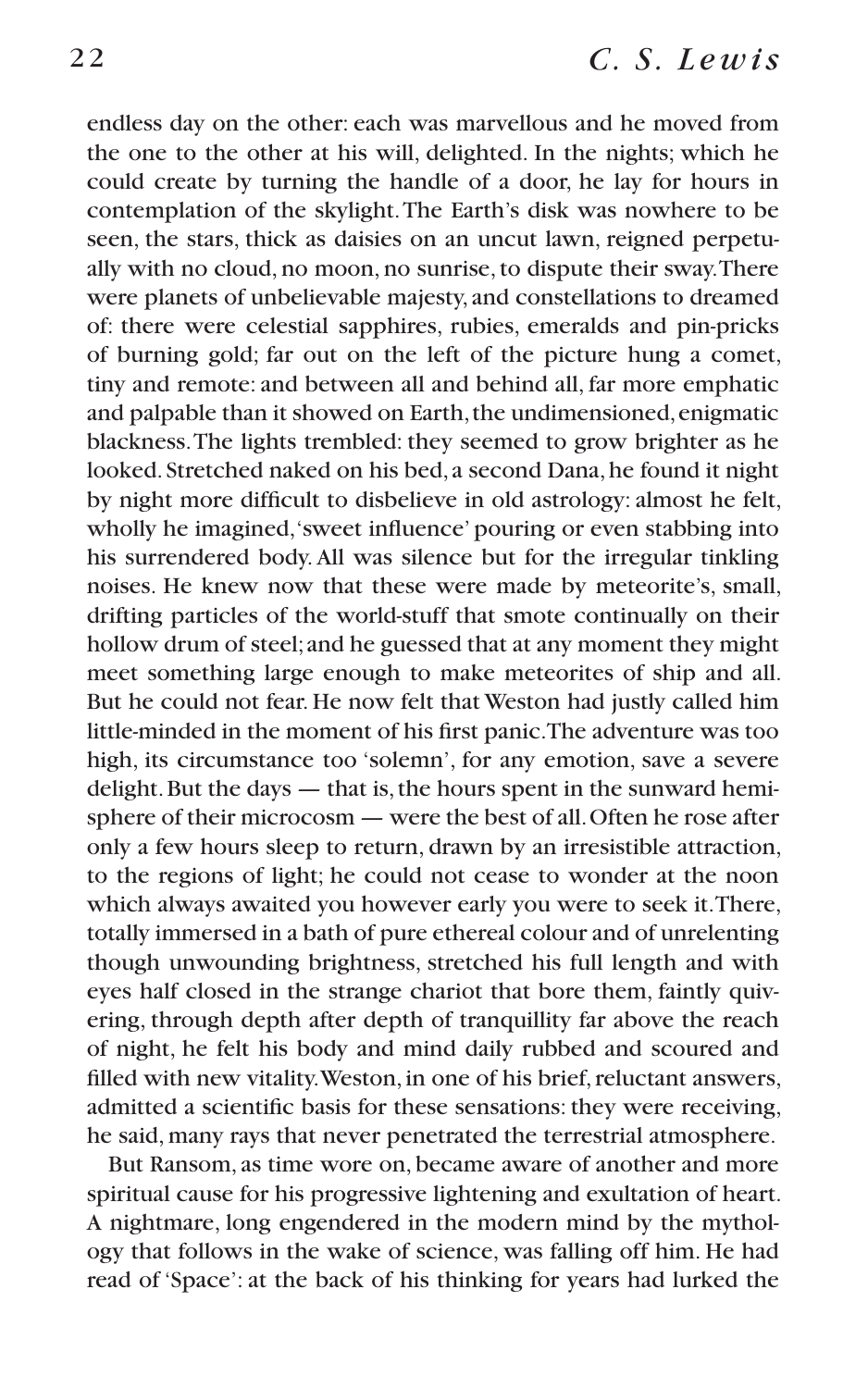dismal fancy of the black, cold vacuity, the utter deadness, which was supposed to separate the worlds. He had not known how much it affected him till now — now that the very name 'Space' seemed a blasphemous libel for this empyrean ocean of radiance in which they swam. He could not call it 'dead'; he felt life pouring into him from it every moment. How indeed should it be otherwise, since out of this ocean the worlds and all their life had come? He had thought it barren; he saw now that it was the womb of worlds, whose blazing and innumerable offspring looked down nightly even upon the Earth with so many eyes — and here, with how many more! No: Space was the wrong name. Older thinkers had been wiser when they named it simply the heavens — the heavens which declared the glory — the

*'happy climes that ly Where day never shuts his eye Up in the broad fields of the sky.'* 

He quoted Milton's words to himself lovingly, at this time and often. He did not, of course, spend all his time in basking. He explored the ship (so far as he was allowed), passing from room to room with those slow movements which Weston enjoined upon them lest exertion should over-tax their supply of air. From the necessity of its shape, the space-ship contained a good many more chambers than were in regular use; but Ransom was also inclined to think that its owners — or at least Devine — intended these to be filled with cargo of some kind on the return voyage. He also became, by an insensible process, the steward and cook of the company; partly because he felt it natural to share the only labours he could share — he was never allowed into the control room — and partly in order to anticipate a tendency which Weston showed to make him a servant whether he would or not. He preferred to work as a volunteer rather than in admitted slavery: and he liked his own cooking a good deal more than that of his companions.

It was these duties that made him at first the unwilling, and then the alarmed, hearer of a conversation which occurred about a fortnight (he judged) after the beginning of their voyage. He had washed up the remains of their evening meal, basked in the sunlight, chatted with Devine — better company than Weston, though in Ransom's opinion much the more odious of the two — and retired to bed at his usual time. He was a little restless, and after an hour or so it occurred to him that he had forgotten one or two small arrangements in the galley which would facilitate his work in the morning. The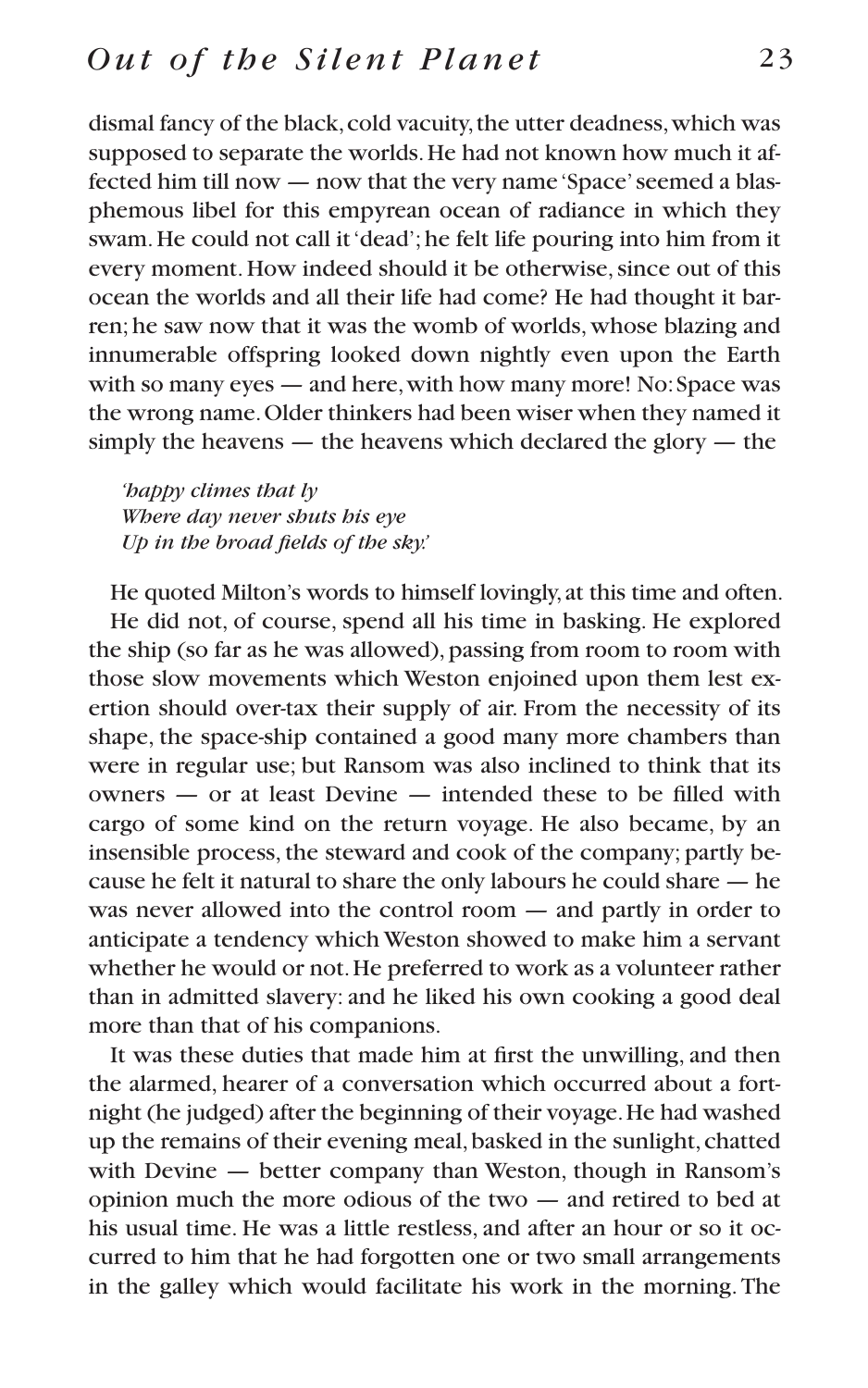galley opened off the saloon or day room, and its door was close to that of the control room. He rose and went there at once. His feet, like the rest of him, were bare.

The galley skylight was on the dark side of the ship, but Ransom did not turn on the light. To leave the door ajar was sufficient, as this admitted a stream of brilliant sunlight. As everyone who has 'kept house' will understand, he found that his preparations for the morning had been even more incomplete than he supposed. He did his work well, from practice, and therefore quietly. He had just finished and was drying his hands on the roller towel behind the galley door when he heard the door of the control room open and saw the silhouette of a man outside the galley — Devine's, he gathered. Devine did not come forward into the saloon, but remained standing and talking — apparently into the control room. It thus came about that while Ransom could hear distinctly what Devine said, he could not make out Weston's answers.

'I think it would be damn silly,' said Devine. 'If you could be sure of meeting the brutes where we alight there might be something in it. But suppose we have to trek? All we'd gain by your plan would be having to carry a drugged man and his pack instead of letting a live man walk with us and do his share of the work.'

Weston apparently replied.

'But he *can't* find out,' returned Devine. 'Unless some one is fool enough to tell him. Anyway, even if he suspects, do you think a man like that would have the guts to run away on a strange planet? Without food? Without weapons? You'll find he'll eat out of your hand at the first sight of a *Sorn*.'

Again Ransom heard the indistinct noise of Weston's voice.

'How should I know?' said Devine. 'It may be some sort of chief: much more likely a mumbo-jumbo.'

This time came a very short utterance from the control room: apparently a question. Devine answered at once.

'It would explain why he was wanted.'

Weston asked him something more.

'Human sacrifice, I suppose. At least it wouldn't be human from *their* point of view; you know what I mean.

Weston had a good deal to say this time, and it elicited Devine's characteristic chuckle.

'Quite, quite,' he said. 'It is understood that you are doing it all from the highest motives. So long as they lead to the same actions as *my* motives, you are quite welcome to them.'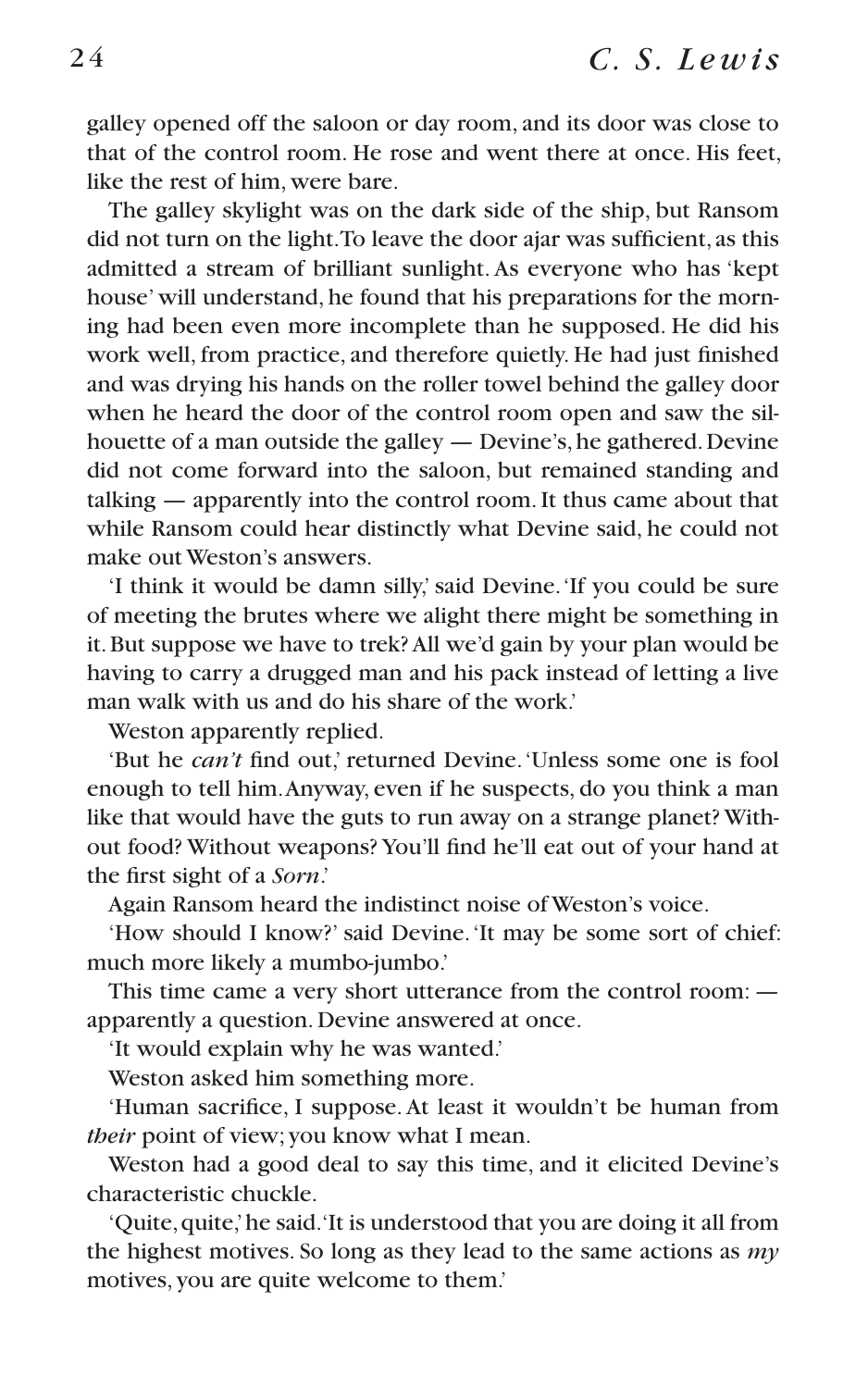Weston continued; and this time Devine seemed to interrupt him. 'You're not losing your own nerve, are you?' he said. He was then silent for some time, as if listening. Finally, he replied:

'If you're so fond of the brutes as that you'd better stay and interbreed — if they have sexes, which we don't yet know. Don't you worry. When the time comes for cleaning the place up we'll save one or two for you, and you can keep them as pets or vivisect them or sleep with them or all three — whichever way it takes ....... Yes, I know. Perfectly loathsome. I was only joking. Good night.'

A moment later Devine closed the door of the control room, crossed the saloon and entered his own cabin. Ransom heard him bolt the door of it according to his invariable, though puzzling, custom. The tension with which he had been listening relaxed. He found that he had been holding his breath, and breathed deeply again. Then cautiously he stepped out into the saloon.

Though he knew that it would be prudent to return to his bed as quickly as possible, he found himself standing still in the now familiar glory of the light and viewing it with a new and poignant emotion. Out of this heaven, these happy climes, they were presently to descend — into *what*? *Sorns*, human sacrifice, loathsome sexless monsters. What was a *sorn*? His own role in the affair was now clear enough. Somebody or something had sent for him. It could hardly be for him personally. The somebody wanted a victim — any victim — from Earth. He had been picked because Devine had done the picking; he realized for the first time — in all circumstances a late and startling discovery — that Devine had hated him all these years as heartily as he hated Devine. But what was a *sorn*? When he saw them he would eat out of Weston's hands. His mind, like so many minds of his generation, was richly furnished with bogies. He had read his H. G. Wells and others. His universe was peopled with horrors such as ancient and medieval mythology could hardly rival. No insect-like, vermiculate or crustacean Abominable, no twitching feelers, — rasping wings, slimy coils, curling tentacles, no monstrous union of superhuman intelligence and insatiable cruelty seemed to him anything but likely on an alien world. The *sorns* would be... would be... he dared not think what the *sorns* would be. And he was to be given to them. Somehow this seemed more horrible than being caught by them. Given, handed over, offered. He saw in imagination various incompatible monstrosities — bulbous eyes, grinning jaws, horns, stings, mandibles. Loathing of insects, loathing of snakes, loathing of things that squashed and squelched, all played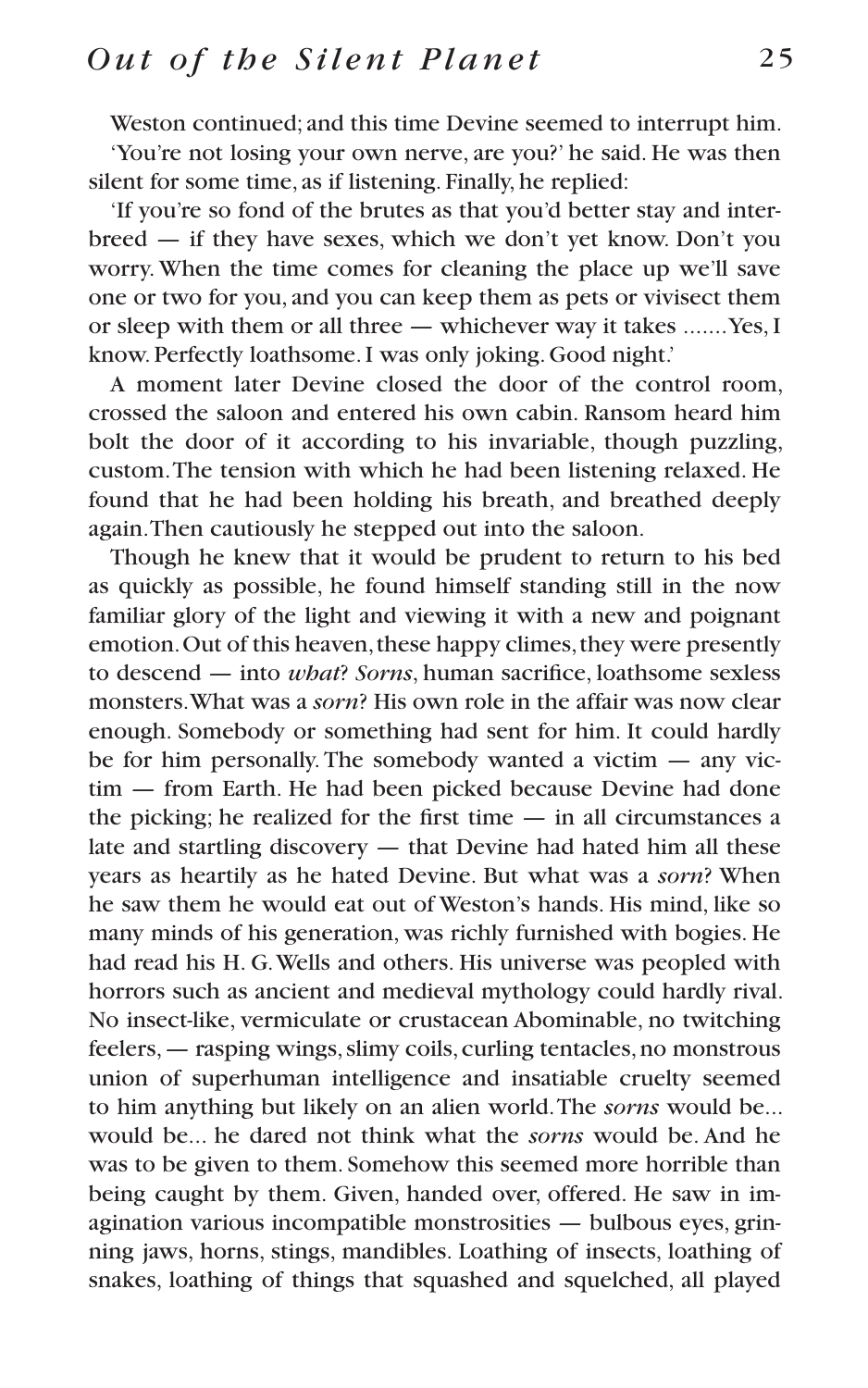their horrible symphonies over his nerves. But the reality would be worse: it would be an extra-terrestrial otherness — something one had never thought of never could have thought of. In that moment Ransom made a decision. He could face death, but not the *sorns*. He must escape when they got to Malacandra, if there were any possibility. Starvation, or even to be chased by *sorns*, would be better than being handed over. If escape were impossible, then it must be suicide. Ransom was a pious man. He hoped he would be forgiven. It was no more in his power, he thought, to decide otherwise than to grow a new limb. Without hesitation he stole back into the galley and secured the sharpest knife: henceforward he determined never to be parted from it.

Such was the exhaustion produced by terror that when he regained his bed he fell instantly into stupefied and dreamless sleep.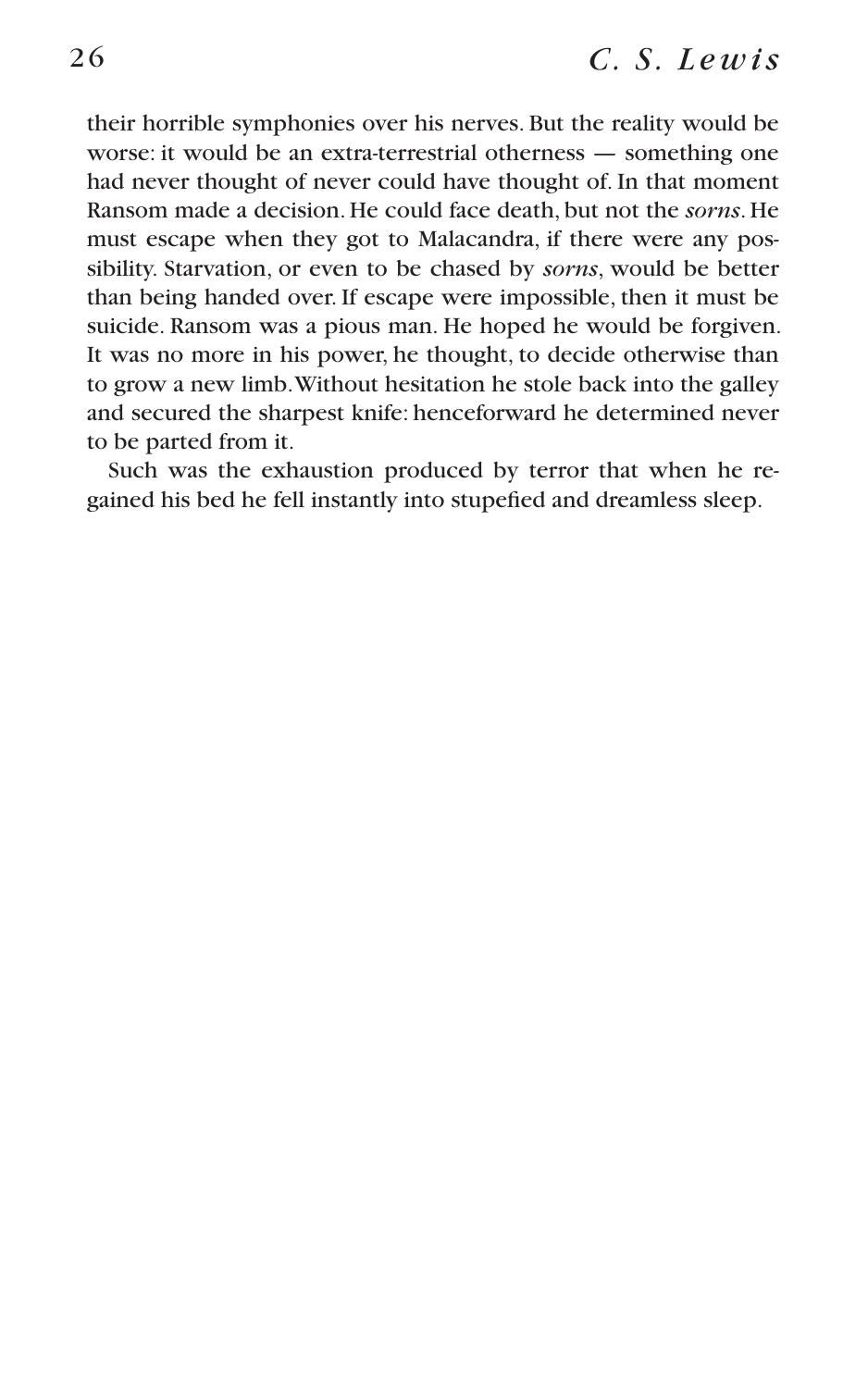## <span id="page-30-0"></span><u>Shapter Vi</u>

**HE WOKE** much refreshed, and even a little ashamed of his ter-<br>ror on the previous night. His situation was, no doubt, very serious: indeed the possibility of returning alive to Earth must be almost discounted. But death could be faced, and rational fear of death could be mastered. It was only the irrational, the biological, horror of monsters that was the real difficulty: and this he faced and came to terms with as well as he could while he lay in the sunlight after breakfast. He had the feeling that one sailing in the heavens, as he was doing, should not suffer abject dismay before any earthbound creature. He even reflected that the knife could pierce other flesh as well as his own. The bellicose mood was a very rare one with Ransom. Like many men of his own age, he rather under-estimated than over-estimated his own courage; the gap between boyhood's dreams and his actual experience of the War had been startling, and his subsequent view of his own unheroic qualities had perhaps swung too far in the opposite direction. He had some anxiety lest the firmness of his present mood should prove a short-lived illusion; but he must make the best of it.

As hour followed hour and waking followed sleep in their eternal day, he became aware of a gradual change. The temperature was slowly falling. They resumed clothes. Later, they added warm underclothes. Later still, an electric heater was turned on in the centre of the ship. And it became certain, too — though the phenomenon was hard to seize — that the light was less overwhelming than it had been at the beginning of the voyage. It became certain to the comparing intellect, but it was difficult to *feel* what was happening as a diminution of light and impossible to think of it as darkening, because while the radiance changed in degree, its unearthly quality had remained exactly the same since the moment he first beheld it. It was not, like fading light upon the Earth, mixed with the increasing moisture and phantom colours of the air. You might halve its intensity, Ransom perceived, and the remaining half would still be what the whole had been — merely less, not other. Halve it again, and the residue would still be the same. As long as it was at all, it would be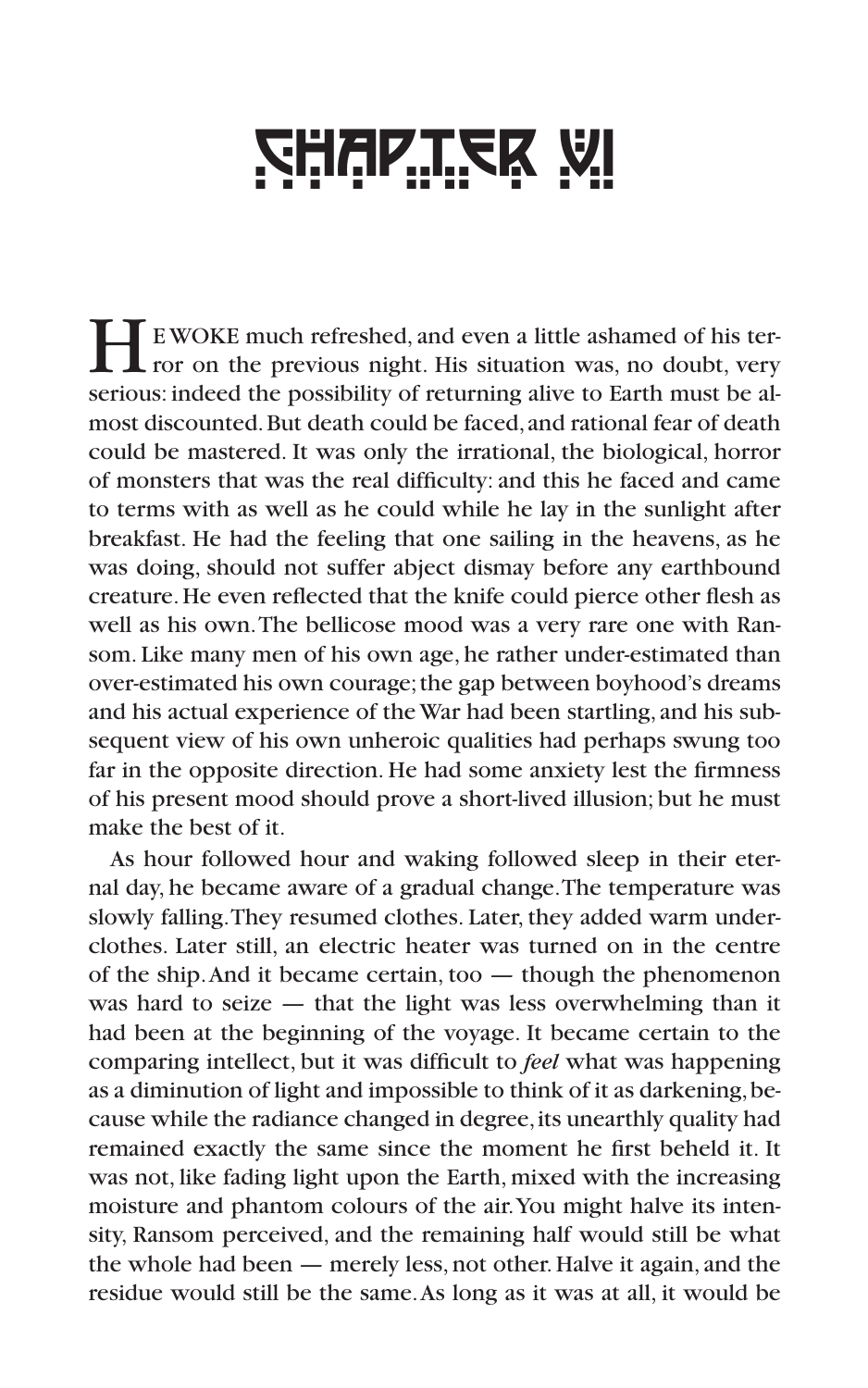itself — out even to that unimagined distance where its last force was spent. He tried to explain what he meant to Devine.

'Like thingummy's soap!' grinned Devine. 'Pure soap to the last bubble, eh?'

Shortly after this the even tenor of their life in the spaceship began to be disturbed. Weston explained that they would soon begin to feel the gravitational pull of Malacandra.

'That means,' he said, 'that it will no longer be down to the centre of the ship. It will be "down" towards Malacandra — which from our point of view will be under the control room. As a consequence, the floors of most of the chambers will become wall or roof, and one of the walls a floor. You won't like it.'

The result of this announcement, so far as Ransom was concerned, was hours of heavy labour in which he worked shoulder to shoulder now with Devine and now with Weston as their alternating watches liberated them from the control room. Water tins, oxygen cylinders, guns, ammunition and foodstuffs had all to be piled on the floors alongside the appropriate walls and lying on their sides so as to be upright when the new 'downwards' came into play. Long before the work was finished disturbing sensations began. At first Ransom supposed that it was the toil itself which so weighted his limbs: but rest did not alleviate the symptom, and it was explained to him that their bodies, in response to the planet that had caught them in its field, were actually gaining weight every minute and doubling in weight with every twenty-four hours. They had the experiences of a pregnant woman, but magnified almost beyond endurance.

At the same time their sense of direction — never very confident on the space-ship — became continuously confused. From any room on board, the next room's floor had always looked downhill and felt level: now it looked downhill and felt a little, a very little, downhill as well. One found oneself running as one entered it. A cushion flung aside on the floor of the saloon would be found hours later to have moved an inch or so towards the wall. All of them were afflicted with vomiting, headache and palpitations of the heart. The conditions grew worse hour by hour. Soon one could only grope and crawl from cabin to cabin. All sense of direction disappeared in a sickening confusion. Parts of the ship were definitely below in the sense that their floors were upside down and only a fly could walk on them: but no part seemed to Ransom to be indisputably the right way up. Sensations of intolerable height and of falling utterly absent in the heavens — recurred constantly. Cooking, of course, had long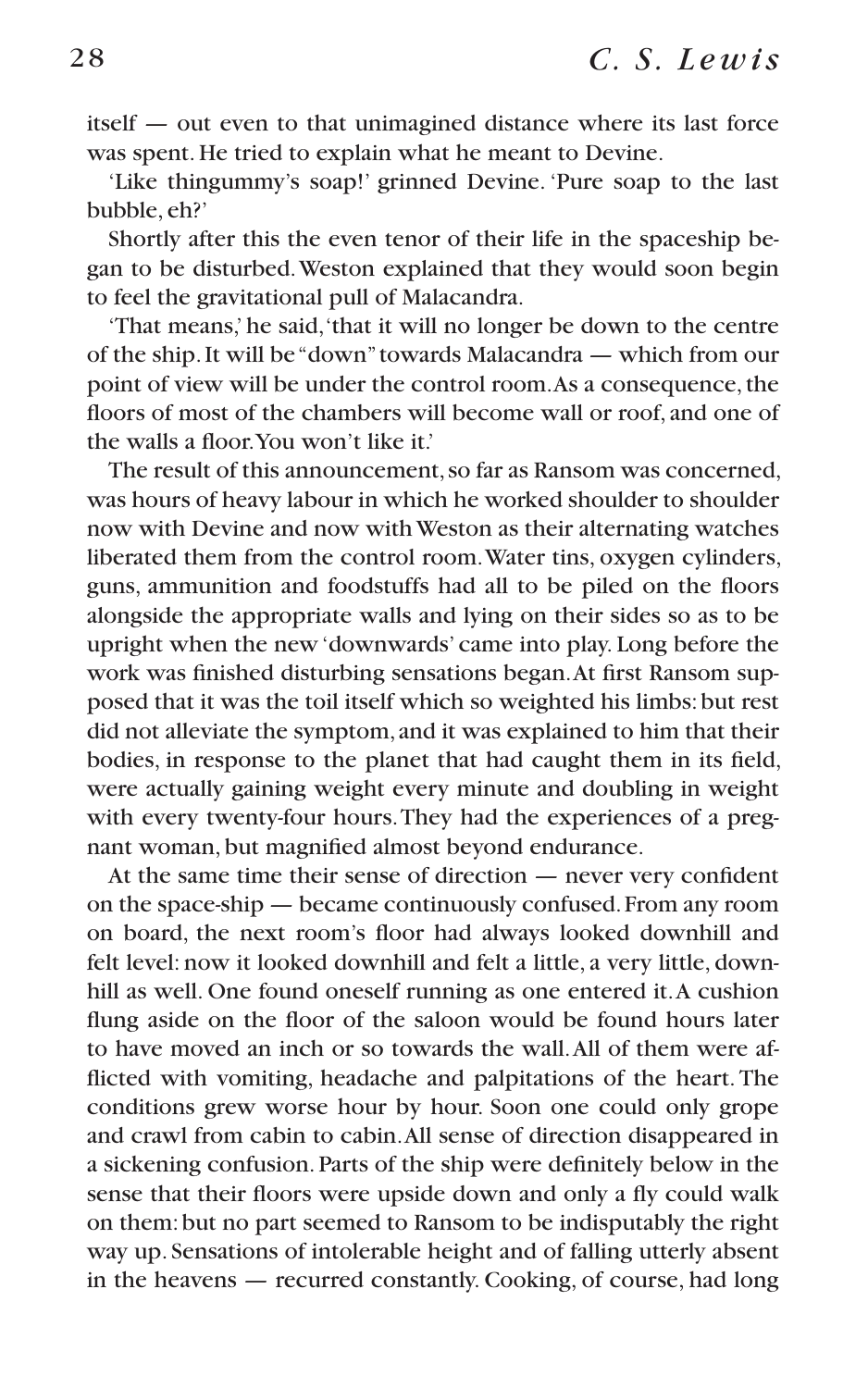since been abandoned. Food was snatched as best they could, and drinking presented great difficulties: you could never be sure that you were really holding your mouth below, rather than beside, the bottle. Weston grew grimmer and more silent than ever. Devine, a flask of spirits ever in his hand, flung out strange blasphemies and coprologies and cursed Weston for bringing them. Ransom ached, licked his dry lips, nursed his bruised limbs and prayed for the end.

A time came when one side of the sphere was unmistakably down. Clamped beds and tables hung useless and ridiculous on what was now wall or roof. What had been doors became trap-doors, opened with difficulty. Their bodies seemed made of lead. There was no more work to be done when Devine had set out the clothes — their Malacandrian clothes — from their bundles and squatted down on the end wall of the saloon (now its floor) to watch the thermometer. The clothes, Ransom noticed, included heavy woollen underwear, sheepskin jerkins, fur gloves and eared caps. Devine made no reply to his questions. He was engaged in studying the thermometer and in shouting down to Weston in the control room.

'Slower, slower,' he kept shouting. 'Slower, you damned fool. You'll be in air in a minute or two.' Then sharply and angrily. 'Here! Let me get at it.'

Weston made no replies. It was unlike Devine to waste his advice: Ransom concluded that the man was almost out of his senses, whether with fear or excitement.

Suddenly the lights of the Universe seemed to be turned down. As if some demon had rubbed the heaven's face with a dirty sponge, the splendour in which they had lived for so long blenched to a pallid, cheerless and pitiable grey. It was impossible from where they sat to open the shutters or roll back the heavy blind. What had been a chariot gliding in the fields of heaven became a dark steel box dimly lighted by a slit of window, and falling. They were falling out of the heaven, into a world. Nothing. in all his adventures bit so deeply into Ransom's mind as this. He wondered how he could ever have thought of planets, even of the Earth, as islands of life and reality floating in a deadly void. Now, with a certainty which never after deserted him, he saw the planets — the 'earths' he called them in his thought  $-$  as mere holes or gaps in the living heaven  $-$  excluded and rejected wastes of heavy matter and murky air, formed not by addition to, but by subtraction from, the surrounding brightness; And yet, he thought, beyond the solar system the brightness ends. Is that the real void, the real death? Unless ... he groped for the idea ... unless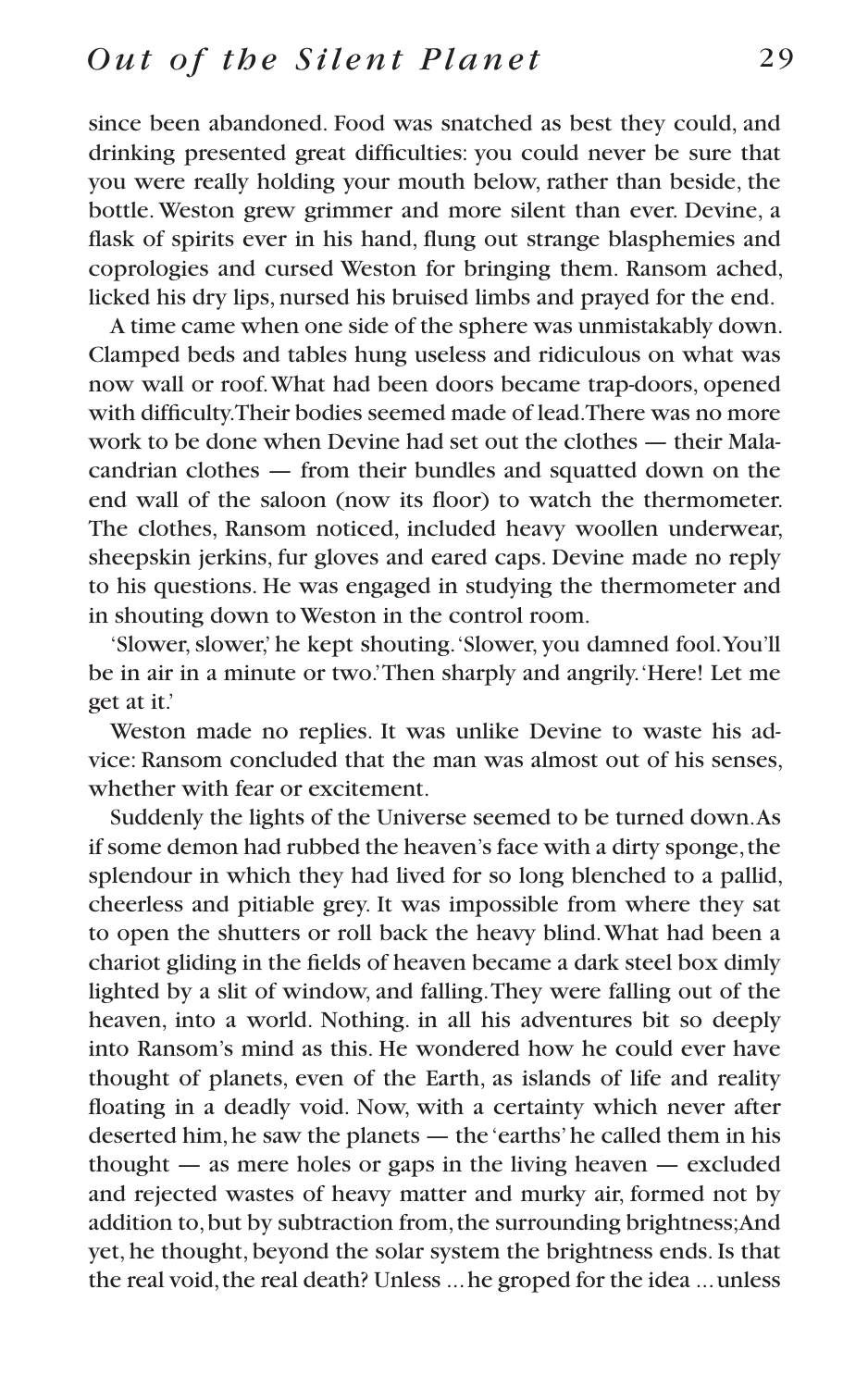visible light is also a hole or gap, a mere diminution of something else. Something that is to bright unchanging heaven as heaven is to the dark, heavy earths....

Things do not always happen as a man would expect. The moment of his arrival in an unknown world found Ransom wholly absorbed in a philosophical speculation.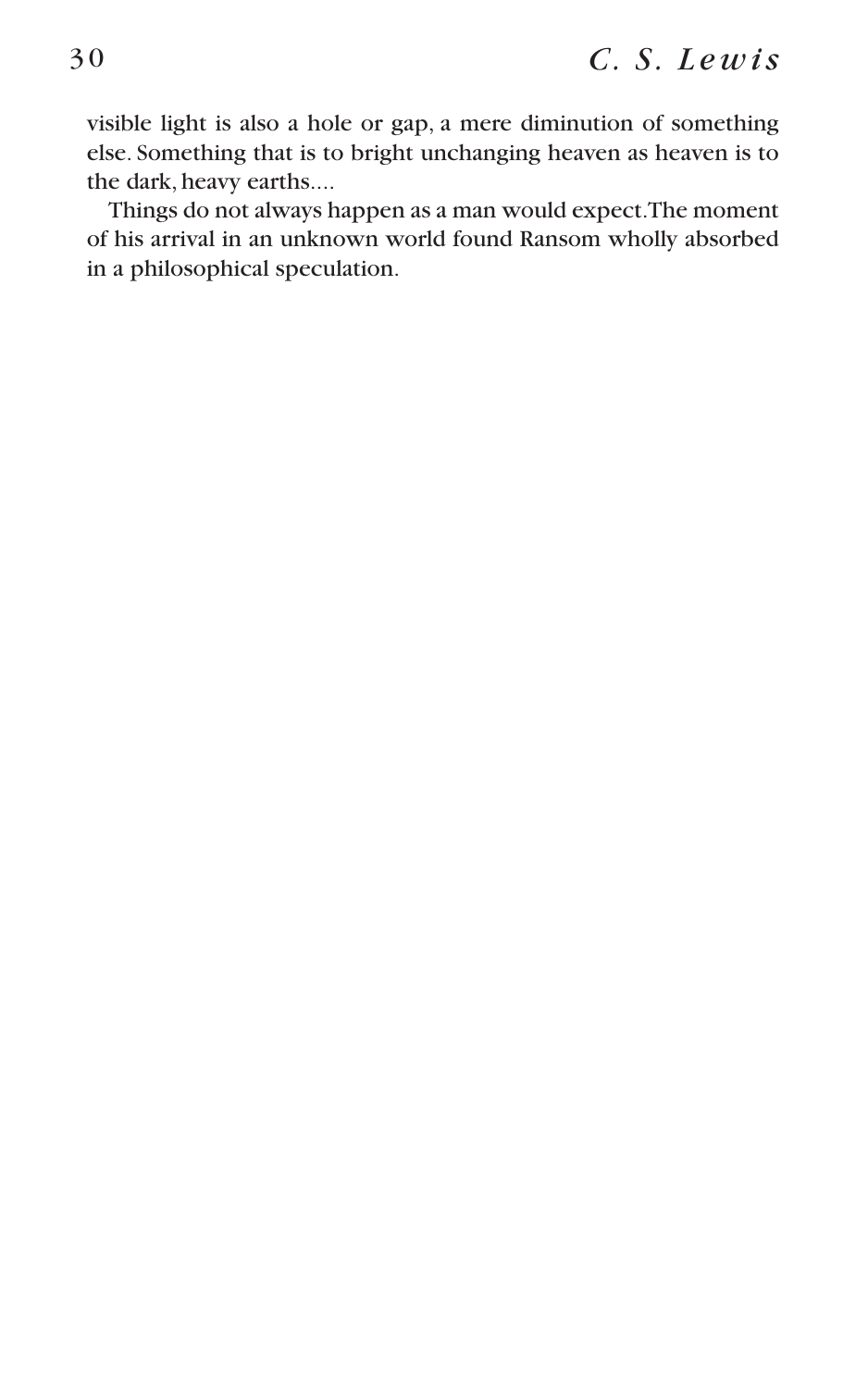#### <span id="page-34-0"></span><u>Shapter VII</u>

H AVING A doze?' said Devine. 'A bit blasé about new planets by now?'

'Can you see anything?' interrupted Weston.

'I can't manage the shutters, damn them,' returned Devine. 'We may as well get to the manhole.'

Ransom awoke from his brown study. The two partners were working together close beside him in the semi-darkness. He was cold and his body, though in fact much lighter than on Earth, still felt intolerably heavy. But a vivid sense of his situation returned to him; some fear, but more curiosity. It might mean death, but what a scaffold! Already cold air was coming in from without, and light. He moved his head impatiently to catch some glimpse between the labouring shoulders of the two men. A moment later the last nut was unscrewed. He was looking out through the manhole.

Naturally enough all he saw was the ground  $-$  a circle of pale pink, almost of white; whether very close and short vegetation or very wrinkled and granulated rock or soil he could not say. Instantly the dark shape of Devine filled the aperture, and Ransom had time to notice that he had a revolver in his hand — 'For me or for *sorns* or for both?' he wondered.

'You next,' said Weston curtly.

Ransom took a deep breath and his hand went to the knife beneath his belt. Then he got his head and shoulders through the manhole, his two hands on the soil of Malacandra. The pink stuff was soft and faintly resilient, like india-rubber: clearly vegetation. Instantly Ransom looked up. He saw a pale blue sky  $-$  a fine winter morning sky it would have been on Earth a great billowy cumular mass of rosecolour lower down which he took for a cloud, and then — 'Get out,' said Weston from behind him. He scrambled through and rose to his feet. The air was cold but not bitterly so, and it seemed a little rough at the back of his throat. He gazed about him, and the very intensity of his desire to take in the new world at a glance defeated itself. He saw nothing but colours — colours that refused to form themselves into things. Moreover, he knew nothing yet well enough to see it: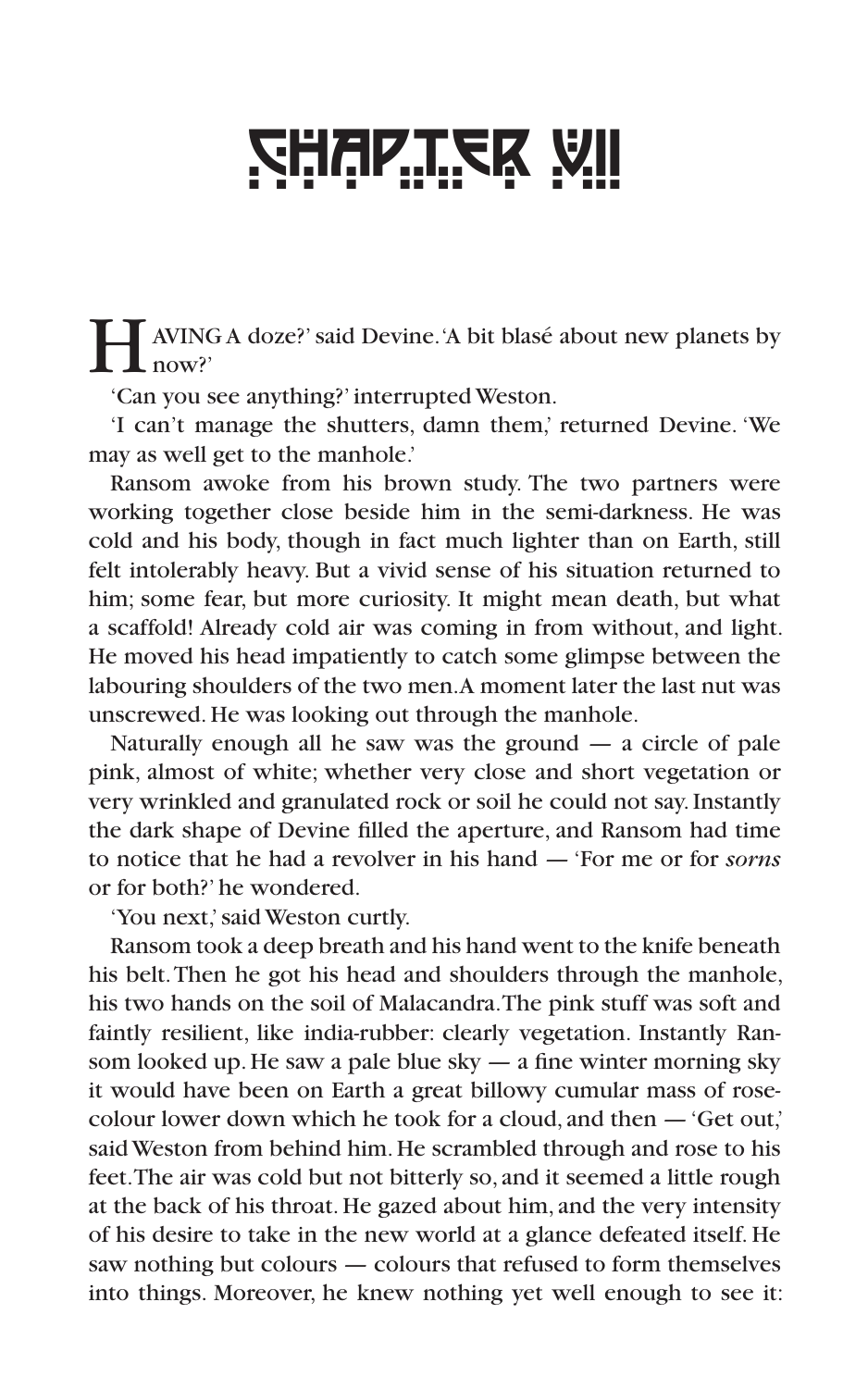you cannot see things till you know roughly what they are. His first impression was of a bright, pale world — a watercolour world out of a child's paint-box; a moment later he recognized the flat belt of light blue as a sheet of water, or of something like water, which came nearly to his feet. They were on the shore of a lake or river.

'Now then,' said Weston, brushing past him. He turned and saw to his surprise, a quite recognizable object in the immediate foreground' — a hut of unmistakably terrestrial pattern though built of strange materials.

'They're human,' he gasped. 'They build houses?'

'*We* do,' said Devine. 'Guess again,' and, producing a key from his pocket, proceeded to unlock a very ordinary padlock on the door of the hut. With a not very clearly defined feeling of disappointment or relief Ransom realized that his captors were merely returning to their own camp. They behaved as one might have expected. They walked into the hut, let down the slats which served for windows, sniffed the close air, expressed' surprise that they had left it so dirty, and presently reemerged.

'We'd better see about the stores,' said Weston.

Ransom soon found that he was to have little leisure for observation and no opportunity of escape. The monotonous work of transferring food, clothes, weapons and many unidentifiable packages from the ship to the hut kept him vigorously occupied for the next hour or so, and in the closest contact with his kidnappers. But something he learned. Before anything else he learned that Malacandra was beautiful; and he even reflected how odd it was that this possibility had never entered into his speculations about it. The same peculiar twist of imagination which led him to people the universe with monsters — had somehow taught him to expect nothing on a strange planet except rocky desolation or else a network of nightmare machines. He could not say why, now that he came to think of it. He also discovered that the blue water surrounded them on at least three sides: his view in the fourth direction was blotted out by the vast steel football in which they had come. The hut, in fact, was built either on the point of a peninsula or on the end of an island. He also came little by little to the conclusion that the water was not merely blue in certain lights like terrestrial water but 'really' blue. There was something about its behaviour under the gentle breeze which puzzled him — something wrong or unnatural about the waves. For one thing, they were too big for such a wind, but that was not the whole secret. They reminded him somehow of the water that he had seen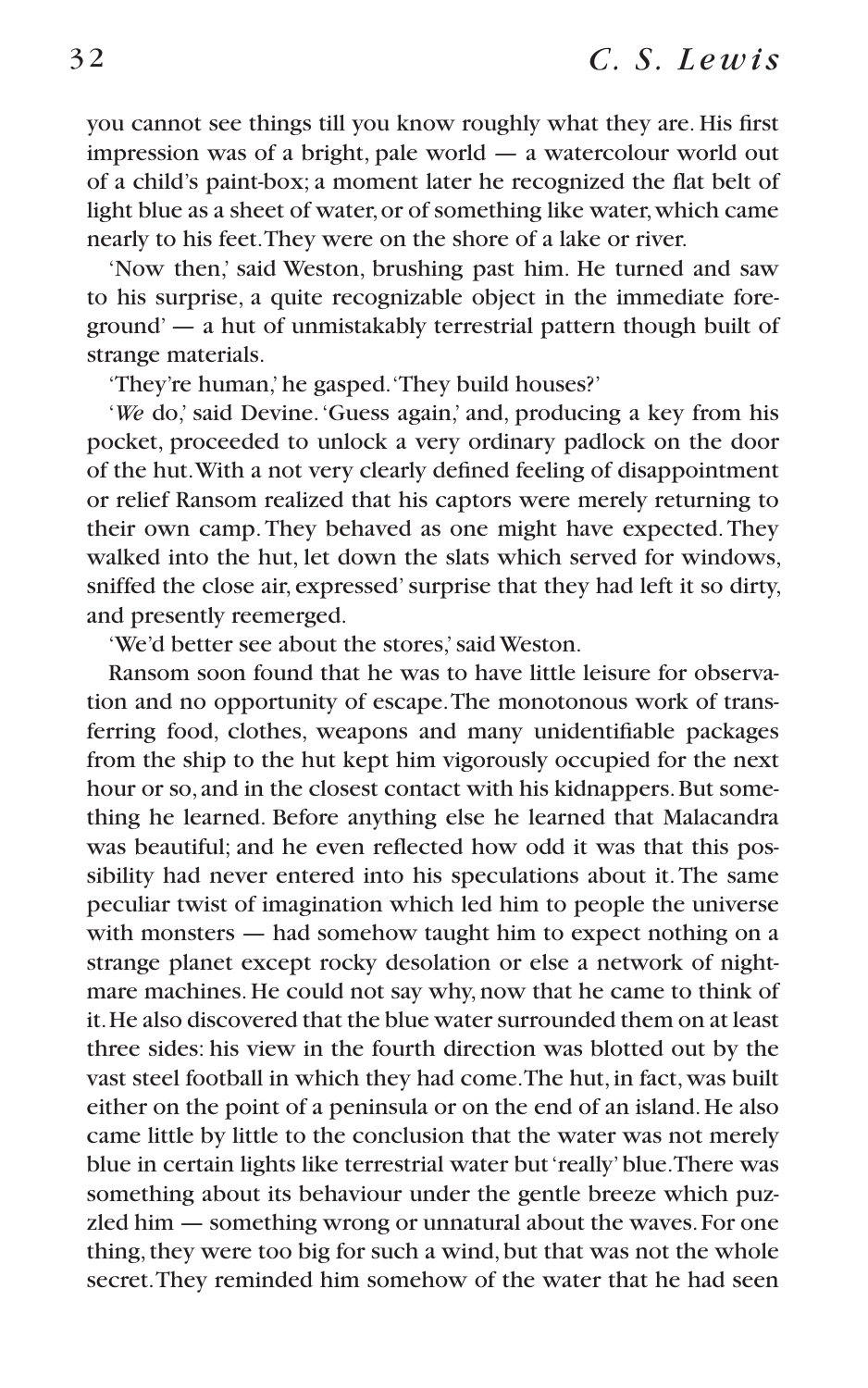shooting up under the impact of shells in pictures of naval battles. Then suddenly realization came to him: they were the wrong shape, out of drawing, far too high for their length, 'too narrow at the base, too steep in the sides. He was reminded of something he had read in one of those modern poets about a sea rising in 'turreted walls'.

'Catch!' shouted Devine. Ransom caught and hurled the parcel on to 'Weston at the hut door.

On one side the water extended a long way — about a quarter of a mile, he thought, but perspective was still difficult in the strange world. On the other side it was much narrower, not wider than fifteen feet perhaps, and seemed to be flowing over a shallow — broken and swirling water that made a softer and more hissing sound than water on earth; and where it washed the hither bank — the pinkish-white vegetation went down to the very brink — there was a bubbling and sparkling which suggested effervescence. He tried hard, in such stolen glances as the work allowed him, to make out something of the farther shore. A mass of something purple, so huge that he took it for a heather-covered mountain, was his first impression: on the other side, beyond the larger water, there was something of the same kind. But there, he could see over the top of it. Beyond were strange upright shapes of whitish green; too jagged and irregular for buildings, too thin and steep for mountains. Beyond and above these again was the rose-coloured cloud-like mass. It might really be a cloud but it was very solid looking and did not seem to have moved since he first set eyes on it from the manhole. It looked like the top of a gigantic red cauliflower — or like a huge bowl of red soapsuds — and it was exquisitely beautiful in tint and shape.

Baffled by this, he turned his attention to the nearer shore beyond the shallows. The purple mass looked for a moment like a plump of organ-pipes, then like a stack of rolls of cloth set up on end, then like a forest of gigantic umbrellas blown inside out. It was in faint motion. Suddenly his eyes mastered the object. The purple stuff was vegetation: more precisely it was vegetables, vegetables about twice the height of English elms, but apparently soft and flimsy. The stalks — one could hardly call them trunks — rose smooth and round, and surprisingly thin, for about forty feet: above that, the huge plants opened into a sheaf-like development, not of branches but of leaves, leaves large as lifeboats but nearly transparent. The whole thing corresponded roughly to his idea of a submarine forest: the plants, at once so large and so frail, seemed to need water to support them, and he wondered that they could hang in the air. Lower down, be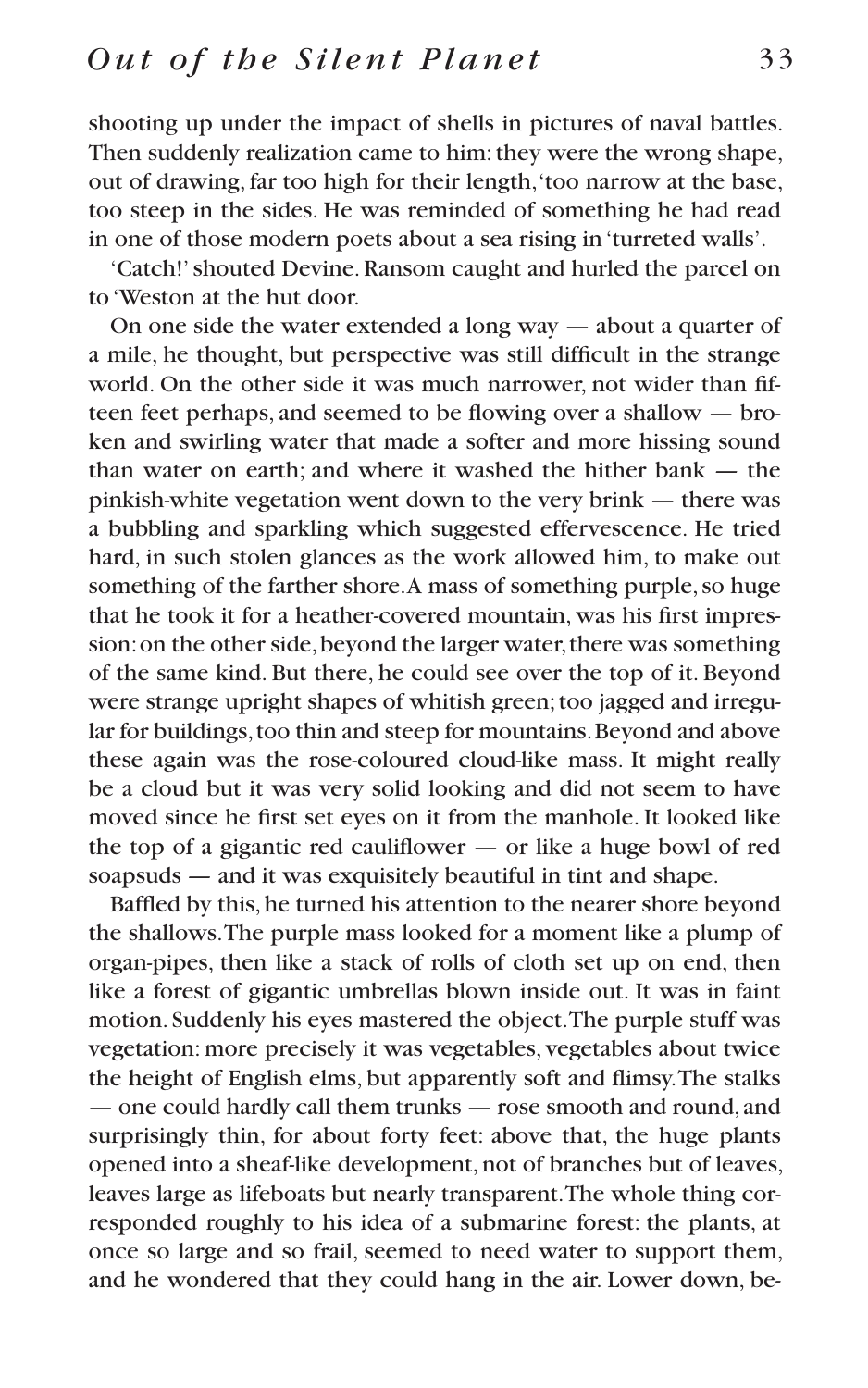tween the stems, he saw the vivid purple twilight, mottled with paler sunshine, which made up the internal scenery of the wood.

'Time for lunch,' said Devine suddenly. Ransom straightened his back; in spite of the thinness and coldness of the air, his forehead was moist. They had been working hard and he was short of breath. Weston appeared from the door of the hut and muttered something about finishing first'. Devine, however, overruled him. A tin of beef and some biscuits were produced, and the men sat down on the various boxes which were still plentifully littered between the spaceship and the hut. Some whiskey again at Devine's suggestion and against Weston's advice was poured into the tin cups and mixed with water: the latter, Ransom noticed, was drawn from their own water tins and not from the blue lakes.

As often happens, the cessation of bodily activity drew Ransom's attention to the excitement under which he had been labouring ever since their landing. Eating seemed almost out of the question. Mindful, however, of a possible dash for liberty, he forced himself to eat very much more than usual, and appetite returned as he ate. He devoured all that he could lay hands on either of food or drink: and the taste of that first meal was ever after associated in his mind with the first unearthly strangeness (never fully recaptured) of the bright, still; sparkling unintelligible landscape — with needling shapes of pale green, thousands of feet high, with sheets of dazzling blue sodawater, and acres of rose-red soapsuds. He was a little afraid that his companions might notice, and suspect his new achievements as a trencherman; but their attention was otherwise engaged. Their eyes never ceased roving the landscape; they spoke abstractedly and often changed position, and were ever looking over their shoulders. Ransom was just finishing his protracted meal when he saw Devine stiffen like a dog, and lay his hand in silence on Weston's shoulder. Both nodded. They rose. Ransom, gulping down the last of his whiskey, rose too. He found himself between his two captors. Both revolvers were out. They were edging him to the shore of the narrow water, and they were looking and pointing across it.

At first he could not see clearly what they were pointing at. There seemed to be some paler and slenderer plants than he had noticed before among the purple ones; he hardly attended to them, for his eyes were busy searching the ground — so obsessed was he with the reptile fears and insect fears of modern imagining. It was the reflections of the new white objects in the water that sent his eyes back to them: long, streaky, white reflections motionless in the run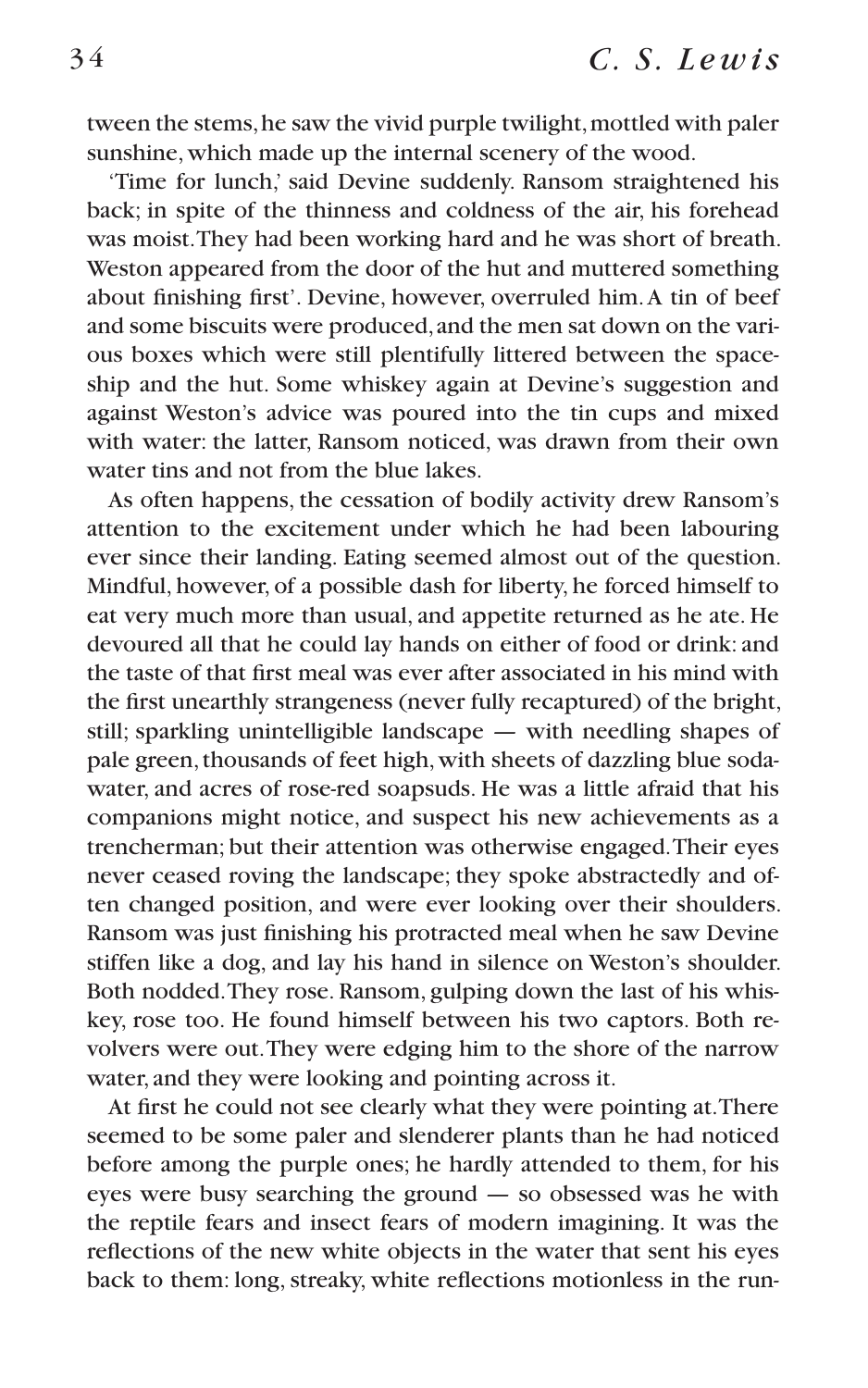ning water — four or five, no, to be precise, six of them. He looked up. Six, white things *were* standing there. Spindly and flimsy things, twice or three times the height of a man. His first idea was that they were images of men, the work of savage artists; he had seen things like them in books of archaeology. But what could they be made of; and how could they stand? — so crazily thin and elongated in the leg, so top-heavily pouted in the chest, such stalky, flexible-looking distortions of earthly bipeds ... like something seen in one of those comic mirrors. They were certainly not made of stone or metal, for now they seemed to sway a little as he watched; now with a shock that chased the blood from his cheeks he saw that they were alive, that they were moving, that they were coming at him. He had a momentary, scared glimpse of their faces, thin and unnaturally long, with long, drooping noses and drooping mouths of half-spectral, half-idiotic solemnity. Then he turned wildly to fly and found himself gripped by Devine.

'Let me go,' he cried.

'Don't be a fool,' hissed Devine, offering the muzzle of his pistol. Then, as they struggled, one of the things sent its voice across the water to them: an enormous horn-like voice far above their heads.

'They want us to go across,' said Weston.

Both the men were forcing him to the water's edge. He planted his feet, bent his back and resisted donkey fashion. Now the other two were both in the water pulling him, and he was still on the land. He found that he was screaming. Suddenly a second, much louder and less articulate noise broke from the creatures on the far bank. Weston shouted, too, relaxed his grip on Ransom and suddenly fired his revolver not across the water but up it. Ransom saw why at the same moment.

A line of foam like the track of a torpedo was speeding towards them, and in the midst of it some large, shining beast. Devine shrieked a curse, slipped and collapsed into the water. Ransom saw a snapping jaw between them, and heard the deafening noise of Weston's revolver again and again beside him and, almost as loud, the clamour of the monsters on the far bank, who seemed to be taking to the water, too. He had had no need to make a decision. The moment he was free he had found himself automatically darting behind his captors, then behind the space-ship and on as fast as his legs could carry him into the utterly unknown beyond it. As he rounded the metal sphere a wild confusion of blue, purple, and red met his eyes. He did not slacken his pace for a moment's inspection. He found himself splash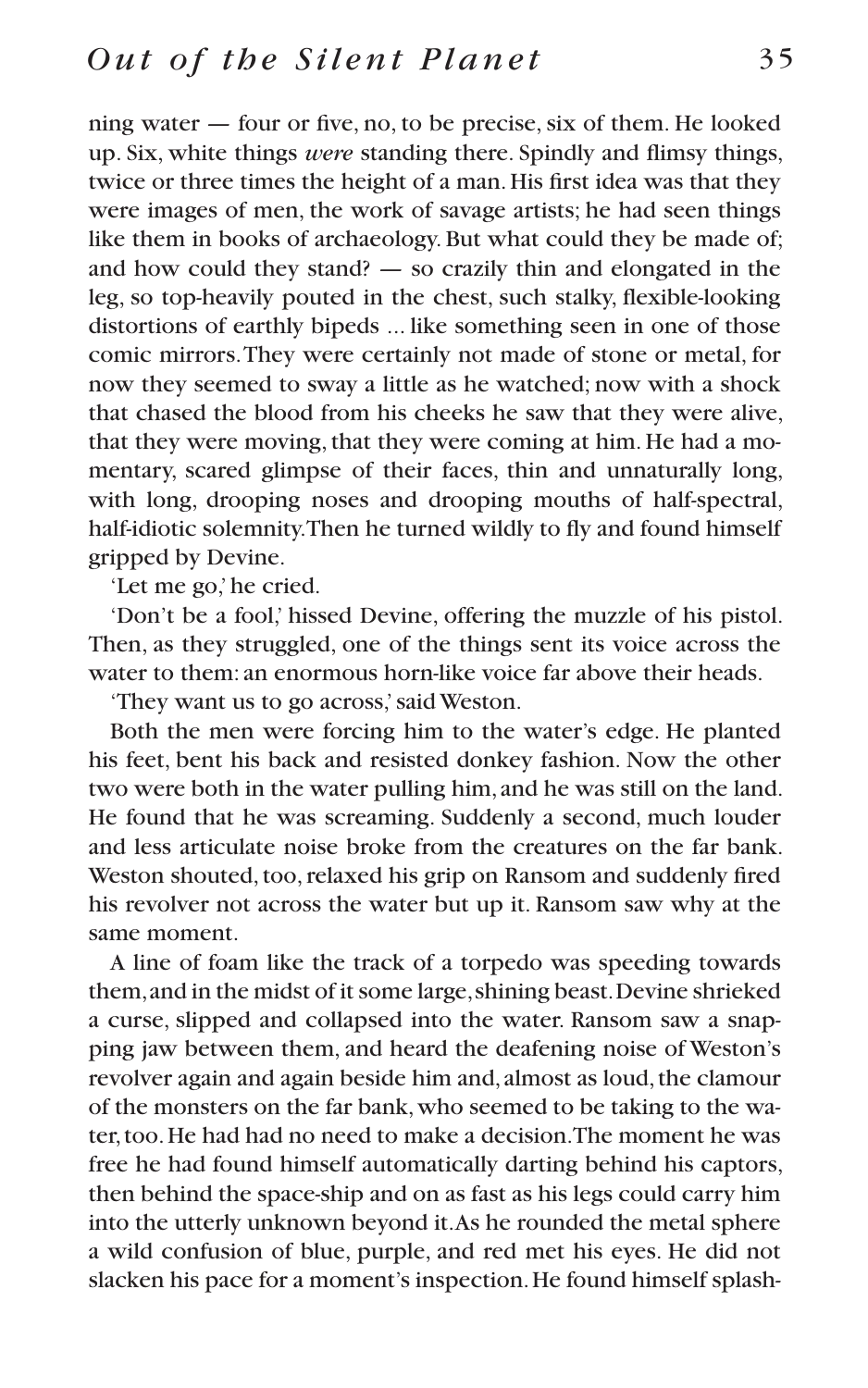ing through water and crying out not with pain but with surprise because the water was warm. In less than a minute he was climbing out on to dry land again. He was running up a steep incline. And now he was running through purple shadow between the stems of another forest of the huge plants.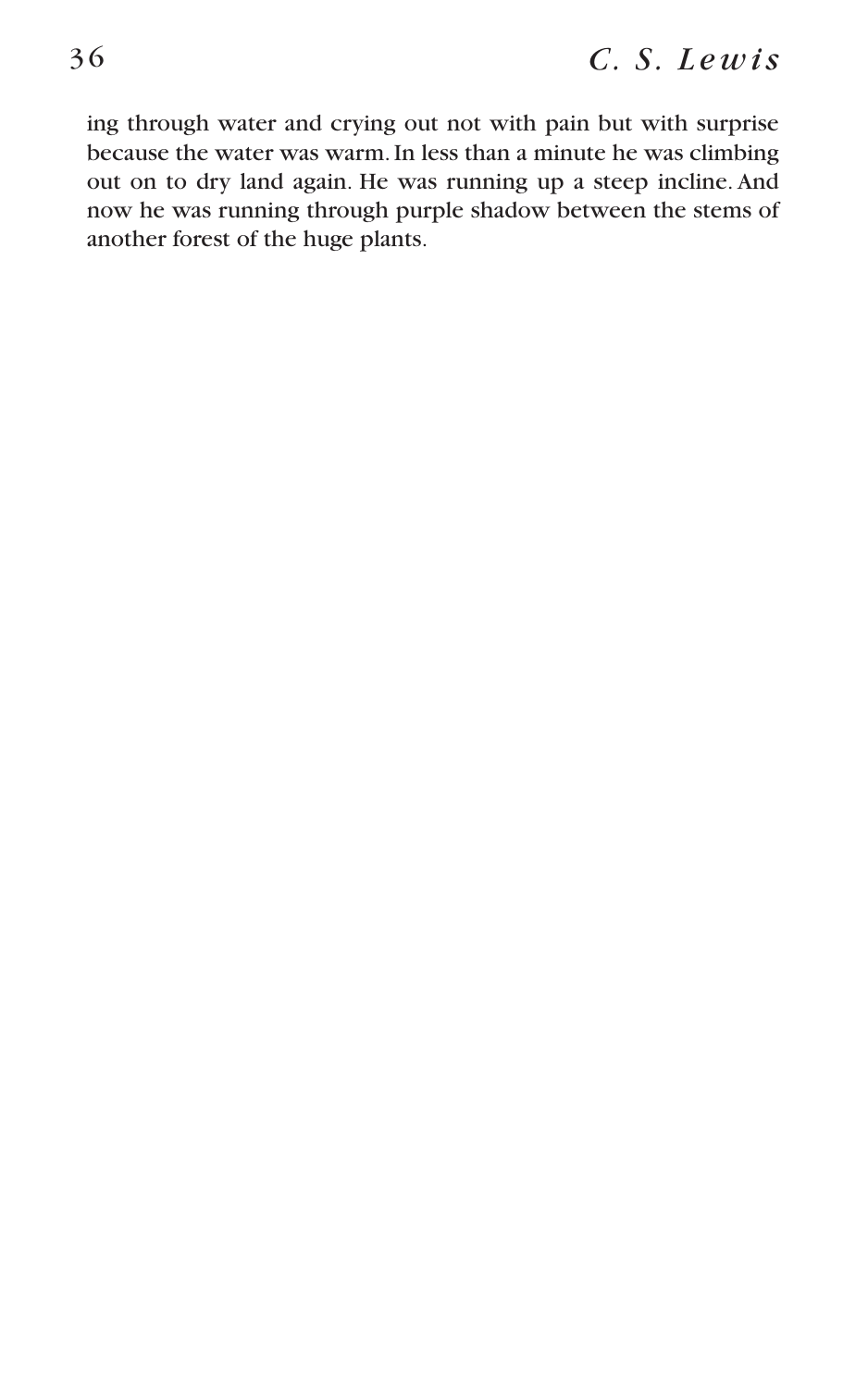# SHAPTEK A

A MONTH of inactivity, a heavy meal and an unknown world do not help a man to run. Half an hour later, Ransom was walking, not running, through the forest, with a hand pressed to his aching side and his ears strained for any noise of pursuit. The clamour of revolver shots and voices behind him (not all human voices) had been succeeded first by rifle shots and calls at long intervals and then by utter silence. As far as eye could reach he saw nothing but the stems of the great plants about him receding in the violet shade, and far overhead the multiple transparency of huge leaves filtering the sunshine to the solemn splendour of twilight in which he walked. Whenever he felt able he ran again; the ground continued soft and springy, covered with the same resilient weed which was the first thing his hands had touched in Malacandra. Once or twice a small red creature scuttled across his path, but otherwise there seemed to be no life stirring in the wood; nothing to fear — except the fact of wandering unprovisioned and alone in a forest of unknown vegetation thousands or millions of miles beyond the reach or knowledge of man.

But Ransom was thinking of *sorns* — for doubtless those were the *sorns*, those creatures they had tried to give him to. They were quite unlike the horrors his imagination had conjured up, and for that reason had taken him off his guard. They appealed away from the Wellsian fantasies to an earlier, almost an infantile, complex of fears. Giants — ogres — ghosts — skeletons: those were its key words. Spooks on stilts, he said to himself; surrealistic bogy-men with their long faces. At the same time, the disabling panic of the first moments was ebbing away from him. The idea of suicide was now far from his mind; instead, he was determined to back his luck to the end. He prayed, and he felt his knife. He felt a strange emotion of confidence and affection towards himself — he checked himself on the point of saying, 'We'll stick to one another.'

The ground became worse and interrupted his meditation. He had been going gently upwards for some hours with steeper ground on his right, apparently half scaling, half skirting a hill. His path now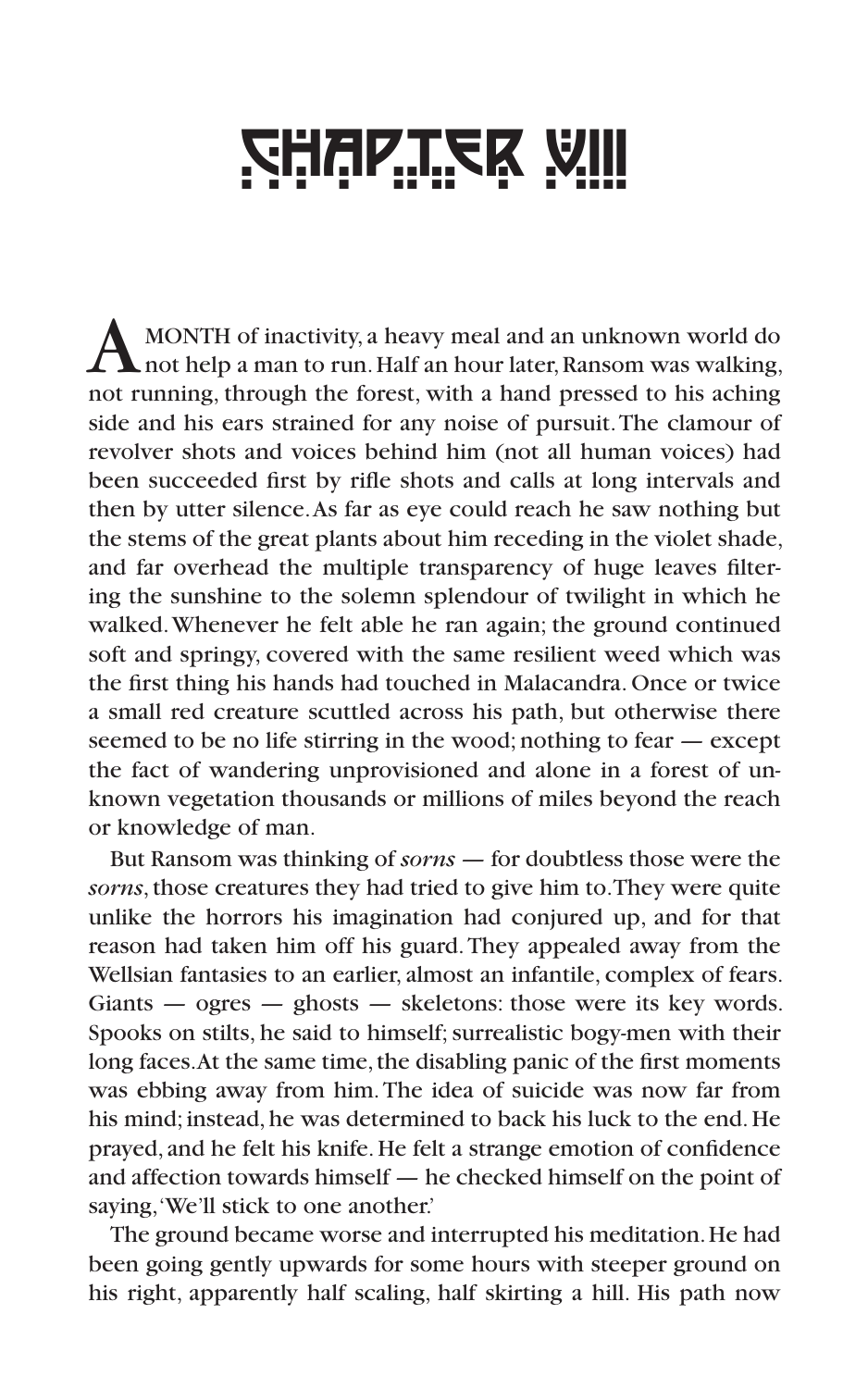began to cross a number of ridges, spurs doubtless of the higher ground on the right. He did not know why he should cross them, but for some reason he did; possibly a vague memory of earthly geography suggested that the lower ground would open out to bare places between wood and water where *sorns* would be more likely to catch him. As he continued crossing ridges and gullies he was struck with their extreme steepness; but somehow they were not very difficult to cross. He noticed, too, that even the smallest hummocks of earth were of an unearthly shape — too narrow, too pointed at the top and too small at the base: He remembered that the waves on the blue lakes had displayed a similar oddity. And glancing up at the purple leaves he saw the same theme of perpendicularity — the same rush to the sky — repeated there. They did not tip over at the ends; vast as they were, air was sufficient to support them so that the long aisles of the forest all rose to a kind of fan tracery. And the *sorns*, likewise — he shuddered as he thought it — they too were madly elongated.

He had sufficient science to guess that he must be on a world lighter than the Earth, where less strength was needed and nature was set free to follow her skyward impulse on a superterrestrial scale. This set him wondering where he was. He could not remember whether Venus was larger or smaller than Earth, and he had an idea that she would be hotter than this. Perhaps he was on Mars; perhaps even on the Moon. The latter he at first rejected on the ground that, if it were so, he ought to have seen the Earth in the sky when they landed; but later he remembered having been told that one face of the Moon was always turned away from the Earth. For all he knew he was wandering on the Moon's outer side; and irrationally enough, this idea brought about him a bleak sense of desolation than he had yet felt.

Many of the gullies which he crossed now carried streams, blue hissing streams, all hastening to the lower ground on his left. Like the lakes they were warm, and the air was warm above them, so that as he climbed down and up the sides of the gullies he was continually changing temperatures. It was the contrast, as he crested the farther bank of one such small ravine, which first drew his attention to the growing chilliness of the forest; and as he looked about him he became certain that the light was failing, too. He had not taken night into his calculations. He had no means of guessing what night might be on Malacandra. As he stood gazing into the deepening gloom a sign of cold wind crept through the purple stems and set them all swaying, revealing once again the startling contrast between their size and their apparent flexibility and lightness. Hunger and weari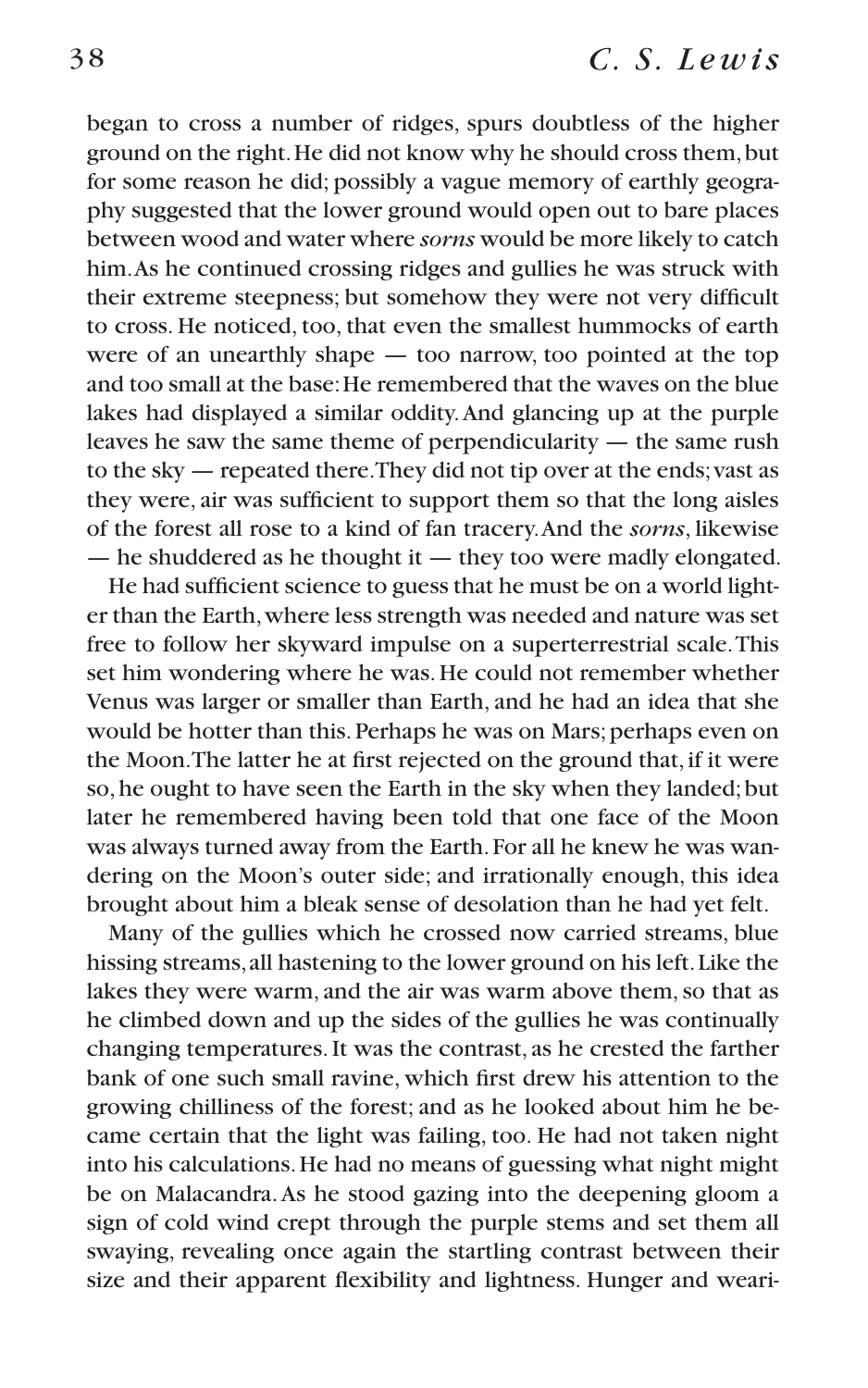ness, long kept at bay by the mingled fear and wonder of his situation, smote him suddenly. He shivered and forced himself to proceed. The wind increased. The mighty leaves danced and dipped above his head, admitting glimpses of a pale and then a paler sky; and then, discomfortingly, of a sky with one or two stars in it. The wood was no longer silent. His eyes darted hither and thither in search of an approaching enemy and discovered only how quickly the darkness grew upon him. He welcomed the streams now for their warmth.

It was this that first suggested to him a possible protection against the increasing cold. There was really no use in going farther; for all he knew he might as well be walking towards danger as away from it. All was danger; he was no safer travelling than resting. Beside some stream it might be warm enough to lie. He shuffled on to find another gully, and went so far that he began to think he had got out of the region of them. He had almost determined to turn back when the ground began falling steeply;.he slipped, recovered and found himself on the bank of a torrent. The trees — for as 'trees' he could not help regarding them — did not quite meet overhead, and the water itself seemed to have some faintly phosphorescent quality, so that it was lighter here. The fall from right to left was steep. Guided by some vague picnicker's hankering for a 'better' place, he went a few yards upstream. The valley grew steeper, and he came to a little cataract. He noticed dully that the water seemed to be descending a little too slowly for the incline, but he was too tired to speculate about it. The water was apparently hotter than that of the lake perhaps nearer its subterranean source of heat. What he really wanted to know was whether he dared drink it. He was very thirsty by now; but it looked very poisonous, very unwatery. He would try not to drink it; perhaps he was so tired that thirst would let him sleep. He sank on his knees and bathed his hands in the warm torrent; then he rolled over in a hollow close beside the fall, and yawned.

The sound of his own voice yawning — the old sound heard in night nurseries, school dormitories and in so many bedrooms — liberated a flood of self-pity. He drew his knees up and hugged himself; he felt a sort of physical, almost a filial, love for his own body. He put his wristwatch to his ear and found that it had stopped. He wound it. Muttering, half whimpering to himself; he thought of men going to bed on the far-distant planet Earth — men in clubs, and liners, and hotels, married men, and small children who slept with nurses in the room, and warm, tobacco-smelling men tumbled together in forecastles and dug-outs. The tendency to talk to himself was irresist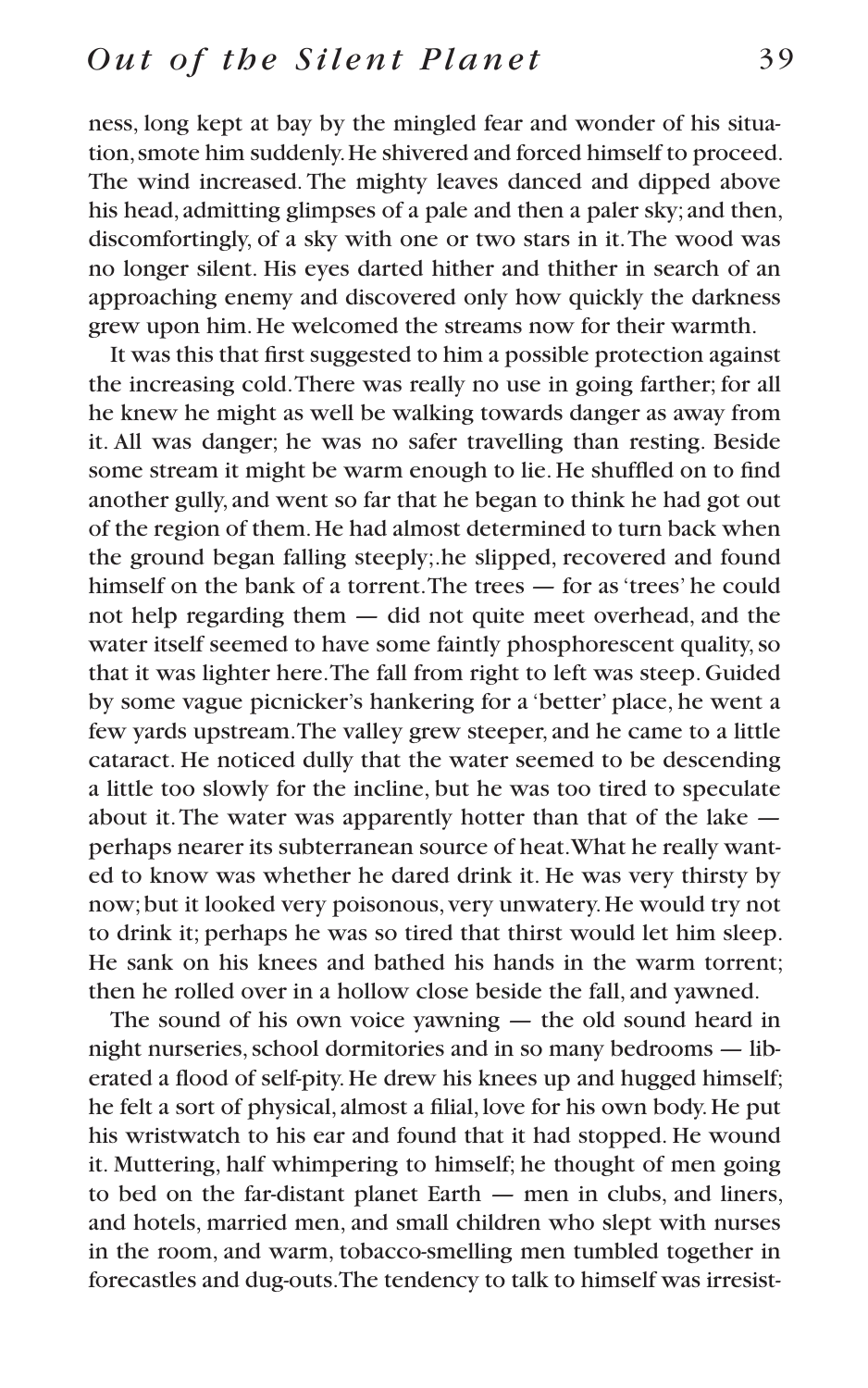ible... 'We'll look after you, Ransom... we'll stick together, old man.' It occurred to him that one of those creatures with snapping jaws might live in the stream. 'You're quite right, Ransom,' he answered mumblingly. 'It's not a safe place to spend the night. We'll just rest a bit till you feel better, then we'll go on again. Not now. Presently.'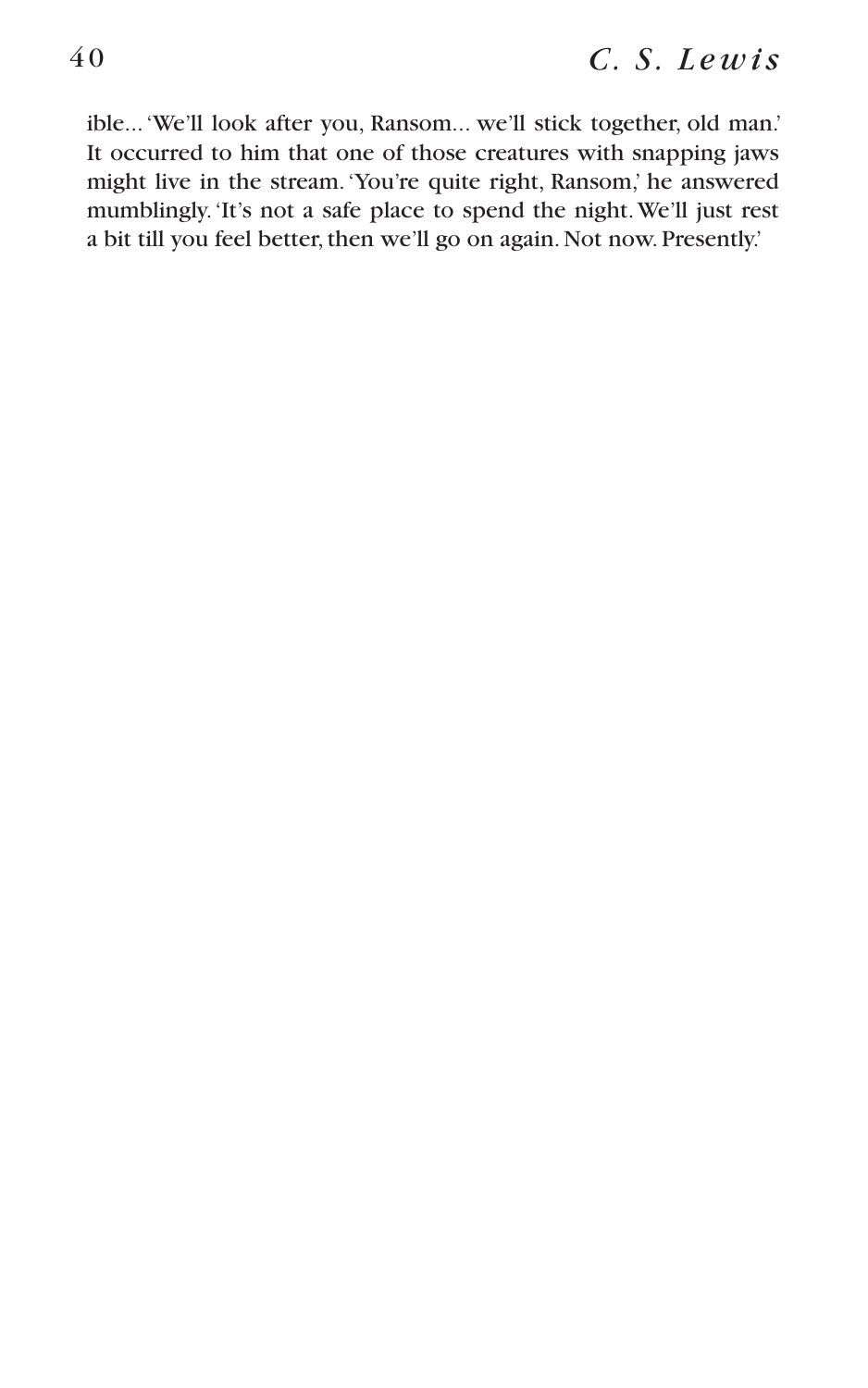### Ghap.t.RK IX

I T WAS thirst that woke him. He had slept warm, though his clothes were damp, and found himself lying in sunlight, the blue waterfall at his side dancing and coruscating with every transparent shade in the whole gamut of blue and flinging strange lights far up to the underside of the forest leaves. The realization of his position, as it rolled heavily back upon consciousness, was unbearable. If only he hadn't lost his nerve the *sorns* would have killed him by now. Then he remembered with inexpressible relief that there was a man wandering in the wood — poor devil he'd be glad to see him. He would come up to him and say, 'Hullo, Ransom,' — he stopped, puzzled. No, it was only himself: he *was* Ransom. Or was he? Who was the man whom he had led to a hot stream and tucked up in bed, telling him not to drink the strange water? Obviously some newcomer who didn't know the place as well as he. But whatever Ransom had told him, he was going to drink now. He lay down on the bank and plunged his face in the warm rushing liquid. It was good to drink. It had a strong mineral flavour, but it was very good. He drank again and found himself greatly refreshed and steadied. All that about the other Ransom was nonsense. He was quite aware of the danger of madness, and applied himself vigorously to his devotions and his toilet. Not that madness mattered much. Perhaps he was mad already, and not really on Malacandra but safe in bed in an English asylum. If only it might be so! He would ask Ransom curse it! there his mind went playing the same trick again. He rose and began walking briskly away.

The delusions recurred every few minutes as long as this stage of his journey lasted. He learned to stand still mentally, as it were, and let them roll over his mind. It was no good bothering about them. When they were gone you could resume sanity again. Far more important was the problem of food. He tried one of the 'trees' with his knife. As he expected, it was toughly soft like a vegetable, not hard like wood. He cut a little piece out of it, and under this operation the whole gigantic organism vibrated to its top — it was like being able to shake the mast of a full-rigged ship with one hand. When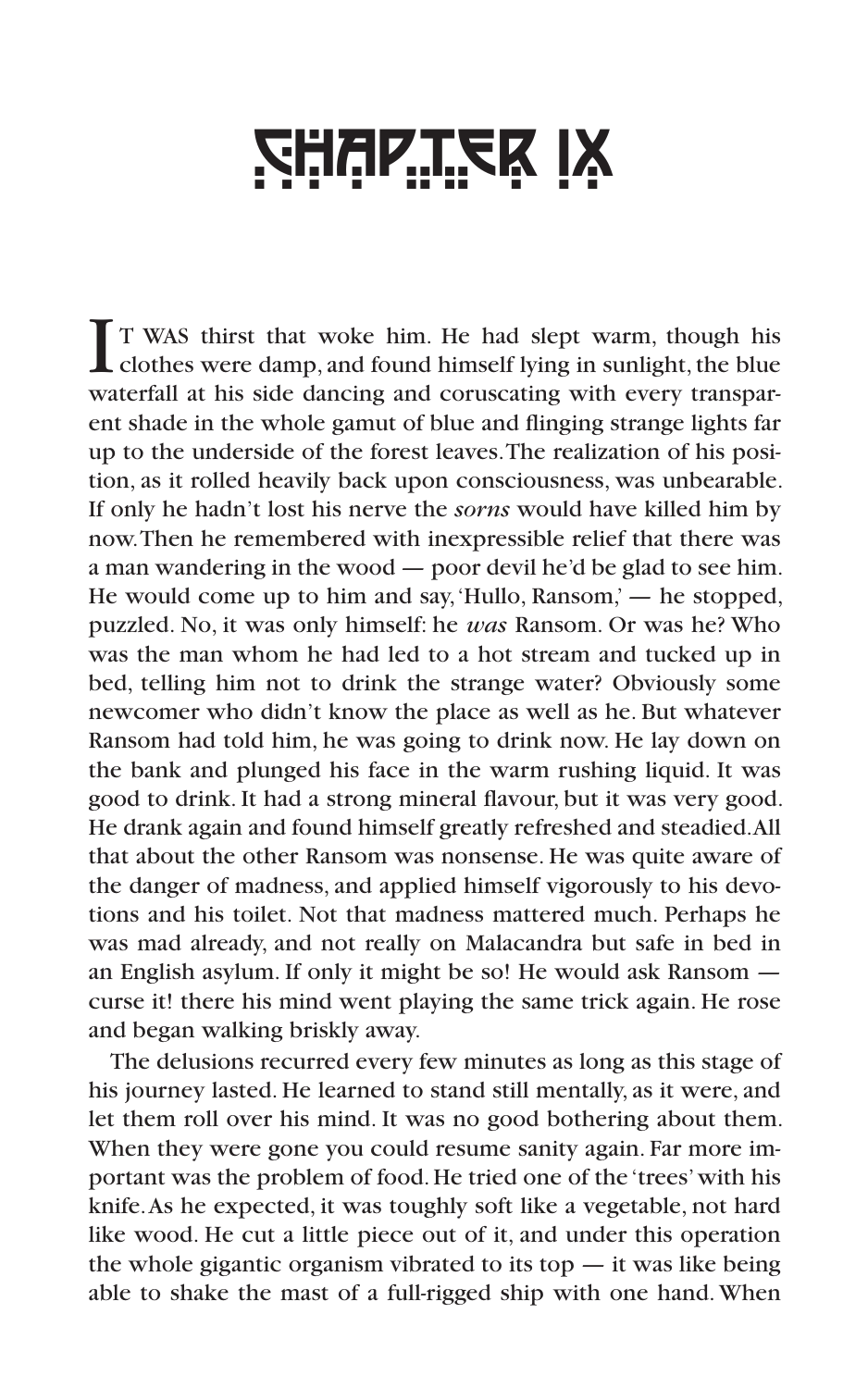he put it in his mouth he found it almost tasteless but by no means disagreeable, and for some minutes he munched away contentedly. But he made no progress. The stuff was quite unswallowable and could only be used as a chewing-gum. As such he used it, and after it many other pieces; not without some comfort.

It was impossible to continue yesterday's flight as a flight — inevitably it degenerated into an endless ramble, vaguely motivated by the search for food. The search was necessarily vague, since he did not know whether Malacandra held food for him nor how to recognize it if it did. He had one bad fright in the course of the morning, when, passing through a somewhat more open glade, he became aware first of a huge, yellow object, then of two, and then of an indefinite multitude coming towards him. Before he could fly he found himself in the midst of a herd of enormous pale furry creatures more like giraffes than anything else he could think of; except that they could and did raise themselves on their hind legs and even progress several paces in that position. They were slenderer, and very much higher, than giraffes, and were eating the leaves off the tops of the purple plants. They saw him and stared at him with their big liquid eyes, snorting in *basso profondissimo*, but had apparently no hostile intentions. Their appetite was voracious. In five minutes they had mutilated the tops of a few hundred 'trees' and admitted a new flood of sunlight into the forest. Then they passed on.

This episode had an infinitely comforting effect on Ransom. The planet was not, as he had begun to fear, lifeless except for *sorns*. Here was a very presentable sort of animal, an animal which man could probably tame, and whose food man could possibly share. If only it were possible to climb the 'trees'! He was staring about him with some idea of attempting this feat, when he noticed that the devastation wrought by the leaf-eating animals had opened a vista overhead beyond the plant tops to a collection of the same greenish-white objects which he had seen across the lake at their first landing.

This time they were much closer. They were enormously high, so that he had to throw back his head to see the top of them. They were something like pylons in shape, but solid; irregular in height and grouped in an apparently haphazard and disorderly fashion. Some ended in points that looked from where he stood as sharp as needles, while others, after narrowing towards the summit, expanded again into knobs or platforms that seemed to his terrestrial eyes ready to fall at any moment. He noticed that the sides were rougher and more seamed with fissures than he had realized at first, and between two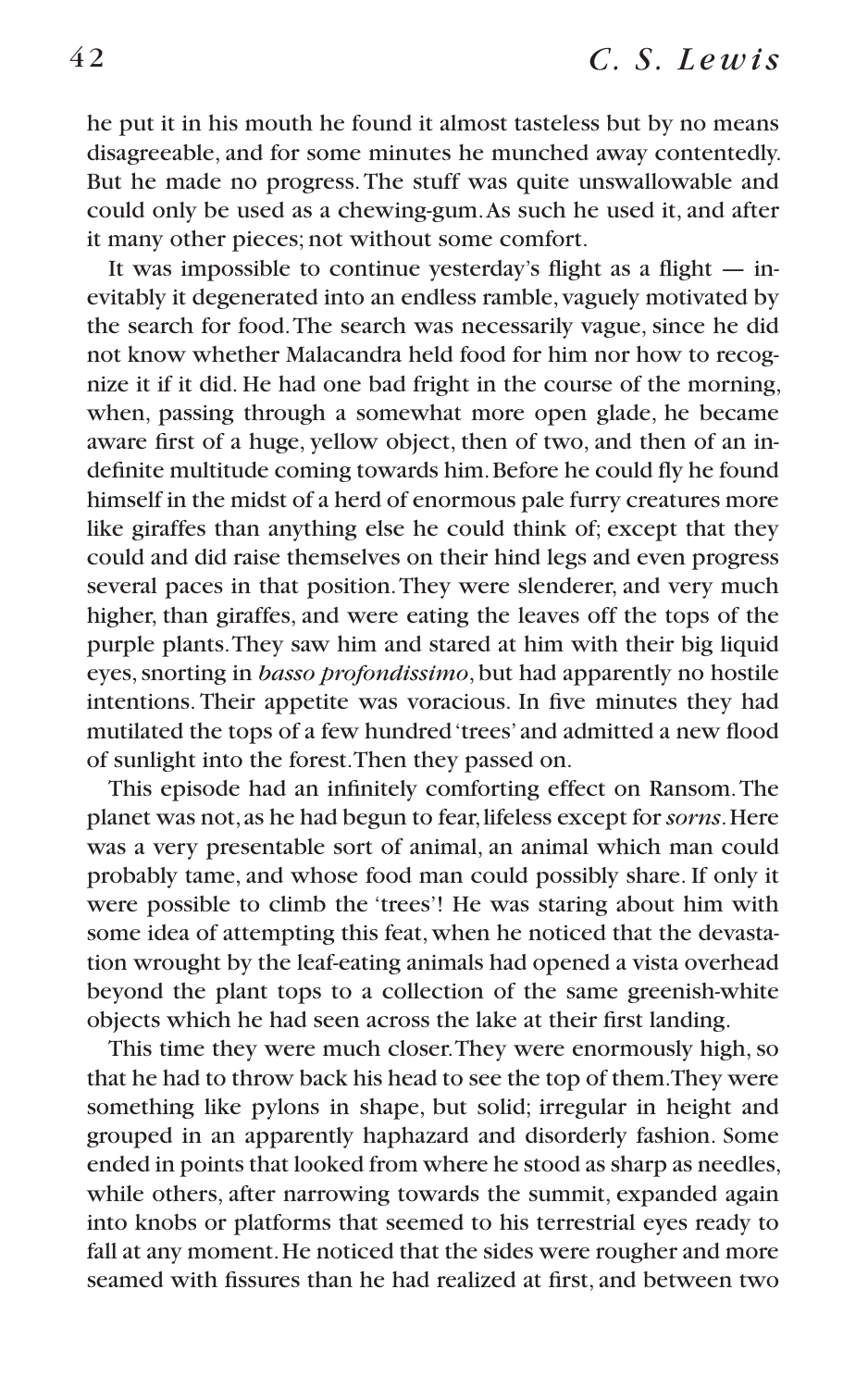of them he saw a motionless line of twisting blue brightness — obviously a distant fall of water. It was this which finally convinced him that the things, in spite of their improbable shape, were mountains; and with that discovery the mere oddity of the prospect was swallowed up in the fantastic sublime. Here, he understood, was the full statement of that *perpendicular* theme which beast and plant and earth all played on Malacandra — here in this riot of rock, leaping and surging skyward like solid jets from some rock fountain, and hanging by their own lightness in the air, so shaped, so elongated, that all terrestrial mountains must ever after seem to him to be mountains lying on their sides. He felt a lift and lightening at the heart.

But next moment his heart stood still. Against the pallid background of the mountains and quite close to him — for the mountains themselves seemed but a quarter of a mile away — a moving shape appeared. He recognized it instantly as it moved slowly (and, he thought, stealthily) between two of the denuded plant tops the giant stature, the cadaverous leanness, the long, drooping, wizard-like profile of a *sorn*. The head appeared to be narrow and conical; the hands or paws with which it parted the stems before it as it moved were thin, mobile, spidery and almost transparent. He felt an immediate certainty that it was looking for him. All this he took in in an infinitesimal time. The ineffaceable image was hardly stamped on his brain before he was running as hard as he could into the thickest of the forest.

He had no plan save to put as many miles as he could between himself and the *sorn*. He prayed fervently that there might be only one perhaps the wood was full of them — perhaps they had the intelligence to make a circle round him. No matter — there was nothing for it now but sheer running, running, knife in hand. The fear had all gone into action; emotionally he was cool and alert, and ready — as ready as he ever would be — for the last trial. His flight led him downhill at an ever-increasing speed; soon the incline was so steep that if his body had had terrestrial gravity he would have been compelled to take to his hands and knees and clamber down. Then he saw something gleaming ahead of him. A minute later he had emerged from the wood altogether; he was standing, blinking in the light of sun and water, on the shore of a broad river, and looking out on a flat landscape of inter-mingled river, lake, island and promontory — the same sort of country on which his eyes had first rested in Malacandra.

There was no sound of pursuit. Ransom dropped down on his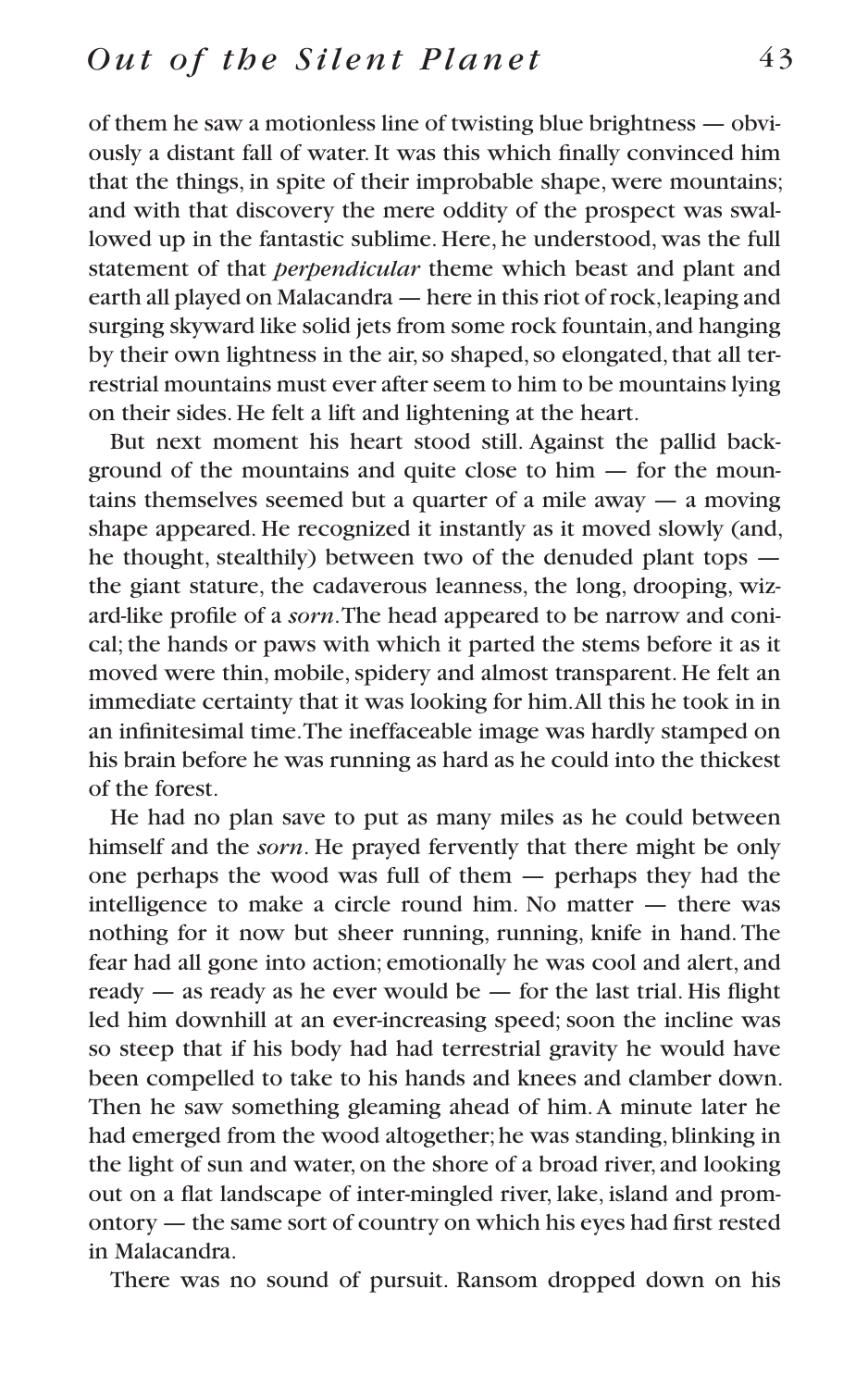stomach and drank, cursing a world where *cold* water appeared to be unobtainable. Then he lay still to listen and to recover his breath. His eyes were upon blue water. It was agitated. Circles shuddered and bubbles danced ten yards away from his face. Suddenly the water heaved and a round, shining, black thing like a cannonball came into sight. Then he saw eyes and mouth — a puffing mouth bearded with bubbles. More of the thing came up out of the water. It was gleaming black. Finally it splashed and wallowed to the shore and rose, steaming, on its hind legs — six or seven feet high and too thin for its height, like everything in Malacandra. It had a coat of thick black hair, lucid as sealskin, very short legs with webbed feet, a broad beaver-like or fish-like tail, strong fore-limbs with webbed claws or fingers, and some complication halfway up the belly which Ransom took to be its genitals. It was something like a penguin, something like an otter, something like a seal; the slenderness and flexibility of the body suggested a giant stoat. The great round head, heavily whiskered, was mainly responsible for the suggestion of seal; but it was higher in the forehead than a seal's and the mouth was smaller.

There comes a point at which the actions of fear and precaution are purely conventional, no longer felt as terror or hope by the fugitive. Ransom lay perfectly still, pressing his body as well down into the weed as he could, in obedience to a wholly theoretical idea that he might thus pass unobserved. He felt little emotion. He noted in a dry, objective way that this was apparently to be the end of his story — caught between a *sorn* from the land and a big, black animal from the water. He had, it is true, a vague notion that the jaws and mouth of the beast were not those of a carnivore; but he knew that he was too ignorant of zoology to do more than guess.

Then something happened which completely altered his state of mind. The creature, which was still steaming and shaking itself on the bank and had obviously not seen him, opened its mouth and began to make noises. This in itself was not remarkable; but a lifetime of linguistic study assured Ransom almost at once that these were articulate noises. The creature was *talking*. It had language. If you are not yourself a philologist, I am afraid you must take on trust the prodigious emotional consequences of this realization in Ransom's mind. A new world he had already seen — but a new, an extra-terrestrial, a non-human language was a different matter. Somehow he had not thought of this in connexion with the *sorns*; now, it flashed upon him like a revelation. The love of knowledge is a kind of madness. In the fraction of a second which it took Ransom to decide that the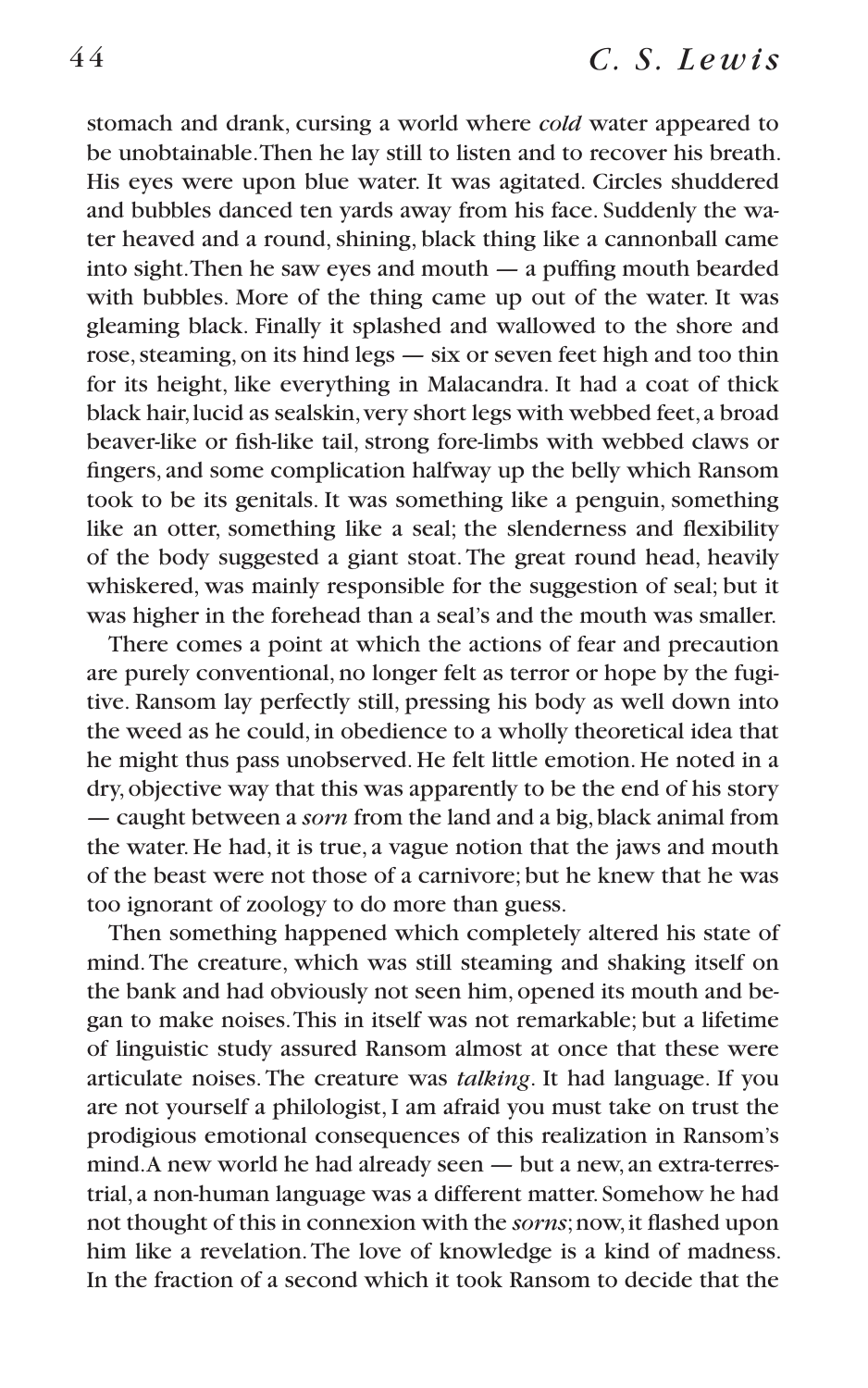creature was really talking, and while he still knew that he might be facing instant death, his imagination had leaped over every fear and hope and probability of his situation to follow the dazzling project of making a Malacandrian grammar. *An Introduction to the Malacandrian Language — The Lunar Verb — A Concise Martian-English Dictionary*… the titles flitted through his mind. And what might one not discover from the speech of a non-human race? The very form of language itself, the principle behind all possible languages, might fall into his hands. Unconsciously he raised himself on his elbow and stared at the black beast. It became silent. The huge bullet head swung round and lustrous amber eyes fixed him. There was no wind on the lake or in the wood. Minute after minute in utter silence the representatives of two so far-divided species stared each into the other's face.

Ransom rose to his knees. The creature leaped back, watching him intently, and they became motionless again. Then it came a pace nearer, and Ransom jumped up and retreated, but not far; curiosity held him. He summoned up his courage and advanced holding out his hand; the beast misunderstood the gesture. It backed into the shallows of the lake and he could see the muscles tightened under its sleek pelt, ready for sudden movement. But there it stopped; it, too, was in the grip of curiosity. Neither dared let the other approach, yet each repeatedly felt the impulse to do so himself, and yielded to it. It was foolish, frightening, ecstatic and unbearable all in one moment. It was more than curiosity. It was like a courtship like the meeting of the first man and the first woman in the world; it was like something beyond that; so natural is the contact of sexes, so limited the strangeness, so shallow the reticence, so mild the repugnance to be overcome, compared with the first tingling intercourse of two different, but rational, species.

The creature suddenly turned and began walking away. A disappointment like despair smote Ransom. 'Come back,' he shouted in English. The thing turned, spread out its arms and spoke again in its unintelligible language; then it resumed its progress. It had not gone more than twenty yards away when Ransom saw it stoop down and pick something up. It returned. In its hand (he was already thinking of its webbed fore-paw as a hand) it was carrying what appeared to be a shell — the shell of some oyster-like creature, but rounder and more deeply domed. It dipped the shell in the lake and raised it full of water. Then it held the shell to its own middle and seemed to be pouring something into the water. Ransom thought with disgust that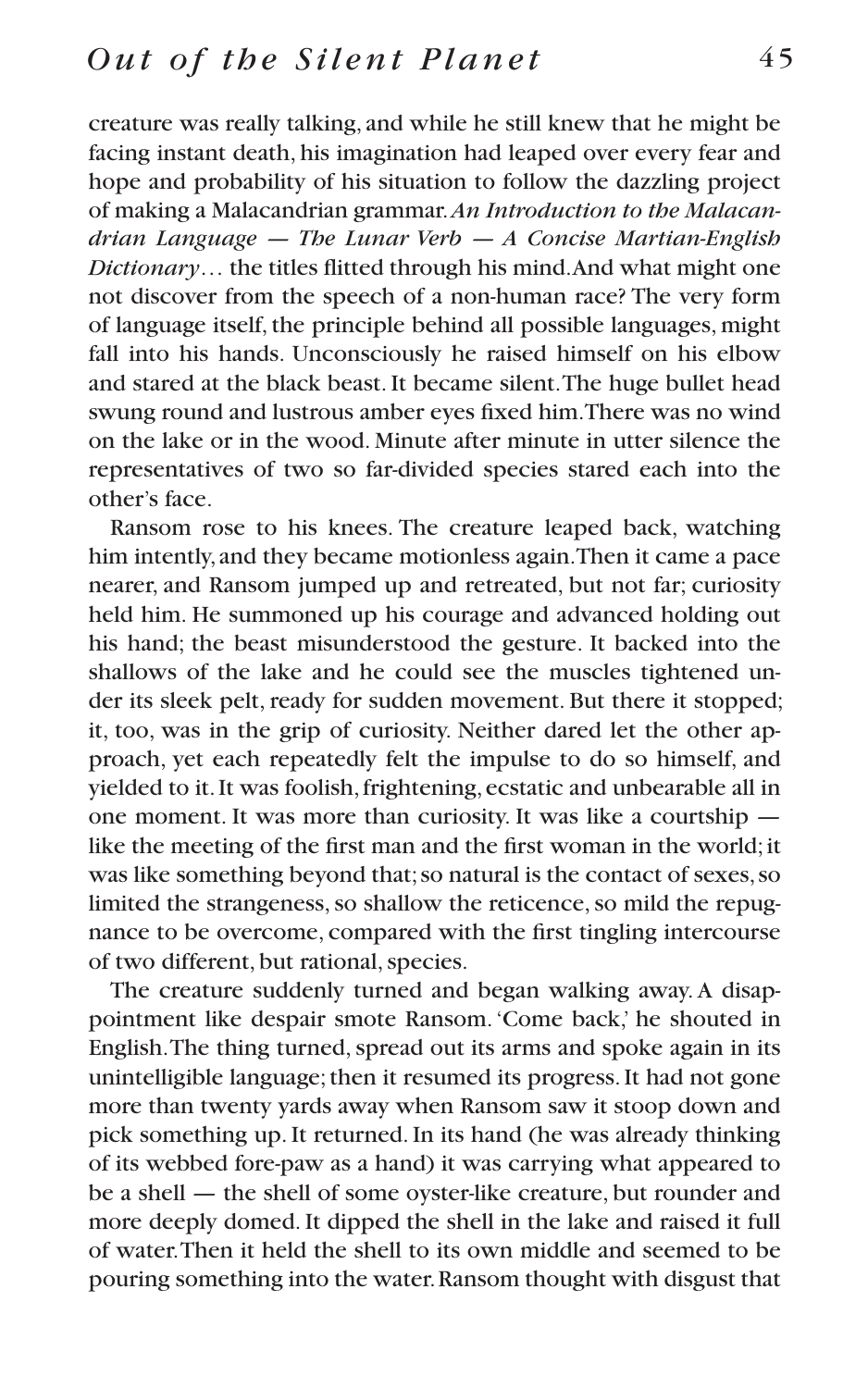it was urinating in the shell. Then he realized that the protuberances on the creature's belly were not genital organs nor organs at all; it was wearing a kind of girdle hung with various pouch-like objects, and it was adding a few drops of liquid from one of these to the water in the shell. This done it raised the shell to its black lips and drank — not throwing back its head like a man but bowing it and sucking like a horse. When it had finished it refilled the shell and once again added a few drops from the receptacle — it seemed to be some kind of skin bottle — at its waist. Supporting the shell in its two arms, it extended them towards Ransom. The intention was unmistakable. Hesitantly, almost shyly, he advanced and took the cup. His fingertips touched the webbed membrane of the creature's paws and an indescribable thrill of mingled attraction and repulsion ran through him; then he drank. Whatever had been added to the water was plainly alcoholic; he had never enjoyed a drink so much.

'Thank you,' he said in English. 'Thank you very much.'

The creature struck itself on the chest and made a noise. Ransom did not at first realize what it meant. Then he saw that it was trying to teach him its name — presumably the name of the species.

"*Hross*,' it said, '*hross*,' and flapped itself.

'*Hross*,' repeated Ransom, and pointed at it; then 'Man,' and struck his own chest.

*Hma — hma — hman,* imitated the *hross*. It picked up a handful of earth, where earth appeared between weed and water at the bank of the lake.

*Handra*, it said. Ransom repeated the word. Then an idea occurred to him.

*Malacandra*? he said in an inquiring voice. The *hross* rolled its eyes and waved its arms, obviously in an effort to indicate the whole landscape. Ransom was getting on well. *Handra* was earth the element; *Malac-andra* the 'earth' or planet as a whole. Soon he would find out what *Malac* meant. In the meantime 'H disappears after C' he noted, and made his first step in Malacandrian phonetics. The *hross* was now trying to teach him the meaning of *handramit*. He recognized the root *handra*- again (and noted 'They have suffixes as well as prefixes'), but this time he could make nothing of the *hross*'s gestures, and remained ignorant what a *handramit* might be. He took the initiative by opening his mouth, pointing to it and going through the pantomime of eating. The Malacandrian word for *food* or *eat* which he got in return proved to contain consonants unreproducible by a human mouth, and Ransom, continuing the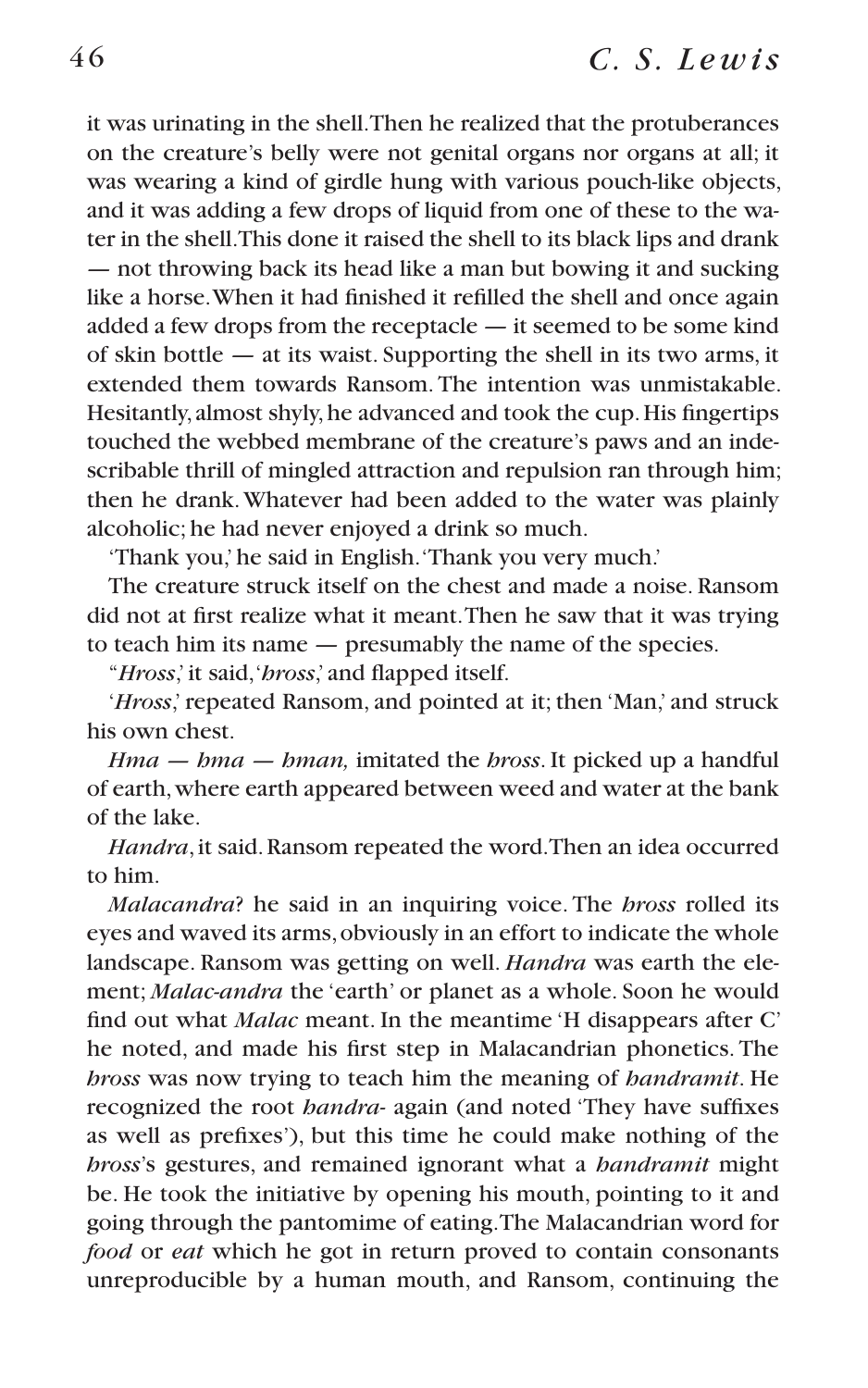pantomime, tried to explain that his interest was practical as well as philological. The *hross* understood him, though he took some time to understand from its gestures that it was inviting him to follow it. In the end, he did so.

It took him only as far as where it had got the shell, and here, to his not very reasonable astonishment, Ransom found that a kind of boat was moored. Man-like, when he saw the artefact he felt more certain of the *hross*'s rationality. He even valued the creature the more because the boat, allowing for the usual Malacandrian height and flimsiness, was really very like an earthly boat; only later did he set himself the question, 'What else could a boat be like?' The *hross* produced an oval platter of some tough but slightly flexible material, covered it with strips of a spongy, orange-coloured substance and gave it to Ransom. He cut a convenient length off with his knife and began to eat; doubtfully at first and then ravenously. It had a beanlike taste but sweeter; good enough for a starving man. Then, as his hunger ebbed, the sense of his situation returned with dismaying force. The huge, seal-like creature seated beside him became unbearably ominous. It seemed friendly; but it was very big, very black, and he knew nothing at all about it. What were its relations to the *sorn*s? And was it really as rational as it appeared?

It was only many days later that Ransom discovered how to deal with these sudden losses of confidence. They arose when the rationality of the *hross* tempted you to think of it as a man. Then it became abominable  $-$  a man seven feet high, with a snaky body, covered, face and all, with thick black animal hair, and whiskered like a cat. But starting from the other end you had an animal with everything an animal ought to have — glossy coat, liquid eye, sweet breath and whitest teeth — and added to all these, as though Paradise had never been lost and earliest dreams were true, the charm of speech and reason. Nothing could be more disgusting than the one impression; nothing more delightful than the other. It all depended on the point of view.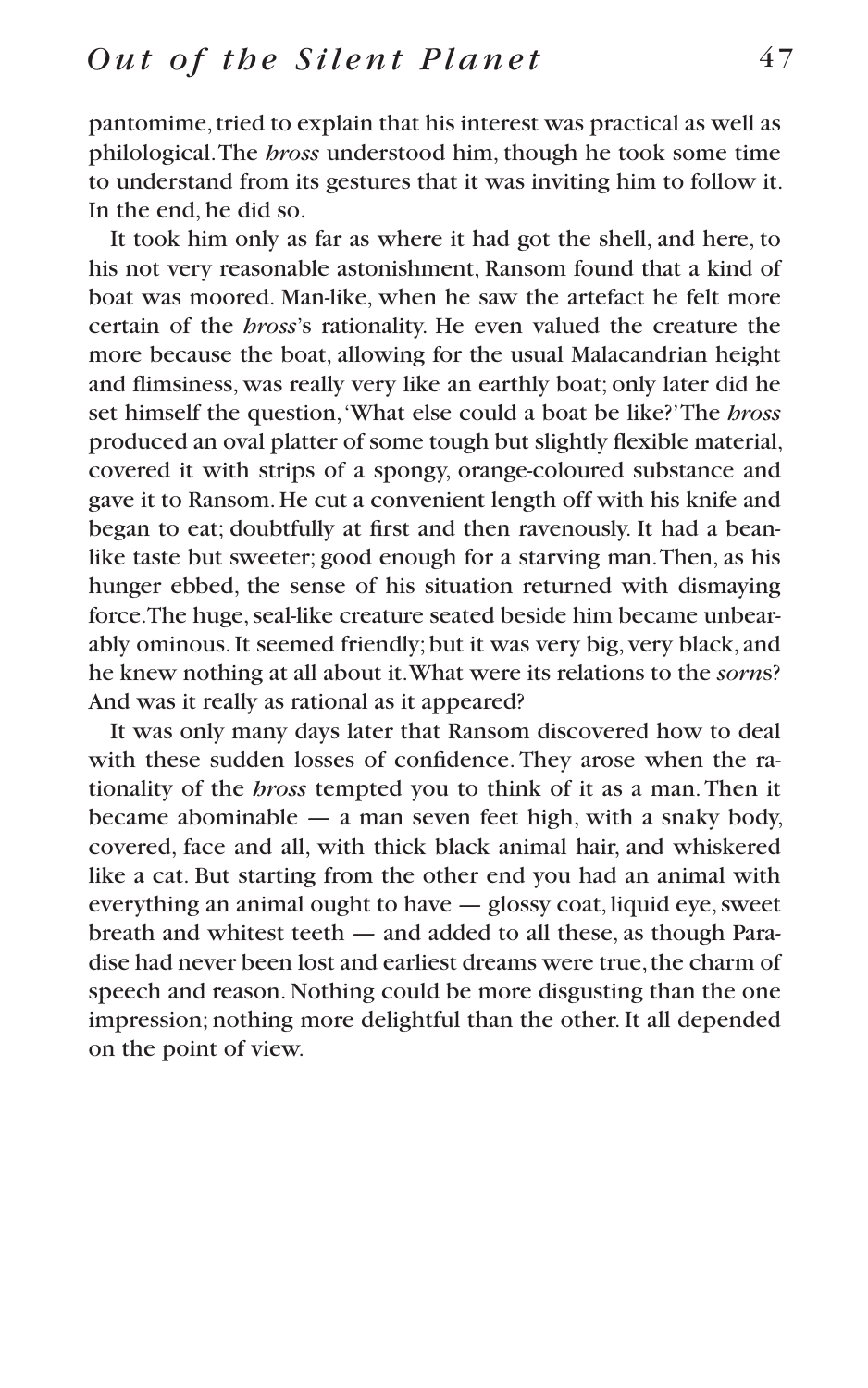### X A7.T.SR X

W HEN RANSOM had finished his meal and drunk again of the strong waters of Malacandra, his host rose and entered the boat. He did this head-first like an animal, his sinuous body allowing him to rest his hands on the bottom of the boat while his feet were still planted on the land. He completed the operation by flinging rump, tail and hind legs all together about five feet into the air and then whisking them neatly on board with an agility which would have been quite impossible to an animal of his bulk on Earth.

Having got into the boat, he proceeded to get out again and then pointed to it. Ransom understood that he was being invited to follow his example. The question which he wanted to ask above all others could not, of course, be put. Were the *hrossa* (he discovered later that this was the plural of *hross*) the dominant species on Malacandra, and the *sorn*s, despite their more man-like shape, merely a semi-intelligent kind of cattle? Fervently he hoped that it might be so. On the other hand, the *hrossa* might be the domestic animals of the *sorn*s, in which case the latter would be superintelligent. His whole imaginative training somehow encouraged him to associate superhuman intelligence with monstrosity of form and ruthlessness of will. To step on board the *hross*'s boat might mean surrendering himself to *sorn*s at the other end of the journey. On the other hand, the *hross*'s invitation might be a golden opportunity of leaving the *sorn*-haunted forests for ever. And by this time the *hross* itself was becoming puzzled at his apparent inability to understand it. The urgency of its signs finally determined him. The thought of parting from the *hross* could not be seriously entertained; its animality shocked him in a dozen ways, but his longing to learn its language, and, deeper still, the shy, ineluctable fascination of unlike for unlike, the sense that the key to prodigious adventure was being put in his hands — all this had really attached him to it by bonds stronger than he knew. He stepped into the boat.

The boat was without seats. It had a very high prow, an enormous expanse of free-board, and what seemed to Ransom an impossibly shallow draught. Indeed, very little of it even rested on the water;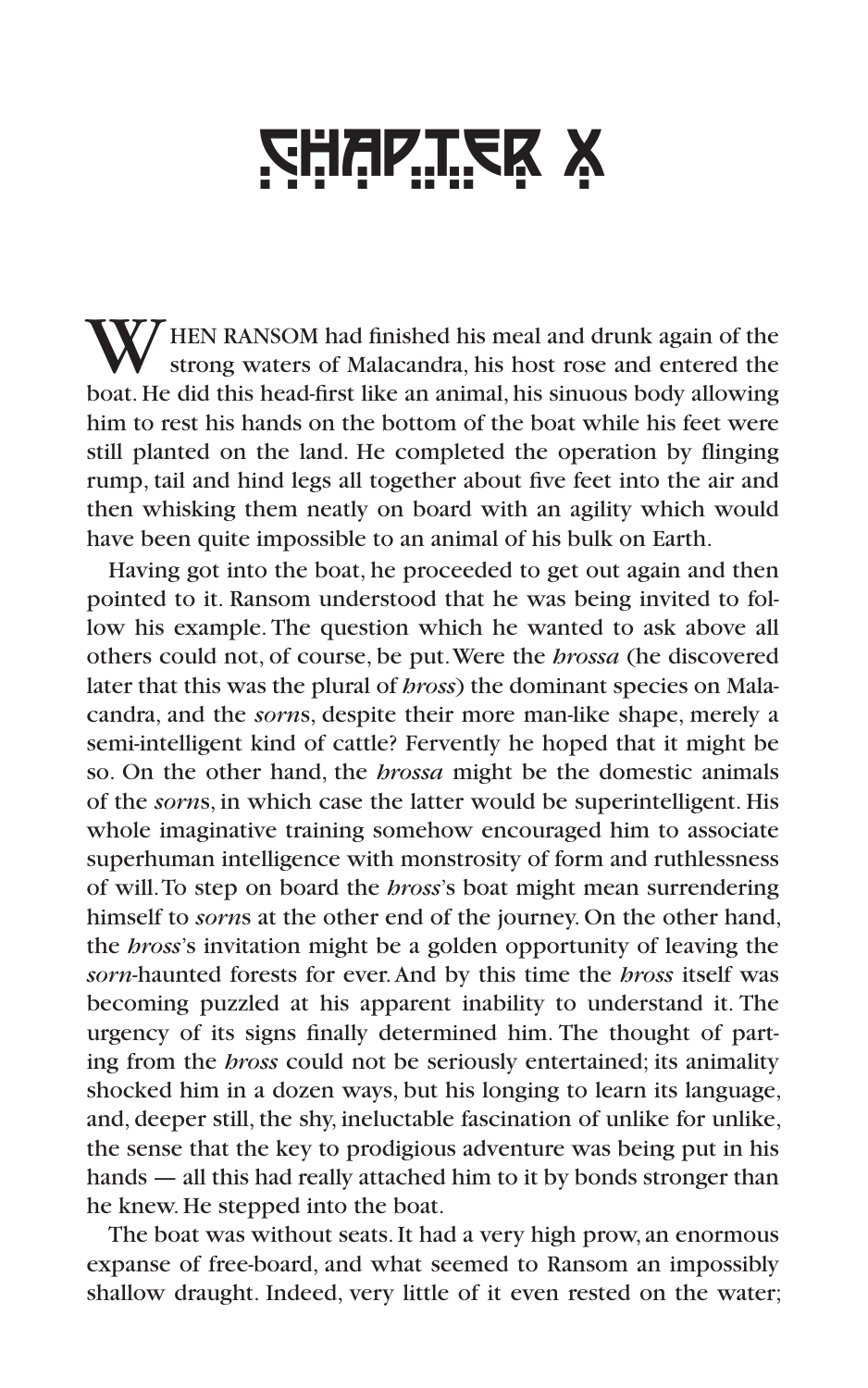he was reminded of a modern European speed-boat. It was moored by something that looked at first like rope; but the *hross* cast off not by untying but by simply pulling the apparent rope in two as one might pull in two a piece of soft toffee or a roll of plasticine. It then squatted down on its rump in the stern-sheets and took up a paddle — a paddle of such enormous blade that Ransom wondered how the creature could wield it, till he again remembered how light a planet they were on. The length of the *hross*'s body enabled him to work freely in the squatting position despite the high gunwale. It paddled quickly.

For the first few minutes they passed between banks wooded with the purple trees, upon a waterway not more than a hundred yards in width. Then they doubled a promontory, and Ransom saw that they were emerging on to a much larger sheet of water  $- a$ great lake, almost a sea. The *hross*, now taking great care and often changing direction and looking about it, paddled well out from the shore. The dazzling blue expanse grew moment by moment wider around them; Ransom could not look steadily at it. The warmth from the water was oppressive; he removed his cap and jerkin, and by so doing surprised the *hross* very much.

He rose cautiously to a standing position and surveyed the Malacandrian prospect which had opened on every side. Before and behind them lay the glittering lake, here studded with islands, and there smiling uninterruptedly at the pale blue sky; the sun, he noticed, was almost immediately overhead — they were in the Malacandrian tropics. At each end the lake vanished into more complicated groupings of land and water, softly, featherily embossed in the purple giant weed. But this marshy land or chain of archipelagoes, as he now beheld it, was bordered on each side with jagged walls of the pale green mountains, which he could still hardly call mountains, so tall they were, so gaunt, sharp, narrow and seemingly unbalanced. On the starboard they were not more than a mile away and seemed divided from the water only by a narrow strip of forest; to the left they were far more distant, though still impressive — perhaps seven miles from the boat. They ran on each side of the watered country as far as he could see, both onwards and behind them; he was sailing, in fact, on the flooded floor of a majestic canyon nearly ten miles wide and of unknown length. Behind and sometimes above the mountain peaks he could make out in many places great billowy piles of the rose-red substance which he had yesterday mistaken for cloud. The mountains, in fact, seemed to have no fall of ground behind them;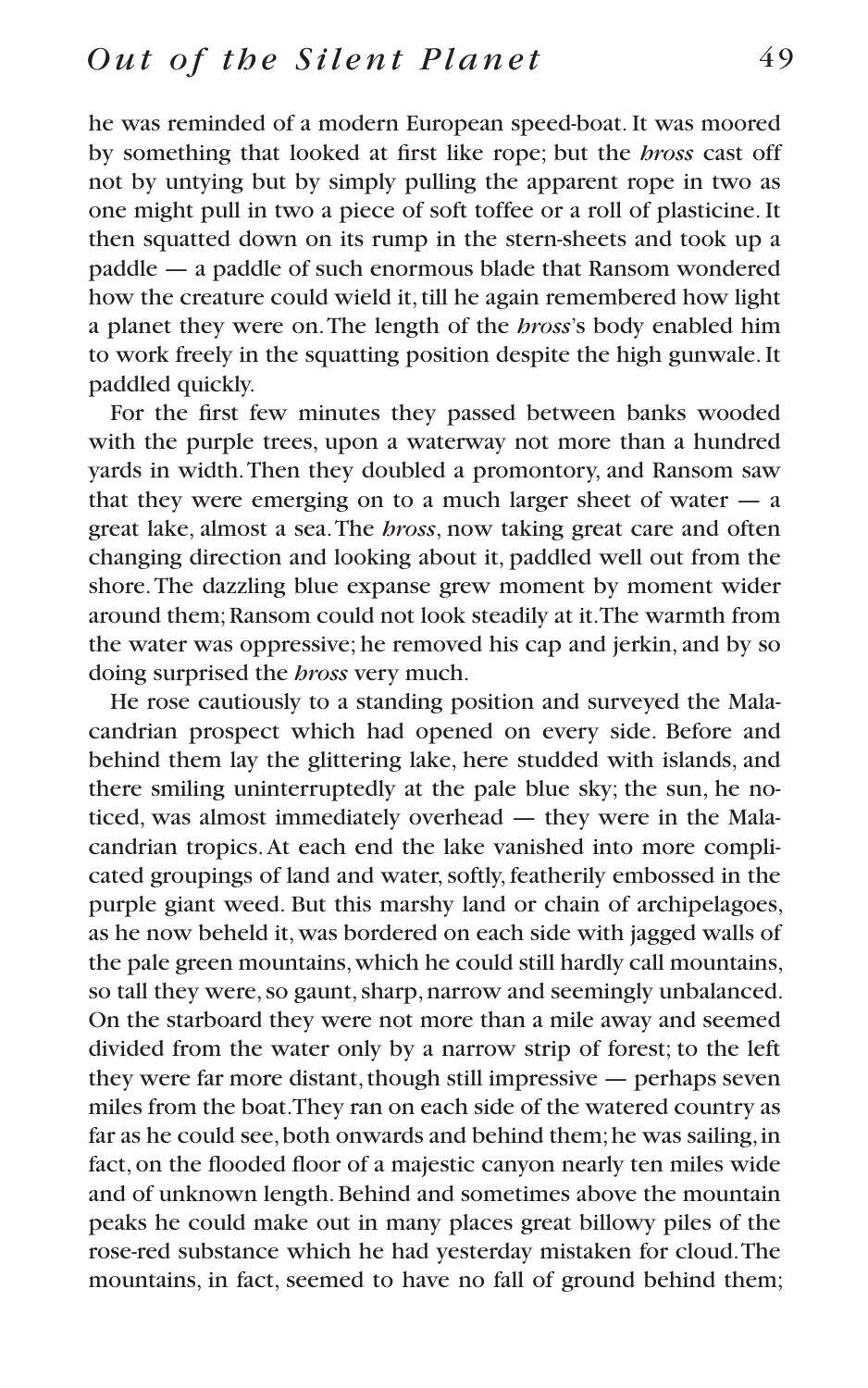they were rather the serrated bastion of immeasurable tablelands, higher in many places than themselves, which made the Malacandrian horizon left and right as far as eye could reach. Only straight ahead and straight astern was the planet cut with the vast gorge, which now appeared to him only as a rut or crack in the tableland.

He wondered what the cloud-like red masses were and endeavoured to ask by signs. The question was, however, too particular for sign-language. The *hross*, with a wealth of gesticulation — its arms or fore-limbs were more flexible than his and in quick motion almost whip-like — made it clear that it supposed him to be asking about the high ground in general. It named this *harandra*. The low, watered country, the gorge or canyon, appeared to be *handramit*. Ransom grasped the implications, *handra* earth, *harandra* high earth, mountain, *handramit*, low earth, valley. Highland and lowland, in fact. The peculiar importance of the distinction in Malacandrian geography he learned later.

By this time the *hross* had attained the end of its careful navigation. They were a couple of miles from land when it suddenly ceased paddling and sat tense with its paddle poised in the air; at the same moment the boat quivered and shot forward as if from a catapult. They had apparently availed themselves of some current. In a few seconds they were racing forward at some fifteen miles an hour and rising and falling on the strange, sharp, perpendicular waves of Malacandra with a jerky motion quite unlike that of the choppiest sea that Ransom had ever met on Earth. It reminded him of disastrous experiences on a trotting horse in the army; and it was intensely disagreeable. He gripped the gunwale with his left hand and mopped his brow with his right the damp warmth from the water had become very troublesome. He wondered if the Malacandrian food, and still more the Malacandrian drink, were really digestible by a human stomach. Thank heaven he was a good sailor! At least a fairly good sailor. At least — Hastily he leaned over the side. Heat from blue water smote up to his face; in the depth he thought he saw eels playing: long, silver eels. The worst happened not once but many times. In his misery he remembered vividly the shame of being sick at a children's party... long ago in the star where he was born. He felt a similar shame now. It was not thus that the first representative of humanity would choose to appear before a new species. Did *hrossa* vomit too? Would it know what he was doing? Shaking and groaning, he turned back into the boat. The creature was keeping an eye on him, but its face seemed to him expressionless; it was only long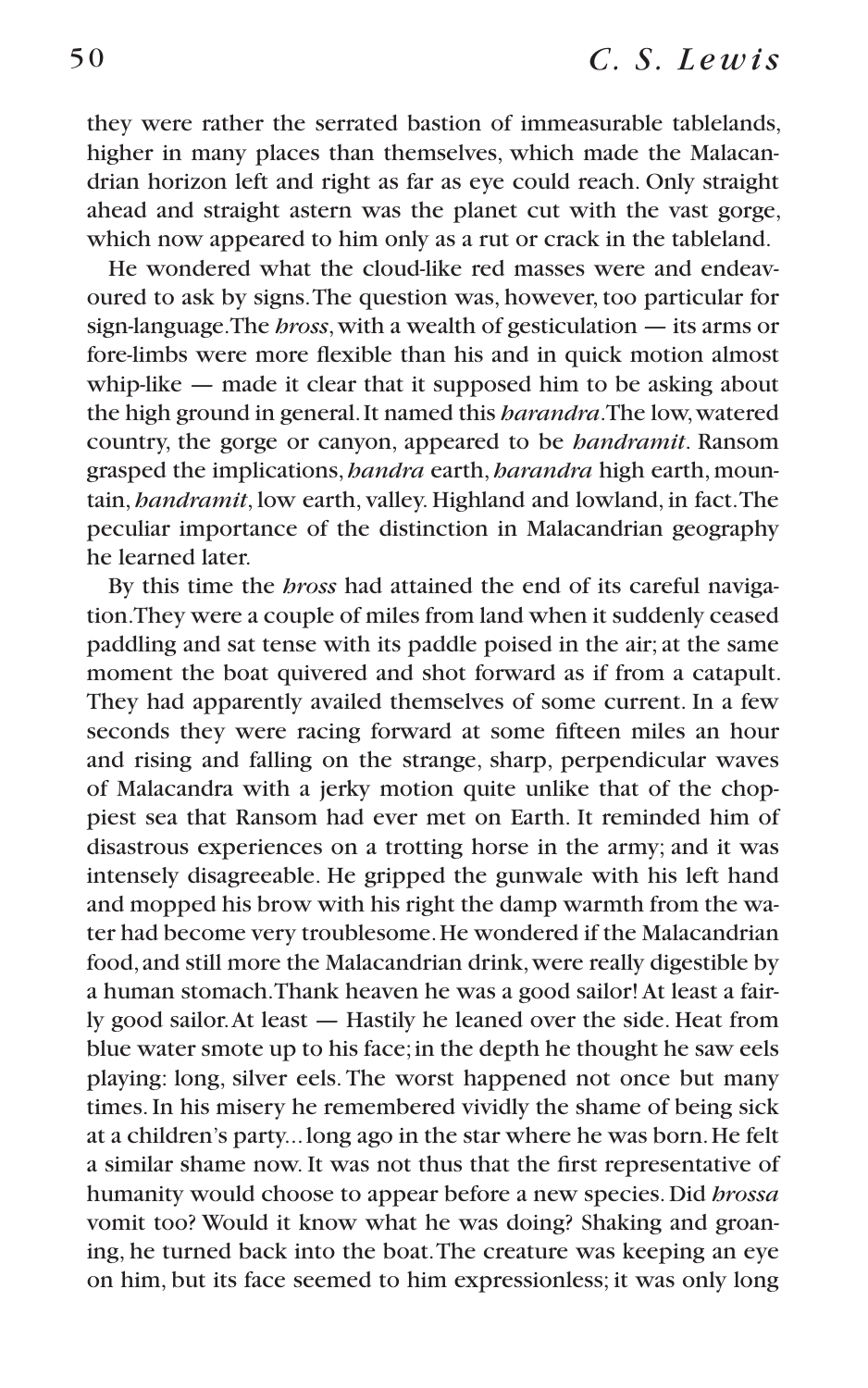after that he learned to read the Malacandrian face.

The current meanwhile seemed to be gathering speed. In a huge curve they swung across the lake to within a furlong of the farther shore, then back again, and once more onward, in giddy spirals and figures of eight, while purple wood and jagged mountain raced backwards and Ransom loathingly associated their sinuous course with the *nau*seous curling of the silver eels. He was rapidly losing all interest in Malacandra: the distinction between Earth and other planets seemed of no importance compared with the awful distinction of earth and water. He wondered despairingly whether the *hross* habitually lived on water. Perhaps they were going to spend the night in this detestable boat ...

His sufferings did not, in fact, last long. There came a blessed cessation of the choppy movement and a slackening of speed, and he saw that the *hross* was backing water rapidly. They were still afloat, with shores close on each side; between them a narrow channel in which the water hissed furiously — apparently a shallow. The *hross* jumped overboard, splashing abundance of warm water into the ship; Ransom, more cautiously and shakily, clambered after it. He was about up to his knees. To his astonishment, the *hross*, without any appearance of effort, lifted the boat bodily on to the top of its head, steaded it with one fore-paw, and proceeded, erect as a Grecian caryatid, to the land. They walked forward — if the swinging movements of the *hross*'s short legs from its flexible hips could be called walking beside the channel. In a few minutes Ransom saw a new landscape.

The channel was not only a shallow but a rapid — the first, indeed, of a series of rapids by which the water descended steeply for the next half mile. The ground fell away before them and the canyon — or *handramit* — continued at a very much lower level. Its walls, however, did not sink with it, and from his present position Ransom got a clearer notion of the lie of the land. Far more of the highlands to left and right were visible, sometimes covered with the cloudlike red swellings, but more often level, pale and barren to where the smooth line of their horizon marched with the sky. The mountain peaks now appeared only as the fringe or border of the true highland, surrounding it as the lower teeth surround the tongue. He was struck by the vivid contrast between *harandra* and *handramit*. Like a rope of jewels the gorge spread beneath him, purple, sapphire blue, yellow and pinkish white, a rich and variegated inlay of wooded land and disappearing, reappearing, ubiquitous water. Malacandra was less like earth than he had been beginning to suppose. The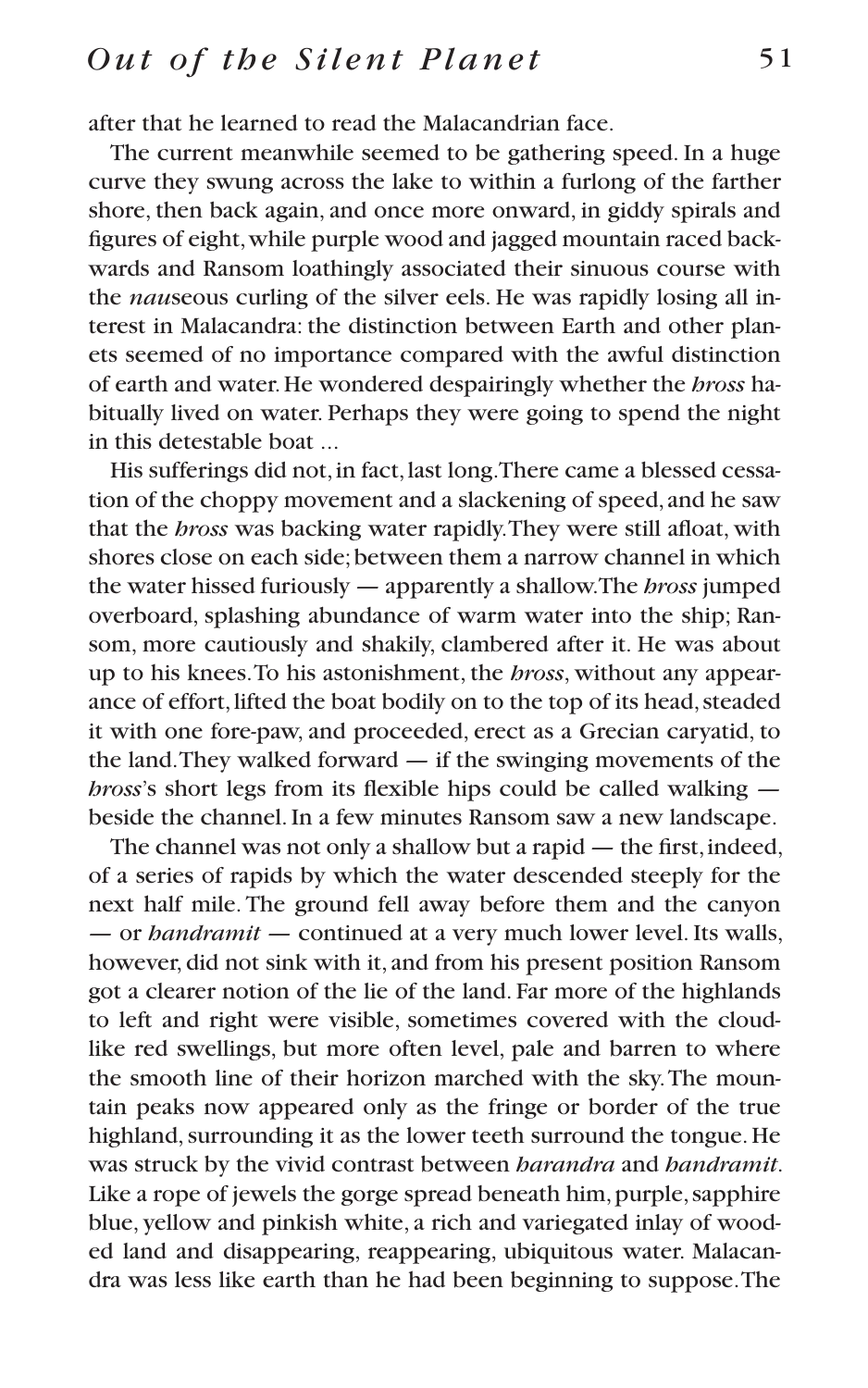*handramit* was no true valley rising and falling with the mountain chain it belonged to. Indeed, it did not belong to a mountain chain. It was only an enormous crack or ditch, of varying depth, running through the high and level *harandra*; the latter, he now began to suspect, was the true 'surface' of the planet — certainly would appear as surface to a terrestrial astronomer. To the *handramit* itself there seemed no end; uninterrupted and very nearly straight, it ran before him, a narrowing line of colour, to where it clove the horizon with a V-shaped indenture. There must be a hundred miles of it in view, he thought; and he reckoned that he had put some thirty or forty miles of it behind him since yesterday.

All this time they were descending beside the rapids to where the water was level again and the *hross* could relaunch its skiff. During this walk Ransom learned the words for boat, rapid, water, sun and carry; the latter, as his first verb, interested him particularly. The *hross* was also at some pains to impress upon him an association or relation which it tried to convey by repeating the contrasted pairs of words *hrossa*-*handramit* and *séroni-harandra*. Ransom understood him to mean that the *hrossa* lived down in the *handramit* and the *séroni* up on the *harandra*. What the deuce were *séroni*, he wondered. The open reaches of the *harandra* did not look as if anything lived up there. Perhaps the *hrossa* had a mythology — he took it for granted they were on a low cultural level — and the *séroni* were gods or demons.

The journey continued, with frequent, though decreasing, recurrences of *nau*sea for Ransom. Hours later he realized that *séroni* might very well be the plural of *sorn*.

The sun declined, on their right. It dropped quicker than on Earth, or at least on those parts of Earth that Ransom knew, and in the cloudless sky it had little sunset pomp about it. In some other queer way which he could not specify it differed from the sun he knew; but even while he speculated the needle-like mountain tops stood out black against it and the *handramit* grew dark, though eastward (to their left) the high country of the *harandra* still shone pale rose, remote and smooth and tranquil, like another and more spiritual world.

Soon he became aware that they were landing again, that they were treading solid ground, were making for the depth of the purple forest. The motion of the boat still worked in his fantasy and the earth seemed to sway beneath him; this, with weariness and twilight, made the rest of the journey dream-like. Light began to glare in his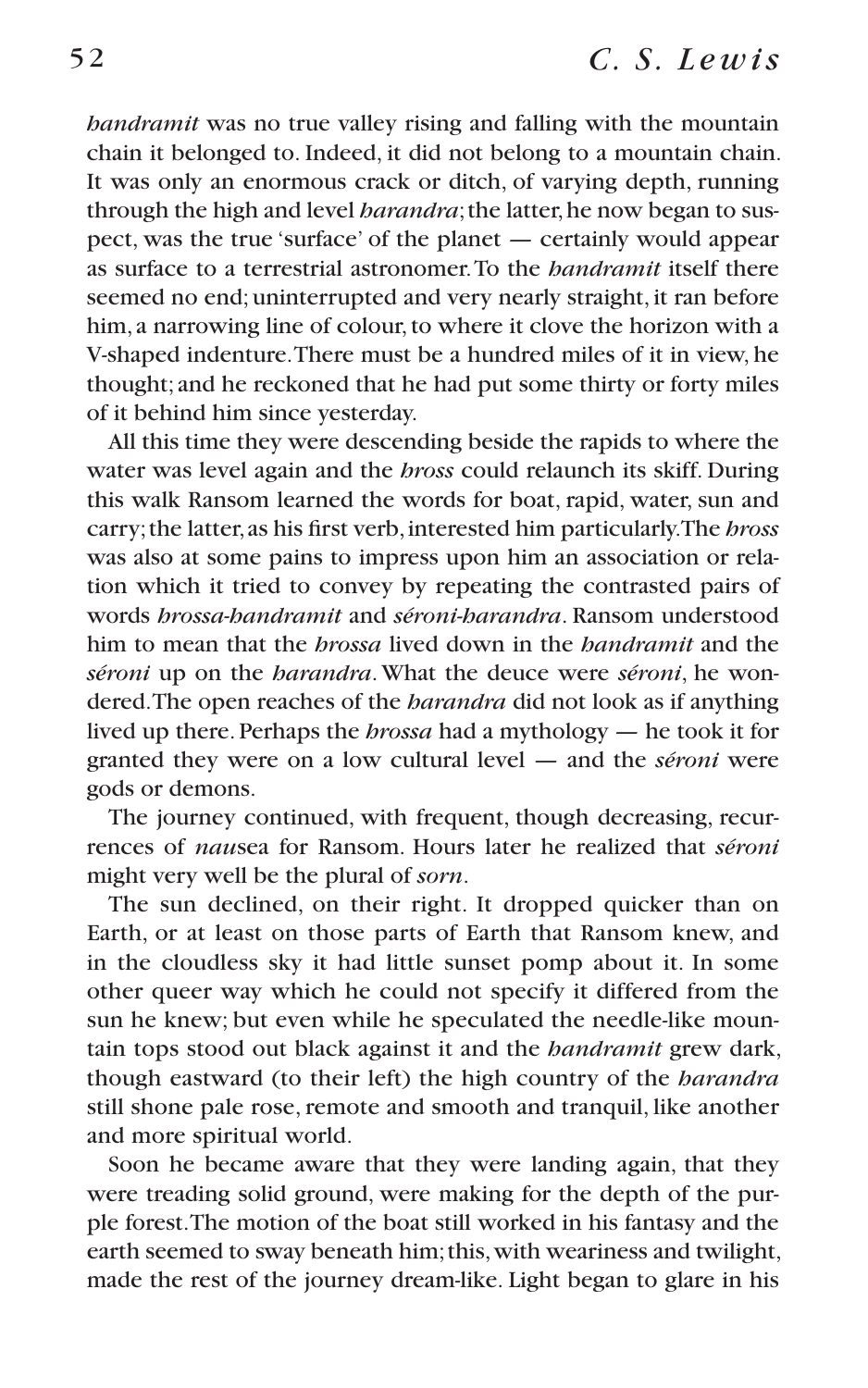eyes. A fire was turning. It illuminated the huge leaves overhead, and he saw stars beyond them. Dozens of *hrossa* seemed to have surrounded him; more animal, less human, in their multitude and their close neighbourhood to him, than his solitary guide had seemed. He felt some fear, but more a ghastly inappropriateness. He wanted men — any men, even Weston and Devine. He was too tired to do anything about these meaningless bullet heads and furry faces — could make no response at all. And then, lower down, closer to him, more mobile, came in throngs the whelps, the puppies, the cubs, whatever you called them. Suddenly his mood changed. They were jolly little things. He laid his hand on one black head and smiled; the creature scurried away.

He never could remember much of that evening. There was more eating and drinking, there was continual coming and going of black forms, there were strange eyes luminous in the firelight; finally, there was sleep in some dark, apparently covered place.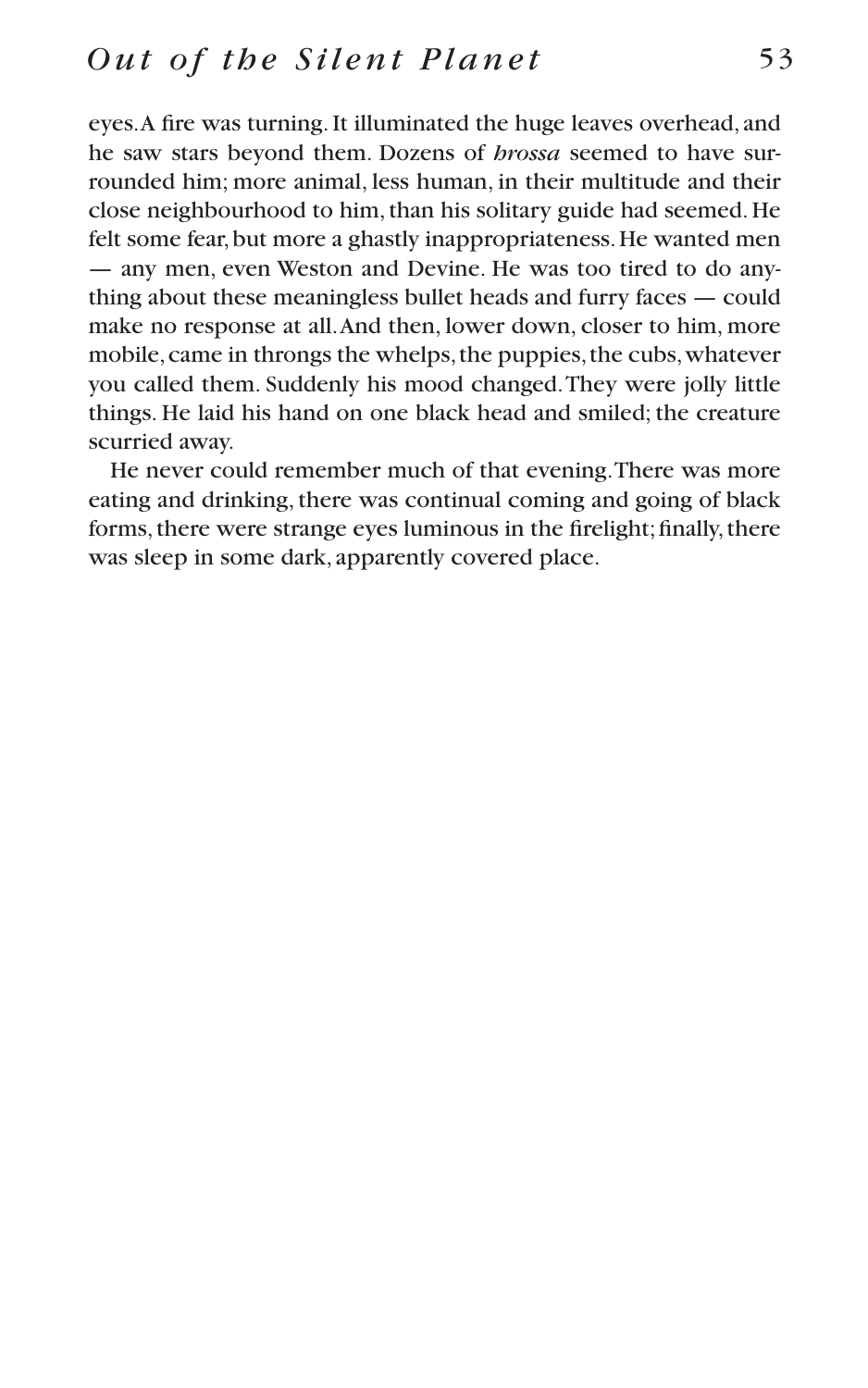## Chapter XI

E VER SINCE he awoke on the space-ship Ransom had been think-<br>ing about the amazing adventure of going to another planet, and about his chances of returning from it. What he had not thought about was *being* on it. It was with a kind of stupefaction each morning that he found himself neither arriving in, nor escaping from, but simply living on, Malacandra; waking, sleeping, eating, swimming, and even, as the days passed, talking. The wonder of it smote him most strongly when he found himself about three weeks after his arrival, actually going for a walk. A few weeks later he had his favourite walks, and his favourite foods; he was beginning to develop habits. He knew a male from a female hross at sight, and even individual differences were becoming plain. Hyoi who had first found him miles away to the north — was a very different person from the grey-muzzled, venerable Hnohra who was daily teaching him the language; and the young of the species were different again. They were delightful. You could forget all about the rationality of hrossa in dealing with them. Too young to trouble him with the baffling enigma of reason in an inhuman form, they solaced his loneliness, as if he had been allowed to bring a few dogs with him from the Earth. The cubs, on their part, felt the liveliest interest in the hairless goblin which had appeared among them. With them, and therefore indirectly with their dams, he was a brilliant success.

Of the community in general his earlier impressions were all gradually being corrected. His first diagnosis of their culture was what he called 'old stone age'. The few cutting instruments they possessed were made of stone. They seemed to have no pottery but a few clumsy vessels used for boiling, and boiling was the only cookery they attempted. Their common drinking vessel, dish and ladle all in one was the oyster-like shell in which he had first tasted *hross* hospitality; the fish which it contained was their only animal food. Vegetable fare they had in great plenty and variety, some of it delicious. Even the pinkish-white weed which covered the whole *handramit* was edible at a pinch, so that if he had starved before Hyoi found him he would have starved amidst abundance. No *hross*, however, ate the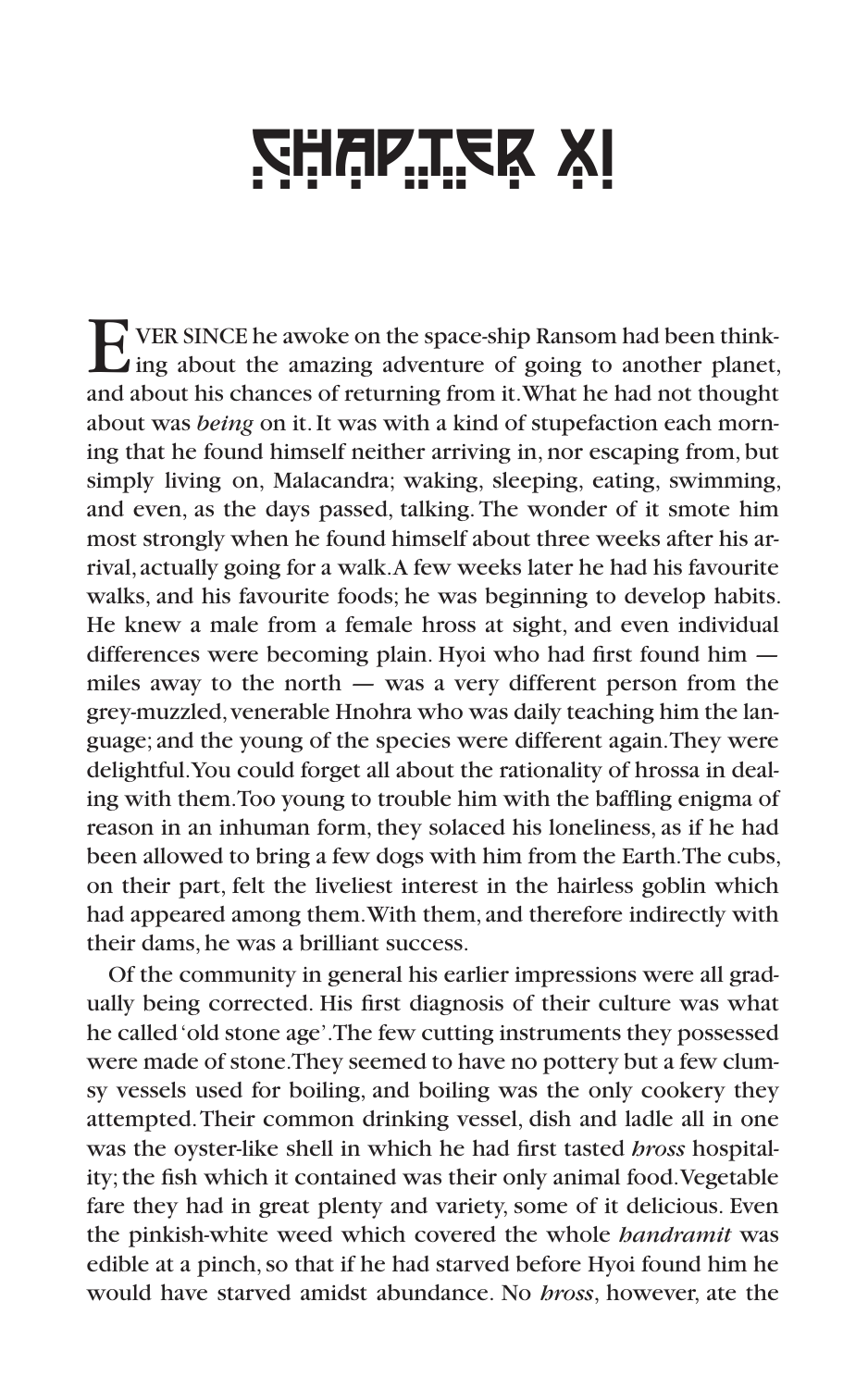weed (*honodrashrud*) for choice, though it might be used *faute de mieux* on a journey. Their dwellings were beehive-shaped huts of stiff leaf and the villages — there were several in the neighbourhood — were always built beside rivers for warmth and well upstream towards the walls of the *handramit* where the water was hottest. They slept on the ground. They seemed to have no arts except a kind of poetry and music which was practised almost every evening by a team or troupe of four *hrossa*.

One recited half chanting at great length while the other three, sometimes singly and sometimes antiphonally, interrupted him from time to time with song. Ransom could not find out whether these interruptions were simply lyrical interludes or dramatic dialogue arising out of the leaders' narrative. He could make nothing of the music. The voices were not disagreeable and the scale seemed adapted to human ears, but the time pattern was meaningless to his sense of rhythm. The occupations of the tribe or family were at first mysterious. People were always disappearing for a few days and reappearing again. There was a little fishing and much journeying in boats of which he never discovered the object. Then one day he saw a kind of caravan of *hrossa* setting out by land each with a load of vegetable food on its head. Apparently there was some kind of trade in Malacandra.

He discovered their agriculture in the first week. About a mile down the *handramit* one came to broad lands free of forest and clothed for many miles together in low pulpy vegetation in which yellow, orange and blue predominated. Later on, there were lettucelike plants about the height of a terrestrial birch tree. Where one of these overhung the warmth of water you could step into one of the lower leaves and lie deliciously as in a gently moving — fragrant hammock. Elsewhere it was not warm enough to sit still for long out of doors; the general temperature of the *handramit* was that of a fine winter's morning on Earth. These food-producing areas were worked communally by the surrounding villages, and division of labour had been carried to a higher point than he expected. Cutting, drying, storing, transport and something like manuring were all carried on, and he suspected that some at least of the water channels were artificial.

But the real revolution in his understanding of the *hrossa* began when he had learned enough of their language to attempt some satisfaction of their curiosity about himself. In answer to their questions he began by saying that he had come out of the sky. Hnohra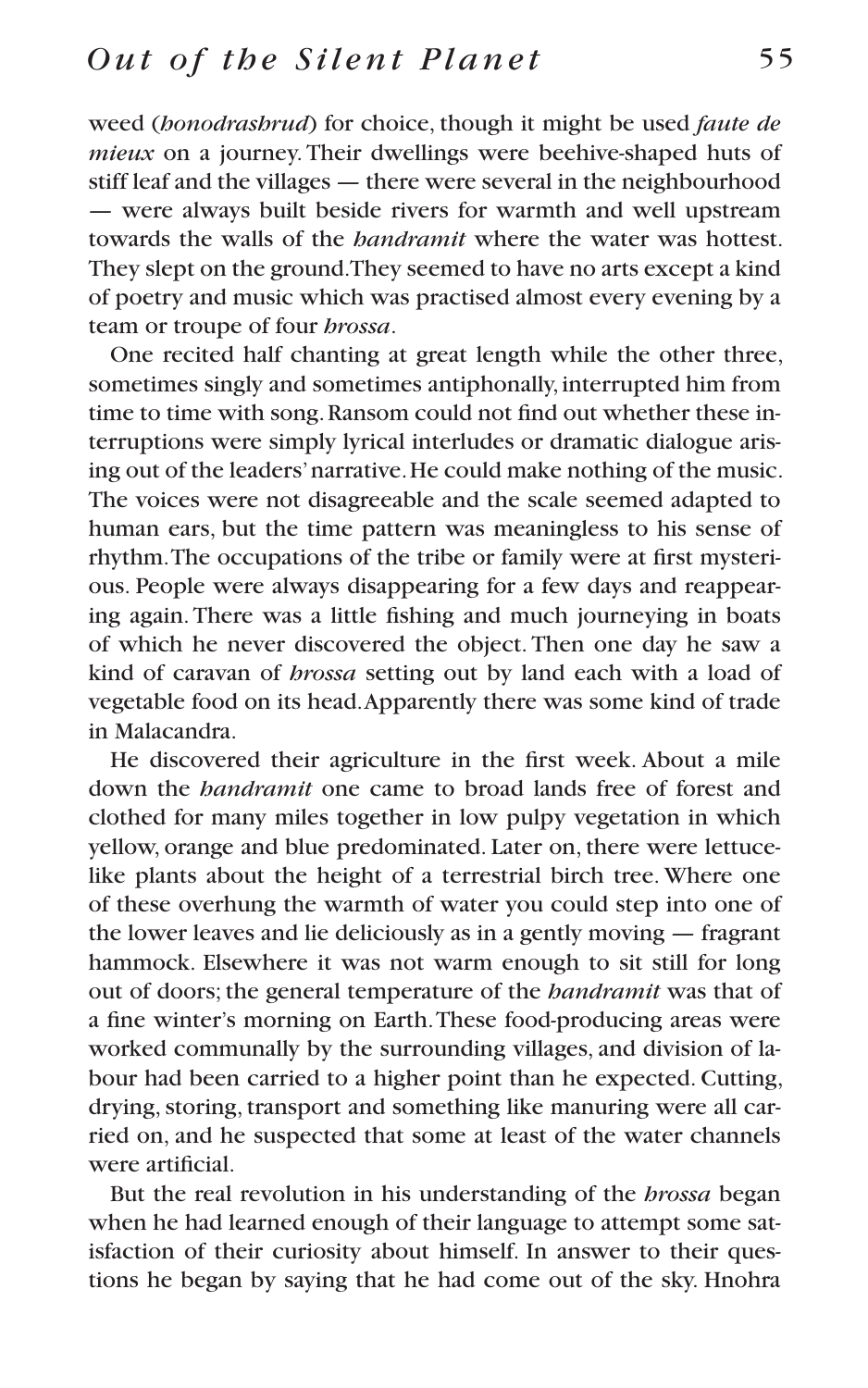immediately asked from which planet or earth (*handra*). Ransom, who had deliberately given a childish version of the truth in order to adapt it to the supposed ignorance of his audience, was a little annoyed to find Hnohra painfully explaining to him that he could not live in the sky because there was no air in it; he might have come through the sky but he must have come from a *handra*. He was quite unable to point Earth out to them in the night sky. They seemed surprised at his inability, and repeatedly pointed out to him a bright planet low on the western horizon — a little south of where the sun had gone down. He was surprised that they selected a planet instead of a mere star and stuck to their choice; could it be possible that they understood astronomy? Unfortunately he still knew too little of the language to explore their knowledge. He turned the conversation by asking them the name of the bright southern planet, and was told that it was Thulcandra — the silent world or planet.

'Why do you call it *Thulc*?' he asked. 'Why silent?' No one knew.

'The *séroni* know,' said Hnohra. 'That is the sort of thing they know.' Then he was asked how he had come, and made a very poor attempt at describing the spaceship — but again:

'The *séroni* would know.'

Had he come alone? No, he had come with two others of his kind — bad men ('bent' men was the nearest *hrossian* equivalent) who tried to kill him, but he had run away from them. The *hrossa* found this very difficult, but all finally agreed that he ought to go to Oyarsa. Oyarsa would protect him Ransom asked who Oyarsa was. Slowly, and with many misunderstandings, he hammered out the information that Oyarsa (1) lived in Meldilorn; (2) knew everything and ruled everyone; (3) had always been there; and (4) was not a *hross*, nor one of the *séroni*. Then Ransom, following his own idea, asked if Oyarsa had made the world. The *hrossa* almost barked in the fervour of their denial. Did people in Thulcandra not know that Maleldil the Young had made and still ruled the world? Even a child knew that. Where did Maleldil live, Ransom asked.

'With the Old One.'

And who was the Old One? Ransom did not understand the answer. He tried again.

'Where was the Old One?'

'He is not that sort,' said Hnohra, 'that he has to live anywhere,' and proceeded to a good deal which Ransom did not follow. But he followed enough to feel once more a certain irritation. Ever since he had discovered the rationality of the *hrossa* he had been haunted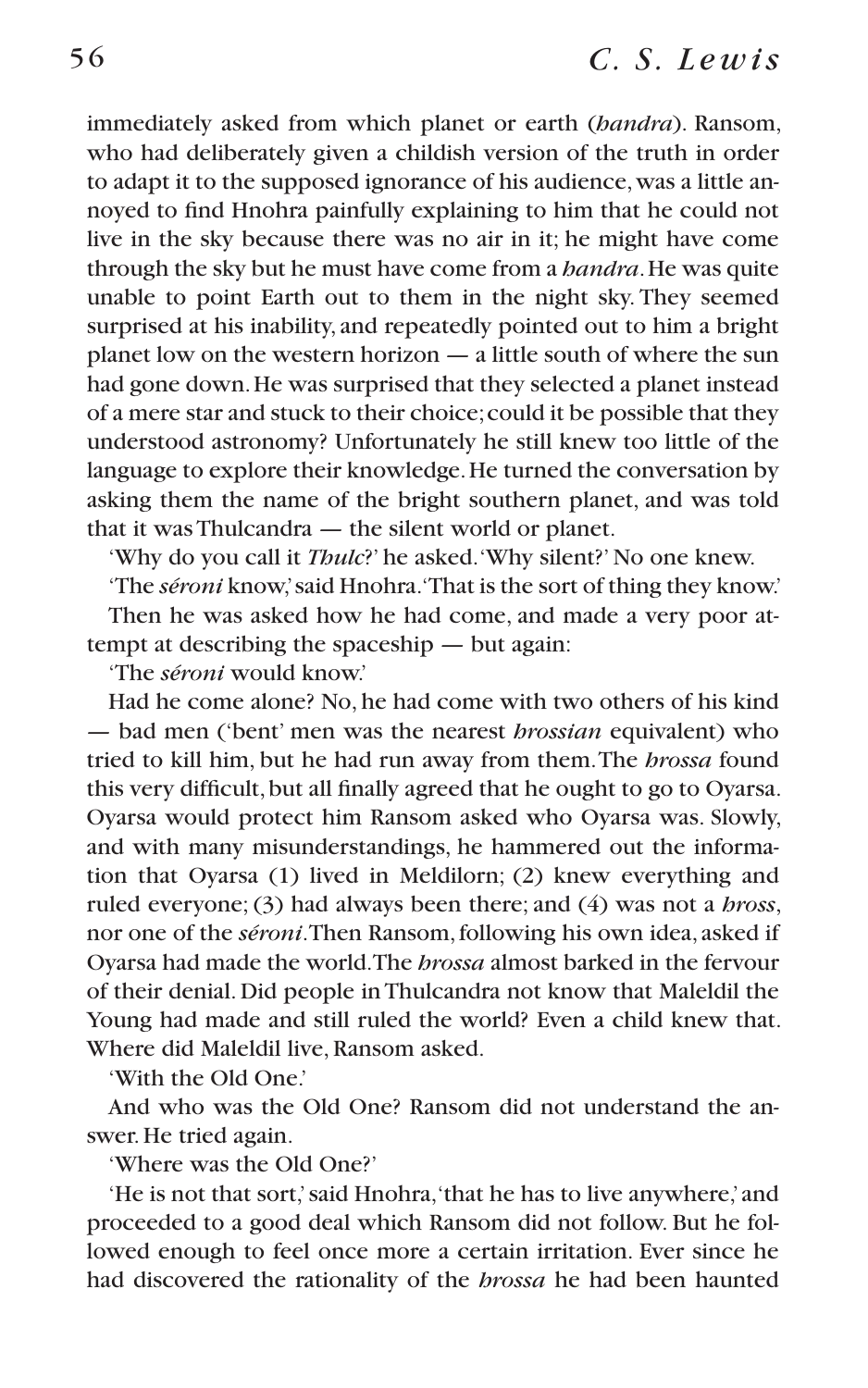by a conscientious scruple as to whether it might not be his duty to undertake their religious instruction; now, as a result of his tentative efforts, he found himself being treated as if *he* were the savage and being given a first sketch of civilized religion — a sort of *hrossian* equivalent of the shorter catechism. It became plain that Maleldil was a spirit without body, parts or passions.

'He is not a *hnau*,' said the *hrossa*.

'What is *hnau*?' asked Ransom.

'You are *hnau*. I am *hnau*. The *séroni* are *hnau*. The *pfifltriggi* are *hnau*.'

'*Pfifltriggi*?' said Ransom.

'More than ten days' journey to the west,' said Hnohra. 'The *harandra* sinks down not into the *handramit* but into a broad place, an open place, spreading every way. Five days' journey from the north to the south of it; ten days' journey from the east to the west. The forests are of other colours there than here, they are blue and green. It is very deep there, it goes to the roots of the world. The best things that can be dug out of the earth are there. The *pfifltriggi* live there. They delight in digging. What they dig they soften with fire and make things of it. They are little people, smaller than you, long in the snout, pale, busy. They have long limbs in front. No *hnau* can match them in making and shaping things as none can match us in singing. But let *Hman* see.'

He turned and spoke to one of the younger *hrossa* and presently, passed from hand to hand, there came to him a little bowl. He held it close to the firelight and examined it. It was certainly of gold, and Ransom realized the meaning of Devine's interest in Malacandra.

'Is there much of this thing?' he asked.

Yes, he was told, it was washed down in most of the rivers; but the best and most was among the *Pfifltriggi*, and it was they who were skilled in it. *Arbol* hrū, they called it — Sun's blood. He looked at the bowl again. It was covered with fine etching. He saw pictures of *hrossa* and of smaller, almost frog-like animals; and then, of *sorn*s. He pointed to the latter inquiringly.

'*Séroni*', said the *hrossa*, confirming his suspicions. They live up almost on the *harandra*. In the big caves. The frog-like animals or tapir-headed frog-bodied animals — were *pfifltriggi*. Ransom turned it over in his mind. On Malacandra, apparently, three distinct species had reached rationality, and none of them had yet exterminated the other two. It concerned him intensely to find out which was the real master.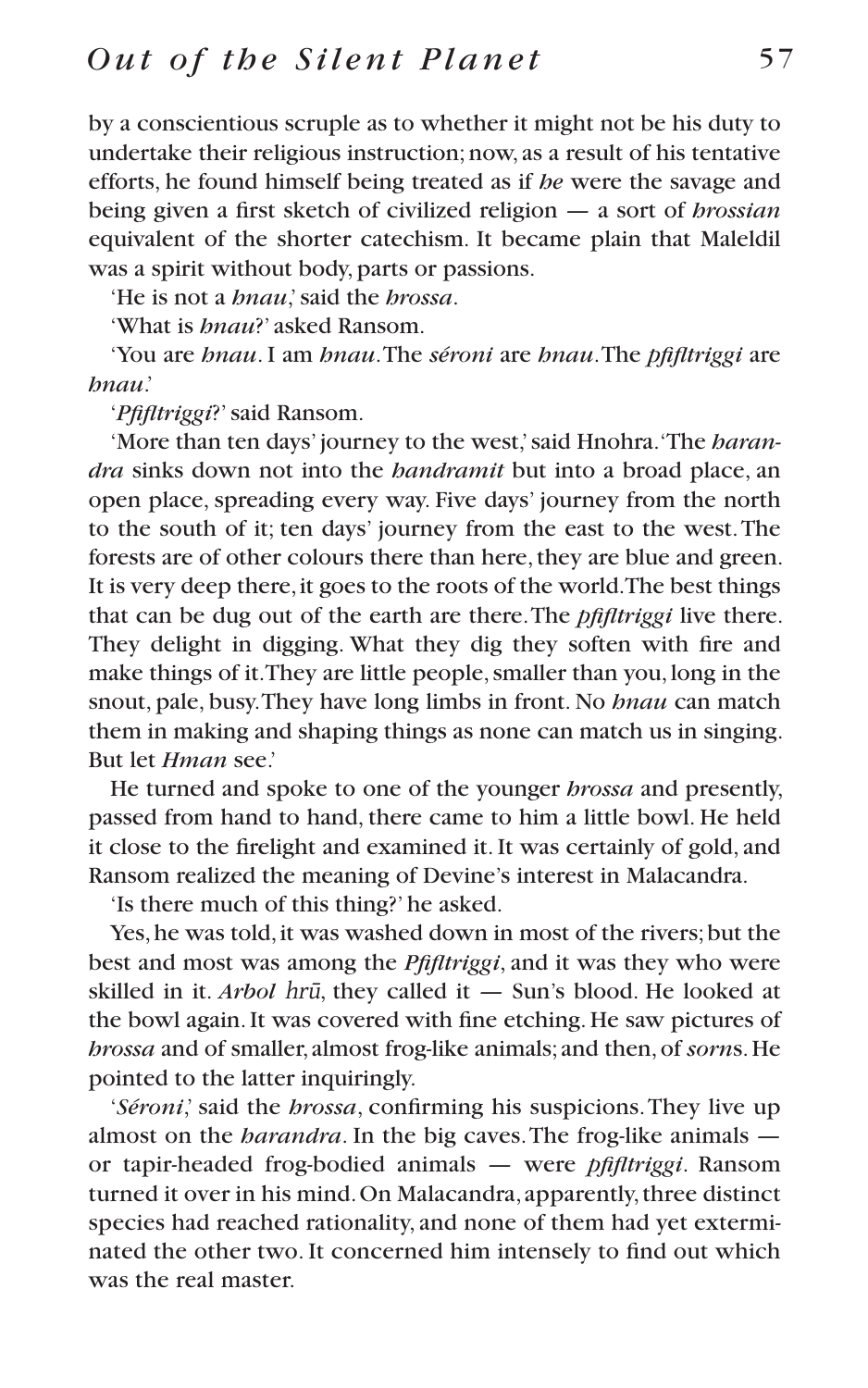'Which of the *hnau* rule?' he asked.

'Oyarsa rules,' was the reply.

'Is he *hnau*?'

This puzzled them a little. The *séroni*, they thought, would be better at that kind of question. Perhaps Oyarsa was *hnau*, but a very different *hnau*. He had no death and no young.

'These *Séroni* know more than the *hrossa*?' asked Ransom.

This produced more a debate than an answer. What emerged finally was that the *séroni* or *sorn*s were perfectly helpless in a boat, and could not fish to save their lives, could hardly swim, could make no poetry, and even when *hrossa* had made it for them could understand only the inferior sorts; but they were admittedly good at finding out things about the stars and understanding the darker utterances of Oyarsa and telling what happened in Malacandra long ago — longer ago than anyone could remember.

'Ah — the intelligentsia,' thought Ransom. 'They must be the real rulers, however it is disguised.'

He tried to ask what would happen if the *sorn*s used their wisdom to make the *hrossa* do things — this was as far as he could get in his halting Malacandrian. The question did not sound nearly so urgent in this form as it would have done if he had been able to say 'used their scientific resources for the exploitation of their uncivilized neighbours.' But he might have spared his pains. The mention of the *sorn*s' inadequate appreciation of poetry had diverted the whole conversation into literary channels. Of the heated, and apparently technical, discussion which followed he understood not a syllable.

Naturally his conversations with the *hrossa* did not all turn on Malacandra. He had to repay them with information about Earth. He was hampered in this both by the humiliating discoveries which he was constantly making of his own ignorance about his native planet, and partly by his determination to conceal some of the truth. He did not want to tell them too much of our human wars and industrialisms. He remembered how H. G. Wells's Cavor had met his end on the Moon; also he felt shy. A sensation akin to that of physical nakedness came over him whenever they questioned him too closely about men — the *hmana* as they called them. Moreover, he was determined not to let them know that he had been brought there to be given to the *sorn*s; for he was becoming daily more certain that these were the dominant species. What he did tell them fired the imagination of the *hrossa*: they all began making poems about the strange *handra* where the plants were hard like stone and the earth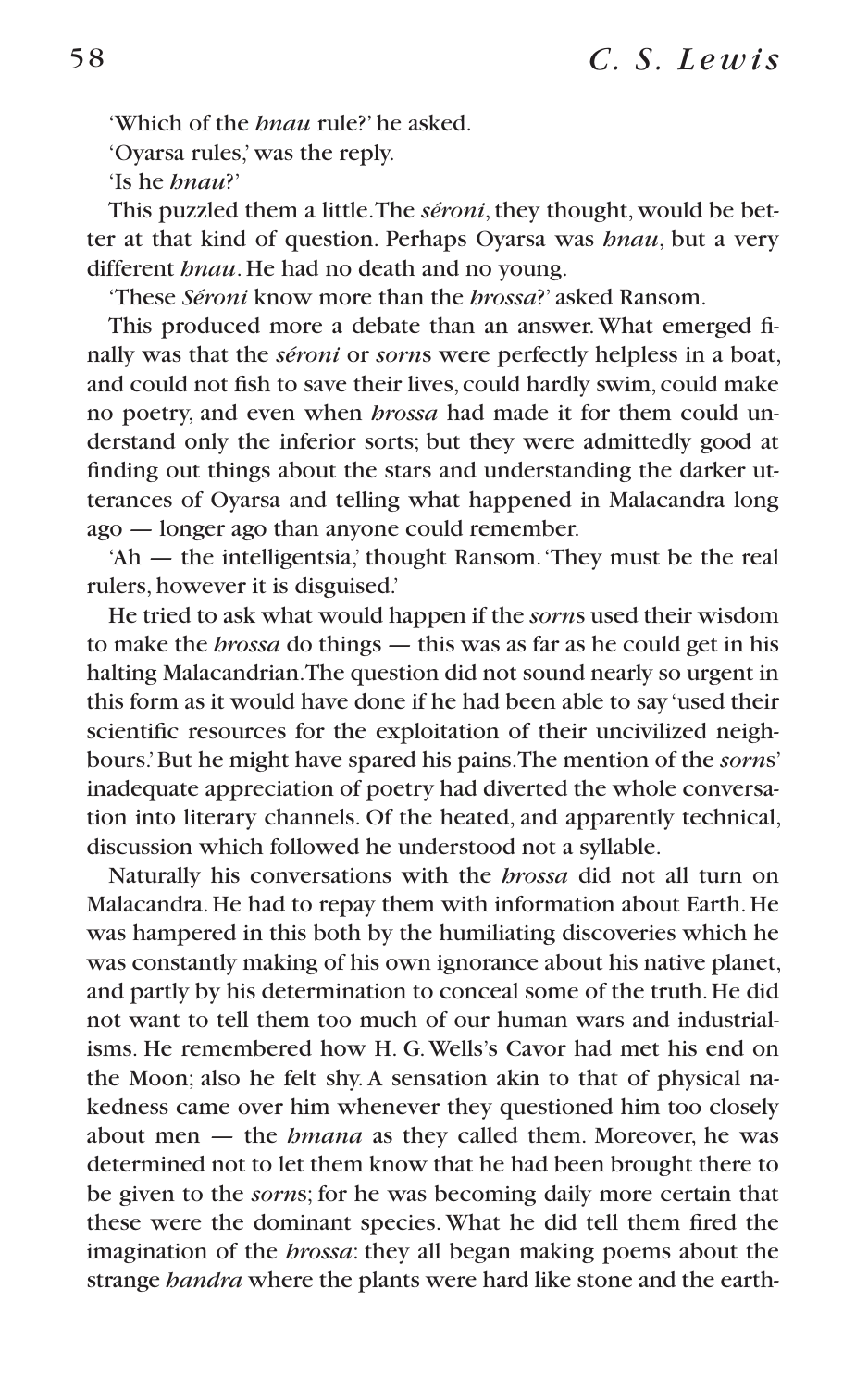weed green like rock and the waters cold and salt, and *hmana*, lived out on top, on the *harandra*.

They were even more interested in what he had to tell them of the aquatic animal with snapping jaws which he had fled from in their own world and even in their own *handramit*. It was a *hnakra*, they all agreed. They were intensely excited. There had not been a *hnakra* in the valley for many years. The youth of the *hrossa* got out their weapons primitive harpoons with points of bone — and the very cubs began playing at *hnakra*-hunting in the shallows. Some of the mothers showed signs of anxiety and wanted the cubs to be kept out of the water, but in general the news of the *hnakra* seemed to be immensely popular. Hyoi set off at once to do something to his boat and Ransom accompanied him. He wished to make himself useful, and was already beginning to have some vague capacity with the primitive *hrossian* tools. They walked together to Hyoi's creek, a stone's throw through the forest.

On the way, where the path was single and Ransom was following Hyoi, they passed a little she-*hross*, not much more than a cub. She spoke as they passed, but not to them: her eyes were on a spot about two yards away.

'Who do you speak to, Hrikki?' said Ransom.

'To the *eldil*.'

'Where?'

'Did you not see him?'

'I saw nothing.'

'There! There!' she cried suddenly. 'Ah! He is gone. Did you not see him?'

'I saw no one.

'Hyoi,' said the cub, 'the hman cannot see the *eldil*!'

But Hyoi, continuing steadily on his way, was already out of earshot, and had apparently noticed nothing. Ransom concluded that Hrikki was 'pretending' like the young of his own species. In a few moments he rejoined his companion.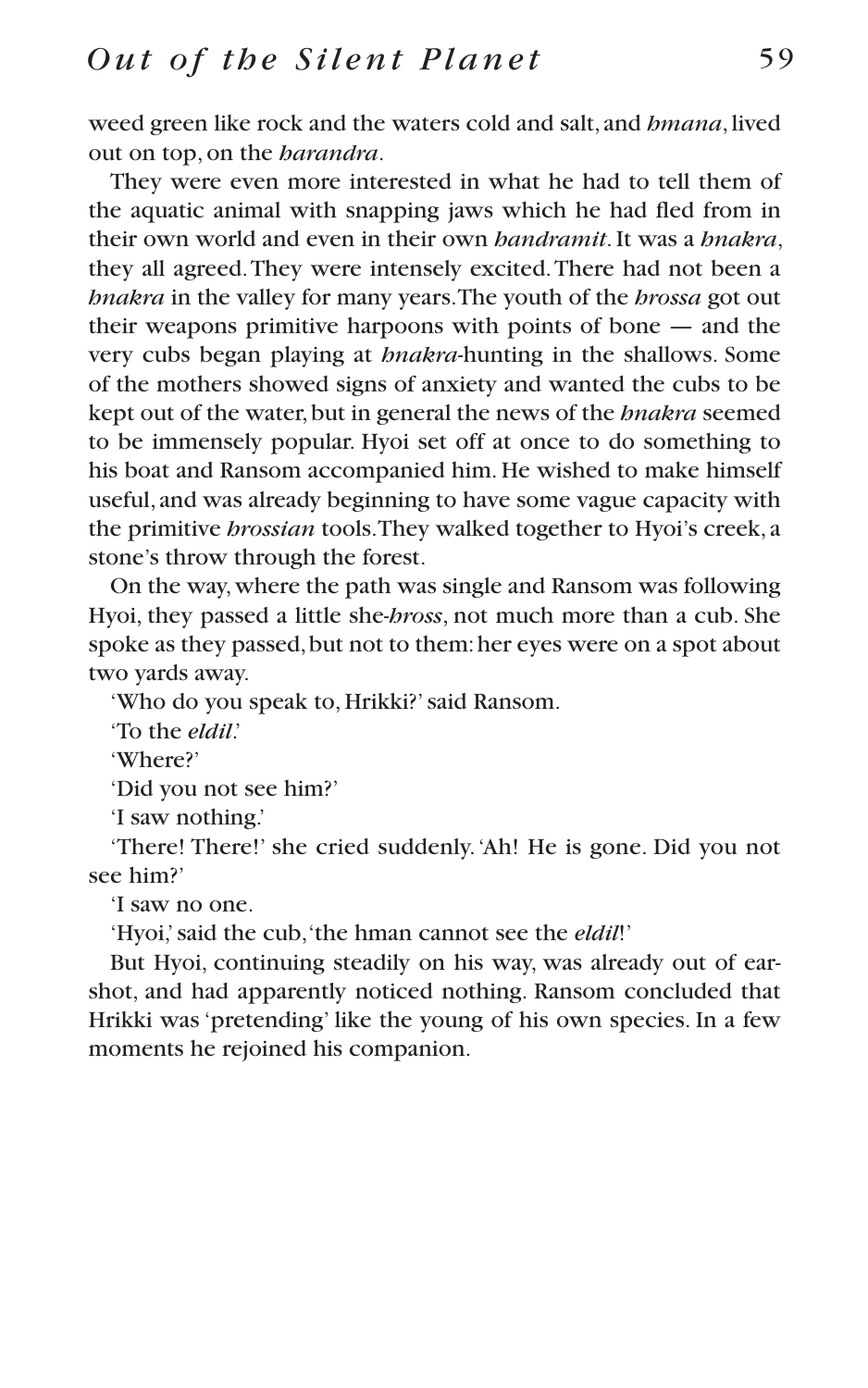# <u>Shapter XII</u>

T HEY WORKED hard at Hyoi's boat till noon and then spread themselves on the weed close to the warmth of the creek, and began their midday meal. The war-like nature of their preparations suggested many questions to Ransom. He knew no word for war, but he managed to make Hyoi understand what he wanted to know. Did *séroni* and *hrossa* and *pftfltriggi* ever go out like this, with weapons, against each other?

'What for?' asked Hyoi.

It was difficult to explain. 'If both wanted one thing and neither would give it,' said Ransom, 'would the other at last come with force? Would they say, give it or we kill you?'

'What sort of thing?'

'Well — food, perhaps.'

'If the other *hnau* wanted food, why should we not give it to them? We often do.'

'But how if we had not enough for ourselves?'

'But Maleldil will not stop the plants growing.'

'Hyoi, if you had more and more young, would Maleldil broaden the *handramit* and make enough plants for them all?'

'The *séroni* know that sort of thing. But why should we have more young?'

Ransom found this difficult. At last he said:

'Is the begetting of young not a pleasure among the *hrossa*?'

'A very great one, *Hman*. This is what we call love.'

'If a thing is a pleasure, a hman wants it again. He might want the pleasure more often than the number of young that could be fed.'

It took Hyoi a long time to get the point.

'You mean,' he said slowly, 'that he might do it not only in one or two years of his life but again?'

'Yes.'

'But why? Would he want his dinner all day or want to sleep after he had slept? I do not understand.'

'But a dinner comes every day. This love, you say, comes only once while the *hross* lives?'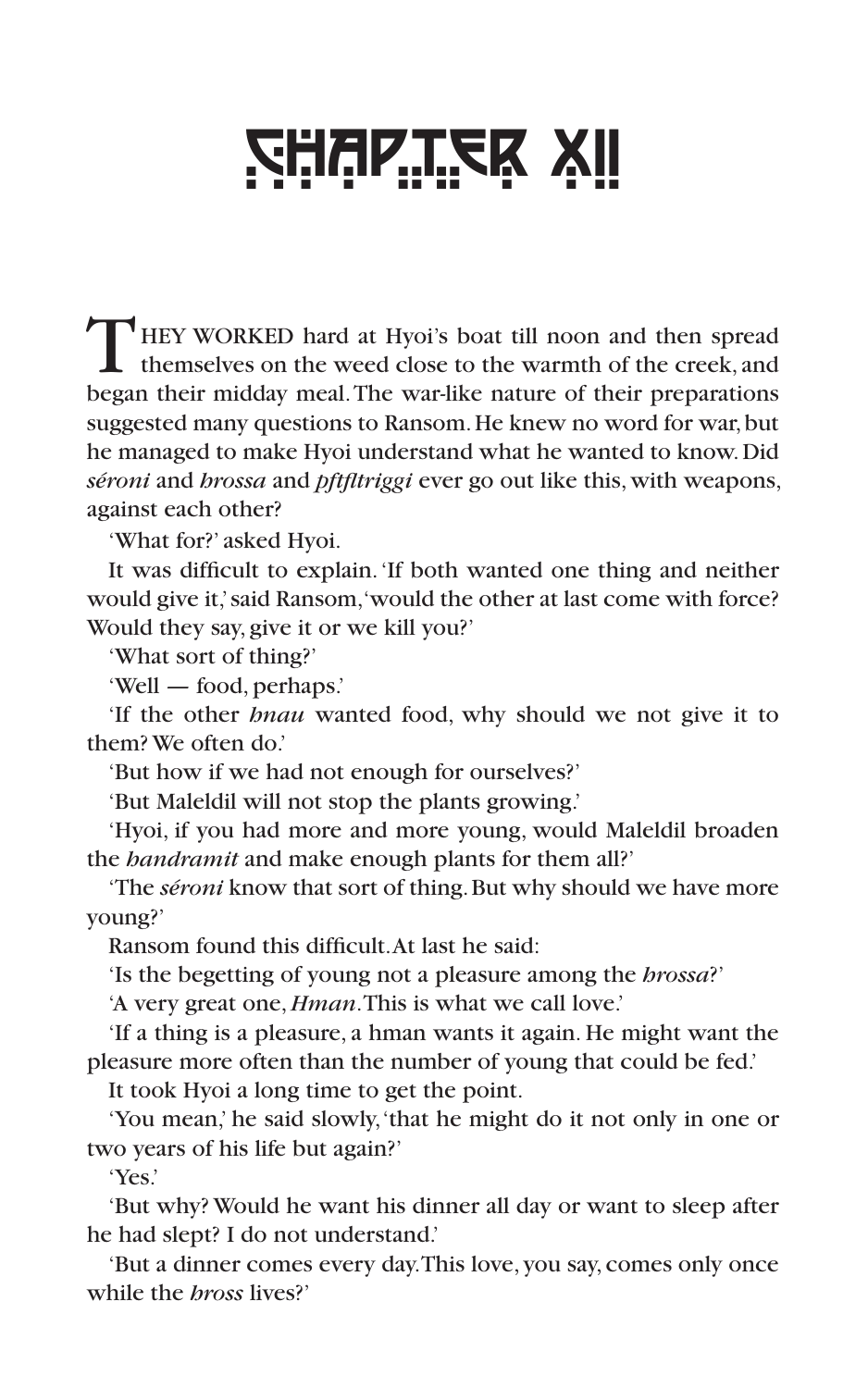'But it takes his whole life. When he is young he has to look for his mate; and then he has to court her; then he begets young; then he rears them; then he remembers all this, and boils it inside him and makes it into poems and wisdom.'

'But the pleasure he must be content only to remember?'

'That is like saying "My food I must be content only to eat."'

'I do not understand.'

'A pleasure is full grown only when it is remembered. You are speaking, *Hman*, as if the pleasure were one thing and the memory another. It is all one thing. The *séroni* could say it better than I say it now. Not better than I could say it in a poem. What you call remembering is the last part of the pleasure, as the *crah* is the last part of a poem. When you and I met, the meeting was over very shortly, it was nothing. Now it is growing something as we remember it. But still we know very little about it. What it will be when I remember it as I lie down to die, what it makes in me all my days till then — that is the real meeting. The other is only the beginning of it. You say you have poets in your world. Do they not teach you this?'

'Perhaps some of them do,' said Ransom. 'But even in a poem does a *hross* never long to hear one splendid line over again?'

Hyoi's reply unfortunately turned on one of those points in their language which Ransom had not mastered. There were two verbs which both, as far as he could see, meant to *long* or *yearn*; but the *hrossa* drew sharp distinction, even an opposition, between them. Hyoi seemed to him merely to be saying that everyone would long for it (*wondelone*) but no one in his senses could long for it (*hluntheline*).

'And indeed,' he continued, 'the poem is a good example. For the most splendid line becomes fully splendid only by means of all the lines after it; if you went back to it you would find it less splendid than you thought. You would kill it. I mean in a good poem.'

'But in a bent poem, Hyoi?'

'A bent poem is not listened to, *Hman*.'

'And how of love in a bent life?'

'How could the life of a *hnau* be bent?'

'Do you say, Hyoi, that there are no bent *hrossa*?'

Hyoi reflected. 'I have heard,' he said at last, 'of something like what you mean. It is said that sometimes here and there a cub at a certain age gets strange twists in him. I have heard of one that wanted to eat earth; there might, perhaps, be somewhere a *hross* likewise that wanted to have the years of love prolonged. I have not heard of it,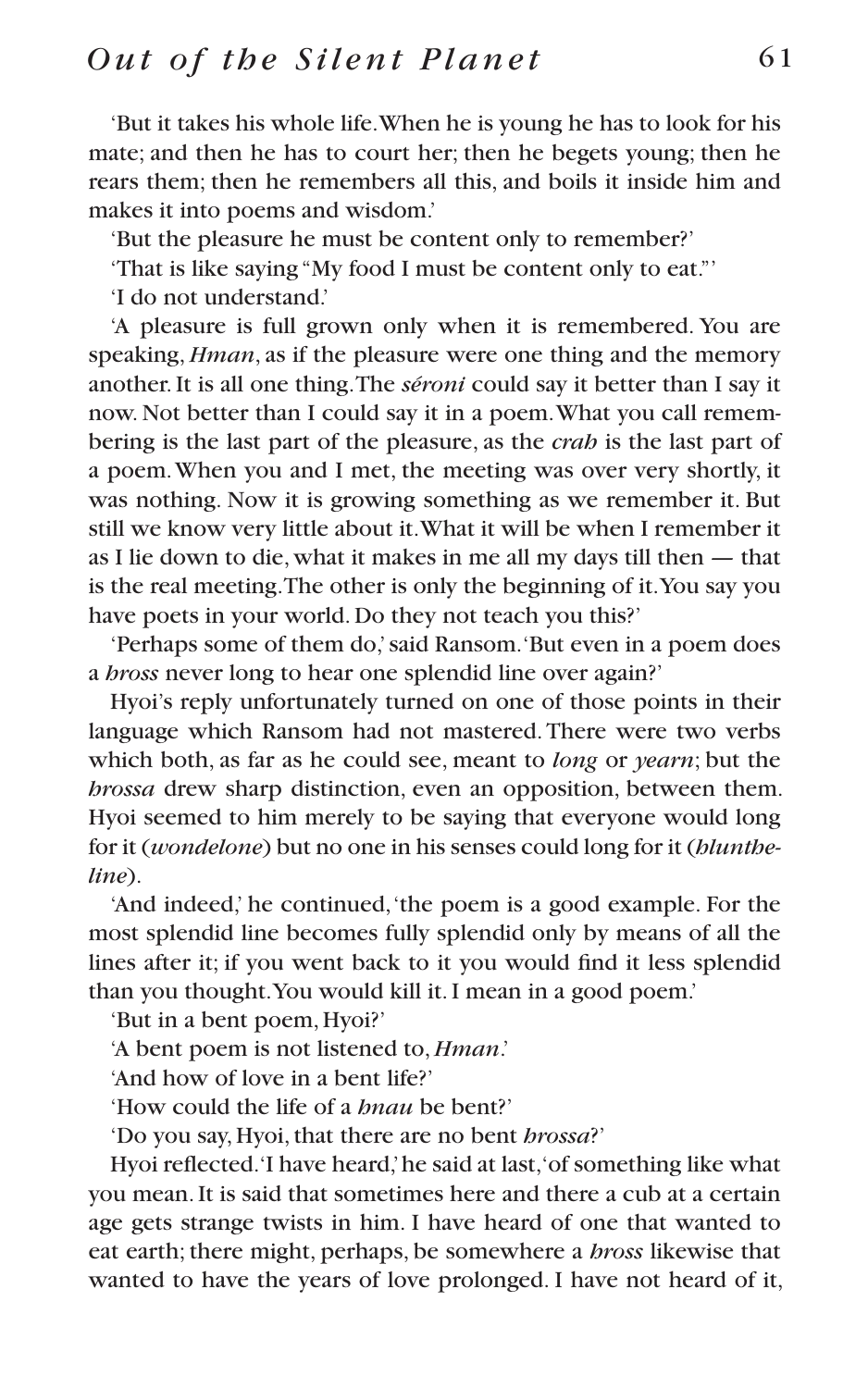but it might be. I have heard of something stranger. There is a poem about a *hross* who lived long ago, in another *handramit*, who saw things all made two  $-$  two suns in the sky, two heads on a neck; and last of all they say that he fell into such a frenzy that he desired two mates. I do not ask you to believe it, but that is the story: that he loved two *hressni*.'

Ransom pondered this. Here, unless Hyoi was deceiving him, was a species naturally continent, naturally monogamous. And yet, was it so strange? Some animals, he knew, had regular breeding seasons; and if nature could perform the miracle of turning the sexual impulse outward at all, why could she not go further and fix it, not morally but instinctively, to a single object? He even remembered dimly having heard that some terrestrial animals, some of the 'lower' animals, were naturally monogamous. Among the *hrossa*, anyway, it was obvious that unlimited breeding and promiscuity were as rare as the rarest perversions. At last it dawned upon him that it was not they, but his own species, that were the puzzle. That the *hrossa* should have such instincts was mildly surprising; but how came it that the instincts of the *hrossa* so closely resembled the unattained ideals of that fardivided species Man whose instincts were so deplorably different? What was the history of Man? But Hyoi was speaking again.

'Undoubtedly,' he said. 'Maleldil made us so. How could there ever be enough to eat if everyone had twenty young? And how could we endure to live and let time pass if we were always crying for one day or one year to come back — if we did not know that every day in a life fills the whole life with expectation and memory and that these *are* that day?'

'All the same,' said Ransom, unconsciously nettled on behalf of his own world, 'Maleldil has let in the *hnakra*.'

'Oh, but that is so different. I long to kill this *hnakra* as he also longs to kill me. I hope that my ship will be the first and I first in my ship with my straight spear when the black jaws snap. And if he kills me, my people will mourn and my brothers will desire still more to kill him. But they will not wish that there were no *hneraki*; nor do I. How can I make you understand, when you do not understand the poets? The *hnakra* is our enemy, but he is also our beloved. We feel in our hearts his joy as he looks down from the mountain of water in the north where he was born; we leap with him when he jumps the falls; and when winter comes, and the lake smokes higher than our heads, it is with his eyes that we see it and know that his roaming time is come. We hang images of him in our houses, and the sign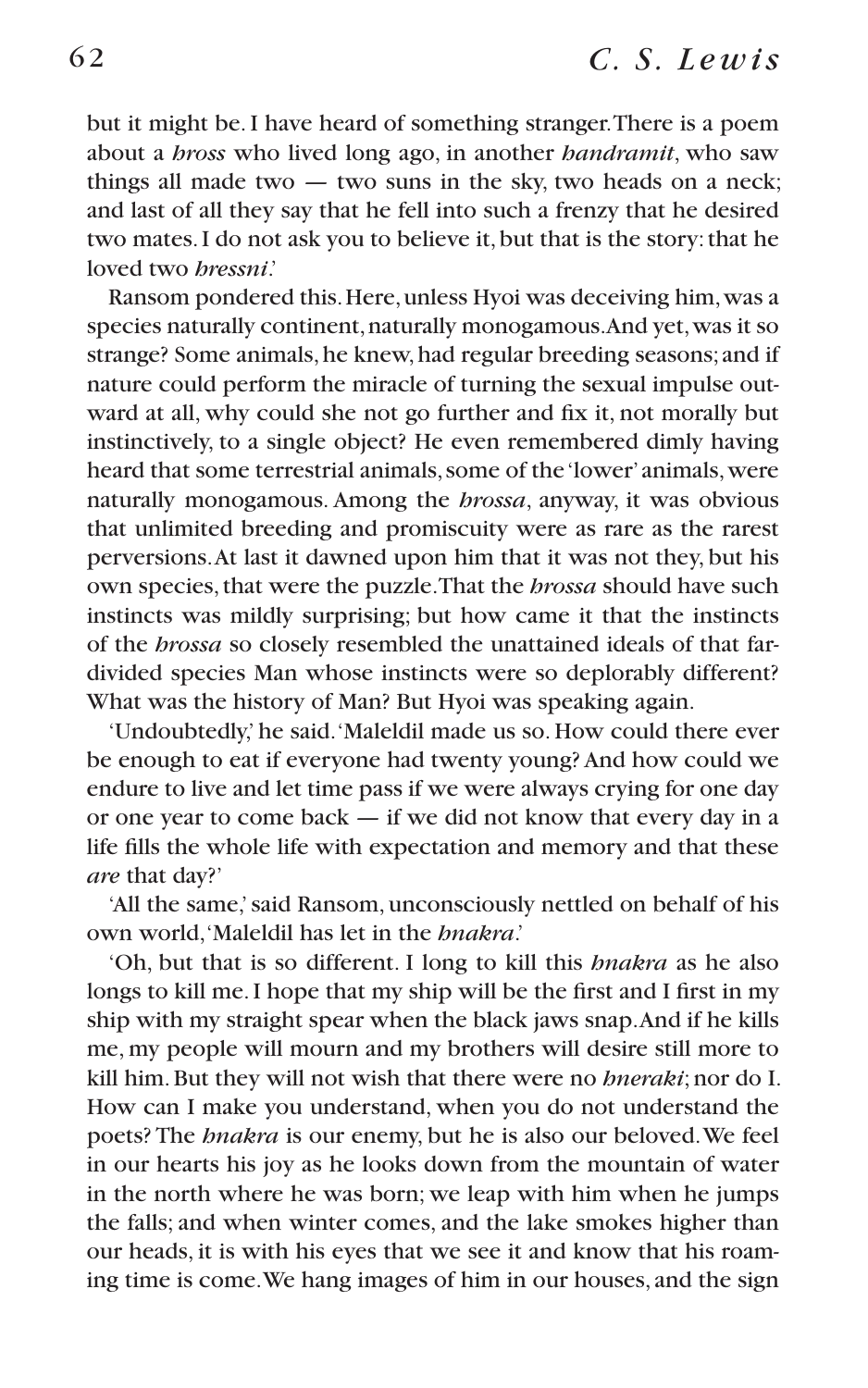of all the *hrossa* is a *hnakra*. In him the spirit of the valley lives; and our young play at being *hneraki* as soon as they can splash in the shallows.'

'And then he kills them?'

'Not often them. The *hrossa* would be bent *hrossa* if they let him get so near. Long before he had come down so far we should have sought him out. No, *Hman*, it is not a few deaths roving the world around him that make a *hnau* miserable. It is a bent *hnau* that would blacken the world. And I say also this. I do not think the forest would be so bright, nor the water so warm, nor love so sweet, if there were no danger in the lakes. I will tell you a day in my life that has shaped me; such a day as comes only once, like love, or serving Oyarsa in Meldilorn. Then I was young, not much more than a cub, when I went far, far up the *handramit* to the land where stars shine at midday and even water is cold. A great waterfall I climbed. I stood on the shore of Balki the pool, which is the place of most awe in all worlds. The walls of it go up for ever and ever and huge and holy images are cut in them, the work of old times. There is the fall called the Mountain of Water. Because I have stood there alone, Maleldil and I, for even Oyarsa sent me no word, my heart has been higher, my song deeper, all my days. But do you think it would have been so unless I had known that in Balki *hneraki* dwelled? There I drank life because death was in the pool. That was the best of drinks save one.

'What one?' asked Ransom.

'Death itself in the day I drink it and go to Maleldil.'

Shortly after that they rose and resumed their work. The sun was declining as they came back through the wood. It occurred to Ransom to ask Hyoi a question.

'Hyoi,' he said, 'it comes into my head that when I first saw you and before you saw me, you were already speaking. That was how I knew that you were *hnau*, for otherwise I should have thought you a beast, and run away. But who were you speaking to?'

'To an *eldil*.'

'What is that? I saw no one.

'Are there no *eldila* in your world, *Hman*? That must be strange.' 'But what are they?'

'They come from Oyarsa — they are, I suppose, a kind of *hnau*.'

'As we came out today I passed a child who said she was taking to an *eldil*, but I could see nothing.'

'One can see by looking at your eyes, *Hman*, that they are different from ours. But *eldila* are hard to see. They are not like us. Light goes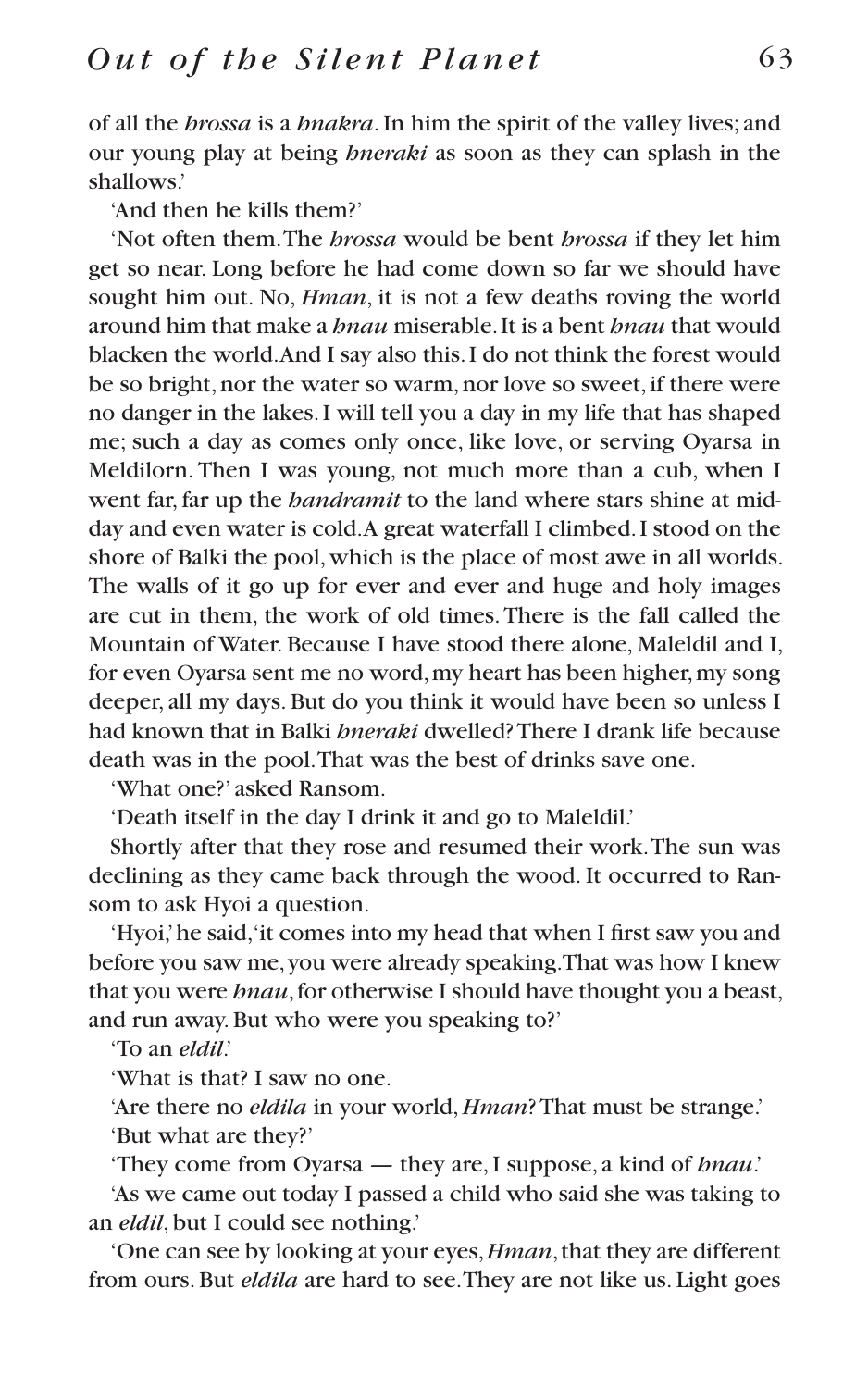through them. You must be looking in the right place and the right time; and that is not likely to come about unless the *eldil* wishes to be seen. Sometimes you can mistake them for a sunbeam or even a moving of the leaves; but when you look again you see that it was an *eldil* and that it is gone. But whether your eyes can ever see them I do not know. The *séroni* would know that.'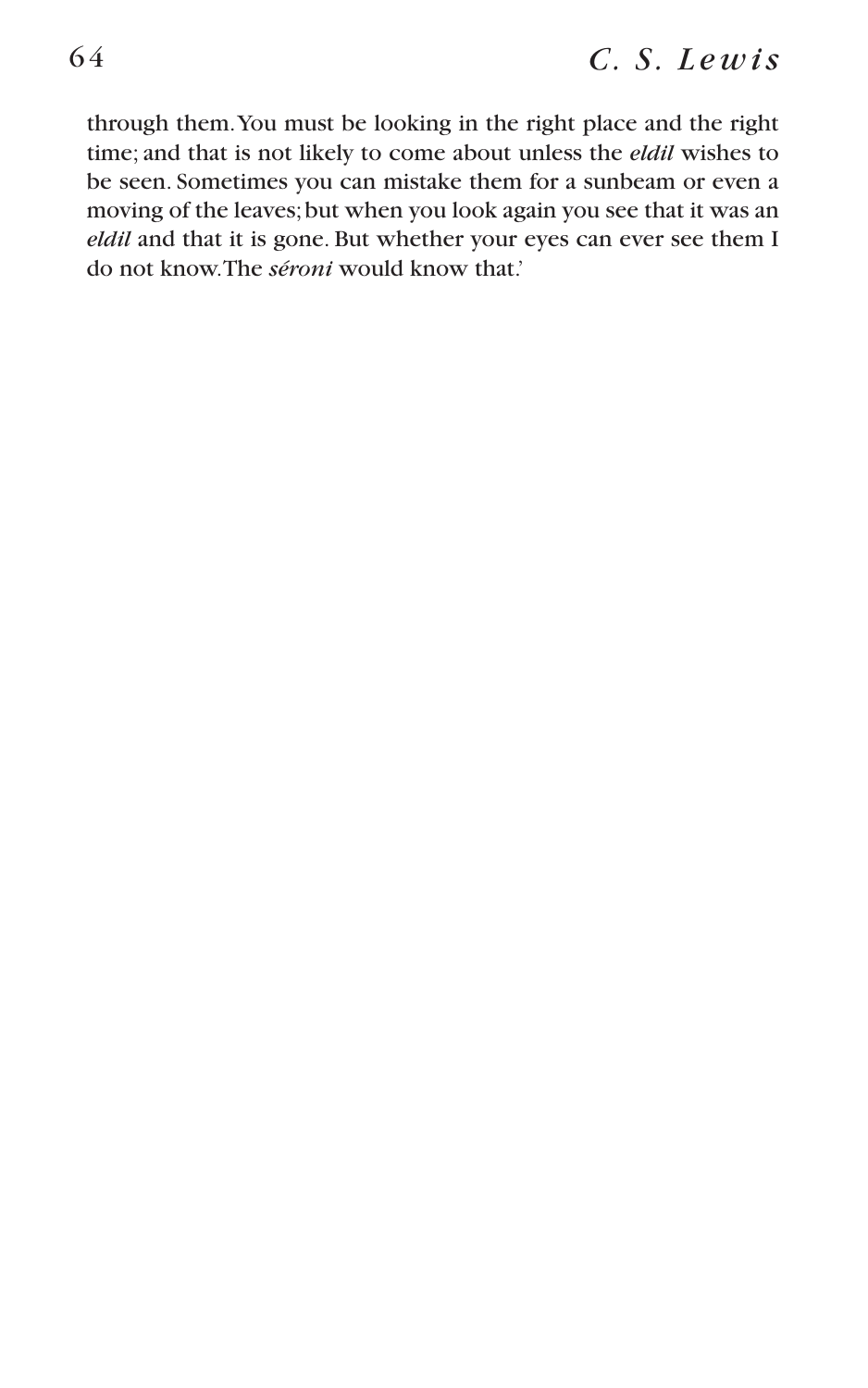## <u>Shapter XI</u>

THE WHOLE village was astir next morning before the sunlight — already visible on the harandra — had penetrated the forest. By the light of the cooking fires Ransom saw an incessant activity of hrossa. The females were pouring out steaming food from clumsy pots; Hnohra was directing the transportation of piles of spears to the boats; Hyoi, in the midst of a group of the most experienced hunters, was talking too rapidly and too technically for Ransom to follow; parties were arriving from the neighbouring villages; and the cubs, squealing with excitement, were running hither and thither among their elders.

He found that his own share in the hunt had been taken for granted. He was to be in Hyoi's boat, with Hyoi and Whin. The two *hrossa* would take it in turns to paddle, while Ransom and the disengaged *hross* would be in the bows. He understood the *hrossa* well enough to know that they were making him the noblest offer in their power, and that Hyoi and Whin were each tormented by the fear lest he should be paddling when the *hnakra* appeared. A short time ago, in England, nothing would have seemed more impossible to Ransom than to accept the post of honour and danger in an attack upon an unknown but certainly deadly aquatic monster. Even more recently, when he had first fled from the *sorn*s or when he had lain pitying himself in the forest by night, it would hardly have been in his power to do what he was intending to do today. For his intention was clear. Whatever happened, he must show that the human species also were *hnau*. He was only too well aware that such resolutions might look very different when the moment came, but he felt an unwonted assurance that somehow or other he would be able to go through with it. It was necessary, and the necessary was always possible. Perhaps, too, there was something in the air he now breathed, or in the society of the *hrossa*, which had begun to work a change in him.

The lake was just giving back the first rays of the sun when he found himself kneeling side by side with Whin, as he had been told to, in the bows of Hyoi's ship, with a little pile of throwing-spears between his knees and one in his right hand, stiffening his body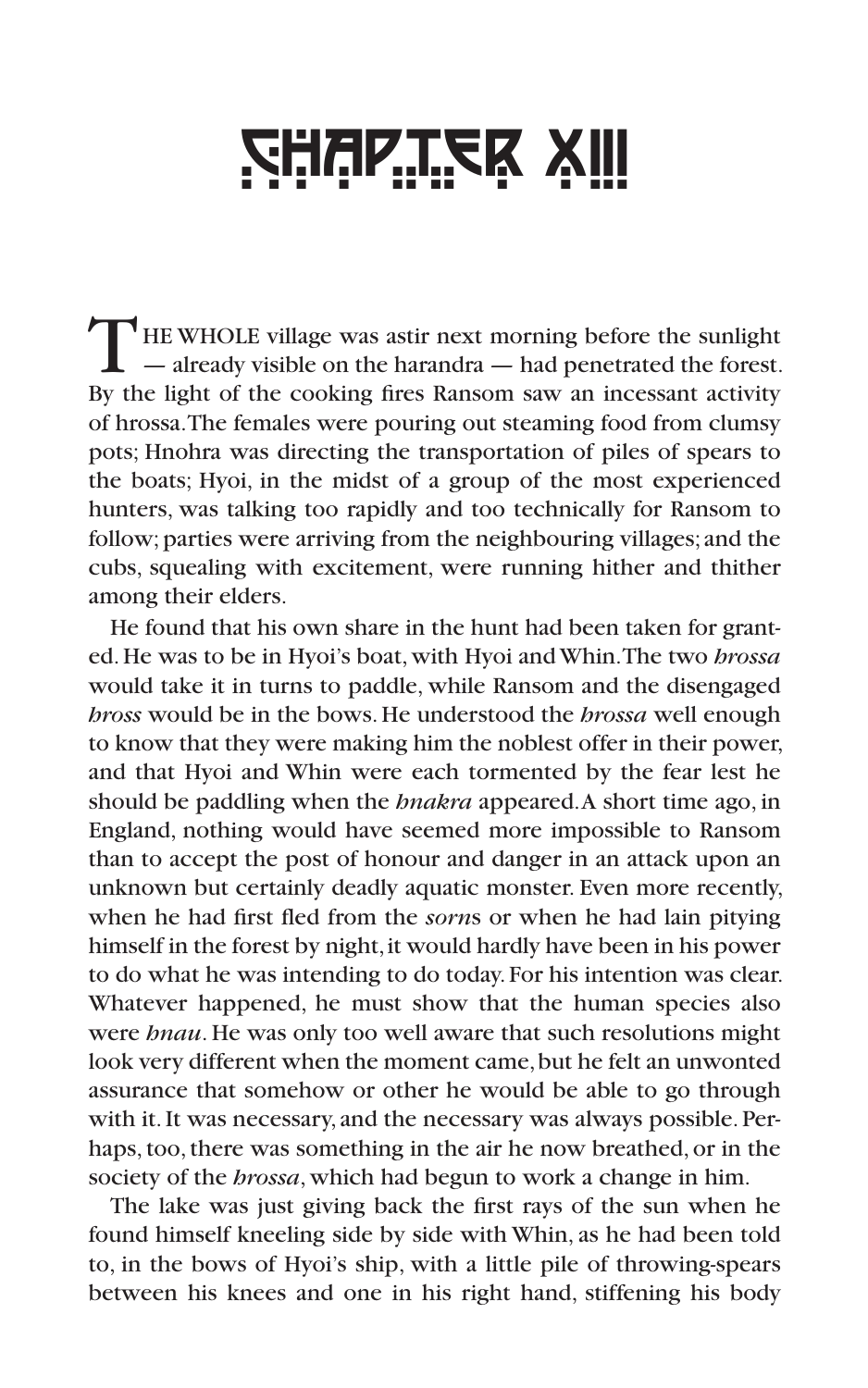against the motion as Hyoi paddled them out into their place. At least a hundred boats were taking part in the hunt. They were in three parties. The central, and far the smallest, was to work its way up the current by which Hyoi and Ransom had descended after their first meeting. Longer ships than he had yet seen, eight-paddled ships, were used for this. The habit of the *hnakra* was to float down the current whenever he could; meeting the ships, he would presumably dart out of it into the still water to left or right. Hence while the central party slowly beat up the current, the light ships, paddling far faster, would cruise at will up and down either side of it to receive the quarry as soon as he broke what might be called his 'cover'. In this game numbers and intelligence were on the side of the *hrossa*; the *hnakra* had speed on his side, and also invisibility, for he could swim under water. He was nearly invulnerable except through his open mouth. If the two hunters in the bows of the boat he made for muffed their shots, this was usually the last of them and of their boat.

In the light skirmishing parties there were two things a brave hunter could aim at. He could keep well back and close to the long ships where the *hnakra* was most likely to break out, or he could get as far forward as possible in the hope of meeting the *hnakra* going at its full speed and yet untroubled by the hunt, and of inducing it, by a well-aimed spear, to leave the current then and there. One could thus anticipate the beaters and kill the beast — if that was how the matter ended on one's own. This was the desire of Hyoi and Whin; and almost — so strongly they infected him — of Ransom. Hence, hardly had the heavy craft of the beaters begun their slow progress up-current amid a wall of foam when he found his own ship speeding northward as fast as Hyoi could drive her, already passing boat after boat and making for the freest water. The speed was exhilarating. In the cold morning the warmth of the blue expanse they were clearing was not unpleasant. Behind them arose, re-echoed from the remote rock pinnacles on either side of the valley, the bell-like, deepmouthed voices of more than two hundred *hrossa*, more musical than a cry of hounds but closely akin to it in quality as in purport. Something long sleeping in the blood awoke in Ransom. It did not seem impossible at this moment that even he might be the *hnakra*slayer; that the fame of *Hman hnakrapunt* might be handed down to posterity in this world that knew no other man. But he had had such dreams before, and knew how they ended. Imposing humility on the newly risen riot of his feelings, he turned his eyes to the troubled water of the current which they were skirting, without entering, and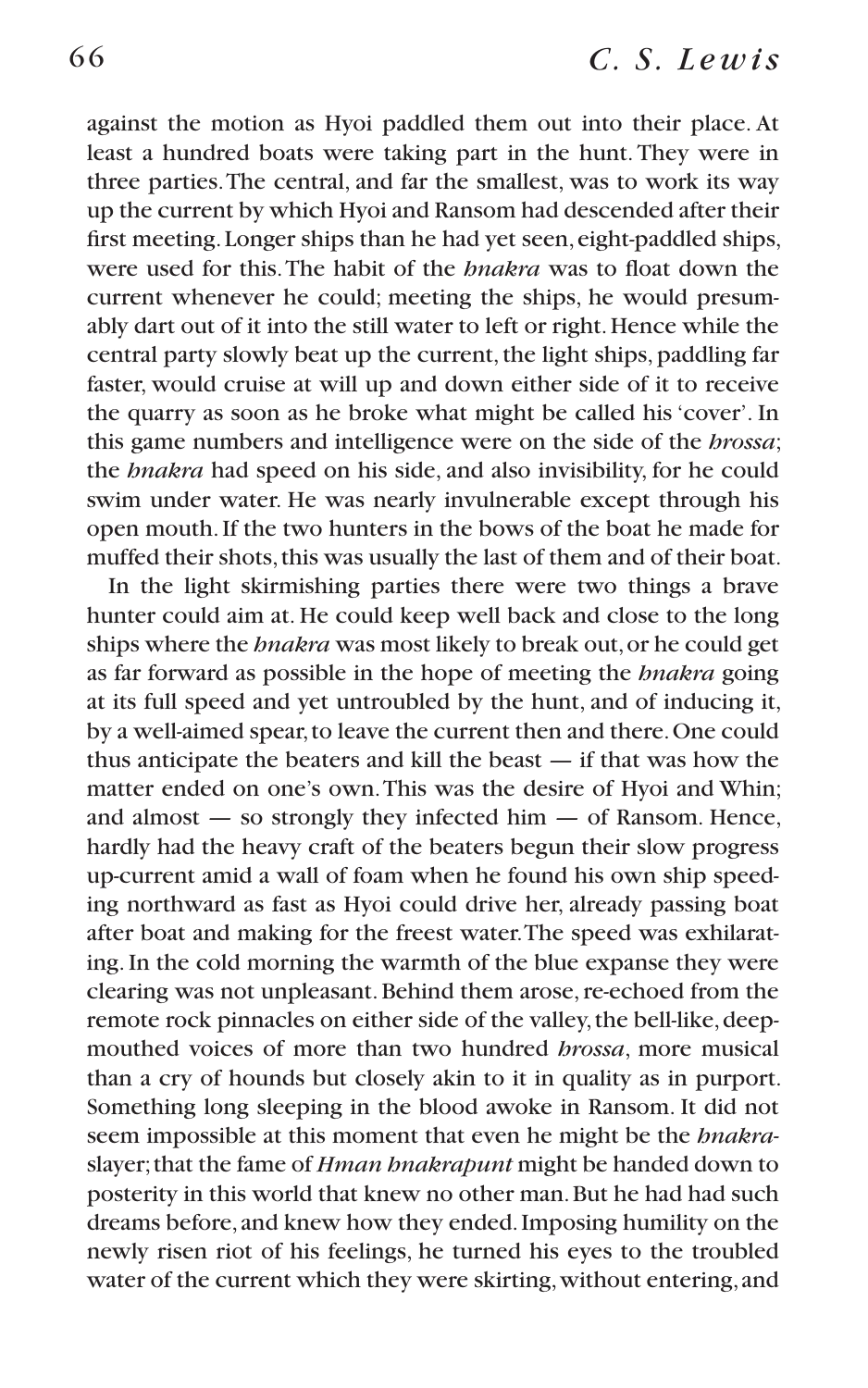watched intently.

For a long time nothing happened. He became conscious of the stiffness of his attitude and deliberately relaxed his muscles. Presently Whin reluctantly went aft to paddle, and Hyoi came forward to take his place. Almost as soon as the change had been effected, Hyoi spoke softly to him and said, without taking his eyes off the current:

'There is an *eldil* coming to us over the water.'

Ransom could see nothing — or nothing that he could distinguish from imagination and the dance of sunlight on the lake. A moment later Hyoi spoke again, but not to him.

'What is it, sky-born?'

What happened next was the most uncanny experience Ransom had yet had on Malacandra. He heard the voice. It seemed to come out of the air, about a yard above his head, and it was almost an octave higher than the *hross*'s — higher even than his own. He realized that a very little difference in his ear would have made the *eldil* as inaudible to him as it was invisible.

'It is the Man with you, Hyoi,' said the voice. 'He ought not to be there. He ought to be going to Oyarsa. Bent *hnau* of his own kind from Thulcandra are following him; he should go to Oyarsa. If they find him anywhere else there will be evil.'

'He hears you, sky-born,' said Hyoi. 'And have you no message for my wife? You know what she wishes to be told.'

'I have a message for Hleri,' said the *eldil*. 'But you will not be able to take it. I go to her now myself. All that is well. Only — let the Man go to Oyarsa.'

There was a moment's silence.

'He is gone,' said Whin. 'And we have lost our share in the hunt.'

'Yes,' said Hyoi with a sigh. 'We must put *Hman* ashore and teach him the way to Meldilorn.'

Ransom was not so sure of his courage but that one part of him felt an instant relief at the idea of any diversion from their present business. But the other part of him urged him to hold on to his newfound manhood; now or never — with such companions or with none — he must leave a deed on his memory instead of one more broken dream. It was in obedience to something like conscience that he exclaimed:

'No, no. There is time for that after the hunt. We must kill the *hnakra* first.'

'Once an *eldil* has spoken,' began Hyoi, when suddenly Whin gave a great cry (a 'bark' Ransom would have called it three weeks ago)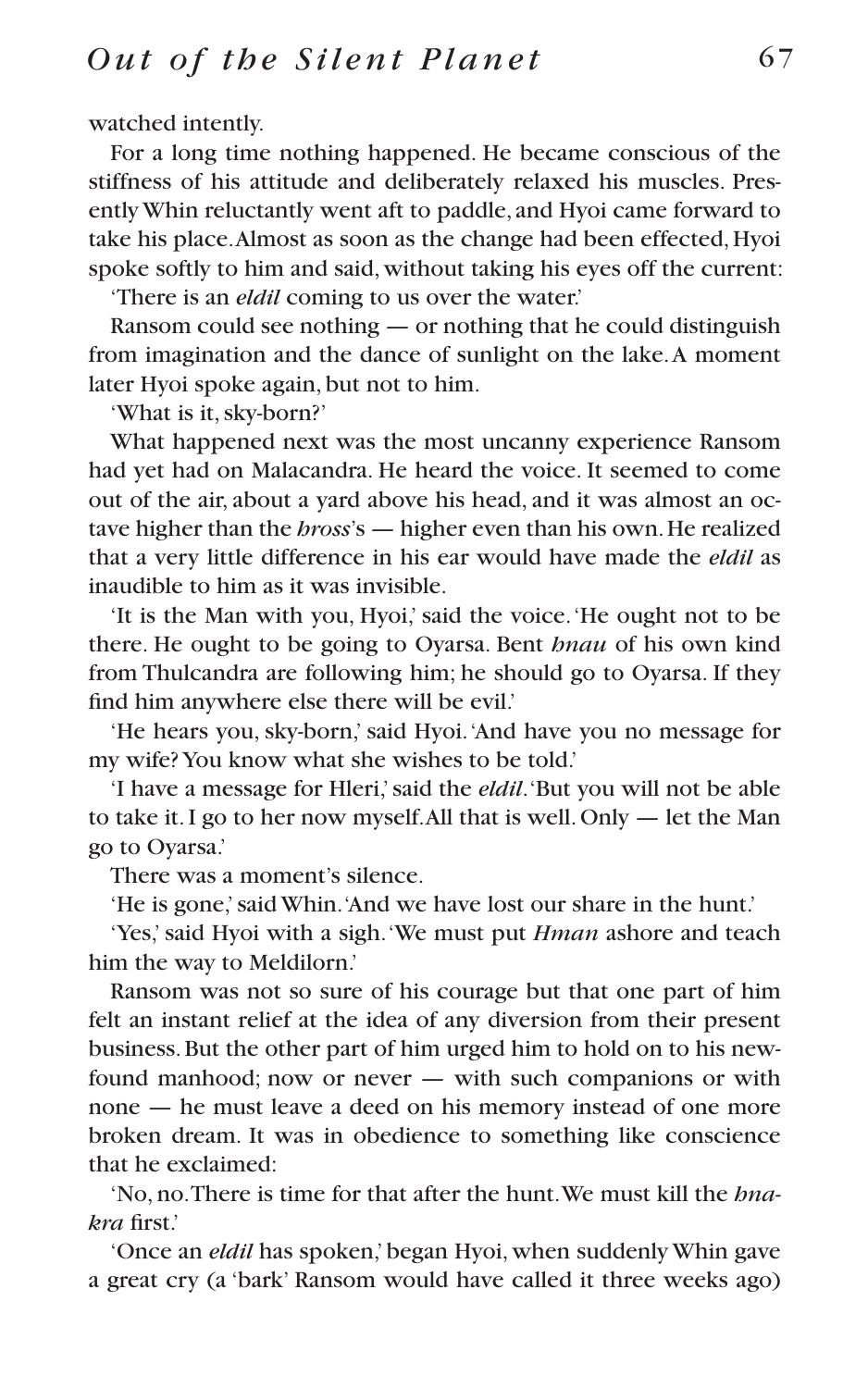and pointed. There, not a furlong away, was the torpedo-like track of foam; and now, visible through a wall of foam, they caught the metallic glint of the monster's sides. Whin was paddling furiously. Hyoi threw and missed. As his first spear smote the water his second was already in the air. This time it must have touched the *hnakra*. He wheeled right out of the current. Ransom saw the great black pit of his mouth twice open and twice shut with its snap of sharklike teeth. He himself had thrown now — hurriedly, excitedly, with unpractised hand.

'Back,' shouted Hyoi to Whin who was already backing water with every pound of his vast strength. Then all became confused. He heard Whin shout 'Shore!' There came a shock that flung him forward almost into the *hnakra*'s jaws and he found himself at the same moment up to his waist in water. It was at him the teeth were snapping. Then as he flung shaft after shaft into the great cavern of the gaping brute he saw Hyoi perched incredibly — on its back on its nose — bending forward and hurling from there. Almost at once the *hross* was dislodged and fell with a wide splash nearly ten yards away. But the *hnakra* was killed. It was wallowing on its side, bubbling out its black life. The water around him was dark and stank.

When he recollected himself they were all on shore, wet, steaming, trembling with exertion and embracing one another. It did not now seem strange to him to be clasped to a breast of wet fur. The breath of the *hrossa*, which, though sweet, was not human breath, did not offend him. He was one with them. That difficulty which they, accustomed to more than one rational species, had perhaps never felt, was now overcome. They were all *hnau*. They had stood shoulder to shoulder in the face of an enemy, and the shapes of their heads no longer mattered. And he, even Ransom, had come through it and not been disgraced. He had grown up.

They were on a little promontory free of forest, on which they had run aground in the confusion of the fight. The wreckage of the boat and the corpse of the monster lay confused together in the water beside them. No sound from the rest of the hunting party was audible; they had been almost a mile ahead when they met the *hnakra*. All three sat down to recover their breath.

'So,' said Hyoi, 'we are *hnakrapunti*. This is what I have wanted all my life.'

At that moment Ransom was deafened by a loud sound a perfectly familiar sound which was the last thing he expected to hear. It was a terrestrial, human and civilized sound; it was even European. It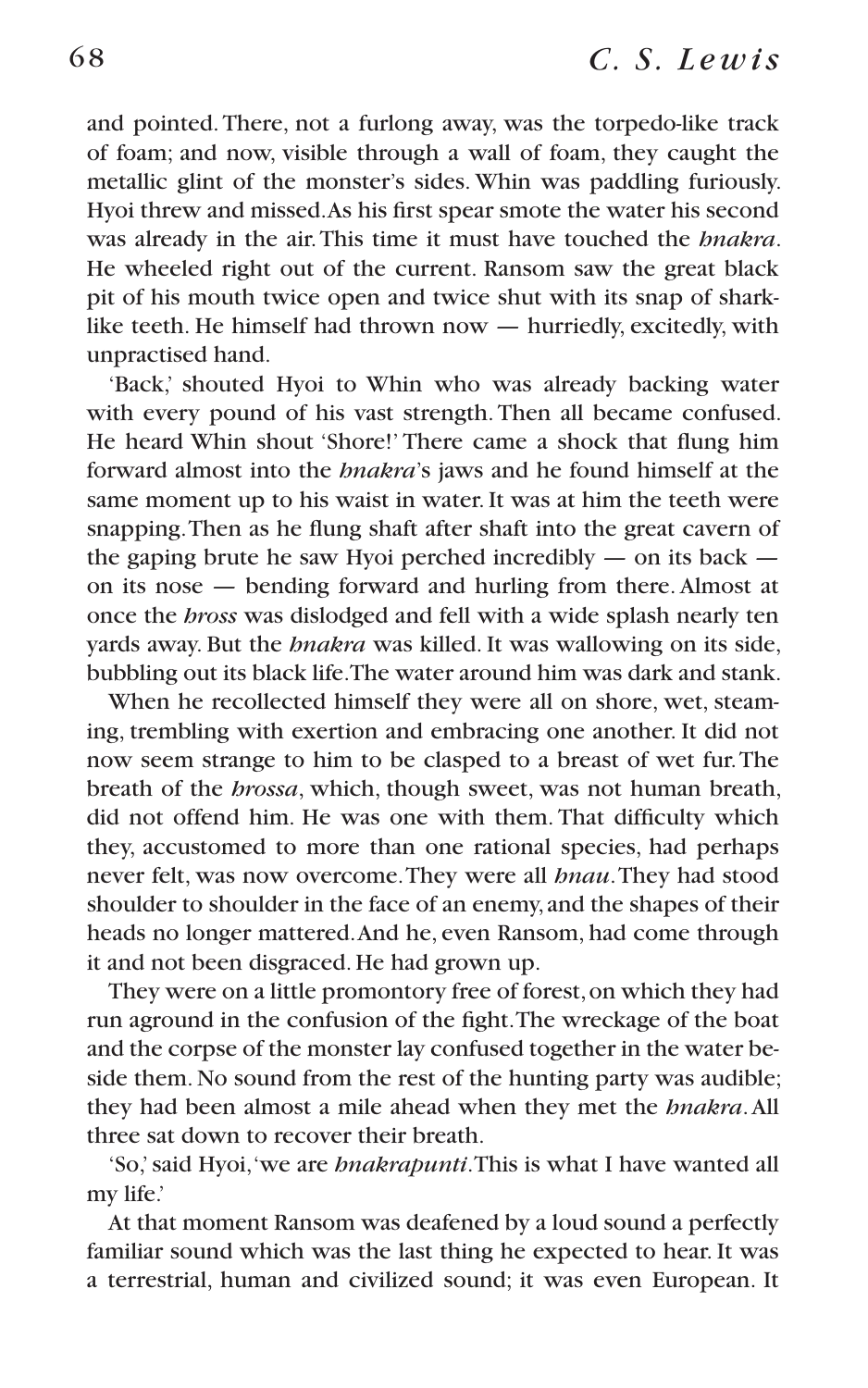was the crack of an English rifle; and Hyoi, at his feet, was struggling to rise and gasping. There was blood on the white weed where he struggled. Ransom dropped on his knees beside him. The huge body of the *hross* was too heavy for him to turn round. Whin helped him.

'Hyoi, can you hear me?' said Ransom with his face close to the round seal-like head. 'Hyoi, it is through me that this has happened. It is the other *hm*ā*na* who have hit you, the bent two that brought me to Malacandra. They can throw death at a distance with a thing they have made. I should have told you. We are all a bent race. We have come here to bring evil on Malacandra. We are only half *hnau* — Hyoi...' His speech died away into the inarticulate. He did not know the words for 'forgive', or 'shame, or 'fault', hardly the word for 'sorry'. He could only stare into Hyoi's distorted face in speechless guilt. But the *hross* seemed to understand. It was trying to say something, and Ransom laid his ear close to the working mouth. Hyoi's dulling eyes were fixed on his own, but the expression of a *hross* was not even now perfectly intelligible to him.

'Hna — hma;' it muttered and then, at last, '*Hman hnakrapunt*.' Then there came a contortion of the whole body, a gush of blood and saliva from the mouth; his arms gave way under the sudden dead weight of the sagging head, and Hyoi's face became as alien and animal as it had seemed at their first meeting. The glazed eyes and the slowly stiffening, bedraggled fur, were like those of any dead beast found in an earthly wood.

Ransom resisted an infantile impulse to break out into imprecations on Weston and Devine. Instead he raised his eyes to meet those of Whin who was crouching — *hrossa* do not kneel — on the other side of the corpse.

'I am in the hands of your people, Whin,' he said. 'They must do as they will. But if they are wise they will kill me and certainly they will kill the other two.'

'One does not kill *hnau*,' said Whin. 'Only Oyarsa does that. But these other, where are they?'

Ransom glanced around. It was open on the promontory but thick wood came down to where it joined the mainland, perhaps two hundred yards away. 'Somewhere in the wood,' he said. 'Lie down, Whin, here where the ground is lowest. They may throw from their thing again.'

He had some difficulty in making Whin do as he suggested. When both were lying in dead ground, their feet almost in the water, the *hross* spoke again.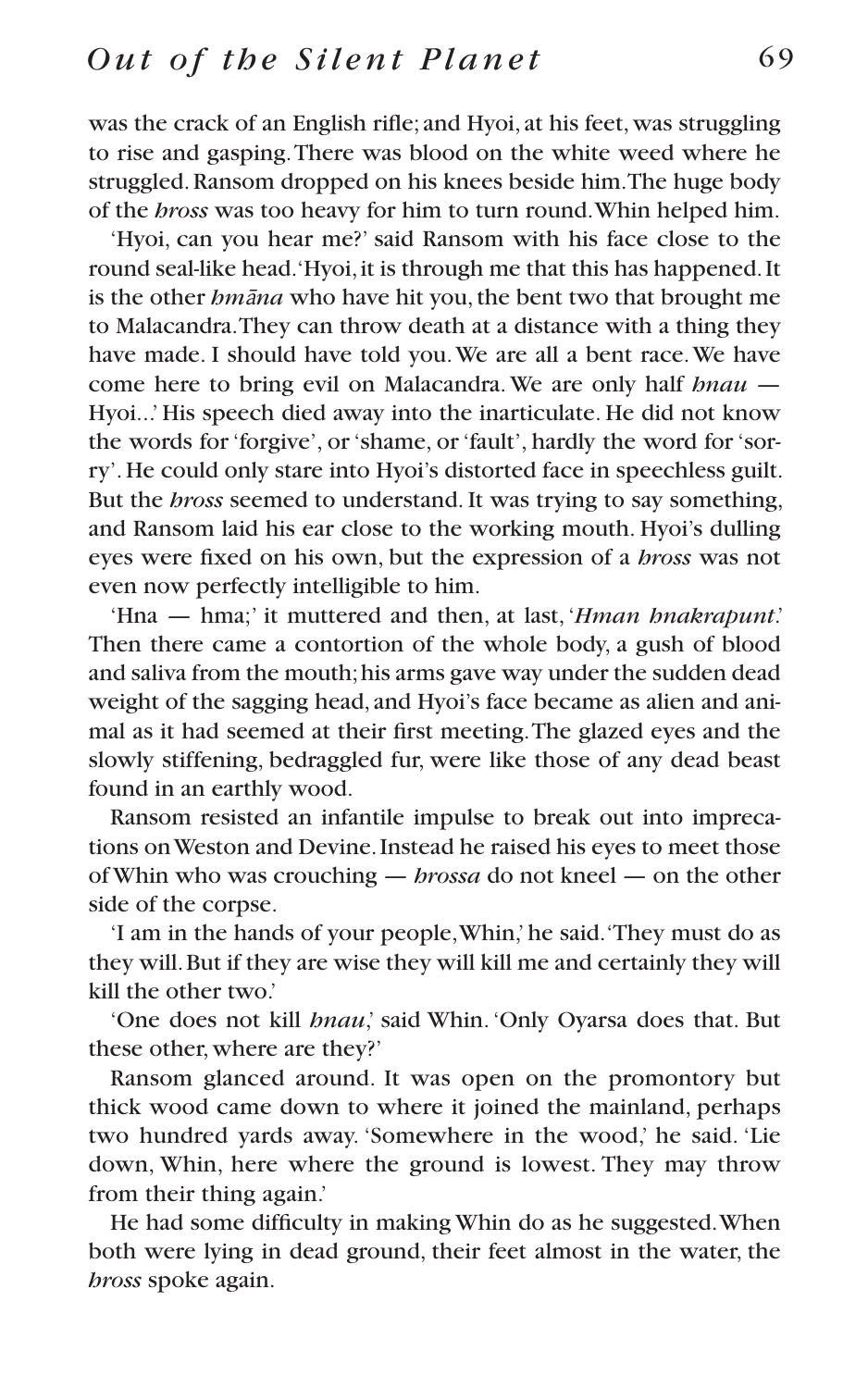'Why did they kill him?' he asked.

'They would not know he was *hnau*,' said Ransom. 'I have told you that there is only one kind of *hnau* in our world. They would think he was a beast. If they thought that, they would kill him for pleasure, or in fear, or' (he hesitated) 'because they were hungry. But I must tell you the truth, Whin. They would kill even a *hnau*, knowing it to be *hnau*, if they thought its death would serve them.'

There was a short silence.

'I am wondering,' said Ransom, 'if they saw me. It is for me they are looking. Perhaps if I went to them they would be content and come no farther into your land. But why do they not come out of the wood to see what they have killed?'

'Our people are coming,' said Whin, turning his head. Ransom looked back and saw the lake black with boats.

The main body of the hunt would be with them in a few minutes. 'They are afraid of the *hrossa*,' said Ransom. 'That is why they do not come out of the wood. I will go to them, Whin.'

'No,' said Whin. 'I have been thinking. All this has come from not obeying the *eldil*. He said you were to go to Oyarsa. You ought to have been already on the road. You must go now.'

'But that will leave the bent *hmana* here. They may do more harm.' 'They will not set on the *hrossa*. You have said they are afraid. It is more likely that we will come upon them. Never fear — they will not see us or hear us. We will take them to Oyarsa. But you must go now, as the *eldil* said.'

'Your people will think I have run away because I am afraid to look in their faces after Hyoi's death.'

'It is not a question of thinking but of what an *eldil* says. This is cubs' talk. Now listen, and I will teach you the way.

The *hross* explained to him that five days' journey to the south the *handramit* joined another *handramit*; and three days up this other *handramit* to west and north was Meldilorn and the seat of Oyarsa. But there was a shorter way, a mountain road, across the corner of the *harandra* between the two canyons, which would bring him down to Meldilorn on the second day. He must go into the wood before them and through it till he came to the mountain wall of the *handramit*; and he must work south along the roots of the mountains till he came to a road cut up between them. Up this he must go, and somewhere beyond the tops of the mountains he would come to the tower of Augray. Augray would help him. He could cut weed for his food before he left the forest and came into the rock country.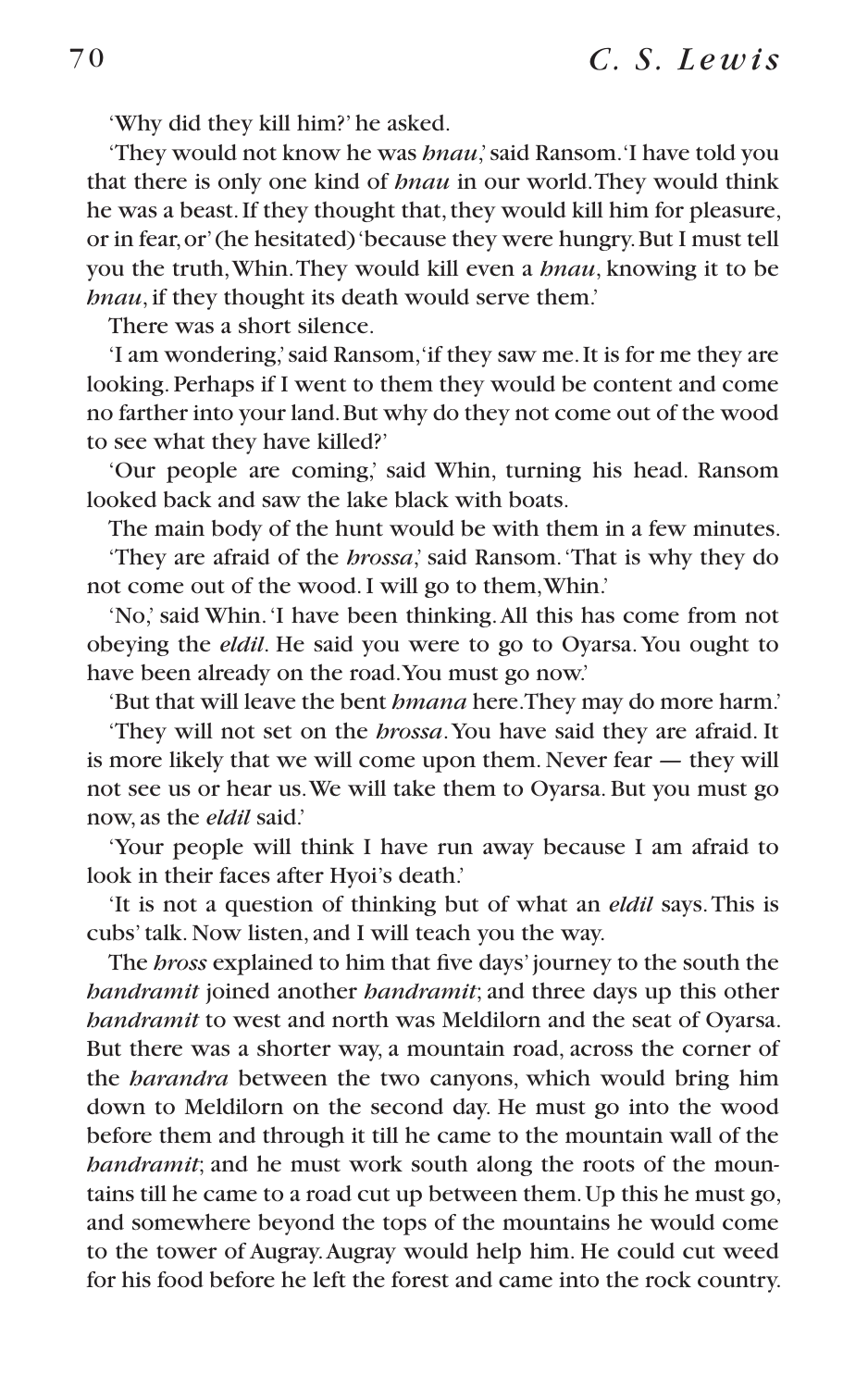Whin realized that Ransom might meet the other two *hmana* as soon as he entered the wood.

'If they catch you,' he said, then it will be as you say, they will come no farther into our land. But it is better to be taken on your way to Oyarsa than to stay here. And once you are on the way to him, I do not think he will let the bent ones stop you.'

Ransom was by no means convinced that this was the best plan either for himself or for the *hrossa*. But the stupor of humiliation in which he had lain ever since Hyoi fell forbade him to criticize. He was anxious only to do whatever they wanted him to do, to trouble them as little as was now possible, and above all to get away. It was impossible to find out how Whin felt; and Ransom sternly repressed an insistent, whining impulse to renewed protestations and regrets, self-accusations that might elicit some word of pardon. Hyoi with his last breath had called him *hnakra*-slayer; that was forgiveness generous enough and with that he must be content. As soon as he had mastered the details of his route he bade farewell to Whin and advanced alone towards the forest.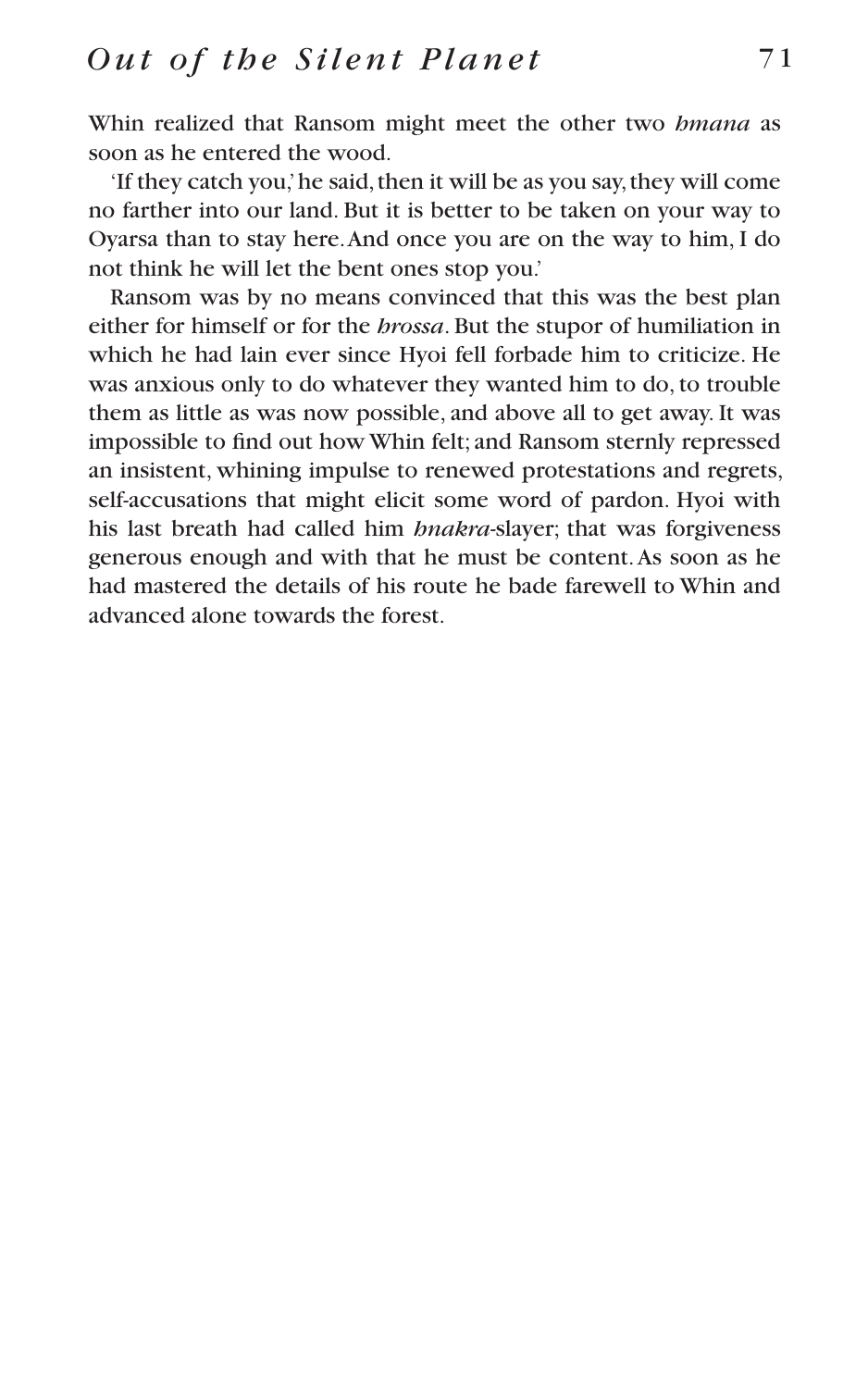### <u>Chapter XIV</u>

T NTIL HE reached the wood Ransom found it difficult to think of anything except the possibility of another rifle bullet from Weston or Devine. He thought that they probably still wanted him alive rather than dead, and this, combined with the knowledge that a *hross* was watching him, enabled him to proceed with at least external composure. Even when he had entered the forest he felt himself in considerable danger. The long branchless stems made cover, only if you were very far away from the enemy; and the enemy in this case might be very close. He became aware of a strong impulse to shout out to Weston and Devine and give himself up; it rationalized itself in the form that this would remove them from the district, as they would probably take him off to the *sorns* and leave the *hrossa* unmolested. But Ransom knew a little psychology and had heard of the hunted man's irrational instinct to give himself up — indeed, he had felt it himself in dreams. It was some such trick, he thought, that his nerves were now playing him. In any case he was determined henceforward to obey the *hrossa* or *eldila*. His efforts to rely on his own judgement in Malacandra had so far ended tragically enough. He made a strong resolution, defying in advance all changes of mood, that he would faithfully carry out the journey to Meldilorn if it could be done.

This resolution seemed to him all the more certainly right because he had the deepest misgivings about that journey. He understood that the *harandra*, which he had to cross, was the home of the *sorn*s. In fact he was walking of his own free will into the very trap that he had been trying to avoid ever since his arrival on Malacandra. (Here the first change of mood tried to raise its head. He thrust it down.) And even if he got through the *sorn*s and reached Meldilorn, who or what might Oyarsa be? Oyarsa, Whin had ominously observed, did not share the *hrossa*'s objection to shedding the blood of a *hnau*. And again, Oyarsa ruled *sorn*s as well as *hrossa* and *pfifltriggi*. Perhaps he was simply the arch-*sorn*. And now came the second change of mood. Those old terrestrial fears of some alien, cold, intelligence, superhuman in power, sub-human in cruelty, which had utterly faded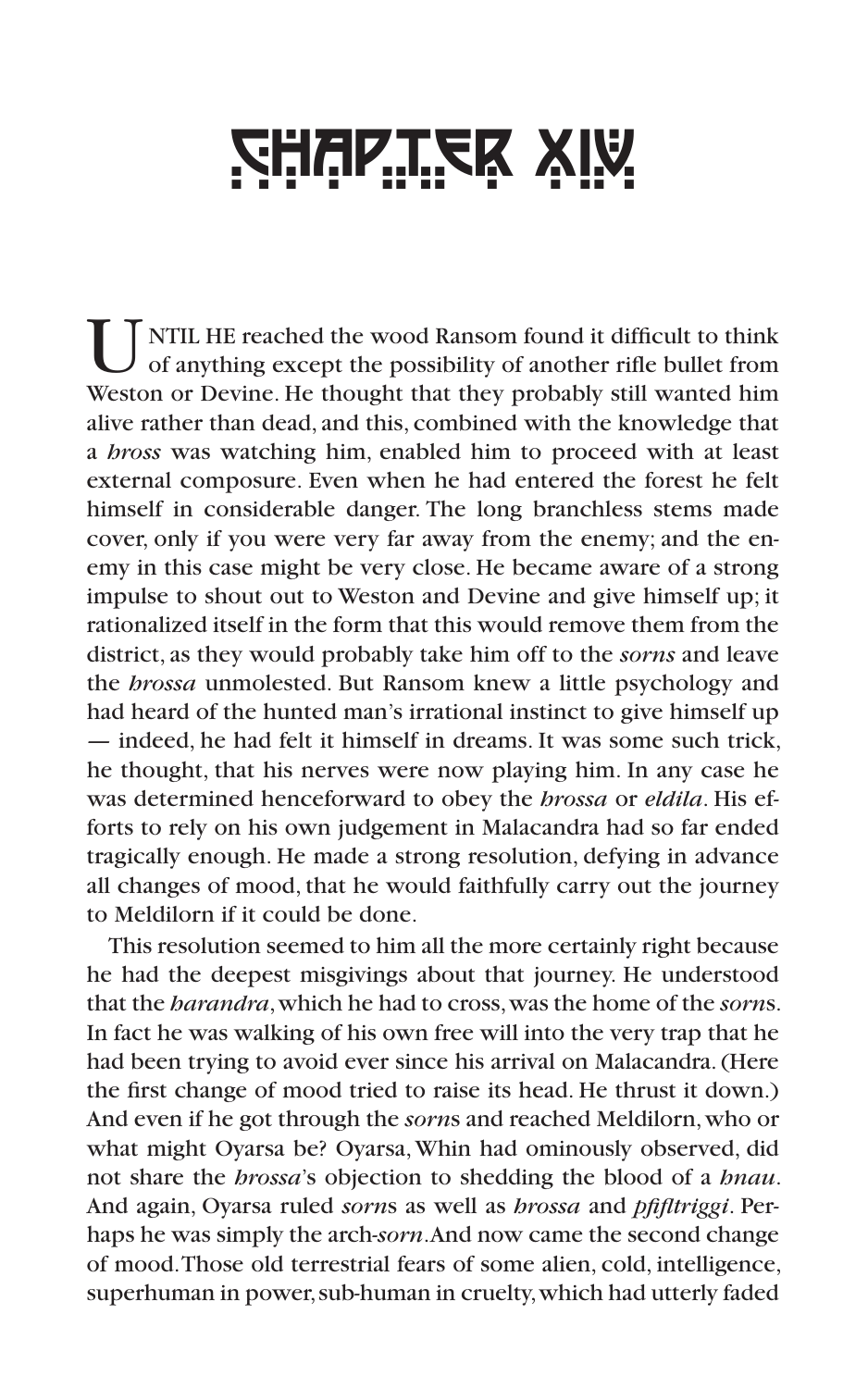from his mind among the *hrossa*, rose clamouring for readmission. But he strode on. He was going to Meldilorn. It was not possible, he told himself that the *hrossa* should obey any evil or monstrous creature; and they had told him — or had they? he was not quite sure — that Oyarsa was not a *sorn*. Was Oyarsa a god? — perhaps that very idol to whom the *sorn*s wanted to sacrifice him. But the *hrossa*, though they said strange things about him, clearly denied that he was a god. There was one God, according to them, Maleldil the Young; nor was it possible to imagine Hyoi or Hnohra worshipping a bloodstained idol. Unless, of course, the *hrossa* were after all under the thumb of the *sorn*s, superior to their masters in all the qualities that human beings value, but intellectually inferior to them and dependent on them. It would be a strange but not an inconceivable world; heroism and poetry at the bottom, cold scientific intellect above it, and overtopping all, some dark superstition which scientific intellect, helpless against the revenge of the emotional depths it had ignored, had neither will nor power to remove. A mumbo-jumbo... but Ransom pulled himself up. He knew too much now to talk that way. He and all his class would have called the *eldila* a superstition if they had been merely described to them, but now he had heard the voice himself No, Oyarsa was a real person if he was a person at all.

He had now been walking for about an hour, and it was nearly midday. No difficulty about his direction had yet occurred; he had merely to keep going uphill and he was certain of coming out of the forest to the mountain wall sooner or later. Meanwhile he felt remarkably well, though greatly chastened in mind. The silent, purple half light of the woods spread all around him as it had spread on the first day he spent in Malacandra, but everything else was changed. He looked back on that time as on a nightmare, on his own mood at that time as a sort of sickness. Then all had been whimpering, unanalysed, self-nourishing, self-consuming dismay. Now, in the clear light of an accepted duty, he felt fear indeed, but with it a sober sense of confidence in himself and in the world, and even an element of pleasure. It was the difference between a landsman in a sinking ship and a horseman on a bolting horse: either may be killed, but the horseman is an agent as well as a patient.

About an hour after noon he suddenly came out of the wood into bright sunshine. He was only twenty yards from the almost perpendicular bases of the mountain spires, too close to them to see their tops. A sort of valley ran up in the re-entrant between two of them at the place where he had emerged: an unclimbable valley consist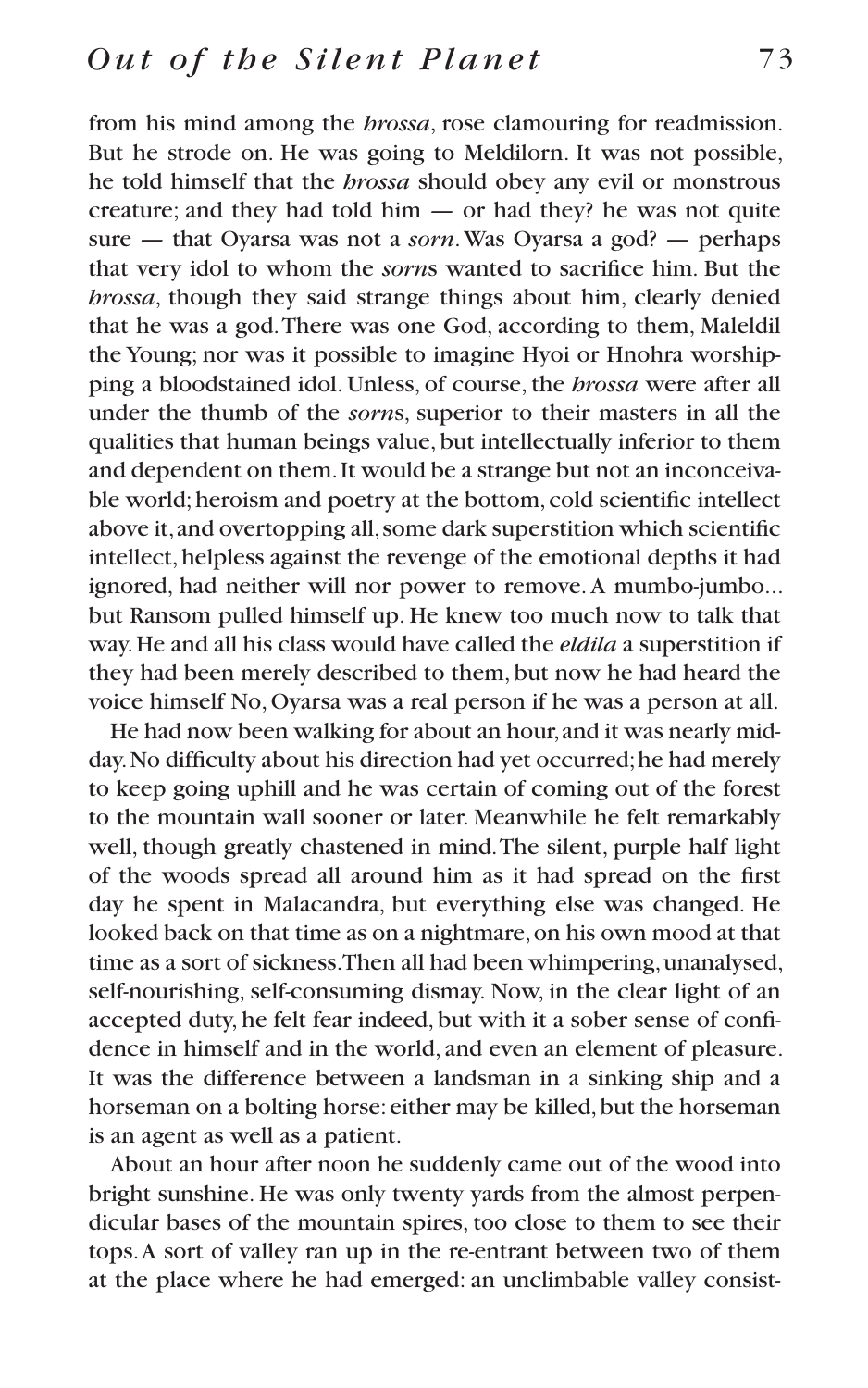ing of a single concave sweep of stone, which in its lower parts ascended steeply as the roof of a house and farther up seemed almost vertical. At the top it even looked as if it hung over a bit, like a tidal wave of stone at the very moment of breaking; but this, he thought, might be an illusion. He wondered what the *hrossa*'s idea of a road might be.

He began to work his way southward along the narrow, broken ground between wood and mountain. Great spurs of the mountains had to be crossed every few moments, and even in that lightweight world it was intensely tiring. After about half an hour he came to a stream. Here he went a few paces into the forest, cut himself an ample supply of the ground weed, and sat down beside the water's edge for lunch. When he had finished he filled his pockets with what he had not eaten and proceeded.

He began soon to be anxious about his road, for if he could make the top at all he could do it only by daylight and the middle of the afternoon was approaching. But his fears were unnecessary. When it came it was unmistakable. An open way through the wood appeared on the left — he must be somewhere behind the *hross* village now — and on the right he saw the road, a single ledge, or in places, a trench, cut sidewise and upwards across the sweep of such a valley as he had seen before. It took his breath away — the insanely steep, hideously narrow stair-case without steps, leading up and up from where he stood to where it was an almost invisible thread on the pale green surface of the rock. But there was no time to stand and look at it. He was a poor judge of heights, but he had no doubt that the top of the road was removed from him by a more than Alpine distance. It would take him at least till sundown to reach it. Instantly he began the ascent.

Such a journey would have been impossible on earth; the first quarter of an hour would have reduced a man of Ransom's build and age to exhaustion. Here he was at first delighted with the ease of his movement, and then staggered by the gradient and length of the climb which, even under Malacandrian conditions, soon bowed his back and gave him an aching chest and trembling knees. But this was not the worst. He heard already a singing in his ears, and noticed that despite his labour there was no sweat on his forehead. The cold, increasing at every step, seemed to sap his vitality worse than any heat could have done. Already his lips were cracked; his breath, as he panted, showed like a cloud; his fingers were numb. He was cutting his way up into a silent arctic world, and had already passed from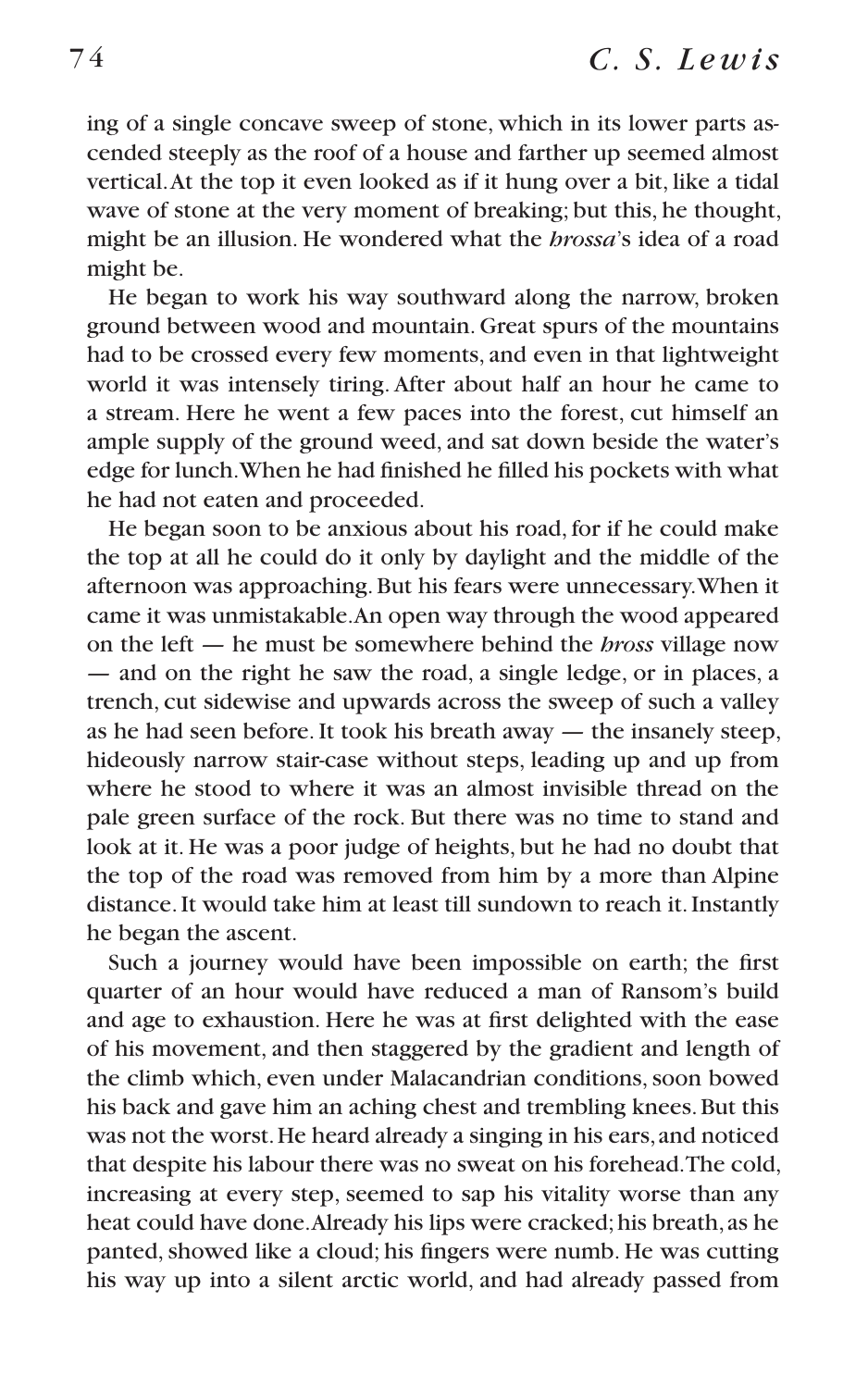an English to a Lapland winter. It frightened him, and he decided that he must rest here or not at all; a hundred paces more and if he sat down he would sit for ever. He squatted on the road for a few minutes, slapping his body with his arms. The landscape was terrifying. Already the *handramit* which had made his world for so many weeks was only a thin purple cleft sunk amidst the boundless level desolation of the *harandra* which now, on the farther side, showed clearly between and above the mountain peaks. But long before he was rested he knew that he must go on or die.

The world grew stranger. Among the *hrossa* he had almost lost the feeling of being on a strange planet; here it returned upon him with desolating force. It was no longer 'the world', scarcely even a world': it was a planet, a star, a waste place in the universe, millions of miles from the world of men. It was impossible to recall what he had felt about Hyoi, or Whin, or the *eldila*, or Oyarsa. It seemed fantastic to have thought he had duties to such hobgoblins — if they were not hallucinations — met in the wilds of space. He had nothing to do with them: he was a man. Why had Weston and Devine left him alone like this?

But all the time the old resolution, taken when he could still think, was driving him up the road. Often he forgot where he was going, and why. The movement became a mechanical rhythm from weariness to stillness, from stillness to unbearable cold, from cold to motion again. He noticed that the *handramit* — now an insignificant part of the landscape — was full of a sort of haze. He had never seen a fog while he was living there. Perhaps that was what the air of the *handramit* looked like from above; certainly it was different air from this. There was something more wrong with his lungs and heart than even the cold and the exertion accounted for. And though there was no snow, there was an extraordinary brightness. The light was increasing, sharpening and growing whiter and the sky was a much darker blue than he had ever seen on Malacandra. indeed, it was darker than blue; it was almost black, and the jagged spines of rock standing against it were like his mental picture of a lunar landscape. Some stars were visible.

Suddenly he realized the meaning of these phenomena. There was very little air above him: he was near the end of it. The Malacandrian atmosphere lay chiefly in the *handramits*; the real surface of the planet was naked or thinly clad. The stabbing sunlight and the black sky above him were that 'heaven' out of which he had dropped into the Malacandrian world, already showing through the last thin veil of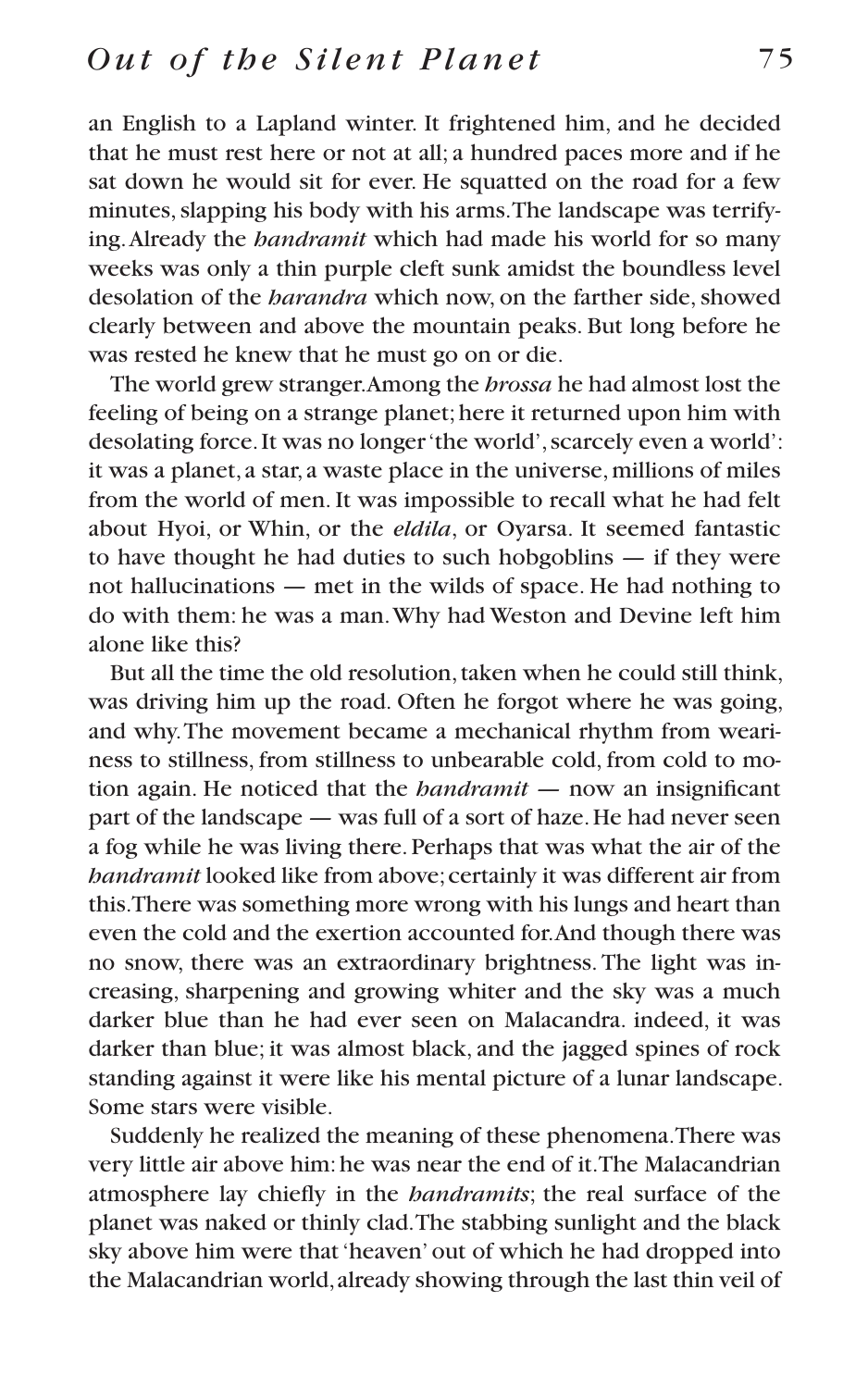air. If the top were more than a hundred feet away, it would be where no man could breathe at all. He wondered whether the *hrossa* had different lungs and had sent him by a road that meant death for man.

But even while he thought of this he took note that those jagged peaks blazing in sunlight against an almost black sky were level with him. He was no longer ascending. The road ran on before him in a kind of shallow ravine bounded on his left by the tops of the highest rock pinnacles and on his right by a smooth ascending swell of stone that ran up to the true *harandra*. And where he was he could still breathe, though gasping, dizzy and in pain. The blaze in his eyes was worse. The sun. was setting. The *hrossa* must have foreseen this; they could not live, any more than he, on the *harandra* by night. Still staggering forward, he looked about him for any sign of Augray's tower, whatever Augray might be.

Doubtless he exaggerated the time during which he thus wandered and watched the shadows from the rocks lengthening towards him. It cannot really have been long before he saw a light ahead — a light which showed how dark the surrounding landscape had become. He tried to run but his body would not respond. Stumbling in haste and weakness, he made for the light; thought he had reached it and found that it was far farther off than he had supposed; almost despaired; staggered on again, and came at last to what seemed a cavern mouth. The light within was an unsteady one and a delicious wave of warmth smote on his face. It was firelight. He came into the mouth of the cave and then, unsteadily, round the fire and into the interior, and stood still blinking in the light. When at last he could see, he discerned a smooth chamber of green rock, very lofty. There were two things in it. One of them, dancing on the wall and roof, was the huge, angular shadow of a *sorn*: the other, crouched beneath it, was the *sorn* himself.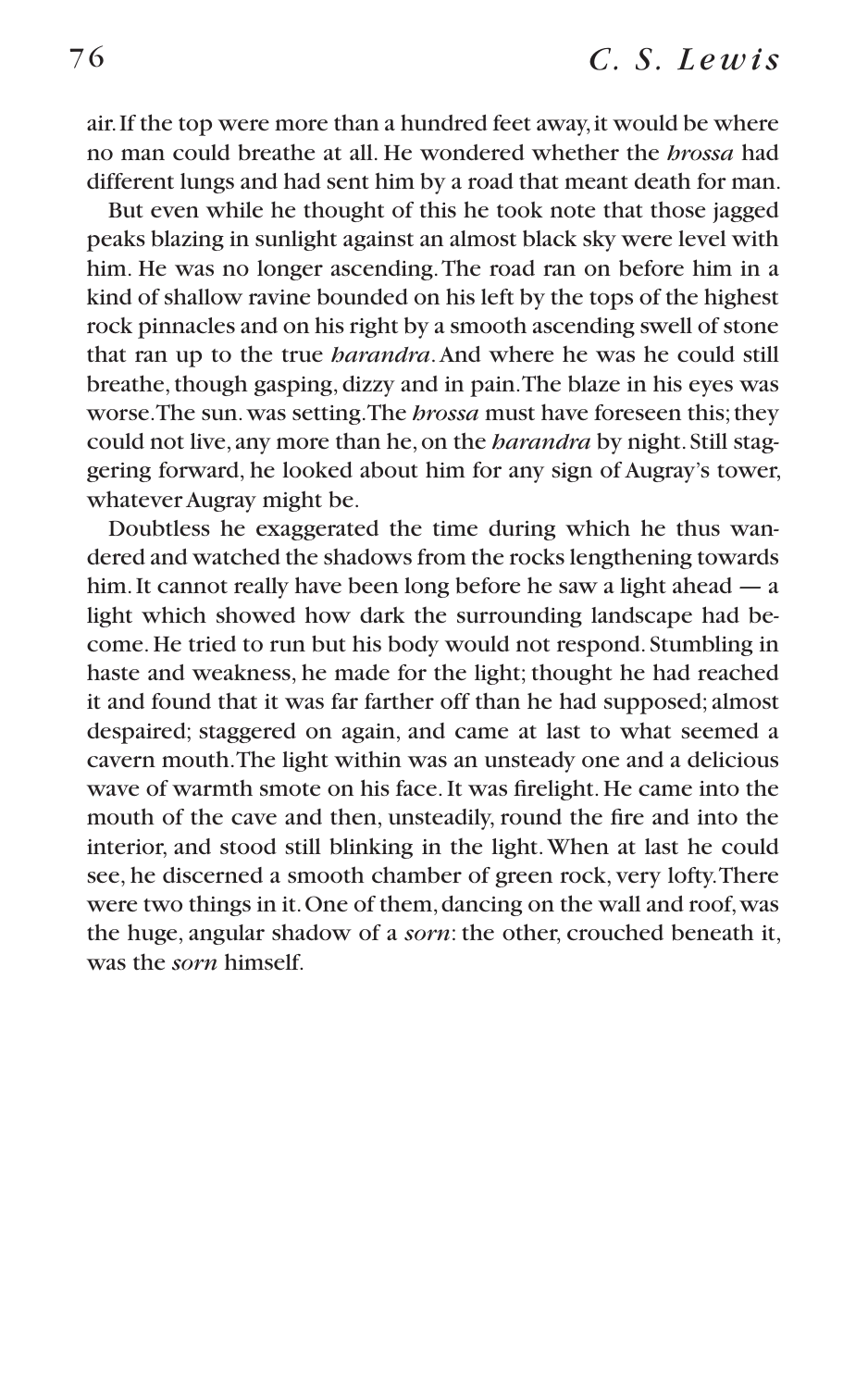### <u>Shapter XV</u>

C OME IN, Small One,' boomed the *sorn*. 'Come in and let me look at you.'

Now that he stood face to face with the spectre that had haunted him ever since he set foot on Malacandra, Ransom felt a surprising indifference. He had no idea what might be coming next, but he was determined to carry out his programme; and in the meantime the warmth and more breathable air were a heaven in themselves. He came in, well in past the fire, and answered the *sorn*. His own voice sounded to him a shrill treble.

The *hrossa* have sent me to look for Oyarsa,' he said. The *sorn* peered at him. 'You are not from this world,' it said suddenly.

'No,' replied Ransom, and sat down. He was too tired to explain.

'I think you are from Thulcandra, Small One,' said the *sorn*.

Why?' said Ransom.

'You are small and thick and that is how the animals ought to be made in a heavier world. You cannot come from Glundandra, for it is so heavy that if any animals could live there they would be flat like plates — even you, Small one, would break if you stood up on that world. I do not think you are from Perelandra, for it must be very hot; if any came from there they would not live when they arrived here. So I conclude you are from Thulcandra.'

'The world I come from is called Earth by those who live there,' said Ransom. 'And it is much warmer than this. Before I came into your cave I was nearly dead with cold and thin air.'

The *sorn* made a sudden movement with one of its long forelimbs. Ransom stiffened (though he did not allow himself to retreat), for the creature might be going to grab him. In fact, its intentions were kindly. Stretching back into the cave, it took from the wall what looked like a cup. Then Ransom saw that it was attached to a length of flexible tube. The *sorn* put it into his hands.

'Smell on this,' it said. 'The *hrossa* also need it when they pass this way.'

Ransom inhaled and was instantly refreshed. His painful shortness of breath was eased and the tension of chest and temples was re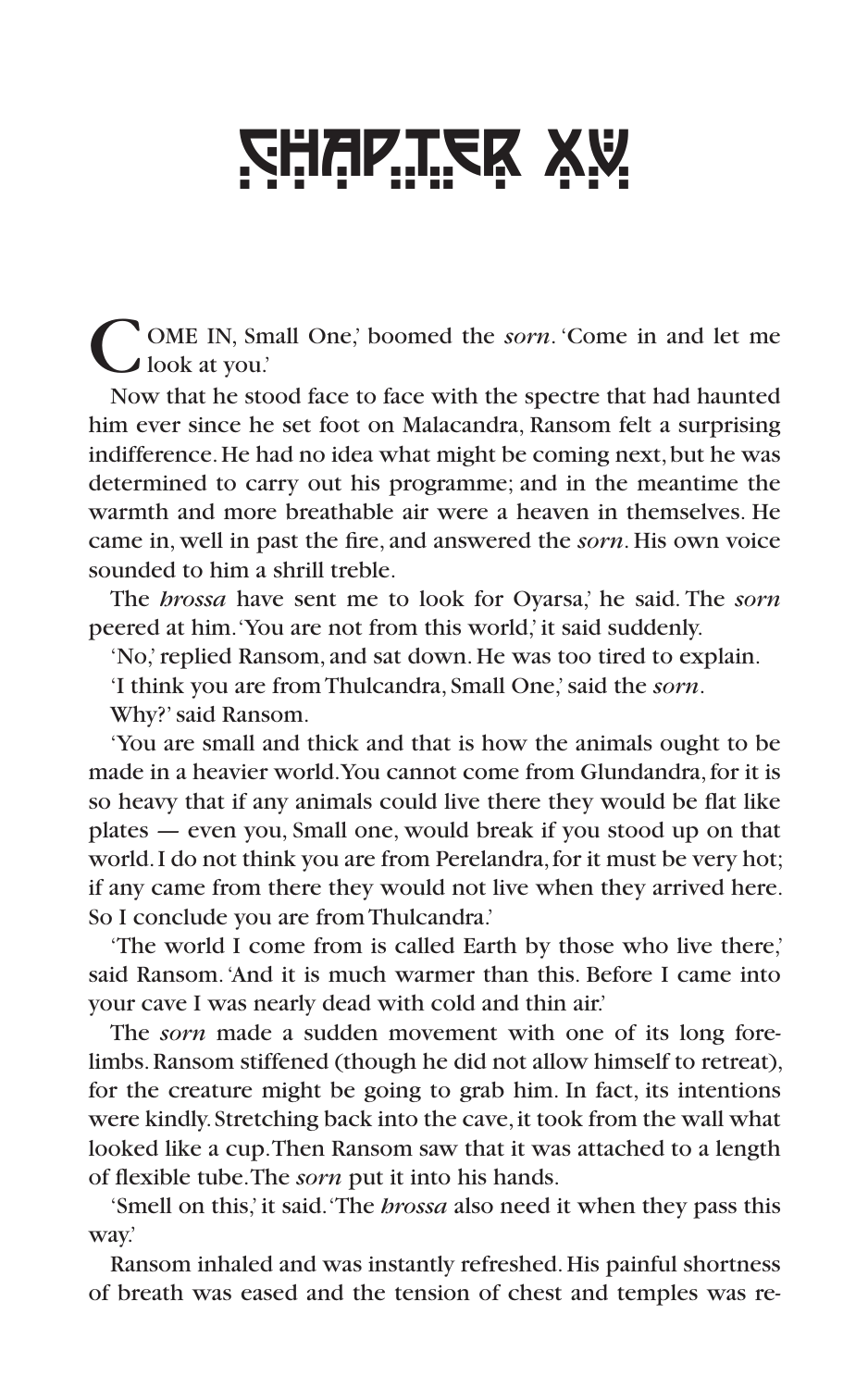laxed. The *sorn* and the lighted cavern, hitherto vague and dreamlike to his eyes, took on a new reality.

'Oxygen?' he asked; but naturally the English word meant nothing to the *sorn*.

'Are you called Augray?' he asked.

'Yes,' said the *sorn*. 'What are you called?'

'The animal I am is called Man, and therefore the *hrossa* call me *Hman*. But my own name is Ransom.'

'Man Ren-soom,' said the *sorn*. He noticed that it spoke differently from the *hrossa*, without any suggestion of their persistent initial H.

It was sitting on its long, wedge-shaped buttocks with its feet drawn close up to it. A man in the same posture would have rested his chin on his knees, but the *sorn*'s legs were too long for that. Its knees rose high above its shoulders on each side of its head — grotesquely suggestive of huge ears — and the head, down between them, rested its chin on the protruding breast. The creature seemed to have either a double chin or a beard; Ransom could not make out which in the firelight. It was mainly white or cream in colour and seemed to be clothed down to the ankles in some soft substance that reflected the light. On the long fragile shanks, where the creature was closest to him, he saw that this was some natural kind of coat. It was not like fur but more like feathers. In fact it was almost exactly like feathers. The whole animal, seen at close quarters, was less terrifying than he had expected, and even a little smaller. The face, it was true, took a good deal of getting used to  $-$  it was too long, too solemn and too colourless, and it was much more unpleasantly like a human face than any inhuman creature's face ought to be. Its eyes, like those of all very large creatures, seemed too small for it. But it was more grotesque than horrible. A new conception of the *sorn*s began to arise in his mind: the ideas of 'giant' and 'ghost' receded behind those of 'goblin 'and 'gawk'.

'Perhaps you are hungry, Small One,' it said.

Ransom was. The *sorn* rose with strange spidery movements and began going to and fro about the cave, attended by us thin goblin shadow. It brought him the usual vegetable foods of Malacandra, and strong drink, with the very welcome addition of a smooth brown substance which revealed itself to nose, eye and palate, in defiance of all probability, as cheese. Ransom asked what it was.

The *sorn* began to explain painfully how the female of some animals secreted a fluid for the nourishment of its young, and would have gone on to describe the whole process of milking and cheese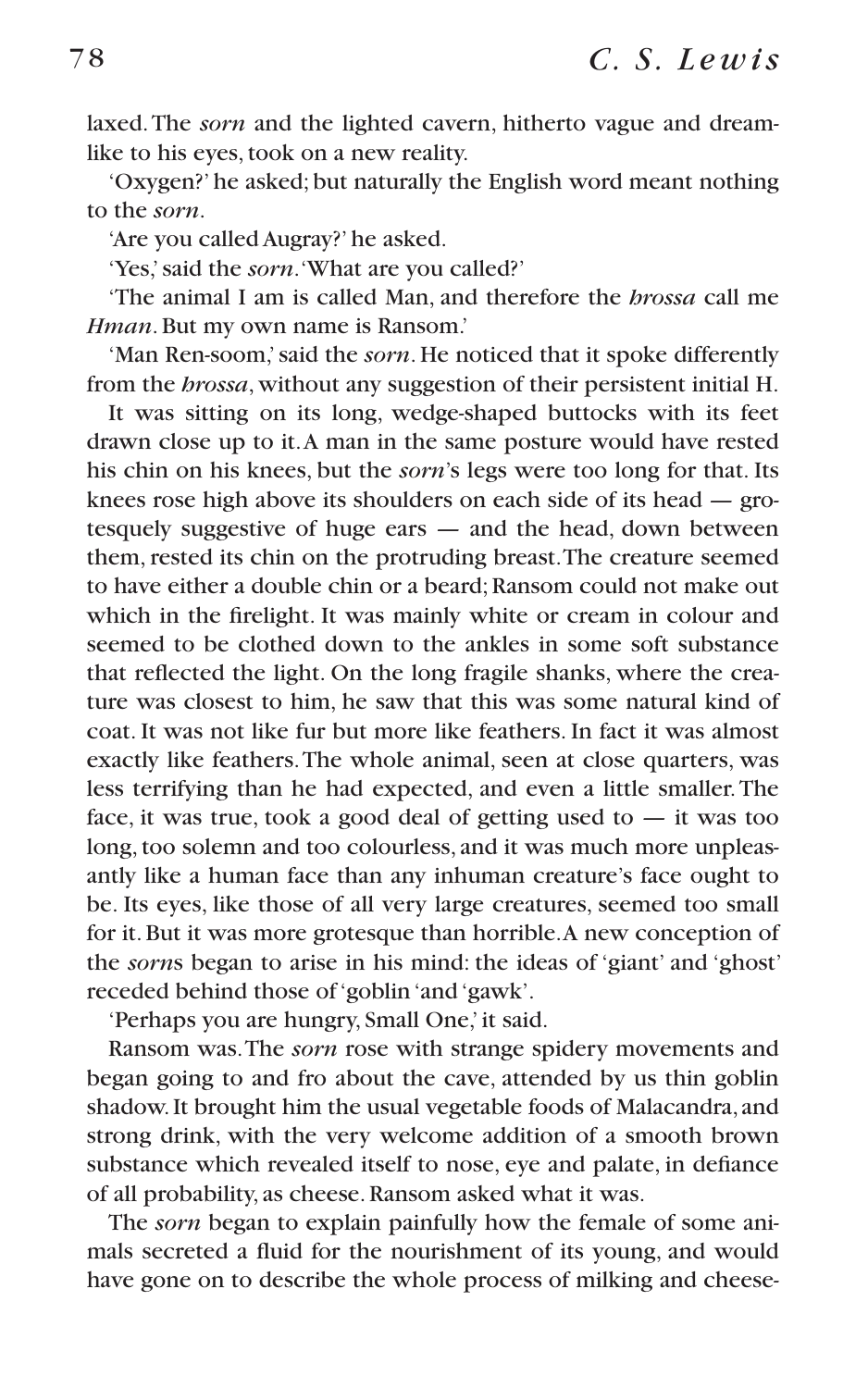making, if Ransom had not interrupted it.

'Yes, yes,' he said. 'We do the same on Earth. What is the beast you use?'

'It is a yellow beast with a long neck. It feeds on the forests that grow in the *handramit*. The young ones of our people who are not yet fit for much else drive the beasts down there in the mornings and follow them while they feed; then before night they drive them back and put them in the caves.'

For a moment Ransom found something reassuring in the thought that the *sorn*s were shepherds. Then he remembered that the Cyclops in Homer plied the same trade.

'I think I have seen one of your people at this very work,' he said. 'But the *hrossa* — they let you tear up their forests?'

'Why should they not?'

'Do you rule the *hrossa*?'

'Oyarsa rules them.'

'And who rules you?'

'Oyarsa.'

'But you know more than the *hrossa*?'

'The *hrossa* know nothing except about poems and fish and making things grow out of the ground.'

'And Oyarsa — is he a *sorn*?'

'No, no, Small One. I have told you he rules all *nau*' (so he pronounced *hnau*) 'and everything in Malacandra.'

'I do not understand this Oyarsa,' said Ransom. 'Tell me more.'

'Oyarsa does not die,' said the *sorn* 'And he does not breed. He is the one of his kind who was put into Malacandra to rule it when Malacandra was made. His body is not like ours, nor yours; it is hard to see and the light goes through it.'

'Like an *eldil*?'

'Yes, he is the greatest of *eldila* who ever come to a handra.'

'What are these *eldila*?'

'Do you tell me, Small One, that there are no *eldila* in your world?'

'Not that I know of. But what are *eldila*, and why can I not see them? Have they no bodies?'

'Of course they have bodies. There are a great many bodies you cannot see. Every animal's eyes see some things but not others. Do you not know of many kinds of body in Thulcandra?'

Ransom tried to give the *sorn* some idea of the terrestrial terminology of solids, liquids and gases. It listened with great attention.

'That is not the way to say it,' it replied. 'Body is movement. If it is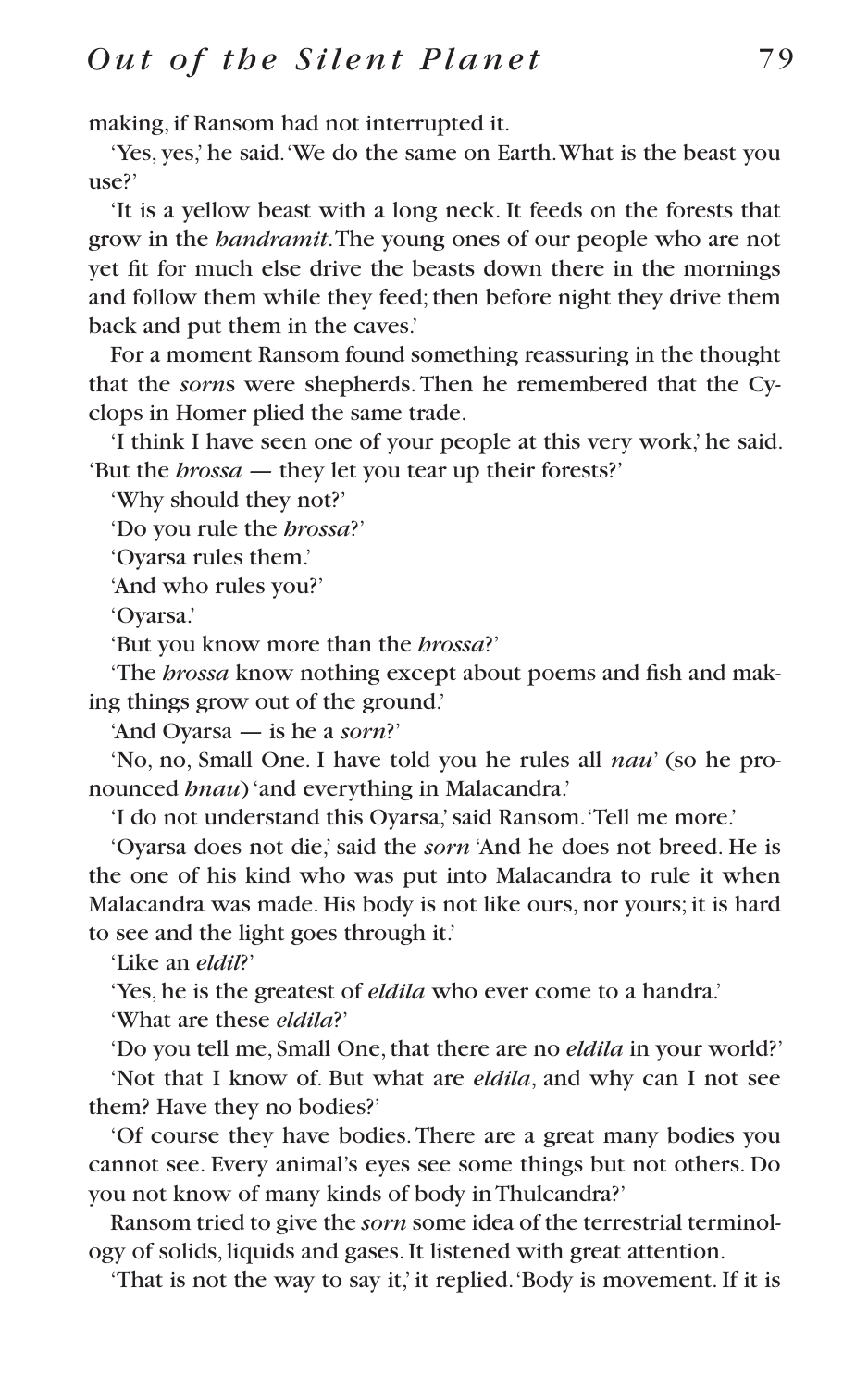at one speed, you smell something; if at another, you hear a sound; if at another, you see a sight; if at another, you neither see nor hear nor smell nor know the body in any way. But mark this, Small One, that the two ends meet.'

'How do you mean?'

'If movement is faster, then that which moves is more, nearly in two places at once.'

'That is true.'

'But if the movement were faster still — it is difficult, for you do not know many words — you see that if you made it faster and faster, in the end the moving thing would be in all places at once, Small One.'

'I think see that.'

'Well, then, that is the thing at the top of all bodies — so fast that it is at rest, so truly body that it has ceased being body at all. But we will not talk of that. Start from where we are, Small One. The swiftest thing that touches our senses is light. We do not truly see light, we only see slower things lit by it, so that for us light is on the edge — the last thing we know before things become too swift for us. But the body of an *eldil* is a movement swift as light; you may say its body is made of light, but not of that which is light for the *eldil*. His 'light' is a swifter movement which for us is nothing at all; and what we call light is for him a thing like water, a visible thing, a thing he can touch and bathe in  $-$  even a dark thing when not illumined by the swifter. And what we call firm things — flesh and earth — seems to him thinner, and harder to see, than our light, and more like clouds, and nearly nothing. To us the *eldil* is a thin, halfreal body that can go through walls and rocks; to himself he goes through them because he is solid and firm and they are like cloud. And what is true light to him and fills the heaven, so that he will plunge into the rays of the sun to refresh himself from it, is to us the black nothing in the sky at night. These things are not strange, Small One, though they are beyond our senses. But it is strange that the *eldila* never visit Thulcandra.'

'Of that I am not certain,' said Ransom. It had dawned on him that the recurrent human tradition of bright, elusive people sometimes appearing on the Earth — *albs*, *devas* and the like — might after all have another explanation than the anthropologists had yet given. True, it would turn the universe rather oddly inside out; but his experiences in the space-ship had prepared him for some such operation.

'Why does Oyarsa send for me?' he asked.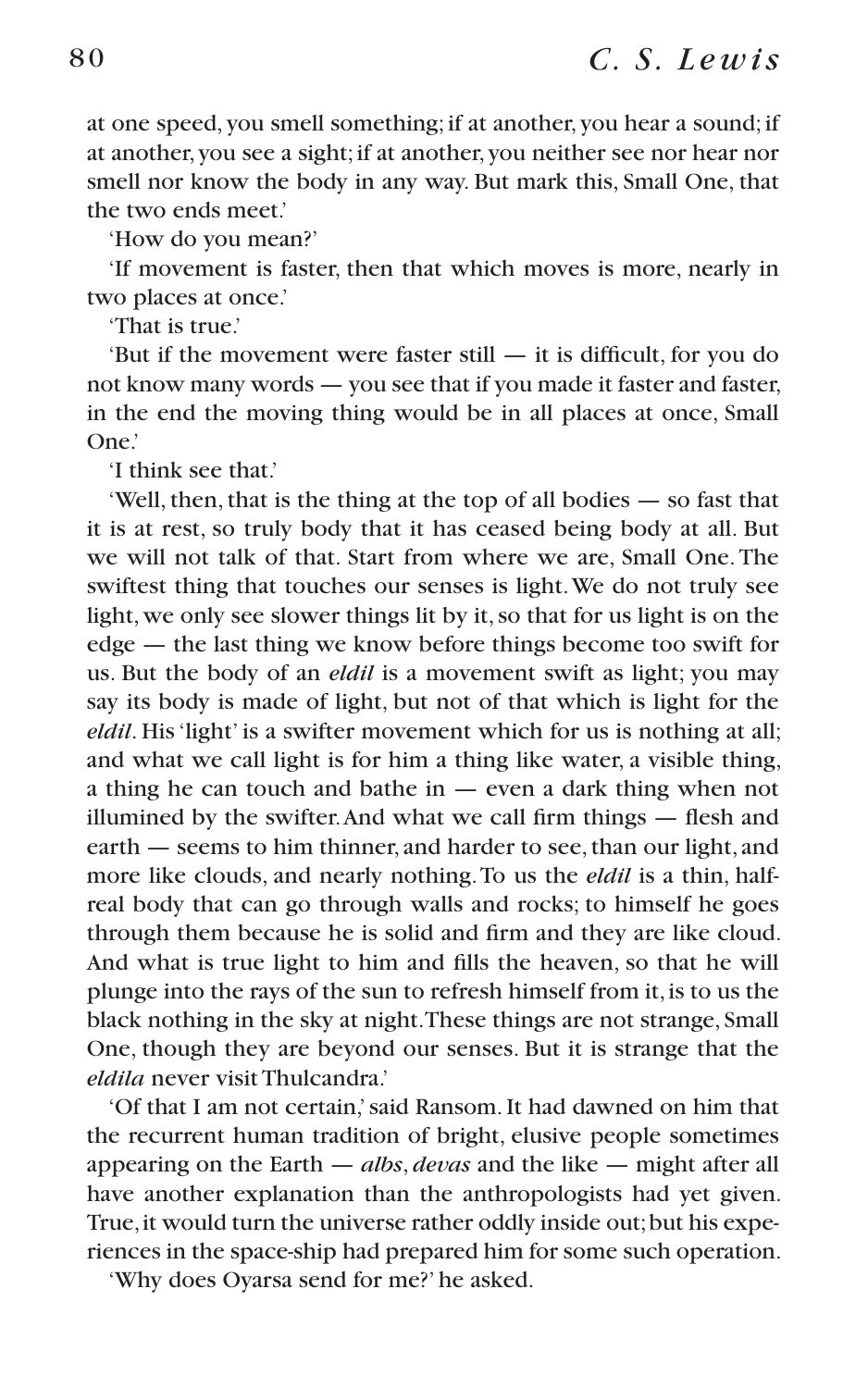'Oyarsa has not told me,' said the *sorn*. 'But doubtless he would want to see any stranger from another *handra*.'

'We have no Oyarsa in my world,' said Ransom.

'That is another proof,' said the *sorn*, 'that you come from Thulcandra, the silent planet.'

'What has that to do with it?'

The *sorn* seemed surprised. 'It is not very likely if you had an Oyarsa that he would never speak to ours.'

'Speak to yours? But how could he — it is millions of miles away.'

'Oyarsa would not think of it like that.'

'Do you mean that he ordinarily receives messages from other planets?'

'Once again, he would not say it that way. Oyarsa would not say that he lives on Malacandra and that another Oyarsa lives on another earth. For him Malacandra is only a place in the heavens; it is in the heavens that he and the others live. Of course they talk together....'

Ransom's mind shied away from the problem; he was getting sleepy and thought he must be misunderstanding the *sorn*.

'I think I must sleep, Augray,' he said. 'And I do not know what you are saying. Perhaps, too, I do not come from what you call Thulcandra.'

'We will both sleep presently,' said the *sorn*. 'But first I will show you Thulcandra.'

It rose and Ransom followed it into the back of the cave. Here he found a little recess and running up within it a winding stair. The steps, hewn for *sorn*s, were too high for a man to climb with any comfort, but using hands and knees he managed to hobble up. The *sorn* preceded him. Ransom did not understand the light, which seemed to come from some small round object which the creature held in its hand. They went up a long way, almost as if they were climbing up the inside of a hollow mountain. At last, breathless, he found himself in a dark but warm chamber of rock, and heard the *sorn* saying:

'She is still well above the southern horizon.' It directed his attention to something like a small window. Whatever it was, it did not appear to work like an earthly telescope, Ransom thought; though an attempt, made next day, to explain the principles of the telescope to the *sorn* threw grave doubts on his own ability to discern the difference. He leaned forward with his elbows on the sill of the aperture and looked. He saw perfect blackness and, floating in the centre of it, seemingly an arm's length away, a bright disk about the size of a half-crown. Most of its surface was featureless, shining silver; towards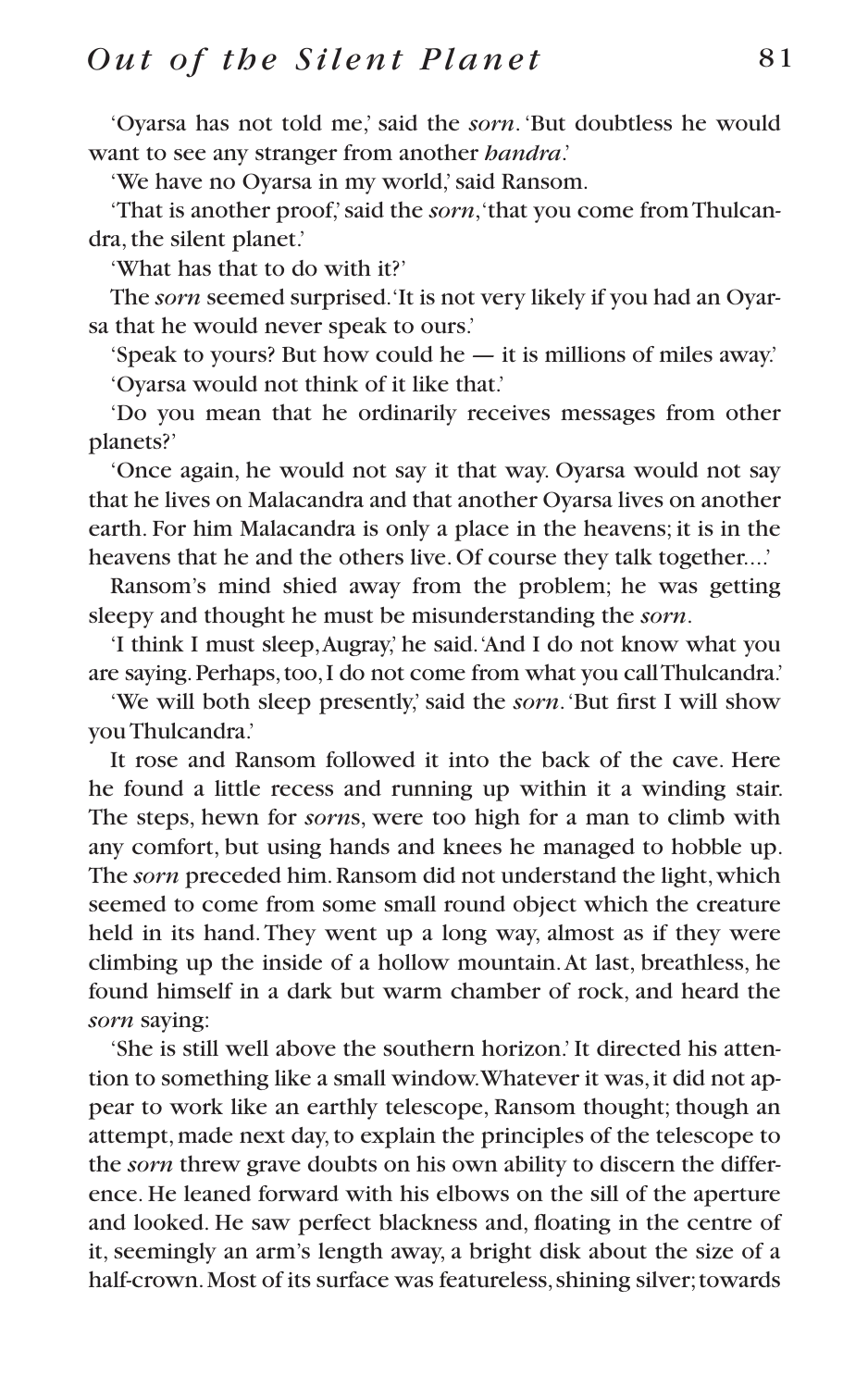the bottom markings appeared, and below them a white cap, just as he had seen the polar caps in astronomical photographs of Mars. He wondered for a moment if it was Mars he was looking at; then, as his eyes took in the markings better, he recognized what they were Northern Europe and a piece of North America. They were upside down with the North Pole at the bottom of the picture and this somehow shocked him. But it was Earth he was seeing — even, perhaps, England, though the picture shook a little and his eyes were quickly getting tired, and he could not be certain that he was not imagining it. It was all there in that little disk — London, Athens, Jerusalem, Shakespeare. There everyone had lived and everything had happened; and there, presumably, his pack was still lying in the porch of an empty house near Sterk.

'Yes,' he said dully to the *sorn*. 'That is my world: It was the bleakest moment in all his travels.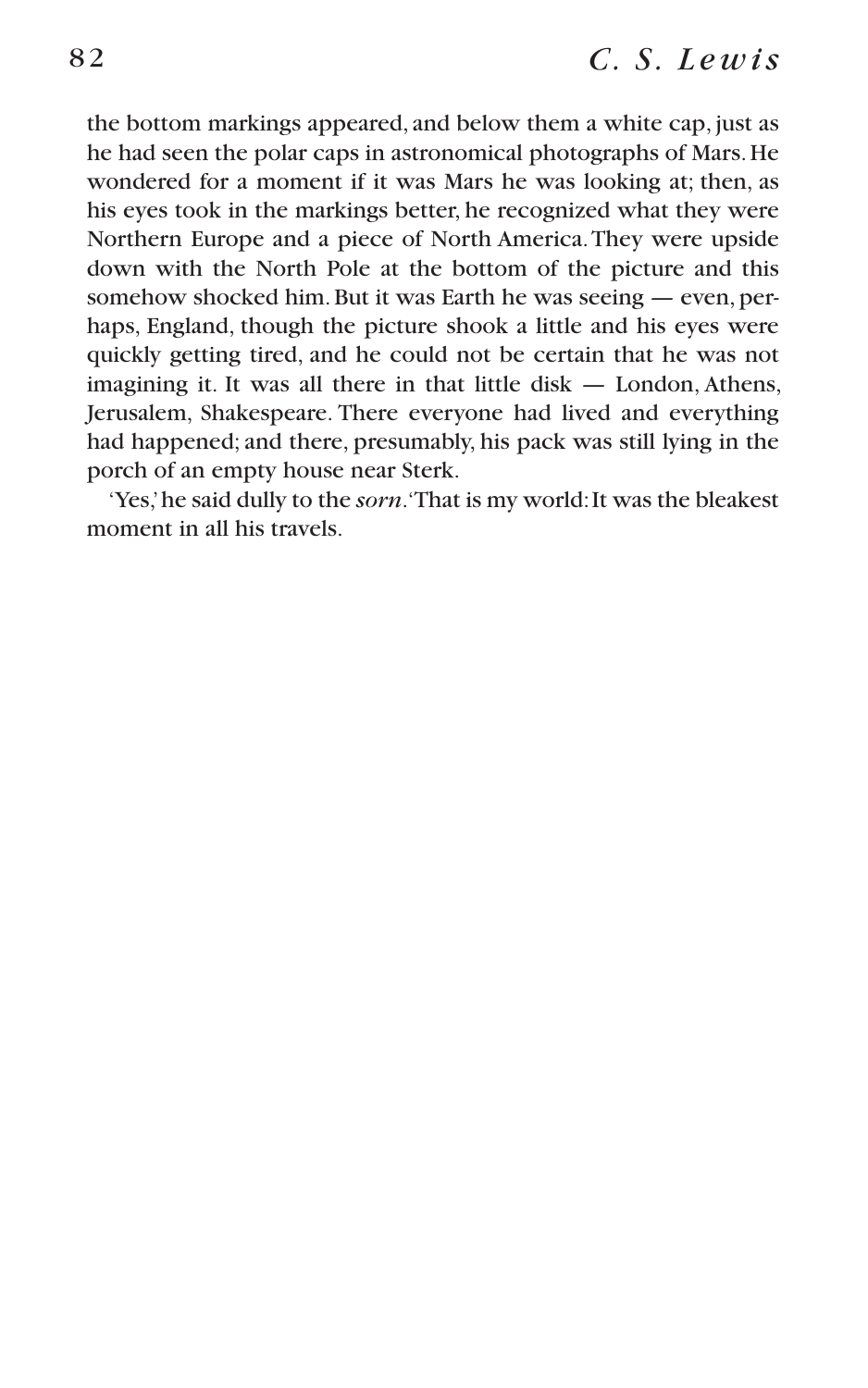# <u>Chapter XVI</u>

R ANSOM AWOKE next morning with the vague feeling that a great weight had been taken off his mind. Then he; remembered that he was the guest of a *sorn* and that the creature he had been avoiding ever since he landed had turned out to be as amicable as the *hrossa*, though he was far from feeling the same affection for it. Nothing remained to be afraid of in Malacandra except Oyarsa... 'The last fence', thought Ransom.

Augray gave him food and drink.

'And now,' said Ransom, 'how shall I find my way to Oyarsa?'

'I will carry you,' said the *sorn*. 'You are too small a one to make the journey yourself and I will gladly go to Meldilorn. The *hrossa* should not have sent you this way. They do not seem to know from looking at an animal what sort of lungs it has and what it can do. It is just like a *hross*. If you died on the *harandra* they would have made a poem about the gallant *hman* and how the sky grew black and the cold stars shone and he journeyed on and journeyed on; and they would have put in a fine speech for you to say as you were dying ... and all this would seem to them just as good as if they had used a little forethought and saved your life by sending you the easier way round.'

'I like the *hrossa*,' said Ransom a little stiffly. 'And I think the way they talk about death is the right way.'

'They are right not to fear it, Ren-soom, but they do not seem to look at it reasonably as part of the very nature of our bodies — and therefore often avoidable at times when they would never see how to avoid it. For example, this has saved the life of many a *hross*, but a *hross* would not have thought of it.'

He showed Ransom a flask with a tube attached to it, and, at the end of the tube, a cup, obviously an apparatus for administering oxygen to oneself.

'Smell on it as you have need, Small One,' said the *sorn*. 'And close it up when you do not.'

Augray fastened the thing on his back and gave the tube over his shoulder into his hand. Ransom could not restrain a shudder at the touch of the *sorn*'s hands upon his body; they were fan-shaped, sev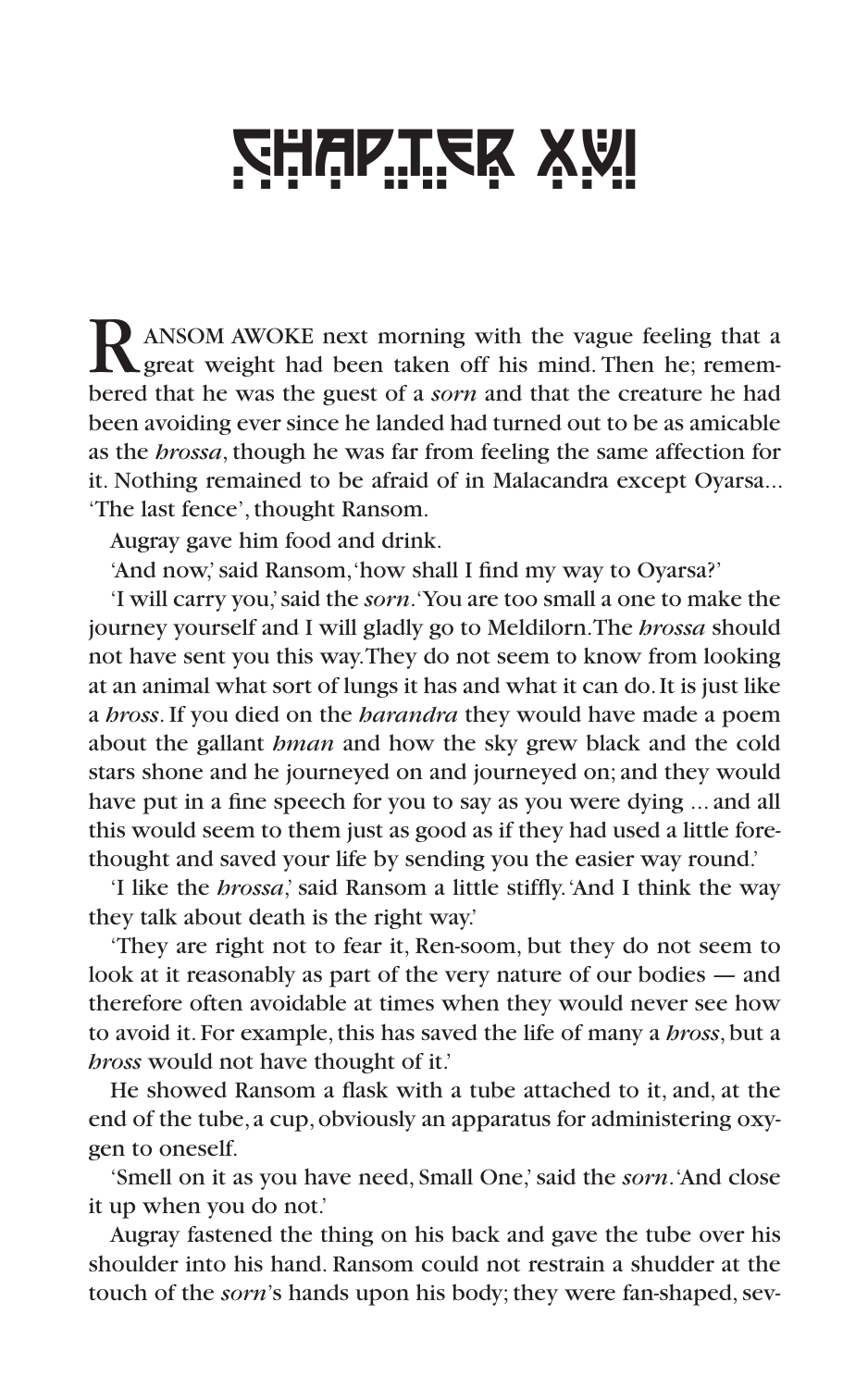en-fingered, mere skin over bone like a bird's leg, and quite cold. To divert his mind from such reactions he asked where the apparatus was made, for he had as yet seen nothing remotely like a factory or a laboratory.

'We thought it,' said the *sorn*, 'and the '*pfifltriggi*' made it.

'Why do they make them?' said Ransom. He was trying once more, with his insufficient vocabulary, to find out the political and economic framework of Malacandrian life.

'They like making things,' said Augray. 'It is true they like best the making of things that are only good to look at and of no use. But sometimes when they are tired of that they will make things for us, things we have thought, provided they are difficult enough. They have not patience to make easy things however useful they would be. But let us begin our journey. You shall sit on my shoulder.'

The proposal was unexpected and alarming, but seeing that the *sorn* had already crouched down, Ransom felt obliged to climb on to the plume-like surface of its shoulder, to seat himself beside the long, pale face, casting his right arm as far as it would go round the huge neck, and to compose himself as well as he could for this precarious mode of travel. The giant rose cautiously to a standing position and he found himself looking down on the landscape from a height of about eighteen feet.

'Is all well, Small One?' it asked.

'Very well,' Ransom answered, and the journey began. Its gait was perhaps the least human thing about it. It lifted its feet very high and set them down very gently. Ransom was reminded alternately of a cat stalking, a strutting barn-door fowl, and a high-stepping carriage horse; but the movement was not really like that of any terrestrial animal. For the passenger it was surprisingly comfortable. In a few minutes he had lost all sense of what was dizzying or unnatural in his position. Instead, ludicrous and even tender associations came crowding into his mind. It was like riding an elephant at the zoo in boyhood — like riding on his father's back at a still earlier age. It was fun. They seemed to be doing between six and seven miles an hour. The cold, though severe, was endurable; and thanks to the oxygen he had little difficulty with his breathing.

The landscape which he saw from his high, swaying post of observation was a solemn one. The *handramit* was nowhere to be seen. On each side of the shallow gully in which they were walking, a world of naked, faintly greenish rock, interrupted with wide patches of red, extended to the horizon. The heaven, darkest blue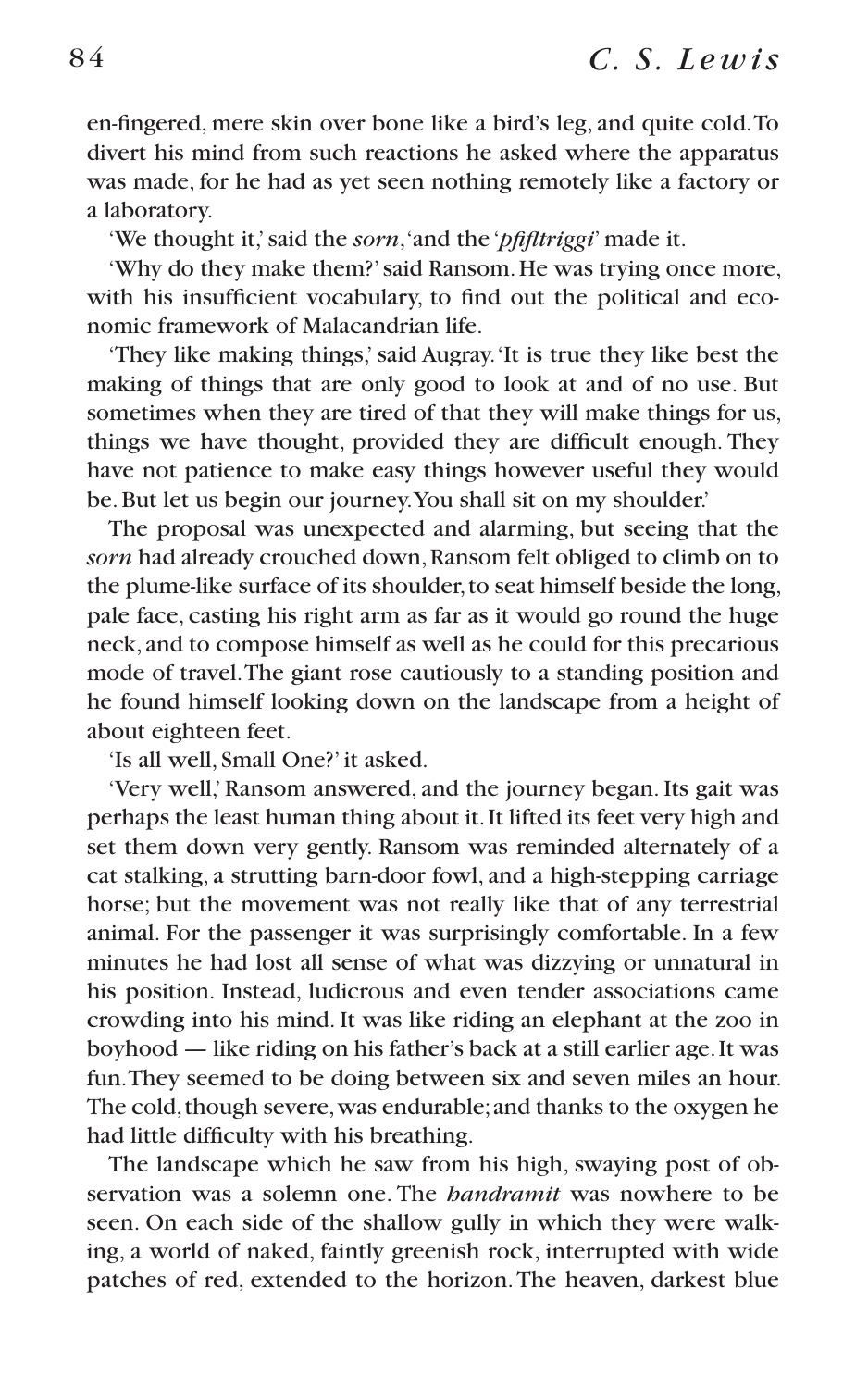where the rock met it, was almost black at the zenith, and looking in any direction where sunlight did not blind him, he could see the stars. He learned from the *sorn* that he was right in thinking they were near the limits of the breathable. Already on the mountain fringe that borders the *harandra* and, walls the *handramit*, or in the narrow depression along which their road led them, the air is of Himalayan rarity, ill breathing for a *hross*, and a few hundred feet higher, on the *harandra* proper, the true surface of the planet, it admits no life. Hence the brightness through which they walked was almost that of heaven — celestial light hardly at all tempered with an atmospheric veil.

The shadow of the *sorn*, with Ransom's shadow on its shoulder, moved over the uneven rock unnaturally distinct like 'the shadow of a tree before the headlights of a car; and the rock beyond the shadow hurt his eyes. The remote horizon seemed but an arm's length away. The fissures and moulding of distant slopes were clear as the background of a primitive picture made before men learned perspective. He was on the very frontier of that heaven he had known in the space-ship, and rays that the air-enveloped words cannot taste were once more at work upon his body. He felt the old lift of the heart, the soaring solemnity, the sense, at once sober and ecstatic, of life and power offered in unasked and unmeasured abundance. If there had been air enough in his lungs he would have laughed aloud. And now, even in the immediate landscape, beauty was drawing near. Over the edge of the valley, as if it had frothed down from the true *harandra*, came great curves of the rose-tinted, cumular stuff which he had seen so often from a distance. Now on a nearer view they appeared hard as stone in substance, but puffed above and stalked beneath like vegetation. His original simile of giant cauliflower turned out to be surprisingly correct — stone cauliflowers the size of cathedrals and the colour of pale rose. He asked the *sorn* what it was.

'It is the old forests of Malacandra,' said Augray. 'Once there was air on the *harandra* and it was warm. To this day, if you could get up there and live, you would see it all covered with the bones of ancient creatures; it was once full of life and noise. It was then these forests grew, and in and out among their stalks went a people that have vanished from the world these many thousand years. They were covered not with fur but with a coat like mine. They did not go in the water swimming or on the ground walking; they glided in the air on broad flat limbs which kept them up. It is said they were great singers, and in those days the red forests echoed with their music. Now the for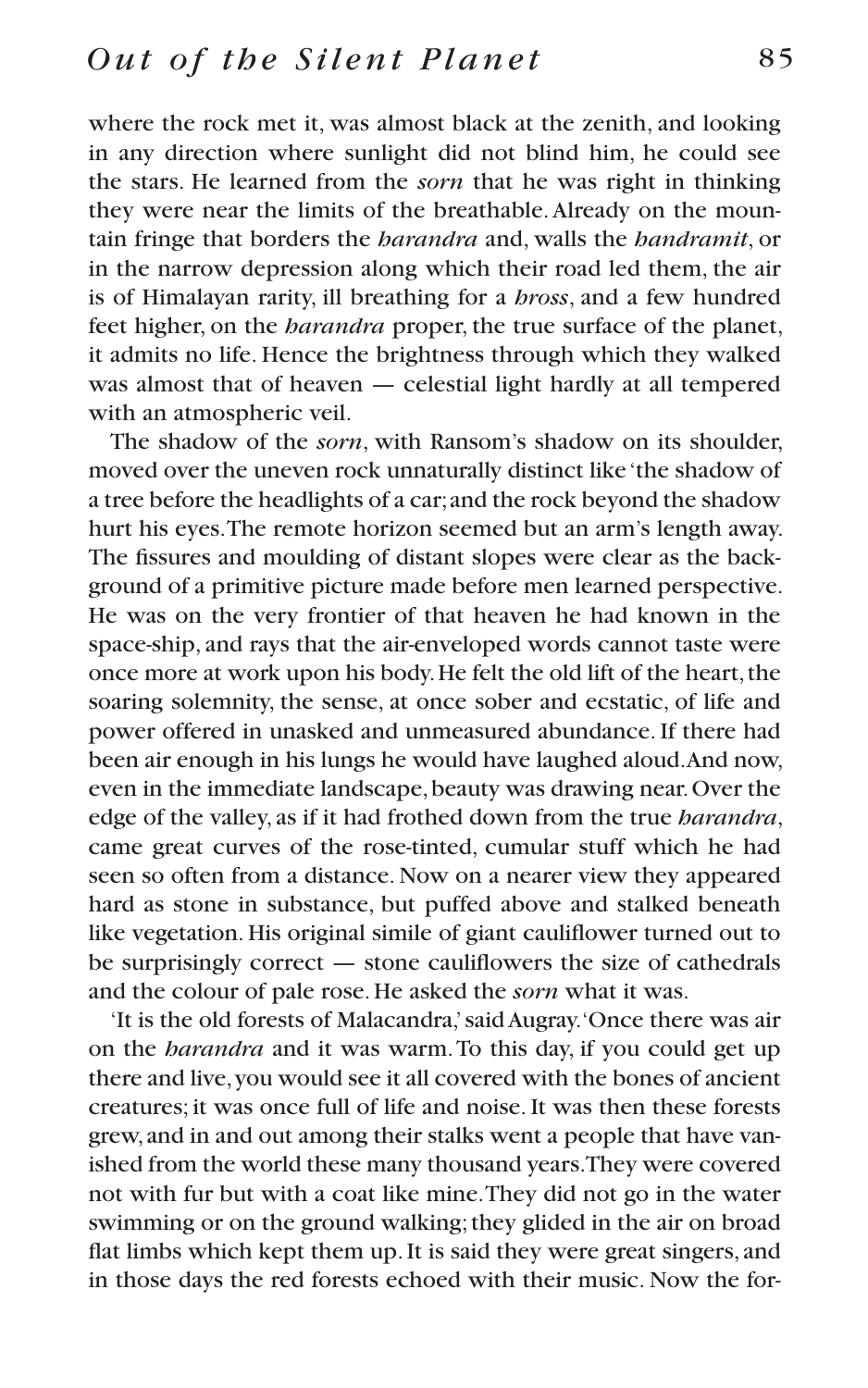ests have become stone and only *eldila* can go among them.'

'We still have such creatures in our world,' said Ransom. 'We call them birds. Where was Oyarsa when all this happened to the *harandra*?'

'Where he is now.

'And he could not prevent it?'

'I do not know. But a world is not made to last for ever, much less a race; that is not Maleldil's way.'

As they proceeded the petrified forests grew more numerous, and often for half an hour at a time the whole horizon of the lifeless, almost airless, waste blushed like an English garden in summer. They passed many caves where, as Augray told him, *sorn*s lived; Sometimes a high cliff would be perforated with countless holes to the very top and unidentifiable noises came hollowly from within. 'Work' was in progress, said the *sorn*, but of what kind it could not make him understand. Its vocabulary was very different from that of the *hrossa*. Nowhere did he see anything like a village or city of *sorn*s. who were apparently solitary not social creatures. Once or twice a long pallid face would show from a cavern mouth and exchange a horn-like greeting with the travellers, but for the most part the long valley, the rock-street of the silent people, was still and empty as the *harandra* itself.

Only towards afternoon, as they were about to descend into a dip of the road, they met three *sorn*s together coming towards them down the opposite slope. They seemed to Ransom to be rather skating than walking. The lightness of their world and the perfect poise of their bodies allowed them to lean forward at right angles to the slope, and they came swiftly down like full-rigged ships before a fair wind. The grace of their movement, their lofty stature, and the softened glancing of the sunlight on their feathery sides, effected a final transformation in Ransom's feelings towards their race. 'Ogres' he had called them when they first met his eyes as he struggled in the grip of Weston and Devine; 'Titans' or 'Angels' he now thought would have been a better word. Even the faces, it seemed to him, he had not then seen aright. He had thought them spectral when they were only august, and his first human reaction to their lengthened severity of line and profound stillness of expression now appeared to him not so much cowardly as vulgar. So might Parmenides or Confucius look to the eyes of a Cockney schoolboy! The great white creatures sailed towards Ransom and Augray and dipped like trees and passed.

In spite of the cold — which made him often dismount and take a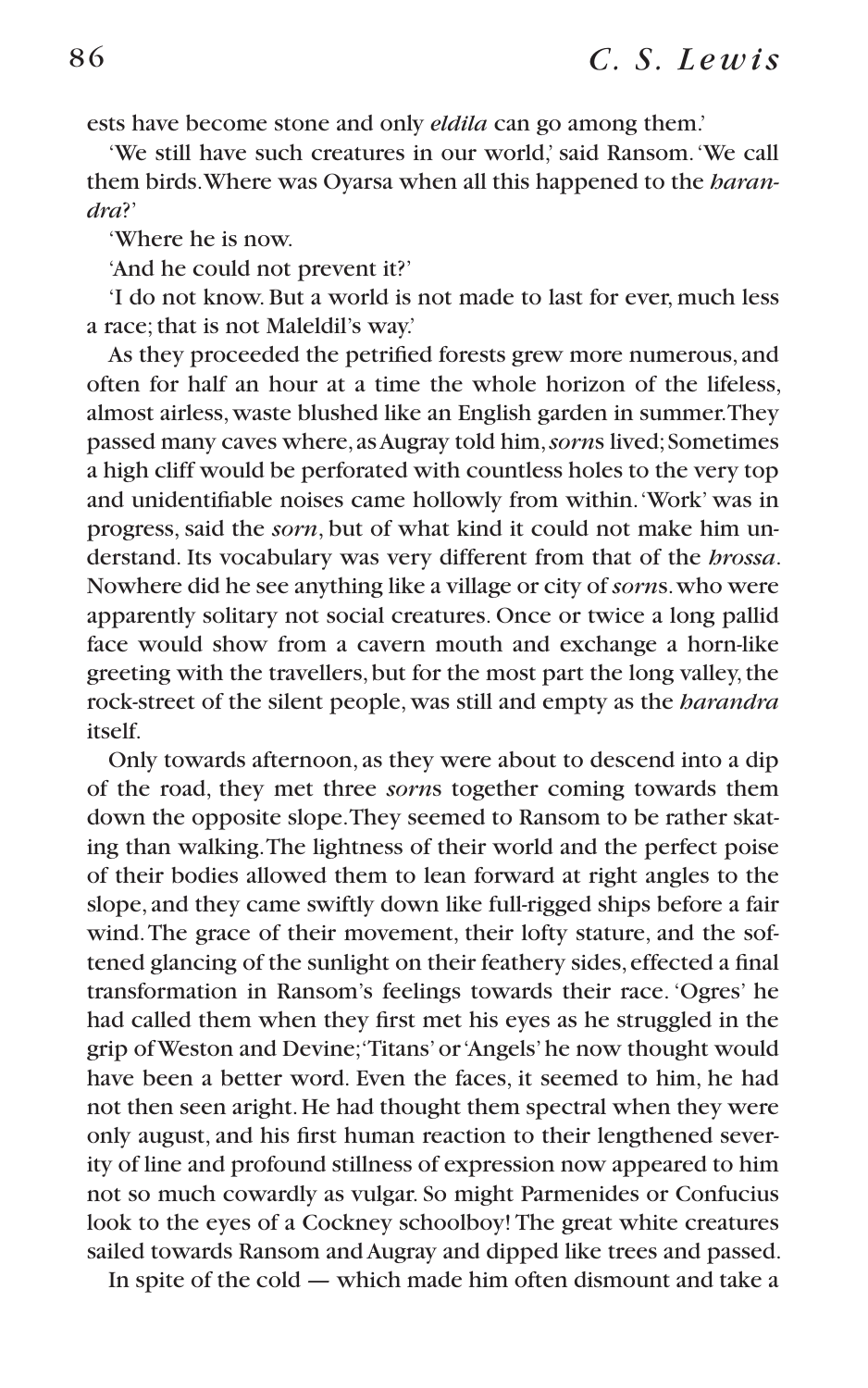spell on foot — he did not wish for the end of the journey; but Augray had his own plans and halted for the night long before sundown at the home of an older *sorn*. Ransom saw well enough that he was brought there to be shown to a great scientist. The cave, or, to speak more correctly, the system of excavations, was large and many-chambered, and contained a multitude of things that he did not understand. He was specially interested in a collection of rolls, seemingly of skin, covered with characters, which were clearly books; but he gathered that books were few in Malacandra.

'It is better to remember,' said the *sorn*s.

When Ransom asked if valuable secrets might not thus be lost, they replied that Oyarsa always remembered them and would bring them to light if he thought fit.

'The *hrossa* used to have many books of poetry,' they added. 'But now they have fewer. They say that the writing of books destroys poetry.'

Their host in these caverns was attended by a number of other *sorn*s who seemed to be in some way subordinate to him; Ransom thought at first that they were servants but decided later that they were pupils or assistants.

The evening's conversation was not such as would interest a terrestrial reader, for the *sorn*s had determined that Ransom should not ask, but answer, questions. Their questioning was very different from the rambling, imaginative inquiries of the *hrossa*. They worked systematically from the geology of Earth to its present geography, and thence in turn to flora, fauna, human history, languages, politics and arts. When they found that Ransom could tell them no more on a given subject — and this happened pretty soon in most of their inquiries — they dropped it at once and went on to the next. Often they drew out of him indirectly much more knowledge than he consciously possessed, apparently working from a wide background of general science. A casual remark about trees when Ransom was trying to explain the manufacture of paper would fill up for them a gap in his sketchy answers to their botanical questions; his account of terrestrial navigation might illuminate mineralogy; and his description of the steam engine gave them a better knowledge of terrestrial air and water than Ransom had ever had. He had decided from the outset that he would be quite frank, for he now felt that it would be not *hnau*, and also that it would be unavailing, to do otherwise. They were astonished at what he had to tell them of human history of war, slavery and prostitution.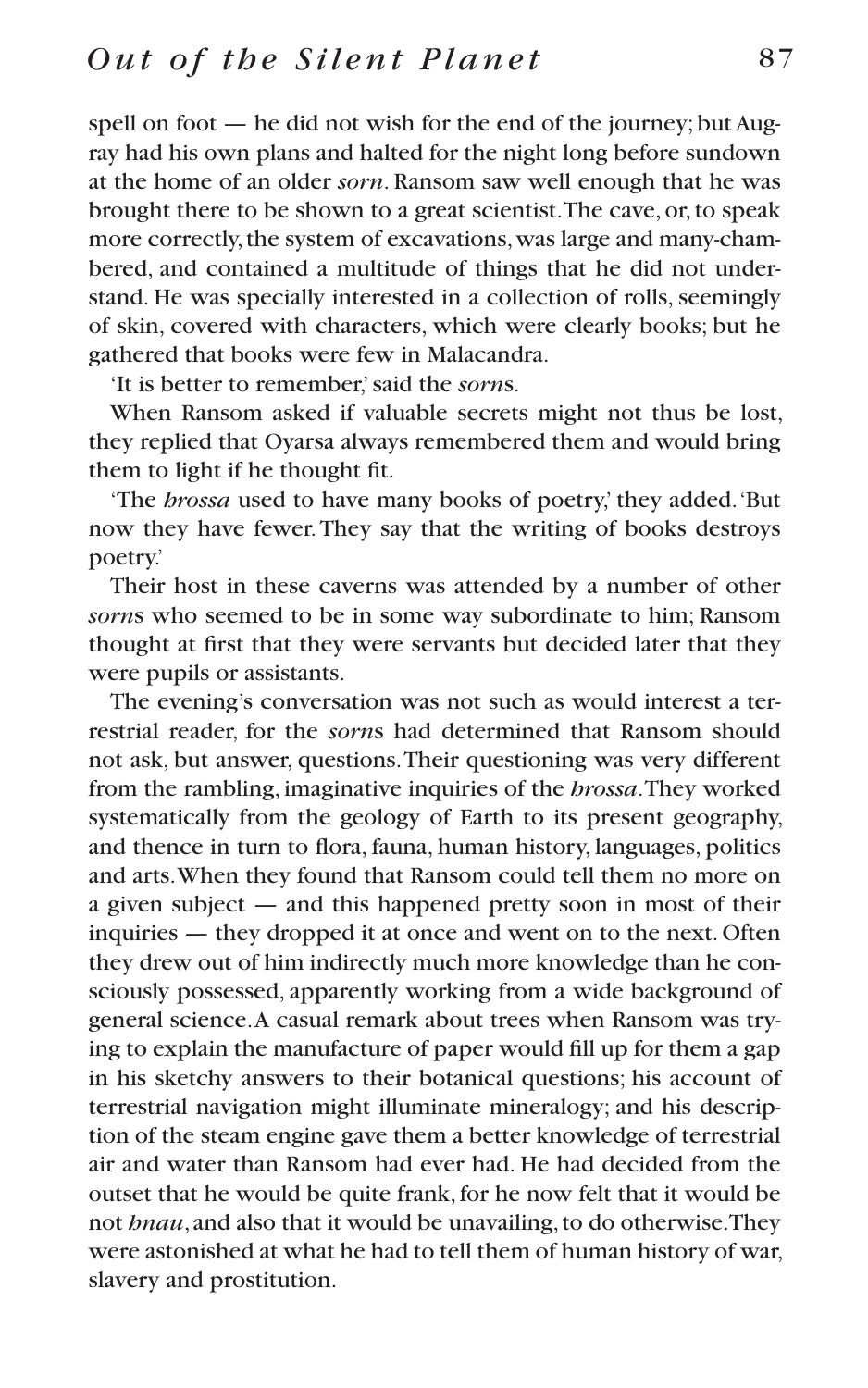'It is because they have no Oyarsa,' said one of the pupils.

'It is because every one of them wants to be a little Oyarsa himself' said Augray.

'They cannot help it,' said the old *sorn*. 'There must be rule, yet how can creatures rule themselves? Beasts must be ruled by *hnau* and *hnau* by *eldila* and *eldila* by Maleldil. These creatures have no *eldila*. They are like one trying to lift himself by his own hair — or one trying to see over a whole country when he is on a level with it — like a female trying to beget young on herself.'

Two things about our world particularly stuck in their minds. One was the extraordinary degree to which problems of lifting and carrying things absorbed our energy. The other was the fact that we had only one kind of *hnau*: they thought this must have far-reaching effects in the narrowing of sympathies and even of thought.

'Your thought must be at the mercy of your blood,' said the old *sorn*. 'For you cannot compare it with thought that floats on a different blood.'

It was a tiring and very disagreeable conversation for Ransom. But when at last he lay down to sleep it was not of the human nakedness nor of his own ignorance that he was thinking. He thought only of the old forests of Malacandra and of what it might mean to grow up seeing always so few miles away a land of colour that could never be reached and had once been inhabited.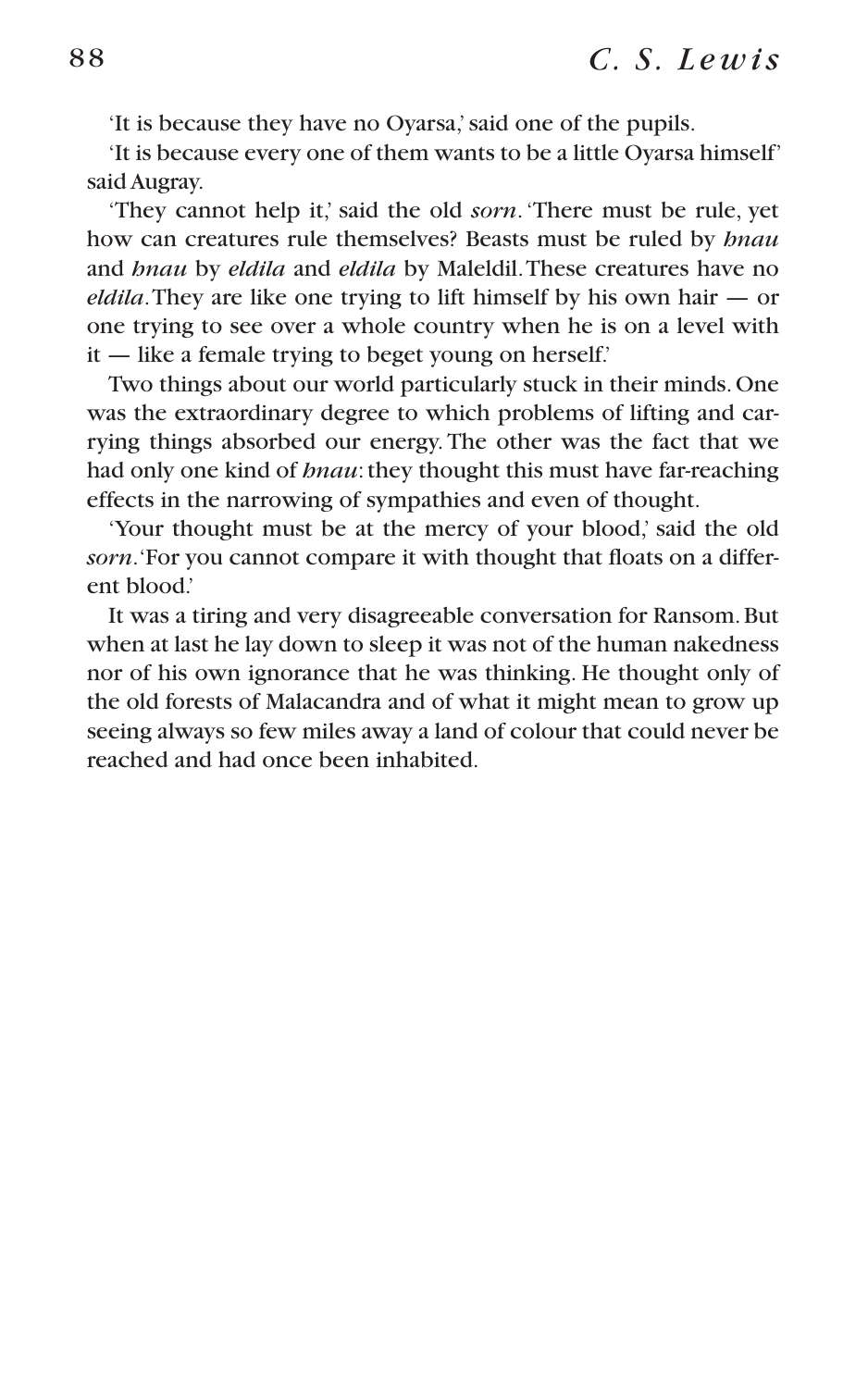# <u>VHAPTER XV</u>

E ARLY NEXT day Ransom again took his seat on Augray's shoulder. For more than an hour they travelled through the same bright wilderness. Far to the north the sky was luminous with a cloud-like mass of dull red or ochre; it was very large and drove furiously westward about ten miles above the waste. Ransom, who had yet seen no cloud in the Malacandrian sky, asked what it was. The *sorn* told him it was sand caught up from the great northern deserts by the winds of that terrible country. It was often thus carried, sometimes at a height of seventeen miles, to fall again, perhaps in a *handramit*, as a choking and blinding dust storm. The sight of it moving with menace in the naked sky served to remind Ransom that they were indeed on the *outside* of Malacandra — no longer dwelling in a world but crawling over the surface of a strange planet. At last the cloud seemed to drop and burst far on the western horizon, where a glow, not unlike that of a conflagration, remained visible until a turn of the valley hid all that region from his view.

The same turn opened a new prospect to his eyes. What lay before him looked at first strangely like an earthly landscape — a landscape of grey downland ridges rising and falling like waves of the sea. Far beyond, cliffs and spires of the familiar green rock rose against the dark blue sky. A moment later he saw that what he had taken for downlands was but the ridged and furrowed surface of a blue-grey valley mist — a mist which would not appear a mist at all when they descended into the *handramit*. And already, as their road began descending, it was less visible and the many-coloured pattern of the low country showed vaguely through it. The descent grew quickly steeper; like the jagged teeth of a giant:- a giant with very bad teeth — the topmost peaks of the mountain wall down which they must pass loomed up over the edge of their gulley. The look of the sky and the quality of the light were infinitesimally changed. A moment later they stood on the edge of such a slope as by earthly standards would rather be called a precipice; down and down this face, to where it vanished in a purple blush of vegetation, ran their road. Ransom refused absolutely to make the descent on Augray's shoulder. The *sorn*,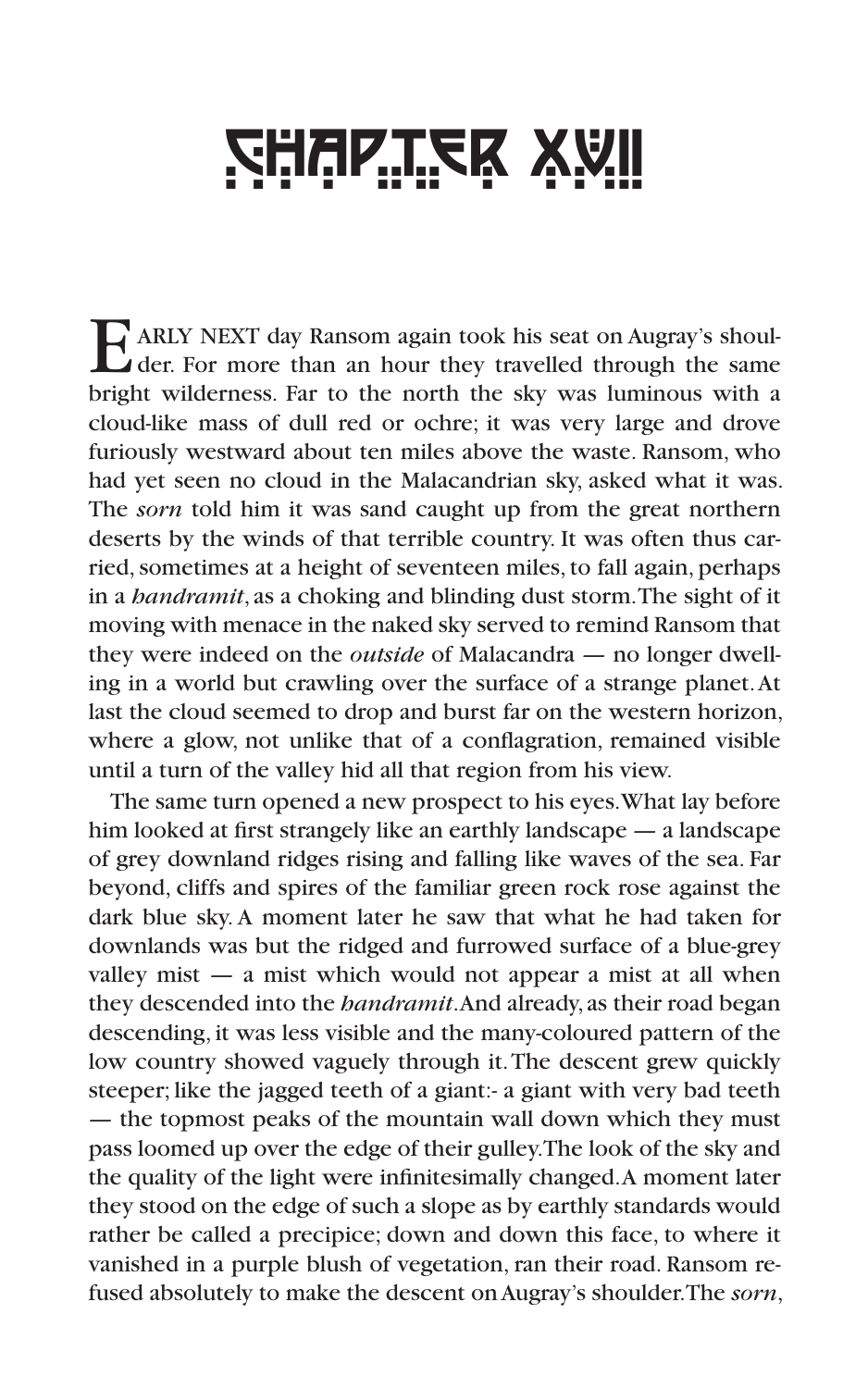though it did not fully understand his objection, stooped for him to dismount, and proceeded, with that same skating and forward sloping motion, to go down before him. Ransom followed, using gladly but stiffly his numb legs.

The beauty of this new *handramit* as it opened before him took his breath away. It was wider than that in which he had hitherto lived and right below him lay an almost circular lake — a sapphire twelve miles in diameter set in a border of purple forest. Amidst the lake there rose like a low and gently sloping pyramid, or like a woman's breast, an island of pale red, smooth to the summit, and on the summit, a grove of such trees as man had never seen. Their smooth columns had the gentle swell of the noblest beech trees: but these were taller than a cathedral spire on earth, and at their tops they broke rather into flower than foliage; into golden flower bright as tulip, still as rock, and huge as summer cloud. Flowers indeed they were, not trees, and far down among their roots he caught a pale hint of slab-like architecture. He knew before his guide told him that this was Meldilorn. He did not know what he had expected. The old dreams which he had brought from earth of some more than American complexity of offices or some engineers' paradise of vast machines had indeed been long laid aside. But he had not looked for anything quite so classic, so virginal, as this bright grove  $-1$ ying so still, so secret, in its coloured valley, soaring with inimitable grace so many hundred feet into the wintry sunlight. At every step of his descent the comparative warmth of the valley came up to him more deliciously. He looked above — the sky was turning to a paler blue. He looked below — and sweet and faint the thin fragrance of the giant blooms came up to him. Distant crags were growing less sharp in outline, and surfaces less bright. Depth, dimness, softness and perspective were returning to the landscape. The lip or edge of rock from which they had started their descent was already far overhead; it seemed unlikely that they had really come from there. He was breathing freely. His toes, so long benumbed, could move delightfully inside his boots. He lifted the ear-flaps of his cap and found his ears instantly filled with the sound of falling water. And now he was treading on soft groundweed over level earth and the forest roof was above his head. They had conquered the *harandra* and were on the threshold of Meldilorn.

A short walk brought them into a kind of forest 'ride' — a broad avenue running straight as an arrow through the purple stems to where the rigid blue of the lake danced at the end of it. There they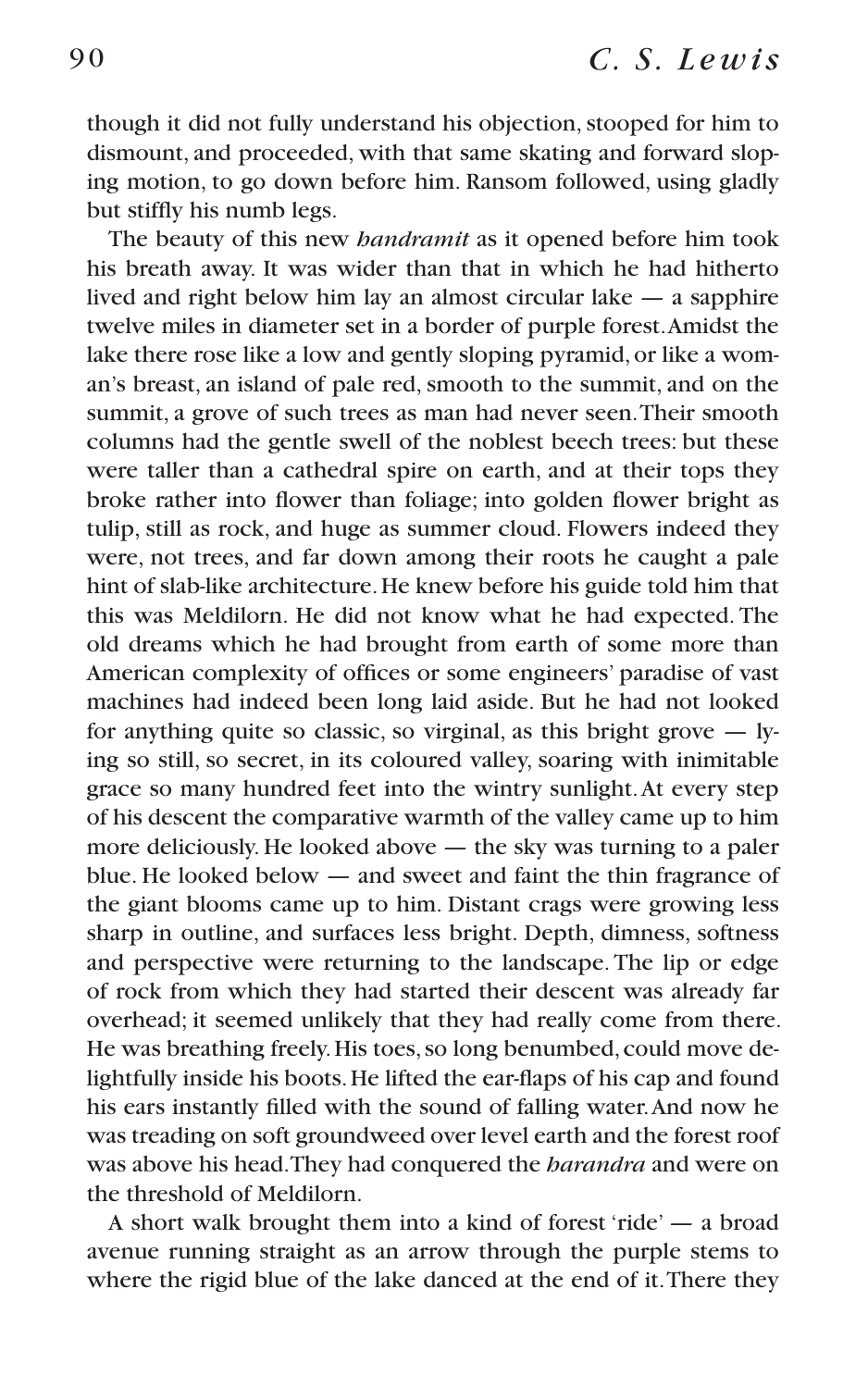found a gong and hammer hung on a pillar of stone. These objects were all richly decorated, and the gong and hammer were of a greenish-blue metal which Ransom did not recognize. Augray struck the gong. An excitement was rising in Ransom's mind which almost prevented him from examining as coolly as he wished the ornamentation of the stone. It was partly pictorial, partly pure decoration. What chiefly struck him was a certain balance of packed and empty surfaces. Pure line drawings, as bare as the prehistoric pictures of reindeer on Earth, alternated with patches of design as close and intricate as Norse or Celtic jewellery; and then, as you looked at it, these empty and crowded areas turned out to be themselves arranged in larger designs. He was struck by the fact that the pictorial work was not confined to the emptier spaces; quite often large arabesques included as a subordinate detail intricate pictures. Elsewhere the opposite plan had been followed — and this alternation, too, had a rhythmical or patterned element in it. He was just beginning to find out that the pictures, though stylized, were obviously intended to tell a story, when Augray interrupted him. A ship had put out from the island shore of Meldilorn.

As it came towards them Ransom's heart warmed to see that it was paddled by a *hross*. The creature brought its boat up to the shore where they were waiting, stared at Ransom and then looked inquiringly at Augray.

'You may well wonder at this *nau*, Hrinha,' said the *sorn*, 'for you have never seen anything like it. It is called Ren-soom and has come through heaven from Thulcandra.'

'It is welcome, Augray,' said the *hross* politely. 'Is it coming to Oyarsa?'

'He has sent for it.'

'And for you also; Augray?'

'Oyarsa has not called me. If you will take Ren-soom over the water, I will go back to my tower.

The *hross* indicated that Ransom should enter the boat. He attempted to express his thanks to the *sorn* and after a moment's consideration unstrapped his wrist watch and offered it to him; it was the only thing he had which seemed a suitable present for a *sorn*. He had no difficulty in making Augray understand its purpose; but after examining it the giant gave it back to him, a little reluctantly, and said:

'This gift ought to be given to *pftfltriggi*. It rejoices my heart, but they would make more of it. You are likely to meet some of the busy people in Meldilorn: give it to them. As for its use, do your people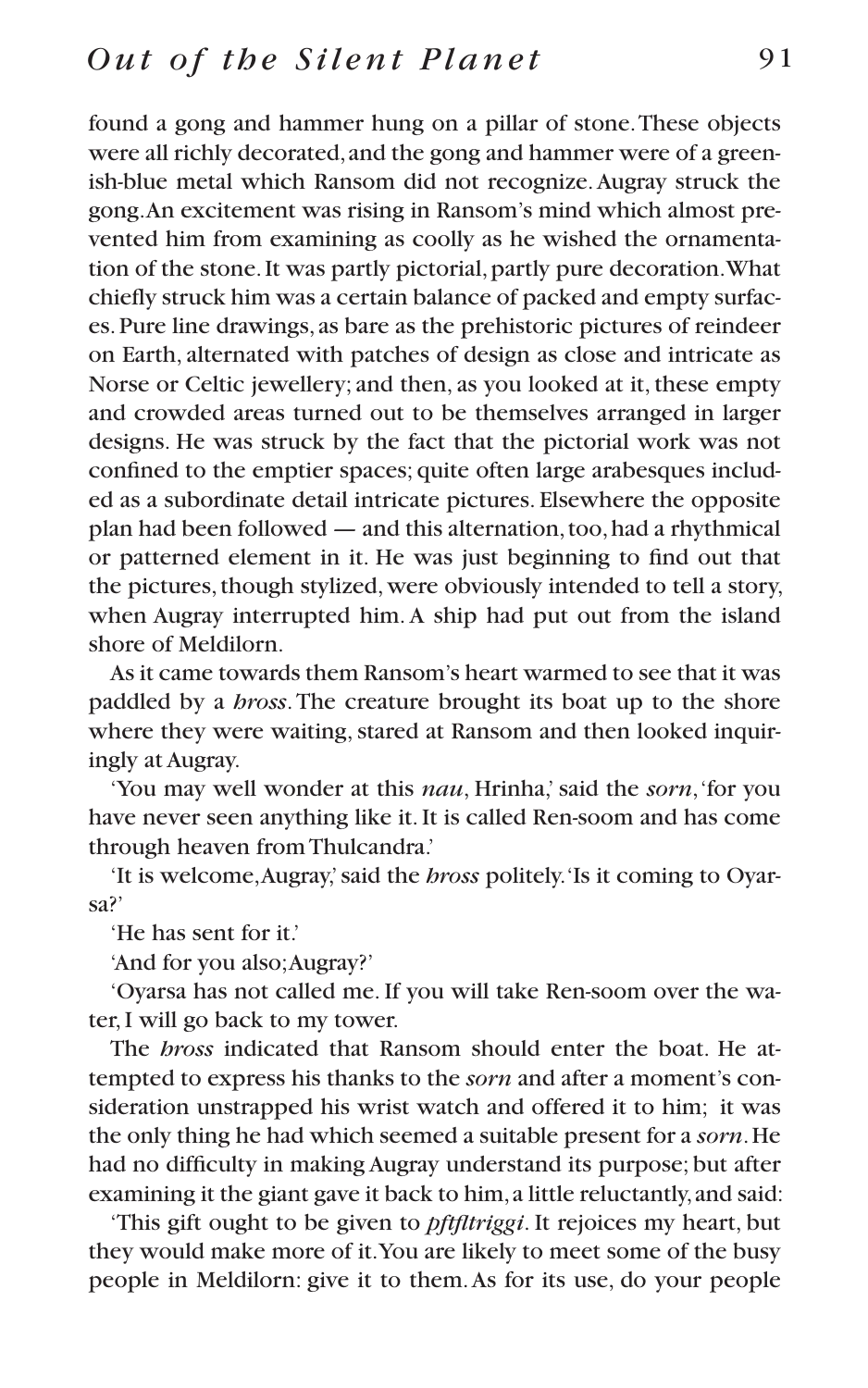not know except by looking at this thing how much of the day has worn?'

'I believe there are beasts that have a sort of knowledge of that,' said Ransom, 'but our *hnau* have lost it.'

After this, his farewells to the *sorn* were made and he embarked. To be once more in a boat and with a *hross*, to feel the warmth of water on his face and to see a blue sky above him, was almost like coming home. He took off his cap and leaned back luxuriously in the bows, plying his escort with questions. He learned that the *hrossa* were not specially concerned with the service of Oyarsa, as he had surmised from finding a *hross* in charge of the ferry: all three species of *hnau* served him in their various capacities, and the ferry was naturally entrusted to those who understood boats. He learned that his own procedure on arriving in Meldilorn must be to go where he liked and do what he pleased until Oyarsa called for him. It might be an hour or several days before this happened. He would find huts near the landing place where he could sleep if necessary and where food would be given him. In return he related as much as he could make intelligible of his own world and his journey from it; and he warned the *hross* of the dangerous bent men who had brought him and who were still at large on Malacandra. As he did so, it occurred to him that he had not made this sufficiently clear to Augray; but he consoled himself with the reflection that Weston and Devine seemed to have already some liaison with the *sorn*s and that they would not be likely to molest things so large and so comparatively man-like. At any rate, not yet. About Devine's ultimate designs he had no illusions; all he could do was to make a clean breast of them to Oyarsa. And now the ship touched land.

Ransom rose, while the *hross* was making fast, and looked about him. Close to the little harbour which they had entered, and to the left, were low buildings of stone — the first he had seen in Malacandra — and fires were burning. There, the *hross* told him, he could find food and shelter. For the rest the island seemed desolate, and its smooth slopes empty up to the grove that crowned them, where, again, he saw stonework. But this appeared to be neither temple nor house in the human sense, but a broad avenue of monoliths — a much larger Stonehenge, stately, empty and vanishing over the crest of the hill into the pale shadow of the flower-trunks. All was solitude; but as he gazed upon it he seemed to hear, against the background of morning silence; a faint, continual agitation of silvery sound — hardly a sound at all, if you attended to it, and yet impossible to ignore.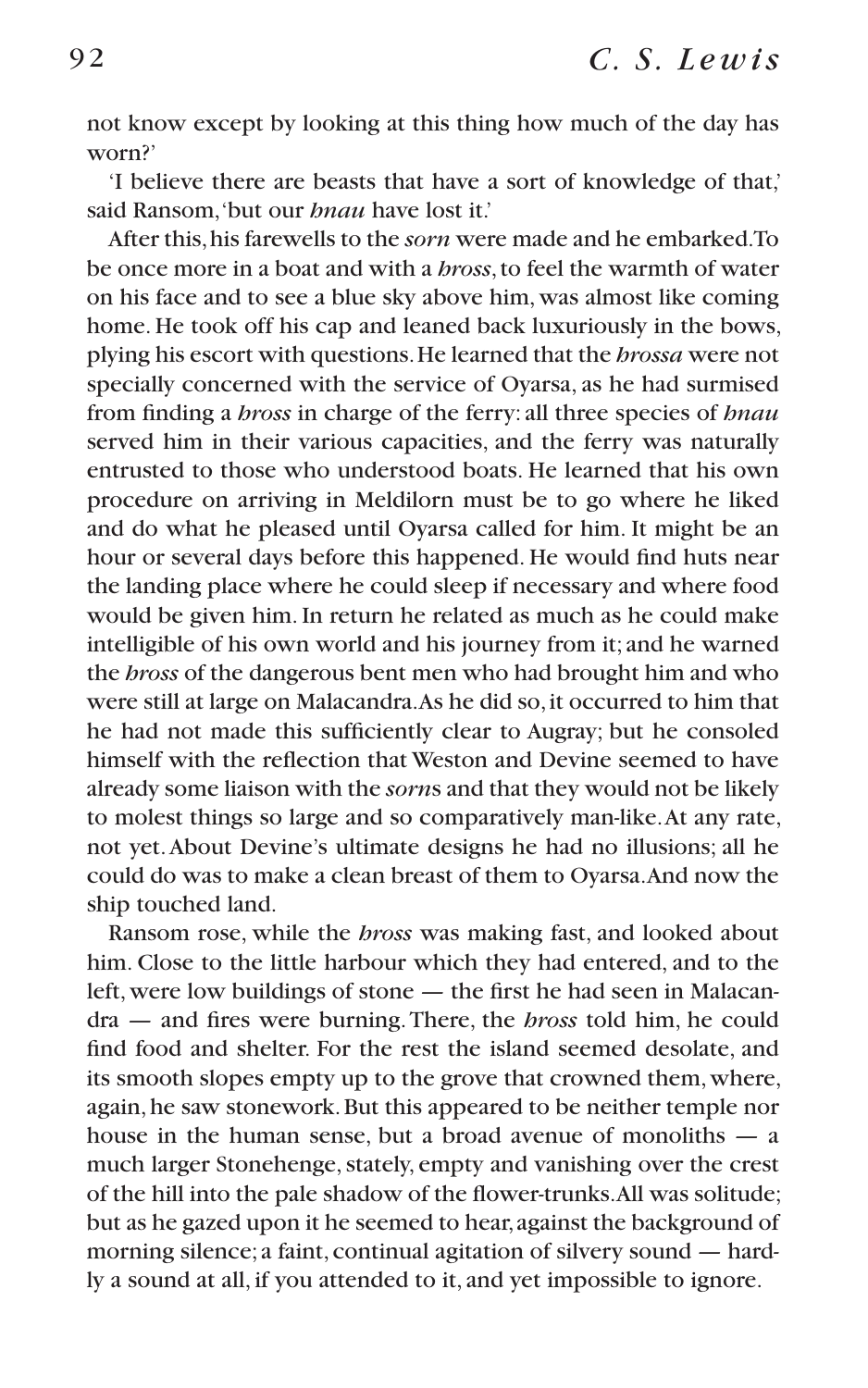'The island is all full of *eldila*,' said the *hross* in a hushed voice.

He went ashore. As though half expecting some obstacle, he took a few hesitant paces forward and stopped, and then went on again in the same fashion.

Though the groundweed was unusually soft and rich and his feet made no noise upon it, he felt an impulse to walk on tiptoes. All his movements became gentle and sedate. The width of water about this island made the air warmer than any he had yet breathed in Malacandra; the climate was almost that of a warm earthly day in late September — a day that is warm but with a hint of frost to come. The sense of awe which was increasing upon him deterred him from approaching the crown of the hill, the grove and the avenue of standing stones.

He ceased ascending about half-way up the hill and began walking to his right, keeping a constant distance from the shore. He said to himself that he was having a look at the island, but his feeling was rather that the island was having a look at him. This was greatly increased by a discovery he made after he had been walking for about an hour, and which he ever afterwards found great difficulty in describing. In the most abstract terms it might be summed up by saying that the surface of the island was subject to tiny variations of light and shade which no change in the sky accounted for. If the air had not been calm and the groundweed too short and firm to move in the wind, he would have said that a faint breeze was playing with it, and working such slight alterations in the shading as it does in a cornfield on the Earth. Like the silvery noises in the air, these footsteps of light were shy of observation. Where he looked hardest they were least to be seen: on the edges of his field of vision they came crowding as though a complex arrangement of them were there in progress. To attend to any one of them was to make it invisible, and the minute brightness seemed often to have just left the spot where his eyes fell. He had no doubt that he was 'seeing' — as much as he ever would see — the *eldila*. The sensation it produced in him was curious. It was not exactly uncanny, not as if he were surrounded by ghosts. It was not even as if he were being spied upon; he had rather the sense of being looked at by things that had a right to look. His feeling was less than fear; it had in it something of embarrassment, something of shyness, something of submission, and it was profoundly uneasy.

He felt tired and thought that in this favoured land it would be warm enough to rest out of doors. He sat down. The softness of the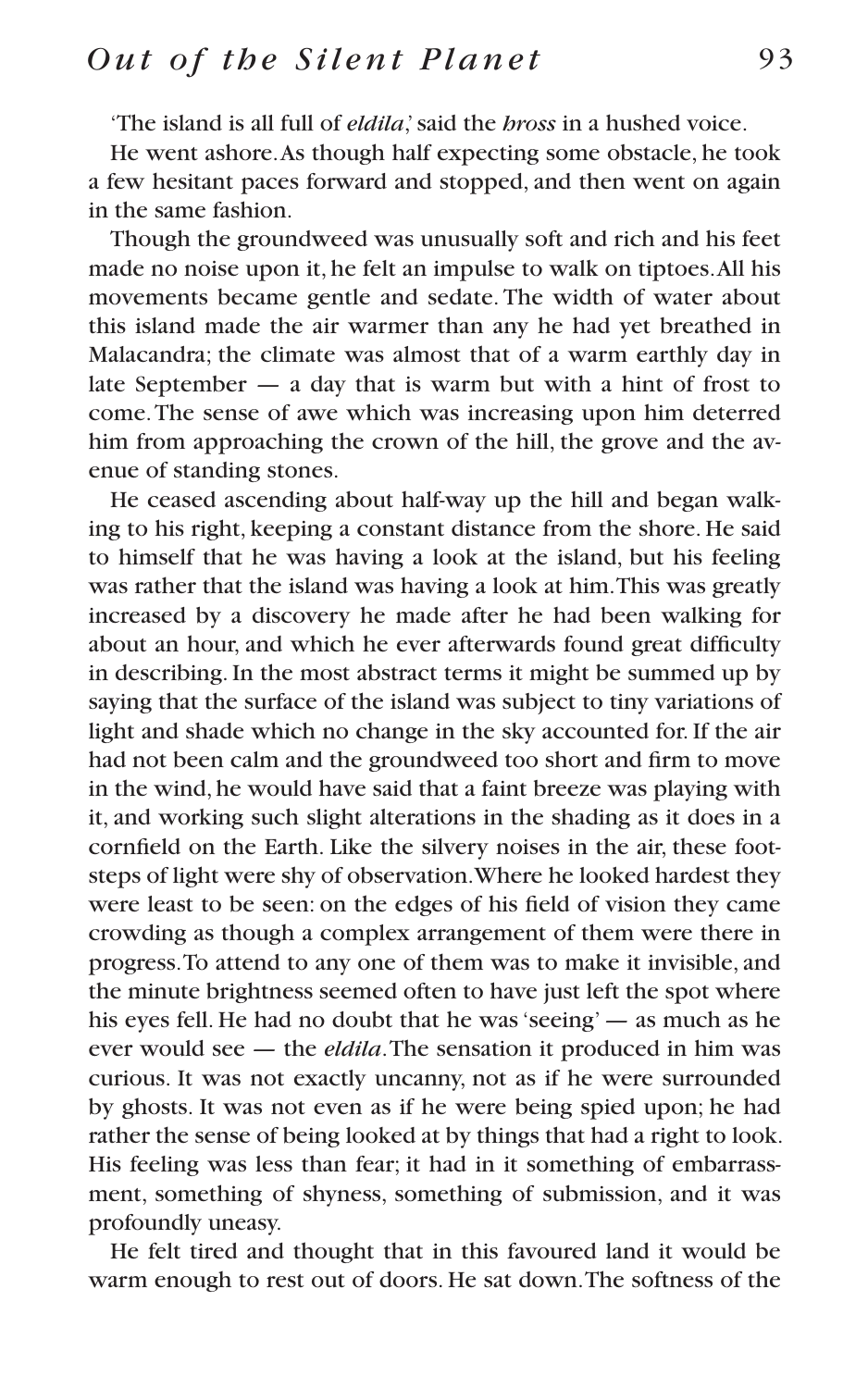weed, the warmth and the sweet smell which pervaded the whole island, reminded him of Earth and gardens in summer. He closed his eyes a moment; then he opened them again and noticed buildings below him, and over the lake he saw a boat approaching. Recognition suddenly came to him. That was the ferry, and these buildings were the guesthouse beside the harbour; he had walked all round the island. A certain disappointment succeeded this discovery. He was beginning to feel hungry. Perhaps it would be a good plan to go down and ask for some food; at any rate it would pass the time.

But he did not do so. When he rose and looked more closely at the guesthouse he saw a considerable stir of creatures about it, and while he watched he saw that a full load of passengers was landing from the ferry-boat. In the lake he saw some moving objects which he did not at first identify but which turned out to be *sorn*s up to their middles in the water and obviously wading to Meldilorn from the mainland. There were about ten of them. For some reason or other the island was receiving an influx of visitors. He no longer supposed that any harm would be done to him if he went down and mixed in the crowd, but he felt a reluctance to do so. The situation brought vividly back to his mind his experience as a new boy at school — new boys came a day early — hanging about and watching the arrival of the old hands. In the end he decided not to go down. He cut and ate some of the ground-weed and dozed for a little.

In the afternoon, when it grew colder, he resumed his walking. Other *hnau* were roaming about the island by this time. He saw *sorn*s chiefly, but this was because their height made them conspicuous. There was hardly any noise. His reluctance to meet these fellowwanderers, who seemed to confine themselves to the coast of the island, drove him half consciously upwards and inwards. He found himself at last on the fringes of the grove and looking straight up the monolithic avenue. He had intended, for no very clearly defined reason, not to enter it, but he fell to studying the stone nearest to him, which was richly sculptured on all its four sides, and after that curiosity led him on from stone to stone.

The pictures were very puzzling. Side by side with representations of *sorn*s and *hrossa* and what he supposed to be *pfifltriggi* there occurred again and again an upright wavy figure with only the suggestion of a face, and with wings. The wings were perfectly recognizable, and this puzzled him very much. Could it be that the traditions of Malacandrian art went back to that earlier geological and biological era when, as Augray had told him, there was life, in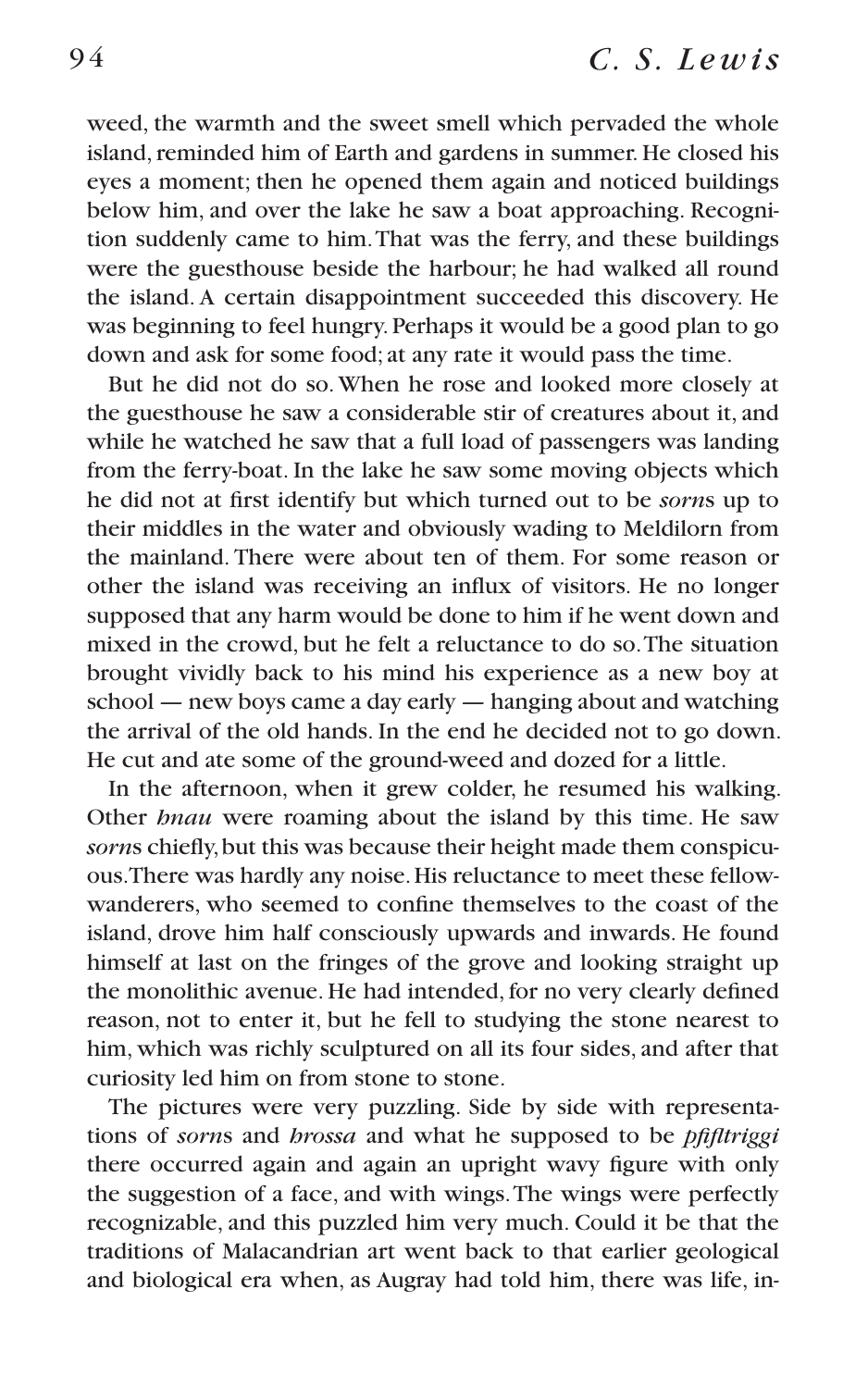cluding bird-life, on the *harandra*? The answer of the stones seemed to be Yes. He saw pictures of the old red forests with unmistakable birds flying among them, and many other creatures that he did not know. On another stone many of these were represented lying dead, and a fantastic *hnakra*-like figure, presumably symbolizing the cold, was depicted in the sky above them shooting at them with darts. Creatures still alive were crowding round the winged, wavy figure, which he took to be Oyarsa, pictured as a winged flame. On the next stone Oyarsa appeared, followed by many creatures, and apparently making a furrow with some pointed instrument. Another picture showed the furrow being enlarged by *pfifltriggi* with digging tools. *Sorn*s were piling the earth up in pinnacles on each side, and *hrossa* seemed to be making water channels. Ransom wondered whether this were a mythical account of the making of *handramits* or whether they were conceivably artificial in fact.

Many of the pictures he could make nothing of: One that particularly puzzled him showed at the bottom a segment of a circle, behind and above which rose three-quarters of a disk divided into concentric rings. He thought it was a picture of the sun rising behind a hill; certainly the segment at the bottom was full of Malacandrian scenes — Oyarsa in Meldilorn, *sorn*s on the mountain edge of the *harandra*, and many other things both familiar to him and strange. He turned from it to examine the disk which rose behind it. It was not the sun. The sun was there, unmistakably, at the centre of the disk: round this the concentric circles revolved. In the first and smallest of these was pictured a little ball, on which rode a winged figure something like Oyarsa, but holding what appeared to be a trumpet. In the next, a similar ball carried another of the flaming figures. This one, instead of even the suggested face, had two bulges which after long inspection he decided were meant to be the udders or breasts of a female mammal. By this time he was quite sure that he was looking at a picture of the solar system. The first ball was Mercury, the second Venus — 'And what an extraordinary coincidence,' thought Ransom, 'that their mythology, like ours, associates some idea of the female with Venus.' The problem would have occupied him longer if a natural curiosity had not drawn his eyes on to the next ball which must represent the Earth. When he saw it, his whole mind stood still for a moment. The ball was there, but where the flame-like figure should have been, a deep depression of irregular shape had been cut as if to erase it. Once, then — but his speculations faltered and became silent before a series of unknowns. He looked at the next circle. Here there was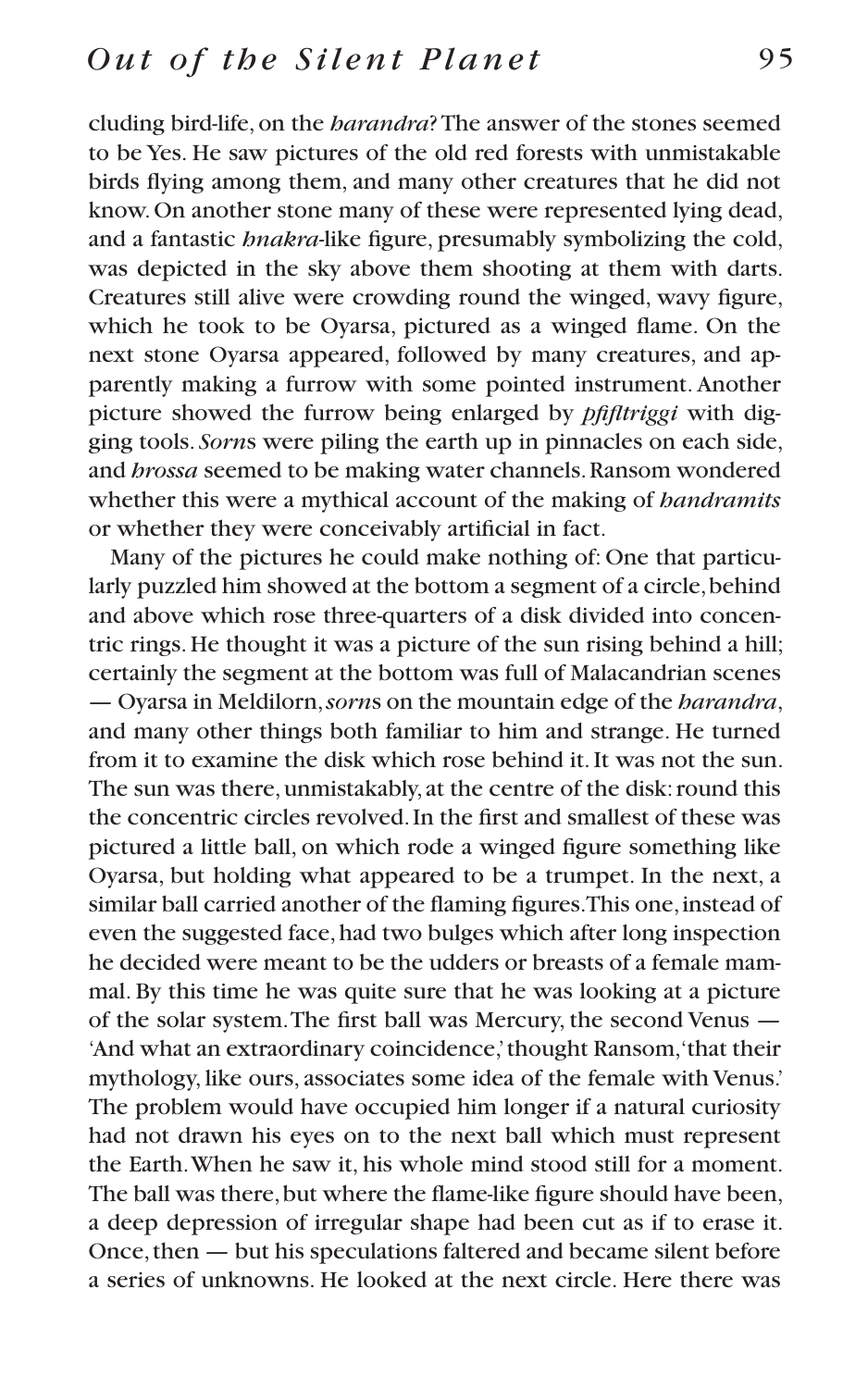no ball. Instead, the bottom of this circle touched the top of the big segment filled with Malacandrian scenes, so that Malacandra at this point touched the solar system and came out of it in perspective towards the spectator. Now that his mind had grasped the design, he was astonished at the vividness of it all. He stood back and drew a deep breath preparatory to tackling some of the mysteries in which he was engulfed. Malacandra, then, was Mars. The Earth — but at this point a sound of tapping or hammering, which had been going on for some time without gaining admission to his consciousness, became too insistent to be ignored. Some creature, and certainly not an *eldil*, was at work, close to him. A little startled — for he had been deep in thought — he turned round. There was nothing to be seen. He shouted out, idiotically, in English: 'Who's there?'

The tapping instantly stopped and a remarkable face appeared from behind a neighbouring monolith.

It was hairless like a man's or a *sorn*'s. It was long and pointed like a shrew's, yellow and shabby-looking, and so low in the forehead that but for the heavy development of the head at the back and behind the ears (like a bag-wig) it could not have been that of an intelligent creature. A moment later the whole of the thing came into view with a startling jump. Ransom guessed that it was a *pfifltrigg* and was glad that he had not met one of this third race on his first arrival in Malacandra. It was much more insect-like or reptilian than anything he had yet seen. Its build was distinctly that of a frog, and at first Ransom thought it was resting, frog-like, on its 'hands'. Then he noticed that that part of its fore-limbs on which it was supported was really, in human terms, rather an elbow than a hand. It was broad and padded and clearly made to be walked on; but upwards from it, at an angle of about forty-five degrees, went the true forearms thin, strong forearms, ending in enormous, sensitive, many-fingered hands. He realized that for all manual work from mining to cutting cameos this creature had the advantage of being able to work with its full strength from a supported elbow. The insect-like effect was due to the speed and jerkiness of its movements and to the fact that it could swivel its head almost all the way round like a mantis; and it was increased by a kind of dry, rasping, jingling quality in the noise of its moving. It was rather like a grasshopper, rather like one of Arthur Rackham's dwarfs, rather like a frog, and rather like a little old taxidermist whom Ransom knew in London.

'I come from another world,' began Ransom.

'I know, I know,' said the creature in a quick, twittering, rather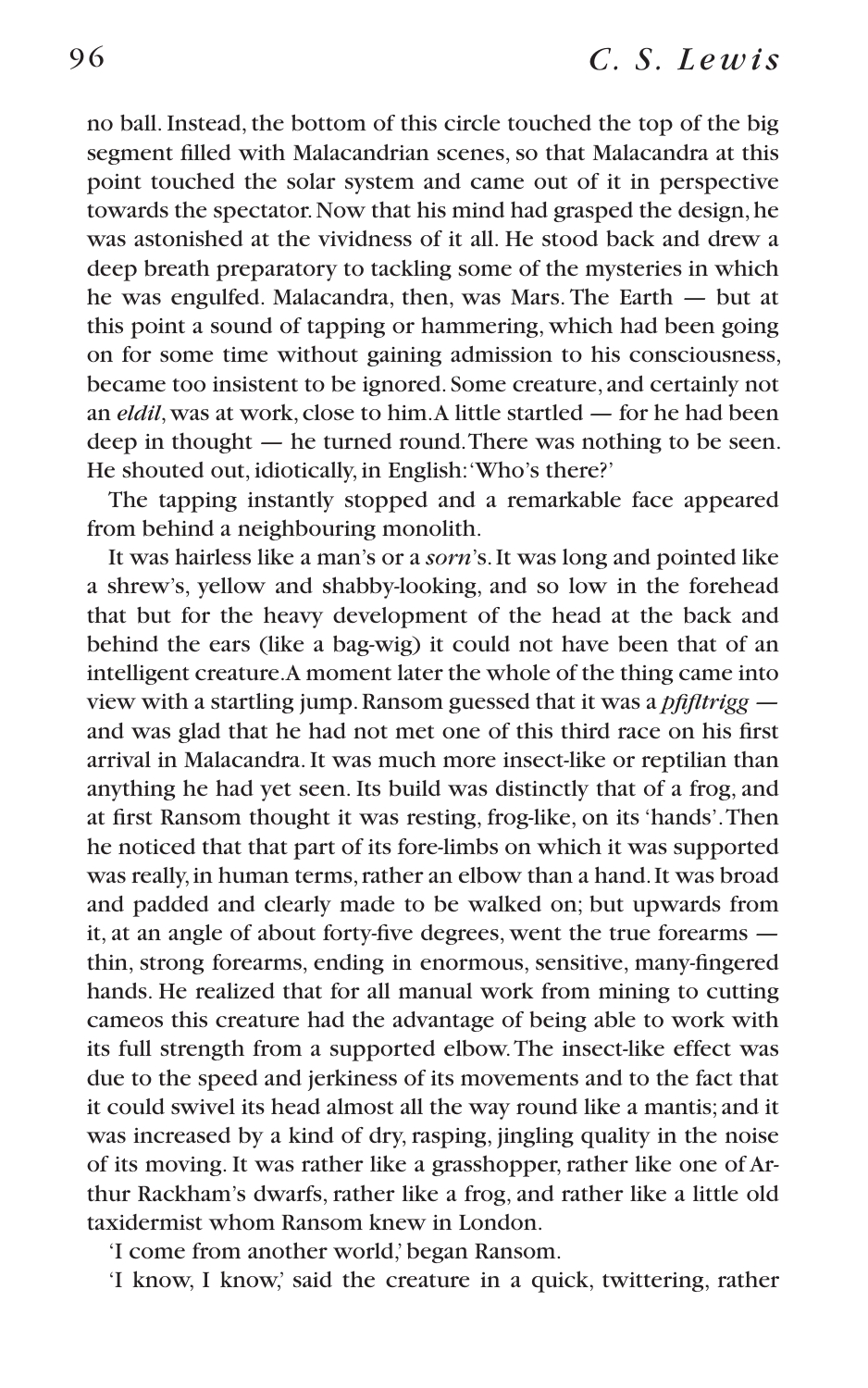impatient voice. 'Come here, behind the stone. This way, this way. Oyarsa's orders. Very busy. Must begin at once. Stand there.'

Ransom found himself on the other side of the monolith, staring at a picture which was still in process of completion. The ground was liberally strewn with chips and the air was full of dust.

'There,' said the creature. 'Stand still. Don't look at me. Look over there.'

For a moment Ransom did not quite understand what was expected of him; then, as he saw the *pfifltrigg* glancing to and fro at him and at the stone with the unmistakable glance of artist from model to work which is the same in all worlds, he realized and almost laughed. He was standing for his portrait! From his position he could see that the creature was cutting the stone as if it were cheese and the swiftness of its movements almost baffled his eyes, but he could get no impression of the work done, though he could study the *pfifltrigg*. He saw that the jingling and metallic noise was due to the number of small instruments which it carried about its body. Sometimes, with an exclamation of annoyance, it would throw down the tool it was working with and select one of these; but the majority of those in immediate use it kept in its mouth. He realized also that this was an animal artificially clothed like himself, in some bright scaly substance which appeared richly decorated though coated in dust. It had folds of furry clothing about its throat like a comforter, and its eyes were protected by dark bulging goggles. Rings and chains of a bright metal — not gold, he thought adorned its limbs and neck. All the time it was working it kept up a sort of hissing whisper to itself; and when it was excited — which it usually was — the end of its nose wrinkled like a rabbit's. At last it gave another startling leap, landed about ten yards away from its work, and said: 'Yes, yes. Not so good as I hoped. Do better another time. Leave it now. Come and see yourself.'

Ransom obeyed. He saw a picture of the planets, not now arranged to make a map of the solar system, but advancing in a single procession towards the spectator, and all, save one, bearing its fiery charioteer. Below lay Malacandra and there, to his surprise, was a very tolerable picture of the space-ship. Beside it stood three figures for all of which Ransom had apparently been the model. He recoiled from them in disgust. Even allowing for the strangeness of the subject from a Malacandrian point of view and for the stylization of their art, still, he thought, the creature might have made a better attempt at the human form than these stock-like dummies, almost as thick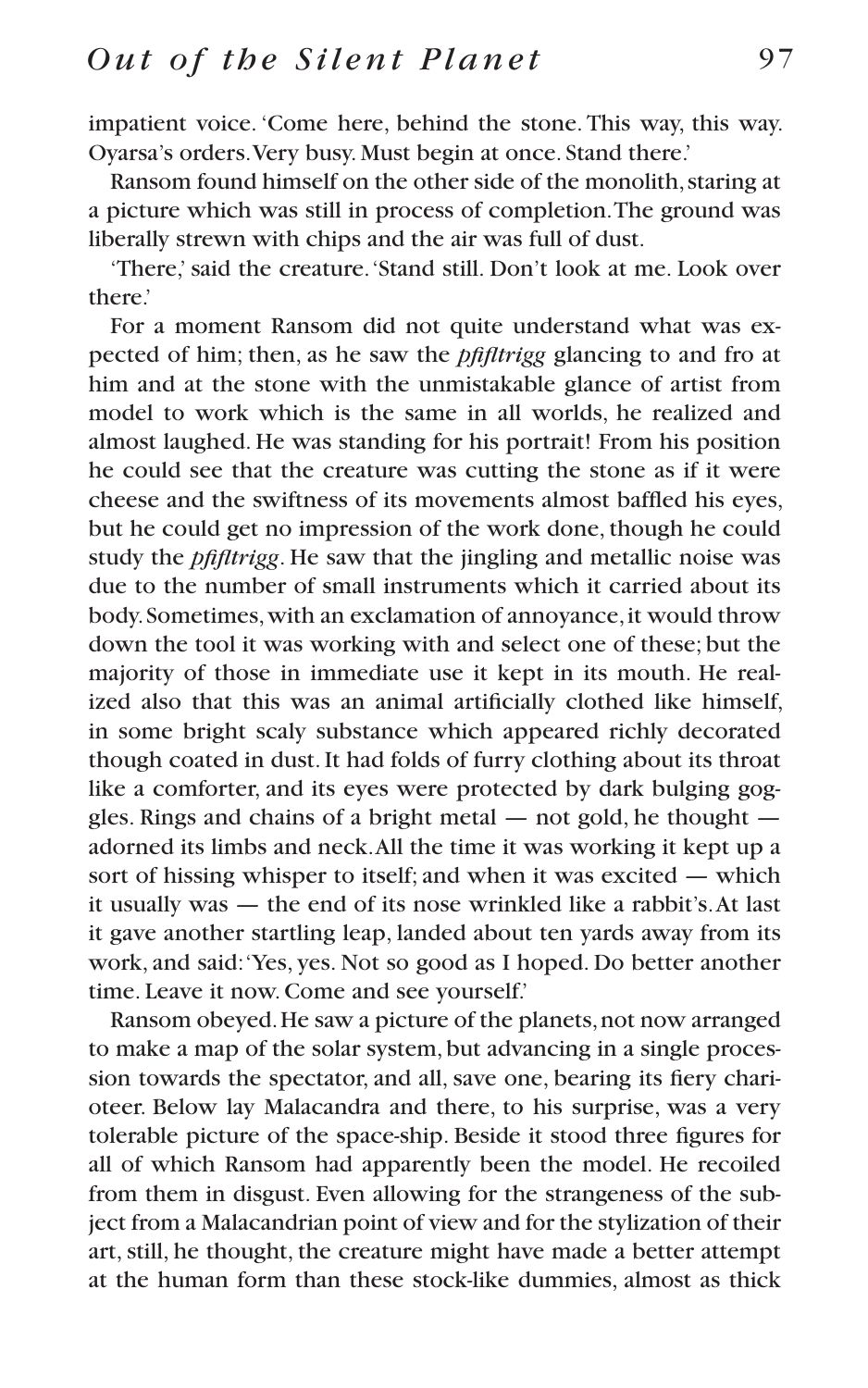as they were tall, and sprouting about the head and neck into something that looked like fungus.

He hedged. 'I expect it is like me as I look to your people,' he said. 'It is not how they would draw me in my own world.'

'No,' said the pfifltrigg. 'I do not mean it to be too like. Too like, and they will not believe it — those who are born after.' He added a good deal more which was difficult to understand; but while he was speaking it dawned upon Ransom that the odious figures were intended as an *idealization* of humanity. Conversation languished for a little. To change the subject Ransom asked a question which had been in his mind for some time.

'I cannot understand,' he said, 'how you and the *sorn*s and the *hrossa* all come to speak the same speech. For your tongues and teeth and throats must be very different.'

'You are right,' said the creature. 'Once we all had different speeches and we still have at home. But everyone has learned the speech of the *hrossa*.'

'Why is that?' said Ransom, still thinking in terms of terrestrial history. 'Did the *hrossa* once rule the others?'

'I do not understand. They are our great speakers and singers. They have more words and better. No one learns the speech of my people, for what we have to say is said in stone and sun's blood and stars' milk and all can see them. No one learns the *sorn*s' speech, for you can change their knowledge into any words and it is still the same. You cannot do that with the songs of the *hrossa*. Their tongue goes all over Malacandra. I speak it to you because you are a stranger. I would speak it to a *sorn*. But we have our old tongues at home. You can see it in the names. The *sorn*s have big-sounding names like Augray and Arkal and Belmo and Falmay. The *hrossa* have furry names like Hnoh and Hirthi and Hyoi and Hlithnahi.'

'The best poetry, then, comes in the roughest speech?'

'Perhaps,' said the pfifltrigg. 'As the best pictures are made in the hardest stone. But my people have names like Kalakaperi and Parakataru and Tafalakeruf. I am called Kanakaberaka.'

Ransom told it his name.

'In our country,' said Kanakaberaka, 'it is not like this. We are not pinched in a narrow *handramit*. There are the true forests, the green shadows, the deep mines. It is warm. It does not blaze with light like this, and it is not silent like this. I could put you in a place there in the forests where you could see a hundred fires at once and hear a hundred hammers. I wish you had come to our country. We do not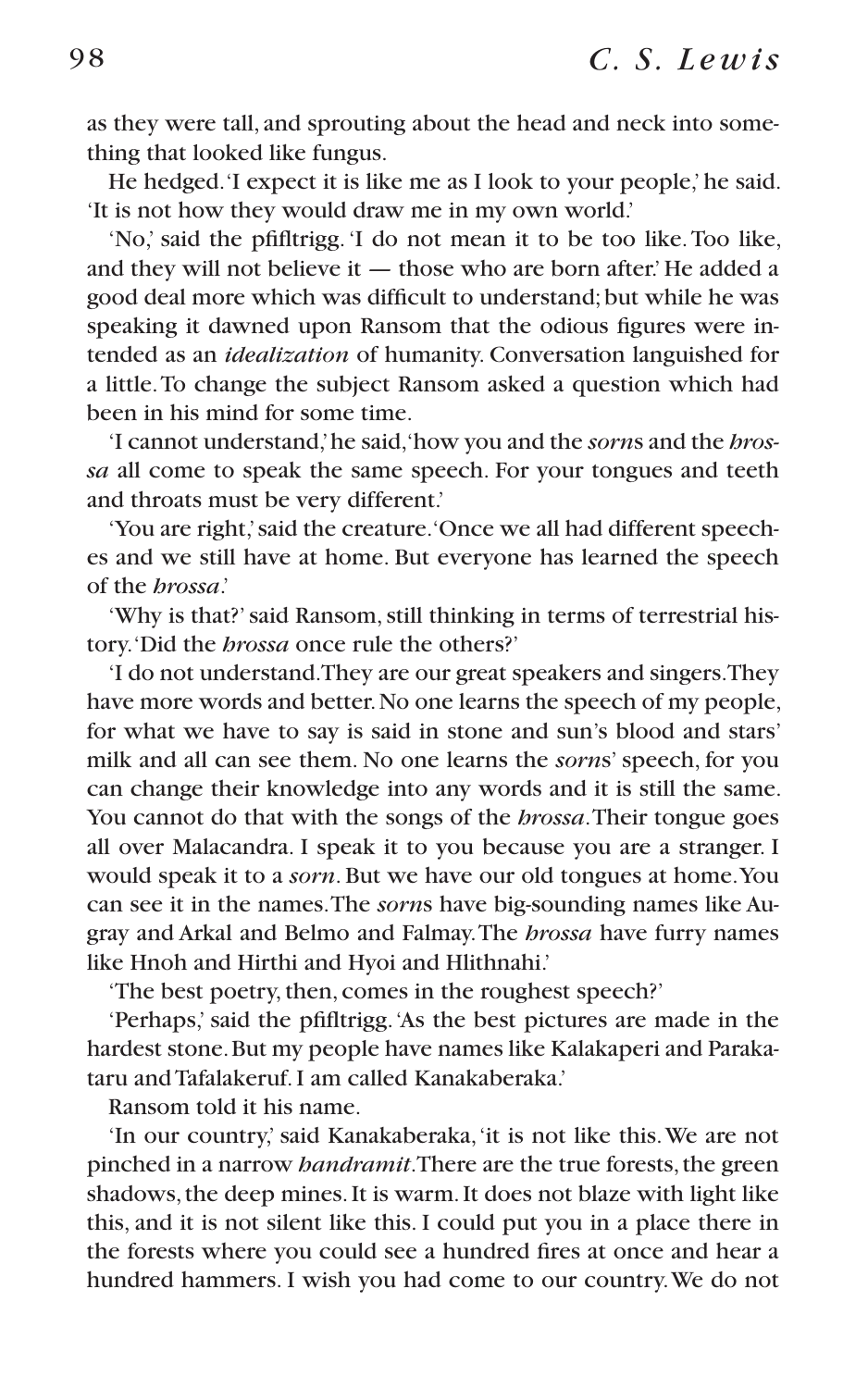live in holes like the *sorn*s nor in bundles of weed like the *hrossa*.' I could show you houses with a hundred pillars, one of sun's blood and the next of stars' milk, all the way... and all the world painted on the walls.'

'How do you rule yourselves?' asked Ransom. 'Those who are digging in the mines — do they like it as much as those who paint the walls?'

'All keep the mines open; it is a work to be shared. But each digs for himself the thing he wants for his work. What else would he do?'

'It is not so with us.'

'Then you must make very bent work. How would a maker understand working in sun's blood unless he went into the home of sun's blood himself and knew one kind from another and lived with it for days out of the light of the sky till it was in his blood and his heart, as if he thought it and ate it and spat it?'

'With us it lies very deep and hard to get and those who dig it must spend their whole lives on the skill.'

'And they love it?'

'I think not ... I do not know. They are kept at it because they are given no food if they stop.'

Kanakaberaka wrinkled his nose. Then there is not food in plenty on your world?'

'I do not know,' said Ransom. 'I have often wished to know the answer to that question but no one can tell me. Does no one keep your people at their work, Kanakaberaka?'

'Our females,' said the pfifltrigg with a piping noise which was apparently his equivalent for a laugh.

'Are your females of more account among you than those of the other *hnau* among them?'

'Very greatly. The *sorn*s make least account of females and we make most.'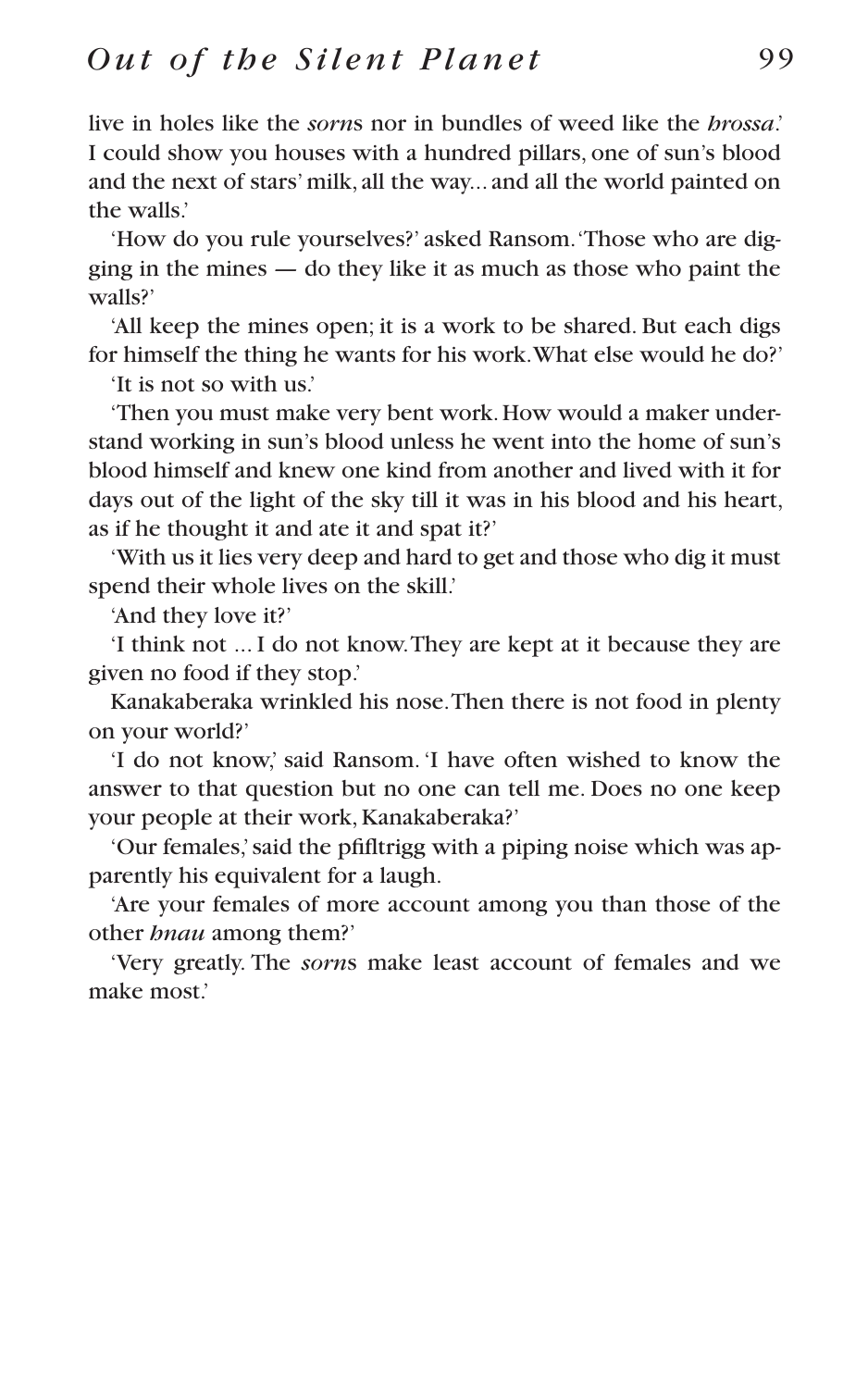## <u>SHAPTEK XV</u>

**T** HAT NIGHT Ransom slept in the guesthouse, which was a real house built by *pfifltriggi* and richly decorated. His pleasure at finding himself, in this respect, under more human conditions was qualified by the discomfort which, despite his reason, he could not help feeling in the presence, at close quarters, of so many Malacandrian creatures. All three species were represented. They seemed to have no uneasy feelings towards each other, though there were some differences of the kind that occur in a railway carriage on Earth — the *sorns* finding the house too hot and the *pfifltriggi* finding it too cold. He learned more of Malacandrian humour and of the noises that expressed it in this one night than he had learned during the whole of his life on the strange planet hitherto. Indeed, nearly all Malacandrian conversations in which he had yet taken part had been grave. Apparently the comic spirit arose chiefly from the meeting of the different kinds of *hnau*. The jokes of all three were equally incomprehensible to him. He thought he could see differences in kind — as that the *sorns* seldom got beyond irony, while the *hrossa* were extravagant and fantastic, and the *pfifltriggi* were sharp and excelled in abuse — but even when he understood all the words he could not see the points. He went early to bed.

It was at the time of early morning, when men on Earth go out to milk the cows, that Ransom was wakened. At first he did not know what had roused him. The chamber in which he lay was silent, empty and nearly dark. He was preparing himself to sleep again when a high-pitched voice close beside him said, 'Oyarsa sends for you.' He sat up, staring about him. There was no one there, and the voice repeated, 'Oyarsa sends for you. The confusion of sleep was now clearing in his head, and he recognized that there was an *eldil* in the room. He felt no conscious fear, but while he rose obediently and put on such of his clothes as he had laid aside he found that his heart was beating rather fast. He was thinking less of the invisible creature in the room than of the interview that lay before him. His old terrors of meeting some monster or idol had quite left him: he felt nervous as he remembered feeling on the morning of an examination when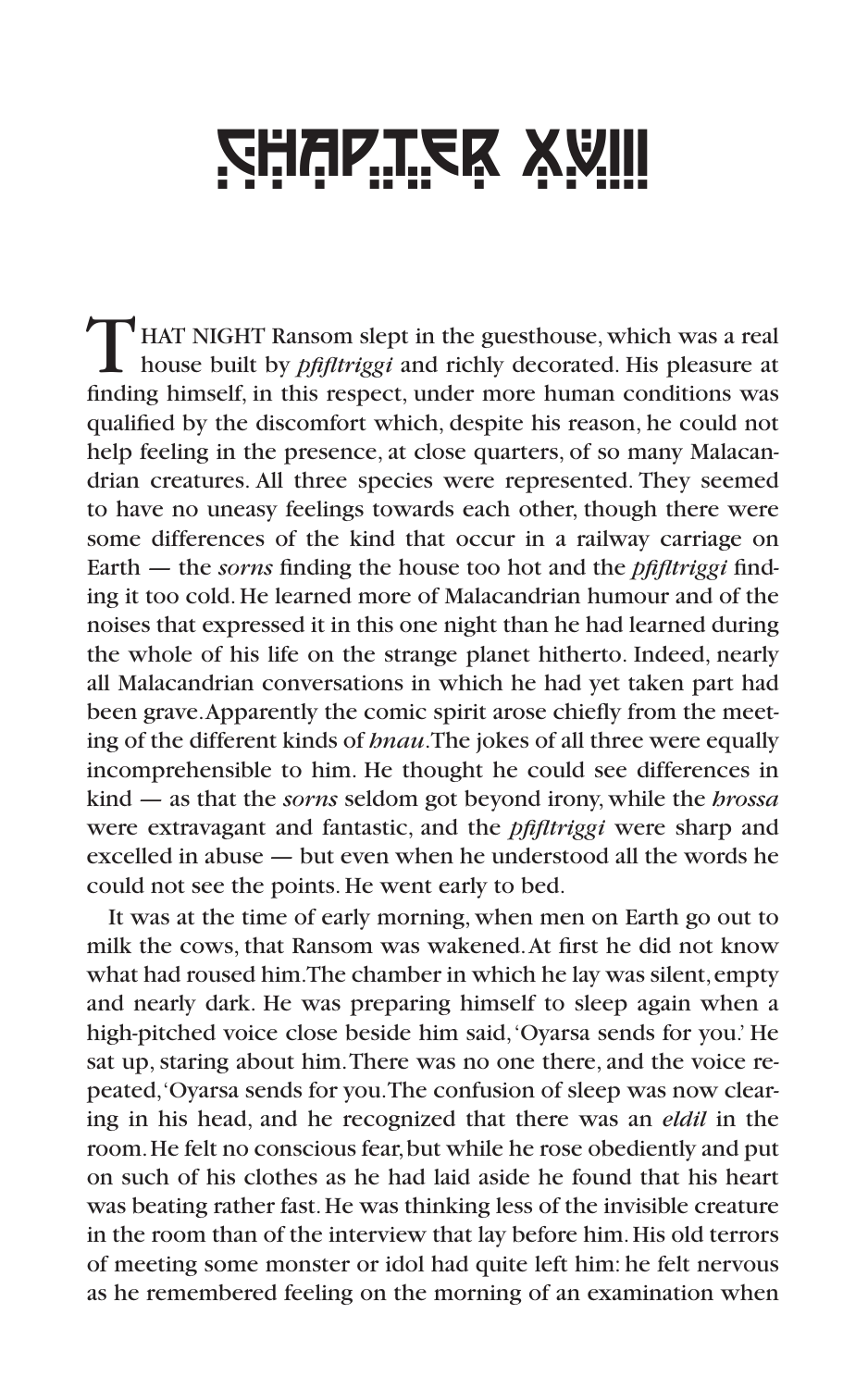he was an undergraduate. More than anything in the world he would have liked a cup of good tea.

The guesthouse was empty. He went out. The bluish smoke was rising from the lake and the sky was bright behind the jagged eastern wall of the canyon; it was a few minutes before sunrise. The air was still very cold, the groundweed drenched with dew, and there was something puzzling about the whole scene which he presently identified with the silence. The *eldil* voices in the air had ceased and so had the shifting network of small lights and shades. Without being told, he knew that it was his business to go up to the crown of the island and the grove. As he approached them he saw with a certain sinking of heart that the monolithic avenue was full of Malacandrian creatures, and all silent. They were in two lines, one on each side; and all squatting or sitting in the various fashions suitable to their anatomies. He walked on slowly and doubtfully, not daring to stop, and ran the gauntlet of all those inhuman and unblinking eyes. When he had come to the very summit, at the middle of the avenue where the biggest of the stones rose, he stopped — he never could remember afterwards whether an *eldil* voice had told him to do so or whether it was an intuition of his own. He did not sit down, for the earth was too cold and wet and he was not sure if it would be decorous. He simply stood — motionless like a man on parade. All the creatures were looking at him and there was no noise anywhere.

He perceived, gradually, that the place was full of *eldila*. The lights, or suggestions of light, which yesterday had been scattered over the island, were now all congregated in this one spot, and were all stationary or very faintly moving. The sun had risen by now, and still no one spoke. As he looked up to see the first, pale sunlight upon the monoliths, he became conscious that the air above him was full of a far greater complexity of light than the sunrise could explain, and light of a different kind, *eldil*-light. The sky, no less than the earth, was full of them; the visible Malacandrians were but the smallest part of the silent consistory which surrounded him. He might, when the time came, be pleading his cause before thousands or before millions: rank behind rank about him, and rank above rank over his head, the creatures that had never yet seen man and whom man could not see, were waiting for his trial to begin. He licked his lips, which were quite dry, and wondered if he would be able to speak when speech was demanded of him. Then it occurred to him that perhaps this — this waiting and being looked at *was* the trial; perhaps even now he was unconsciously telling them all they wished to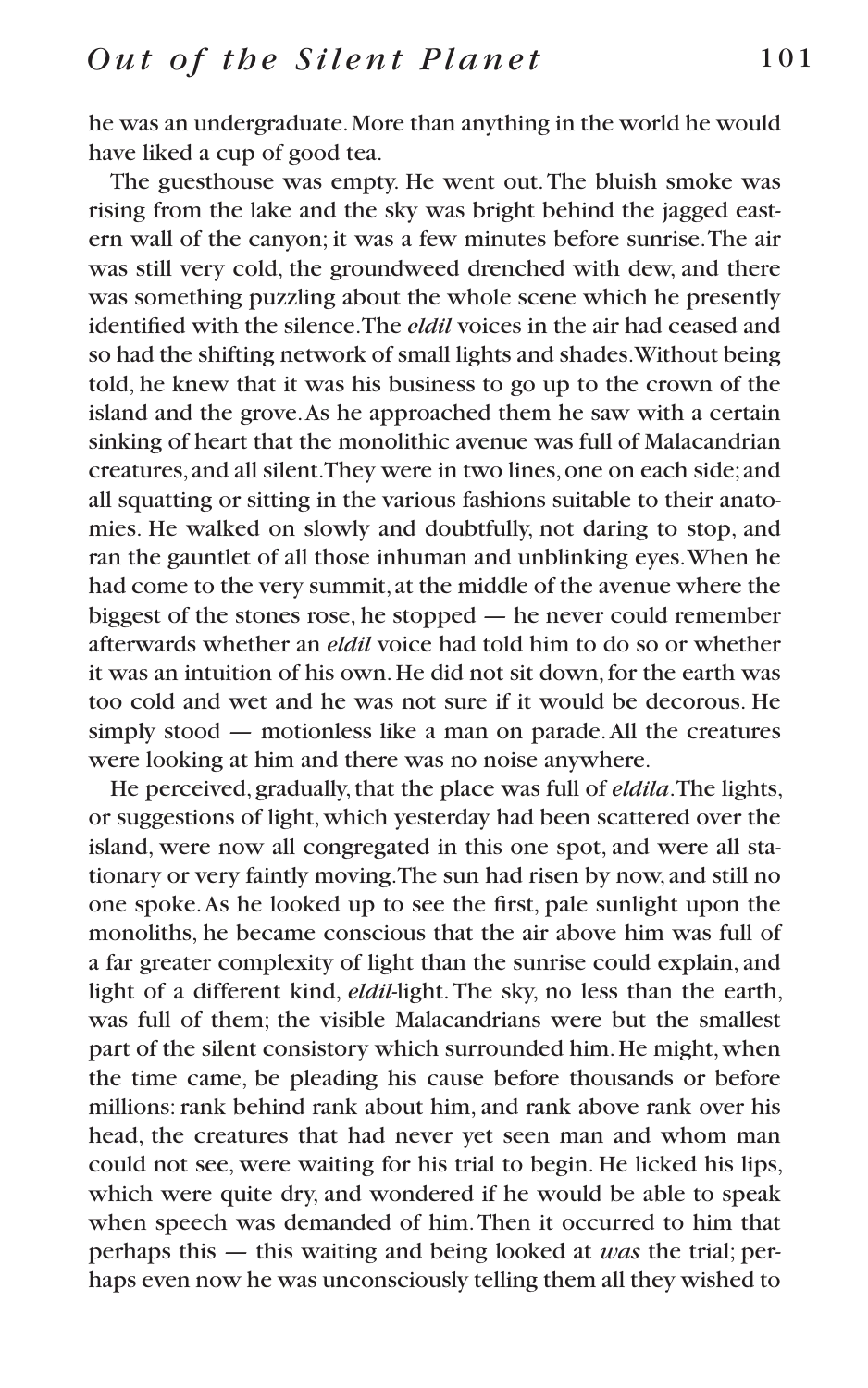know. But afterwards — a long time afterwards — there was a noise of movement. Every visible creature in the grove had risen to its feet and was standing, more hushed than ever, with its head bowed; and Ransom saw (if it could be called seeing) that Oyarsa was coming up between the long lines of sculptured stones. Partly he knew it from the faces of the Malacandrians as their lord passed them; partly he saw — he could not deny that he saw — Oyarsa himself. He never could say what it was like. The merest whisper of light — no, less than that, the smallest diminution of shadow — was travelling along the uneven surface of the groundweed; or rather some difference in the look of the ground, too slight to be named in the language of the five senses, moved slowly towards him. Like a silence spreading over a room full of people, like an infinitesimal coolness on a sultry day, like a passing memory of some long-forgotten sound or scent, like all that is stillest and smallest and most hard to seize in nature, Oyarsa passed between his subjects and drew near and came to rest, not ten yards away from Ransom, in the centre of Meldilorn. Ransom felt a tingling of his blood and a prickling on his fingers as if lightning were near him; and his heart and body seemed to him to be made of water.

Oyarsa spoke — a more unhuman voice than Ransom had yet heard, sweet and seemingly remote; an unshaken voice; a voice, as one of the *hrassa* afterwards said to Ransom, 'with no blood in it. Light is instead of blood for them.' The words were not alarming.

'What are you so afraid of, Ransom of Thulcandra?' it said.

'Of you, Oyarsa, because you are unlike me and I cannot see you.'

'Those are not great reasons,' said the voice. 'You are also unlike me, and, though I see you, I see you very faintly. But do not think we are utterly unlike. We are both copies of Maleldil. These are not the real reasons.'

Ransom said nothing.

'You began to be afraid of me before you set foot in my world. And you have spent all your time since then in flying from me. My servants saw your fear when you were in your ship in heaven. They saw that your own kind treated you ill, though they could not understand their speech. Then to deliver you out of the hands of those two I stirred up a *hnakra* to try if you would come to me of your own will. But you hid among the *hrossa* and though they told you to come to me, you would not. After that I sent my *eldil* to fetch you, but still you would not come. And in the end your own kind have chased you to me, and *hnau*'s blood has been shed.'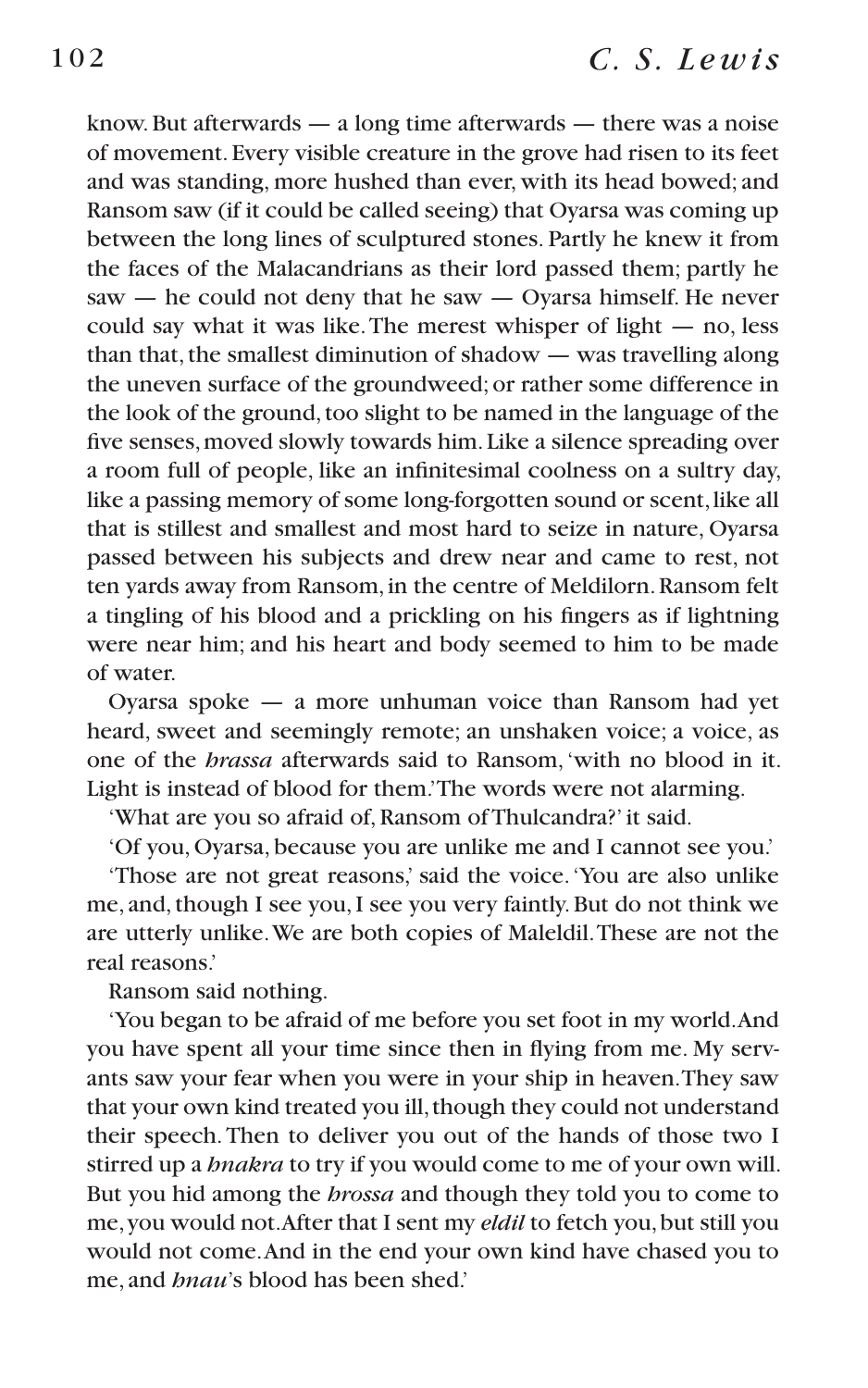'I do not understand, Oyarsa. Do you mean that it was you who sent for me from Thulcandra?'

'Yes. Did not the other two tell you this? And why did you come with them unless you meant to obey my call? My servants could not understand their talk to you when your ship was in heaven.'

'Your servants ... I cannot understand,' said Ransom.

'Ask freely,' said the voice.

'Have you servants out in the heavens?'

'Where else? There is nowhere else.'

'But you, Oyarsa, are here on Malacandra, as I am.'

'But Malacandra, like all worlds, floats in heaven. And I am not "here" altogether as you are, Ransom of Thulcandra. Creatures of your kind must drop out of heaven into a world; for us the worlds are places in heaven. But do not try to understand this now. It is enough to know that I and my servants are even now in heaven;' they were around you in the sky-ship no less than they are around you here.'

Then you knew of our journey before we left Thulcandra?'

'No. Thulcandra is the world we do not know. It alone is outside the heaven, and no message comes from it.'

Ransom was silent, but Oyarsa answered his unspoken questions.

'It was not always so. Once we knew the Oyarsa of your world — he was brighter and greater than I — and then we did not call it Thulcandra. It is the longest of all stories and the bitterest. He became bent. That was before any life came on your world. Those were the Bent Years of which we still speak in the heavens, when he was not yet bound to Thulcandra but free like us. It was in his mind to spoil other worlds besides his own. He smote your moon with his left hand and with his right he brought the cold death on my *harandra* before its time; if by my arm Maleldil had not opened the *handramits* and let out the hot springs, my world would have been unpeopled. We did not leave him so at large for long. There was great war, and we drove him back out of the heavens and bound him in the air of his own world as Maleldil taught us. There doubtless he lies to this hour, and we know no more of that planet: it is silent. We think that Maleldil would not give it up utterly to the Bent One, and there are stories among us that He has taken strange counsel and dared terrible things, wrestling with the Bent One in Thulcandra. But of this we know less than you; it is a thing we desire to look into.'

It was some time before Ransom spoke again and Oyarsa respected his silence. When he had collected himself he said: 'After this story, Oyarsa, I may tell you that our world is very bent. The two who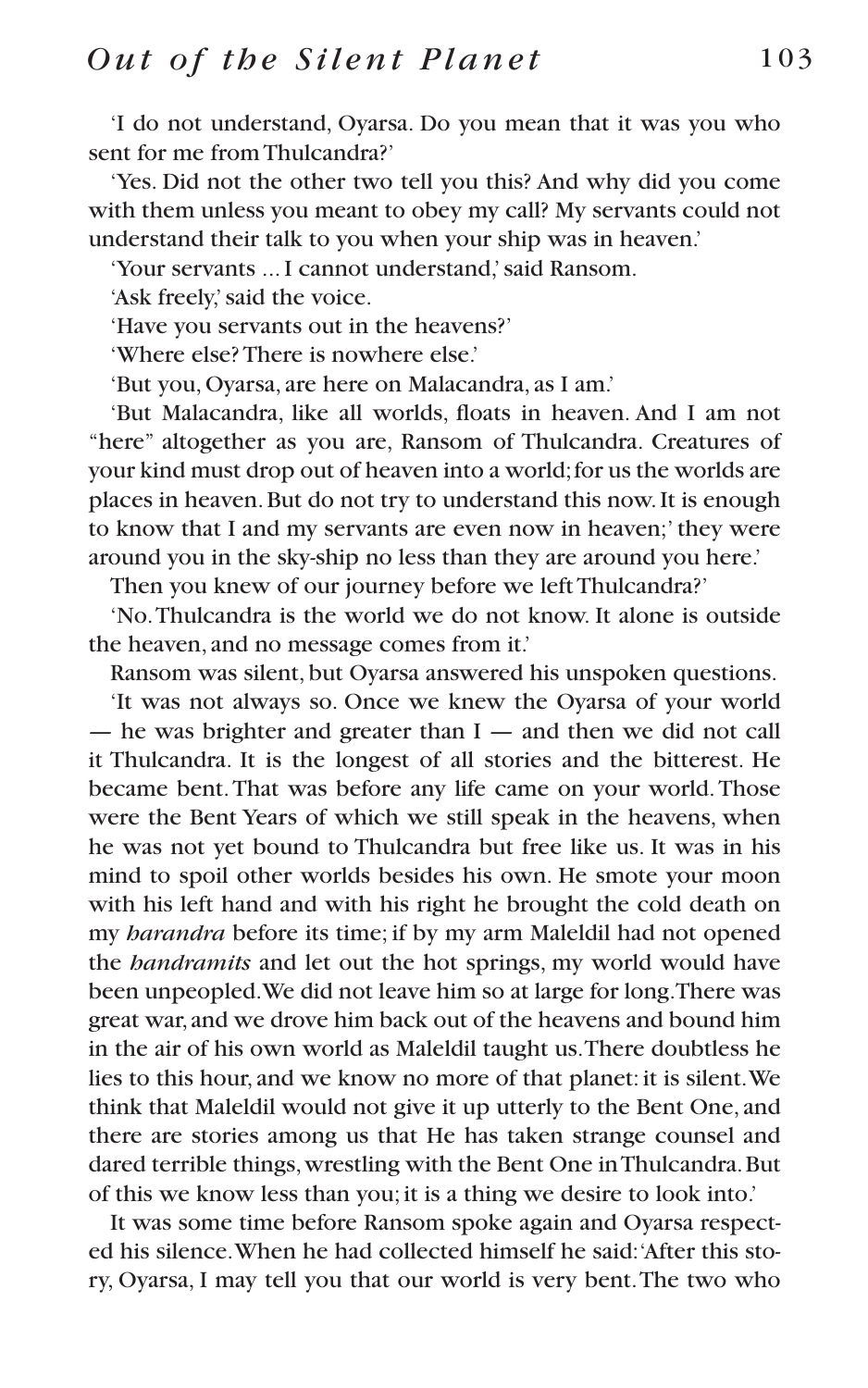brought me knew nothing of you, but only that the *sorn*s had asked for me. They thought you were a false *eldil*, I think. There are false *eldila* in the wild parts of our world; men kill other men before them — they think the *eldil* drinks blood. They thought the *sorn*s wanted me for this or for some other evil. They brought me by force. I was in terrible fear. The tellers of tales in our world make us think that if there is any life beyond our own air, it is evil.'

'I understand,' said the voice. 'And this explains things that I have wondered at. As soon as your journey had passed your own air and entered heaven, my servants told me that you seemed to be coming unwillingly and that the others had secrets from you. I did not think any creature could be so bent as to bring another of its own kind here by force.'

'They did not know what you wanted me for, Oyarsa. Nor do I know yet.'

'I will tell you. Two years ago — and that is about four of your years — this ship entered the heavens from your world. We followed its journey all the way hither and *eldila* were with it as it sailed over the *harandra*, and when at last it came to rest in the *handramit* more than half my servants were standing round it to see the strangers come out. All beasts we kept back from the place, and no *hnau* yet knew of it. When the strangers had walked to and fro on Malacandra and made themselves a hut and their fear of a new world ought to have worn off; I sent certain *sorn*s to show themselves and to teach the strangers our language. I chose *sorn*s because they are most like your people in form. The Thulcandrians feared the *sorn*s and were very unteachable. The *sorn*s went to them many times and taught them a little. They reported to me that the Thulcandrians were taking sun's blood wherever they could find it in the streams. When I could make nothing of them by report, I told the *sorn*s to bring them to me, not by force but courteously. They would not come. I asked for one of them, but not even one of them would come. It would have been easy to take them; but though we saw they were stupid we did not know yet how bent they were, and I did not wish to stretch my authority beyond the creatures of my own world. I told the *sorn*s to treat them like cubs, to tell them that they would be allowed to pick up no more of the sun's blood until one of their race came to me. When they were told this they stuffed as much as they could into the sky-ship and went back to their own world. We wondered at this, but now it is plain. They thought I wanted one of your race to eat and went to fetch one. If they had come a few miles to see me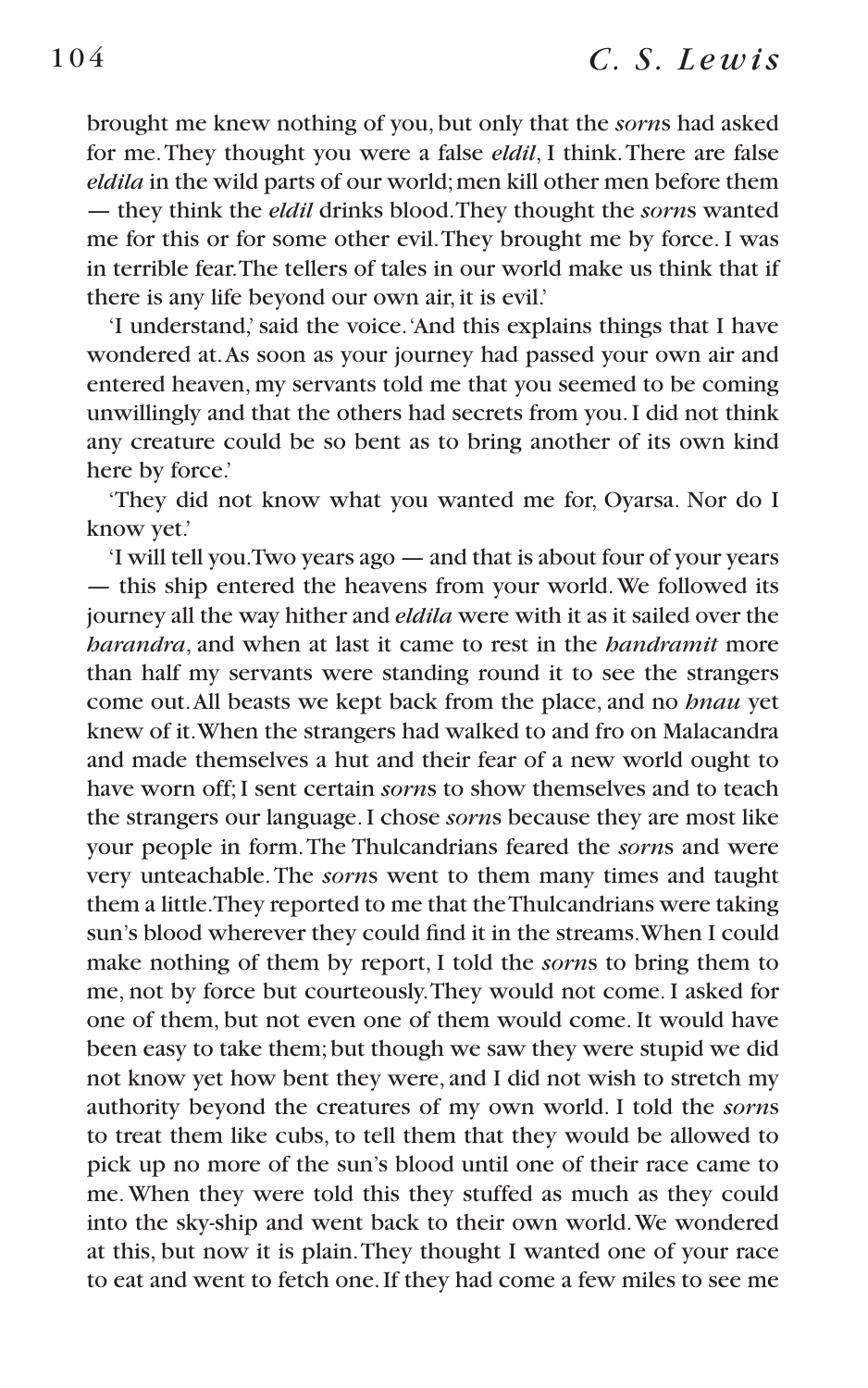I would have received them honourably; now they have twice gone a voyage of millions of miles for nothing and will appear before me none the less. And you also, Ransom of Thulcandra, you have taken many vain troubles to avoid standing where you stand now.

'That is true, Oyarsa. Bent creatures are full of fears. But I am here now and ready to know your will with me.'

'Two things I wanted to ask of your race. First I must know why you come here — so much is my duty to my world. And secondly I wish to hear of Thulcandra and of Maleldil's strange wars there with the Bent One; for that, as I have said, is a thing we desire to look into.'

'For the first question, Oyarsa, I have come here because I was brought. Of the others, one cares for nothing but the sun's blood, because in our world he can exchange it for many pleasures and powers. But the other means evil to you. I think he would destroy all your people to make room for our people; and then he would do the same with other worlds again. He wants our race to last for always, I think and he hopes they will leap from world to world ... always going to a new sun when an old one dies... or something like that.'

'Is he wounded in his brain?'

'I do not know. Perhaps I do not describe his thoughts right. He is more learned than I.'

'Does he think he could go to the great worlds? Does he think Maleldil wants a race to live for ever?'

'He does not know there is any Maleldil. But what is certain, Oyarsa, is that he means evil to your world. Our kind must not be allowed to come here again. If you can prevent it only by killing all three of us, I am content.'

'If you were my own people I would kill them now, Ransom, and you soon; for they are bent beyond hope, and you, when you have grown a little braver, will be ready to go to Maleldil. But my authority is over my own world. It is a terrible thing to kill someone else's *hnau*. It will not be necessary.'

'They are strong, Oyarsa, and they can throw death many miles and can blow killing airs at their enemies.'

'The least of my servants could touch their ship before it reached Malacandra, while it was in the heaven, and make it a body of different movements — for you, no body at all. Be sure that no one of your race will come into my world again unless I call him. But enough of this. Now tell me of Thulcandra. Tell me all. We know nothing since the day when the Bent One sank out of heaven into the air of your world, wounded in the very light of his light. But why have you be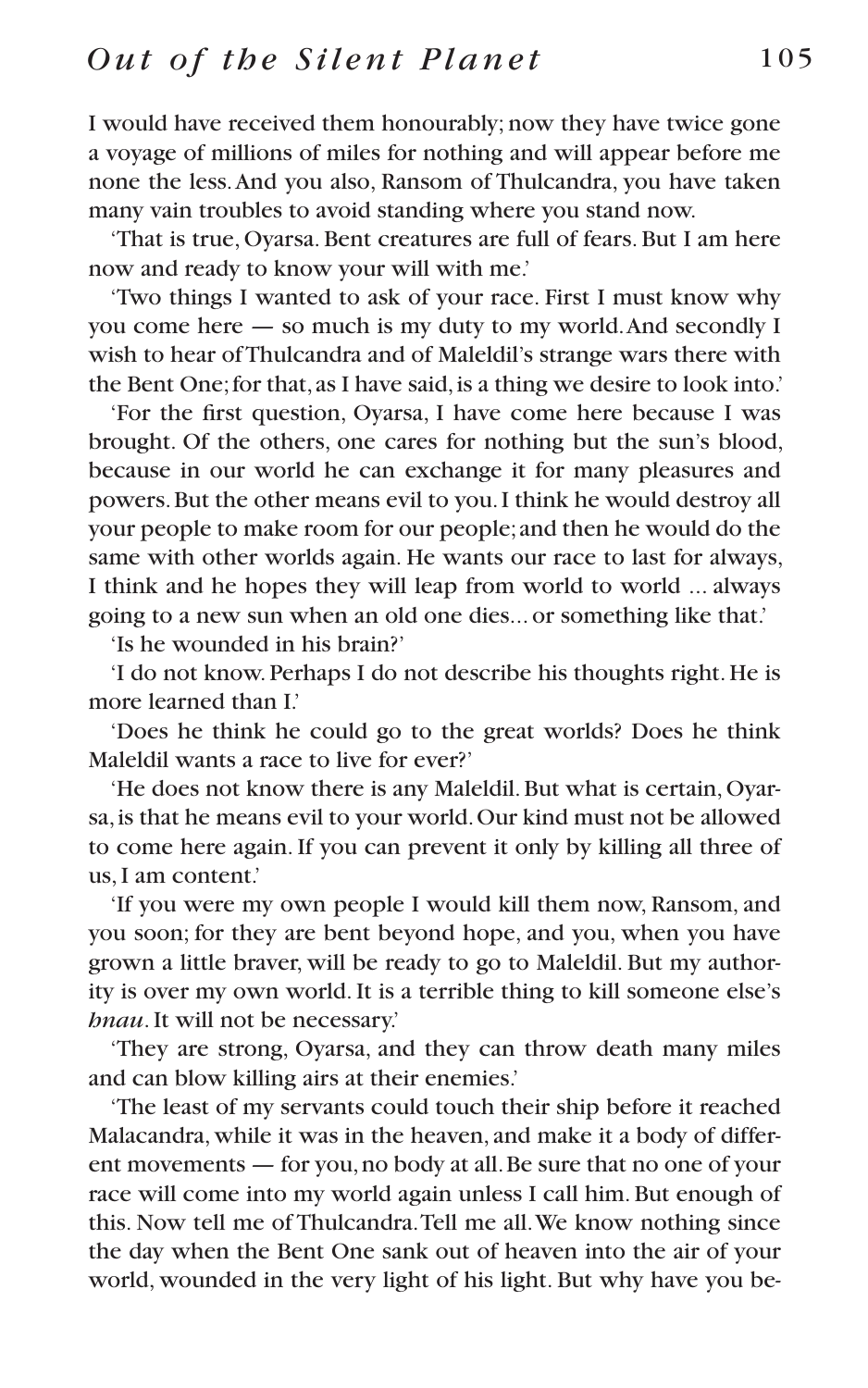come afraid again?'

'I am afraid of the lengths of time, Oyarsa ... or perhaps I do not understand. Did you not say this happened before there was life on Thulcandra?'

'Yes.'

'And you, Oyarsa? You have lived... and that picture on the stone where the cold is killing them on the *harandra*? Is that a picture of something that was before my world began?'

'I see you are *hnau* after all,' said the voice. 'Doubtless no stone that faced the air then would be a stone now. The picture has begun to crumble away and been copied again more times than there are *eldila* in the air above us. But it was copied right. In that way you are seeing a picture that was finished when your world was still half made. But do not think of these things. My people have a law never to speak much of sizes or numbers to you others, not even to *sorn*s. You do not understand, and it makes you do reverence to nothings and pass by what is really great.. Rather tell me what Maleldil has done in Thulcandra.'

'According to our traditions —' Ransom was beginning, when an unexpected disturbance broke in upon the solemn stillness of the assembly. A large party almost a procession, was approaching the grove, from the direction of the ferry. It consisted entirely, so far as he could see, of *hrossa*, and they appeared to be carrying something.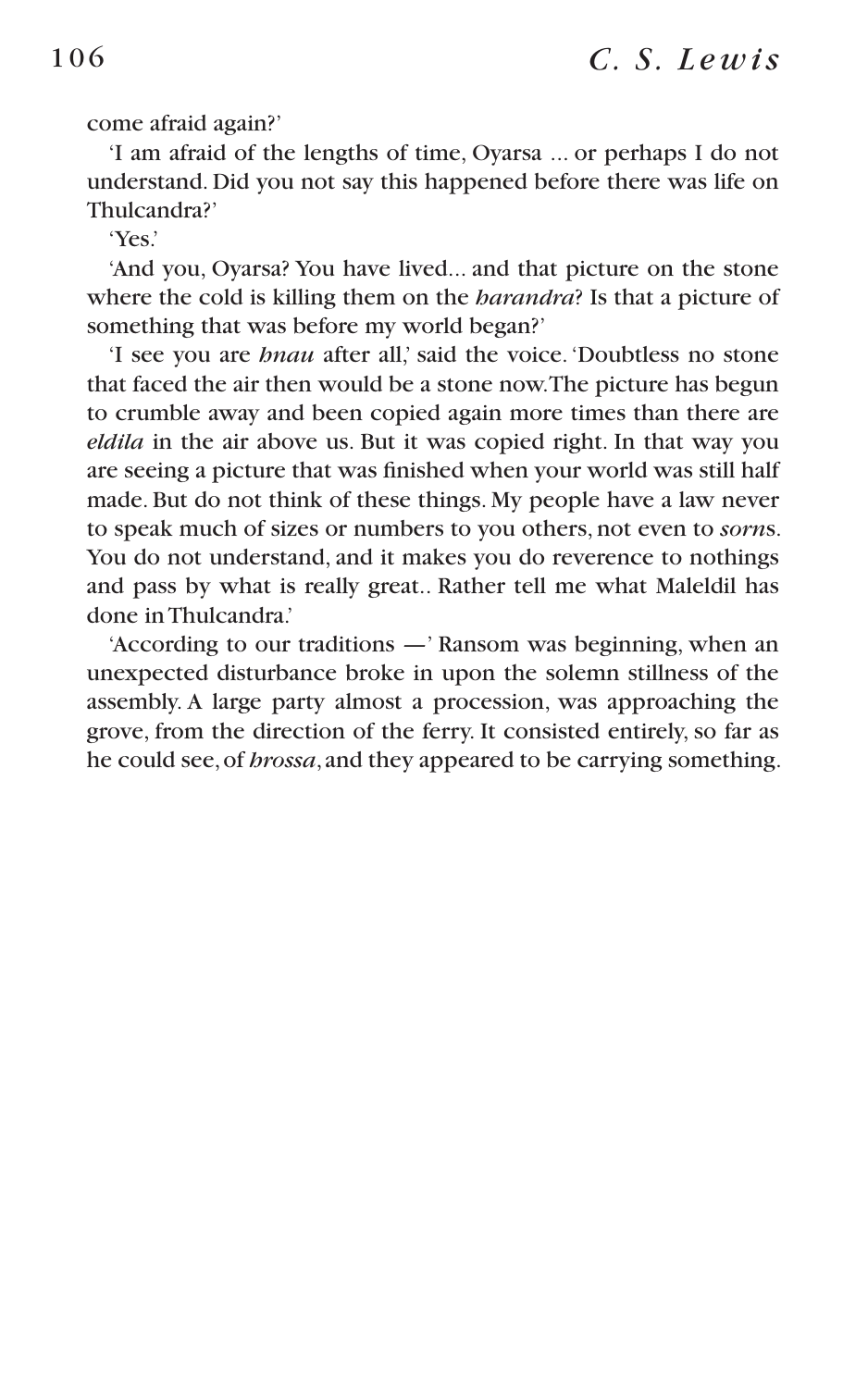# XIX XI<u>X</u>ER

AS THE procession drew nearer Ransom saw that the foremost *hrossa* were supporting three long and narrow burdens. They carried them on their heads, four *hrossa* to each. After these came a number of others armed with harpoons and apparently guarding two creatures which he did not recognize. The light was behind them as they entered between the two farthest monoliths. They were much shorter than any animal he had yet seen on Malacandra, and he gathered that they were bipeds, though the lower limbs were so thick and sausage like that he hesitated to call them legs. The bodies were a little narrower at the top than at the bottom so as to be very slightly pear-shaped, and the heads were neither round like those of *hrossa* nor long like those of *sorns*, but almost square. They stumped along on narrow, heavy-looking feet which they seemed to press into the ground with unnecessary violence. And now their faces were becoming visible as masses of lumped and puckered flesh of variegated colour fringed in some bristly, dark substance.... Suddenly, with an indescribable change of feeling, he realized that he was looking at men. The two prisoners were Weston and Devine and he, for one privileged moment, had seen the human form with almost Malacandrian eyes.

The leaders of the procession had now advanced to within a few yards of Oyarsa and laid down their burdens. These, he now saw, were three dead *hrossa* laid on biers of some unknown metal; they were on their backs and their eyes, not closed as we close the eyes of human dead, stared disconcertingly up at the far-off golden canopy of the grove. One of them he took to be Hyoi, and it was certainly Hyoi's brother, Hyahi, who now came forward, and after an obeisance to Oyarsa began to speak.

Ransom at first did not hear what he was saying, for his attention was concentrated on Weston and Devine. They were weaponless and vigilantly guarded by the armed *hrossa* about them. Both of them, like Ransom himself had let their beards grow ever since they landed on Malacandra, and both were pale and travel stained. Weston was standing with folded arms, and his face wore a fixed,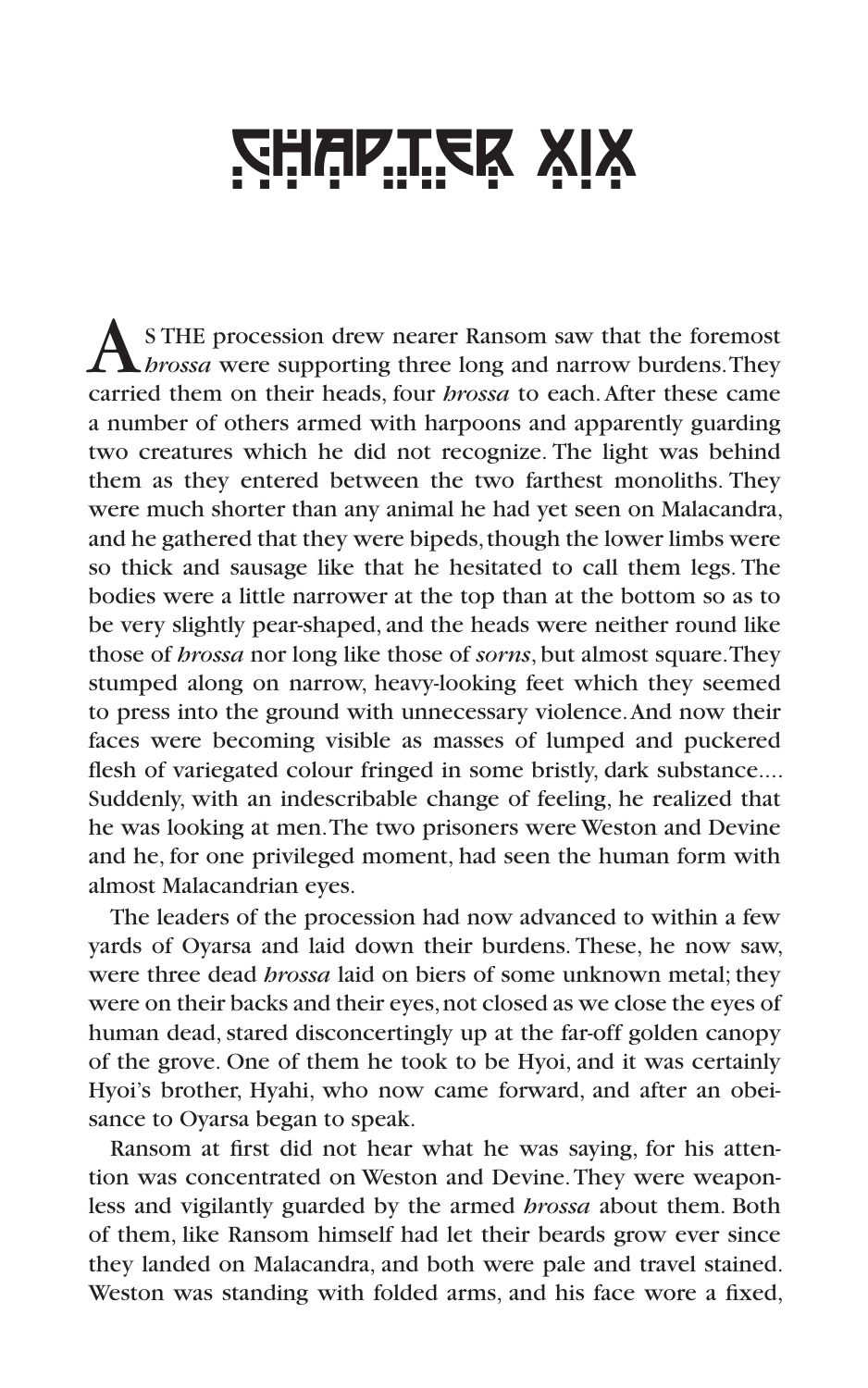even an elaborate, expression of desperation. Devine, with his hands in his pockets, seemed to be in a state of furious sulks. Both clearly thought that they had good reason to fear, though neither was by any means lacking in courage. Surrounded by their guards as they were, and intent on the scene before them, they had not noticed Ransom.

He became aware of what Hyoi's brother was saying. 'For the death of these two, Oyarsa, I do not so much complain, for when we fell upon the *hmana* by night they were in terror. You may say it was as a hunt and these two were killed as they might have been by a *hnahra*. But Hyoi they hit from afar with a coward's weapon when he had done nothing to frighten them. And now he lies there (and I do not say it because he was my brother, but all the *handramit* knows it) and he was a *hnakrapunt* and a great poet and the loss of him is heavy.'

The voice of Oyarsa spoke for the first time to the two men.

'Why have you killed my *hnau*?' it said.

Weston and Devine looked anxiously about them to identify the speaker.

'God!' exclaimed Devine in English. 'Don't tell me they've got a loudspeaker.'

'Ventriloquism,' replied Weston in a husky whisper. 'Quite common among savages. The witch-doctor or medicine-man pretends to go into a trance and he does it. The thing to do is to identify the medicine-man and address your remarks to *him* wherever the voice seems to come from; it shatters his nerve and shows you've seen through him. Do you see any of the brutes in a trance? By Jove — I've spotted him.'

Due credit must be given to Weston for his power of observation: he had picked out the only creature in the assembly which was not standing in an attitude of reverence and attention. This was an elderly *hross* close beside him. It was squatting; and its eyes were shut. Taking a step towards it, he struck a defiant attitude and exclaimed in a loud voice (his knowledge of the language was elementary): 'Why you take our puff-bangs away? We very angry with you. We not afraid.'

On Weston's hypothesis his action ought to have been impressive. Unfortunately for him, no one else shared his theory of the elderly *hross*'s behaviour. The *hross* who was well known to all of them, including Ransom — had not come with the funeral procession. It had been in its place since dawn. Doubtless it intended no disrespect to Oyarsa; but it must be confessed that it had yielded, at a much earlier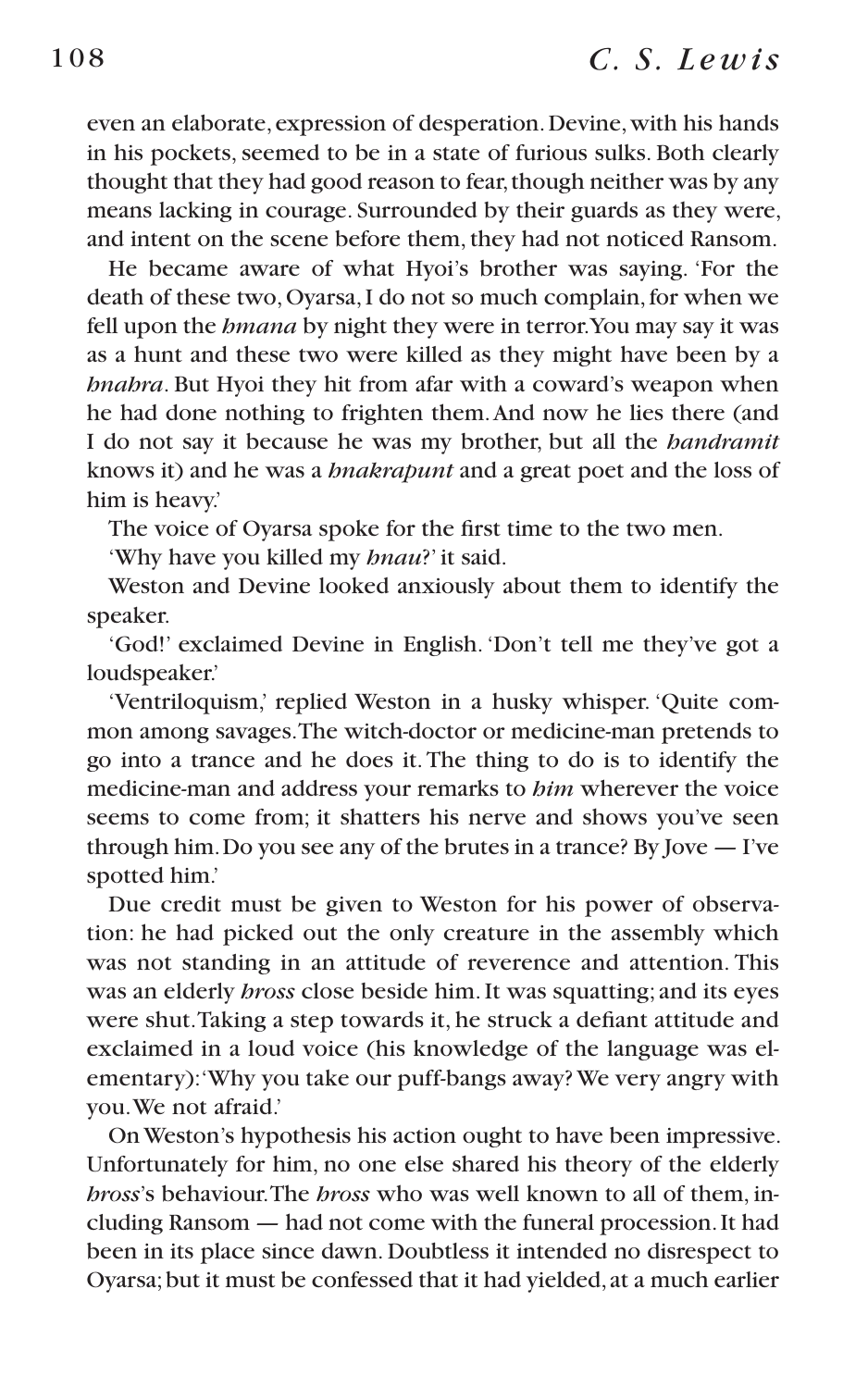stage in the proceedings, to an infirmity which attacks elderly *hnau* of all species, and was by this time enjoying a profound and refreshing slumber. One of its whiskers twitched a little as Weston shouted in its face, but its eyes remained shut.

The voice of Oyarsa spoke again. 'Why do you speak to him?' it said. 'It is I who ask you. Why have you killed my *hnau*?'

'You let us go, then we talkee-talkee,' bellowed Weston at the sleeping *hross*. 'You think we no power, think you do all you like. You no can. Great big headman in sky he send us. You no do what I say, he come, blow you all up — Pouff! Bang!'

'I do not know what *bang* means,' said the voice. 'But why have you killed my *hnau*?'

'Say it was an accident,' muttered Devine to Weston in English.

'I've told you before,' replied Weston in the same language. 'You don't understand how to deal with natives. One sign of yielding and they'll be at our throats. The only thing is to intimidate them.'

'All right! Do your stuff; then,' growled Devine. He was obviously losing faith in his partner.

Weston cleared his throat and again rounded on the elderly *hross*.

'We kill him,' he shouted 'Show what we can do. Everyone who no do all we say pouff! bang! — kill him same as that one. You do all we say and we give you much pretty things. See! See!' To Ransom's intense discomfort, Weston at this point whipped out of his pocket a brightly coloured necklace of beads, the undoubted work of Mr Woolworth, and began dangling it in front of the faces of his guards, turning slowly round and round and repeating, 'Pretty, pretty! See! See!'

The result of this manoeuvre was more striking than Weston himself had anticipated. Such a roar of sounds as human ears had never heard before — baying of *hrossa*, piping of *pfifltriggi*, booming of *sorn*s — burst out and rent the silence of that august place, waking echoes from the distant mountain walls. Even in the air above them there was a faint ringing of the *eldil* voices. It is greatly to Weston's credit that though he paled at this he did not lose his nerve.

'You no roar at me,' he thundered. 'No try make me afraid. Me no afraid of you.'

'You must forgive my people,' said the voice of Oyarsa — and even it was subtly changed but they are not roaring at you. They are only laughing.

But Weston did not know the Malacandrian word for *laugh*: indeed, it was not a word he understood very well in any language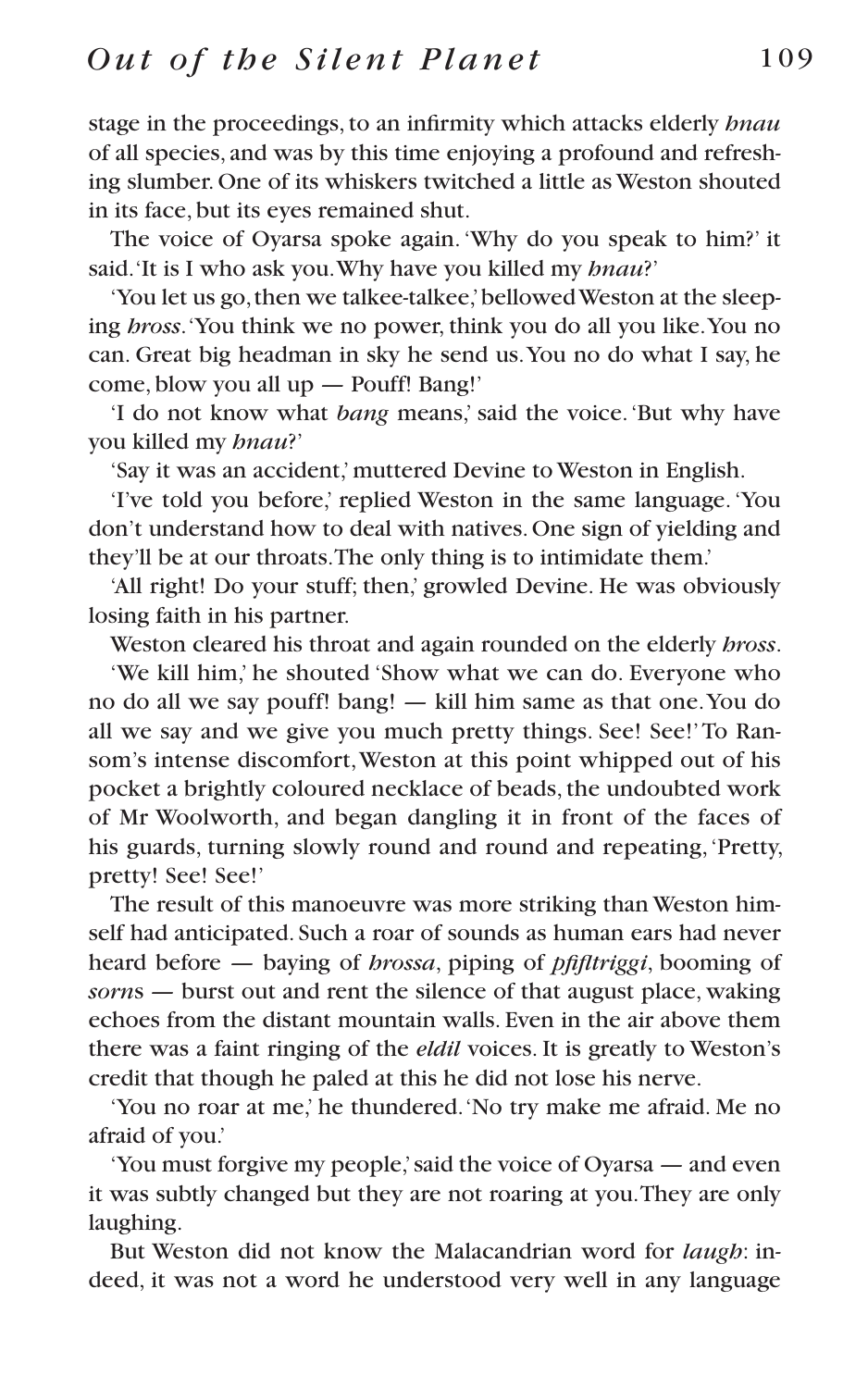Ransom, biting his lips with mortification, almost prayed that one experiment with the beads would satisfy the scientist; but that was because he did not know Weston. The latter saw that the clamour had subsided. He knew that he was following the most orthodox rules for frightening and then conciliating primitive races; and he was not the man to be deterred by one or two failures. The roar that went up from the throats of all spectators as he again began revolving like a slow motion picture of a humming-top, occasionally mopping his brow with his left hand and conscientiously jerking the necklace up and down with his right, completely drowned anything he might be attempting to say; but Ransom saw his lips moving and had little doubt that he was working away at 'Pretty, pretty!' Then suddenly the sound of laughter almost redoubled its volume. The stars in their courses were fighting against Weston. Some hazy memory of efforts made long since to entertain an infant niece had begun to penetrate his highly trained mind. He was bobbing up and down from the knees and holding his head on one side; he was almost dancing; and he was by now very hot indeed. For all Ransom knew he was saying 'Diddle, diddle, diddle.'

It was sheer exhaustion which ended the great physicist's performance — the most successful of its kind ever given on Malacandra — and with it the sonorous raptures of his audience. As silence returned Ransom heard Devine's voice in English:

'For God's sake stop making a buffoon of yourself Weston,' it said. 'Can't you see it won't work?'

'It *doesn't* seem to be working,' admitted Weston, 'and I'm inclined to think they have even less intelligence than we supposed. Do you think, perhaps, if I tried it just once again — or would you like to try this time?'

'Oh, Hell!' said Devine, and, turning his back on his partner, Sat down abruptly on the ground, produced his cigarette case and began to smoke.

'I'll give it to the witch-doctor,' said Weston during the moment of silence which Devine's action had produced among the mystified spectators; and before anyone could stop him he took a step forward and attempted to drop the string of beads round the elderly *hross*'s neck. The *hross*'s head was, however, too large for this operation and the necklace merely settled on its forehead like a crown, slightly over one eye. It shifted its head a little, like a dog worried with flies, snorted gently, and resumed its sleep.

Oyarsa's voice now addressed Ransom. 'Are your fellow-creatures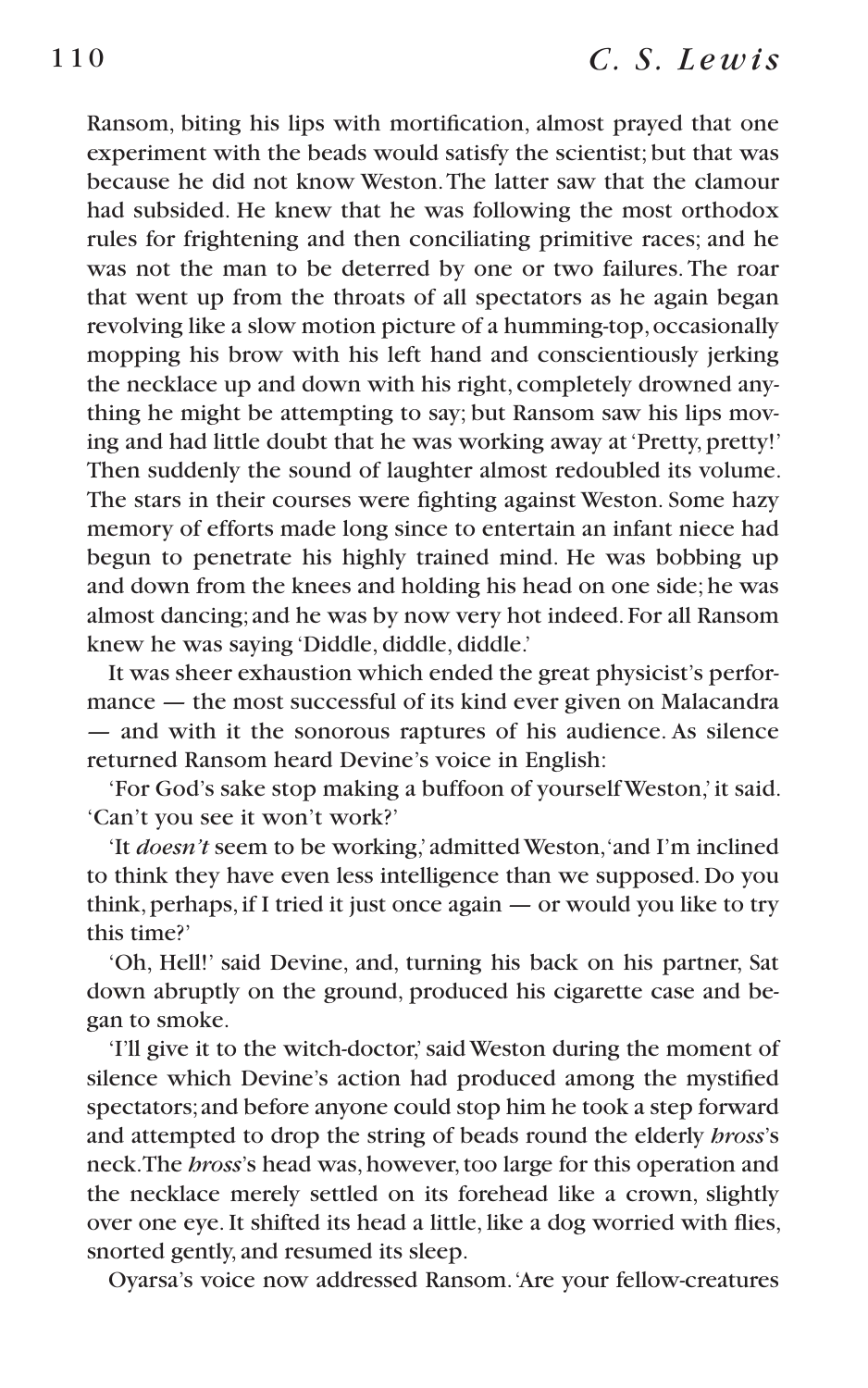hurt in their brains, Ransom of Thulcandra?' it said. 'Or are they too much afraid to answer my questions?'

'I think, Oyarsa,' said Ransom, 'that they do not believe you are there. And they believe that all these *hnau* are — are like very young cubs. The thicker *hman* is trying to frighten them and then to please them with gifts.'

At the sound of Ransom's voice the two prisoners turned sharply around. Weston was about to speak when Ransom interrupted him hastily in English: 'Listen, Weston. It is not a trick. There really is a creature there in the middle — there where you can see a kind of light, or a kind of something, if you look hard. And it is at least as intelligent as a man — they seem to live an enormous time. Stop treating it like a child and answer its questions. And if you take my advice, you'll speak the truth and not bluster.'

'The brutes seem to have intelligence enough to take you in, anyway,' growled Weston; but it was in a somewhat modified voice that he turned once more to the sleeping *hross* — the desire to wake up the supposed witch-doctor was becoming an obsession — and addressed it.

'We sorry we kill him,' he said, pointing to Hyoi. 'No go to kill him. *Sorn*s tell us bring man, give him your big head. We got away back into sky. *He* come' (here he indicated Ransom) 'with us. He very bent man, run away, no do what *sorn*s say like us. We run after him, get him back for *sorn*s, want to do what we say and *sorn*s tell us, see? He not let us. Run away, run, run. We run after. See a big black one, think he kill us, we kill him — pouff! bang! All for bent man. He no run away, he be good, we no run after, no kill big black one, see? You have bent man — bent man make all trouble — you plenty keep him, let us go. He afraid of you, we no afraid. Listen —'

At this moment Weston's continual bellowing in the face of the *hross* at last produced the effect he had striven for so long. The creature opened its eyes and stared mildly at him in some perplexity. Then, gradually realizing the impropriety of which it had been guilty, it rose slowly to its standing position, bowed respectfully to Oyarsa, and finally waddled out of the assembly still carrying the necklace draped over its right ear and eye. Weston, his mouth still open, followed the retreating figure with his gaze till it vanished among the stems of the grove.

It was Oyarsa who broke the silence... 'We have had mirth enough,' he said, 'and it is time to hear true answers to our questions. Something is wrong in your head, *hnau* from Thulcandra. There is too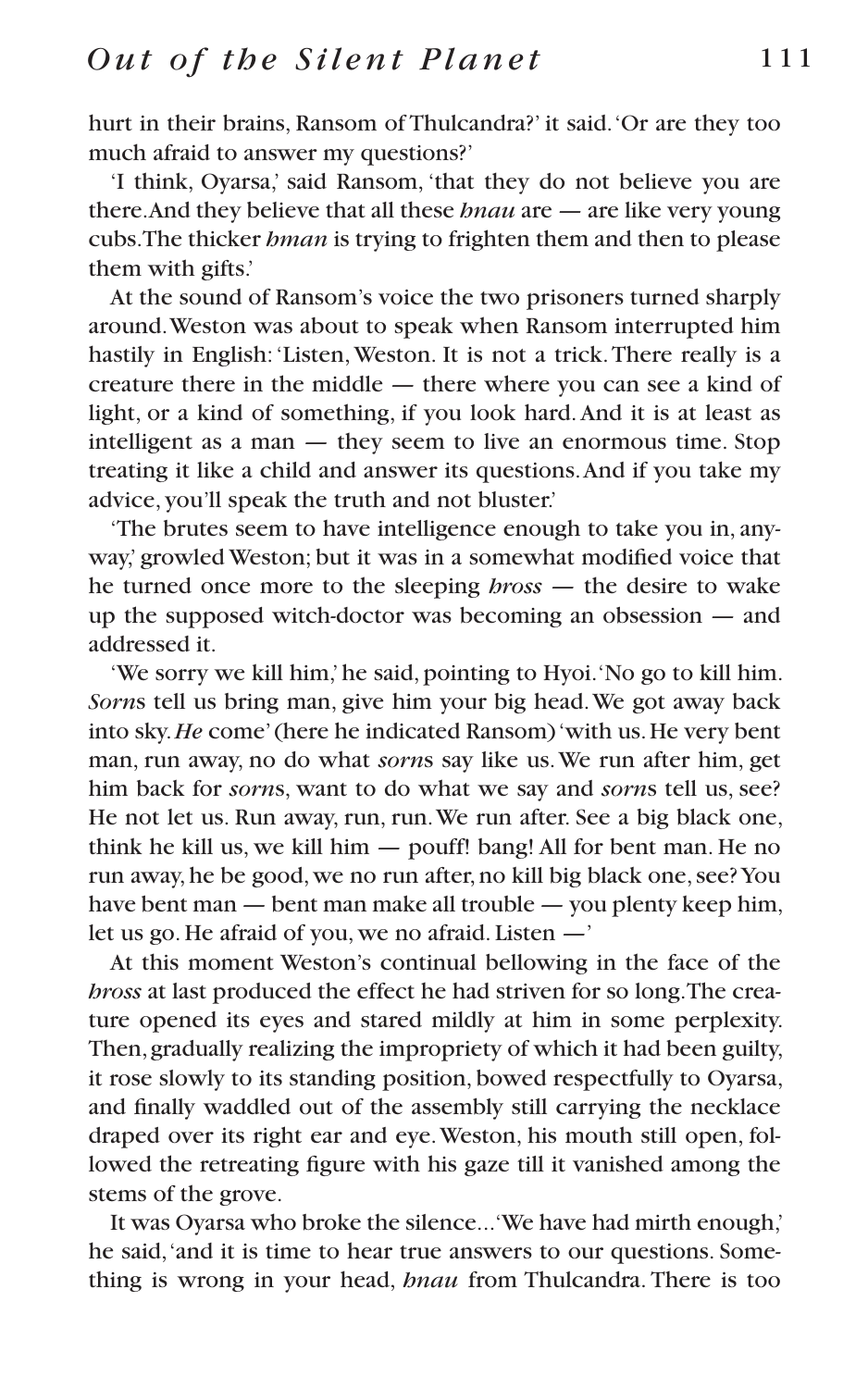much blood in it. Is Firikitekila here?'

'Here Oyarsa,' said a pfifltrigg.

'Have you in your cisterns water that has been made cold?' 'Yes, Oyarsa.'

'Then let this thick *hnau* be taken to the guesthouse and let them bathe his head in cold water. Much water and many times. Then bring him again. Meanwhile I will provide for my killed *hrossa*.'

Weston did not clearly understand what the voice said — indeed, he was still too busy trying to find out where it came from — but terror smote him as he found himself wrapped in the strong arms of the surrounding *hrossa* and forced away from his place. Ransom would gladly have shouted out some reassurance, but Weston himself was shouting too loud to hear him. He was mixing English and Malacandrian now, and the last that was heard was a rising scream of 'Pay for this — pouff! bang! — Ransom, for God's sake — Ransom! Ransom!'

'And now —' said Oyarsa, when silence was restored, 'let us honour my dead *hnau*.'

At his words ten of the *hrossa* grouped themselves about the biers. Lifting their heads, and with no signal given as far as Ransom could see, they began to sing.

To every man, in his acquaintance with a new art, there comes a moment when that which before was meaningless first lifts, as it were, one corner of the curtain that hides its mystery, and reveals, in a burst of delight which later and fuller understanding can hardly ever equal, one glimpse of the indefinite possibilities within. For Ransom, this moment had now come in his understanding of Malacandrian song. Now first he saw that its rhythms were based on a different blood from ours, on a heart that beat more quickly, and a fiercer internal heat. Through his knowledge of the creatures and his love for them he began, ever so little, to hear it with their ears. A sense of great masses moving at visionary speeds, of giants dancing, of eternal sorrows eternally consoled, of he knew not what and yet what he had always known, awoke in him with the very first bars of the deep-mouthed dirge, and bowed down his spirit as if the gate of heaven had opened before him.

'Let it go hence,' they sang. 'Let it go hence, dissolve and be no body. Drop it, release it, drop it gently, as a stone is loosed from fingers drooping over a still pool. Let it go down, sink, fall away. Once below the surface there are no divisions, no layers in the water yielding all the way down; all one and all unwounded is that element. Send it voyaging; it will not come again. Let it go down;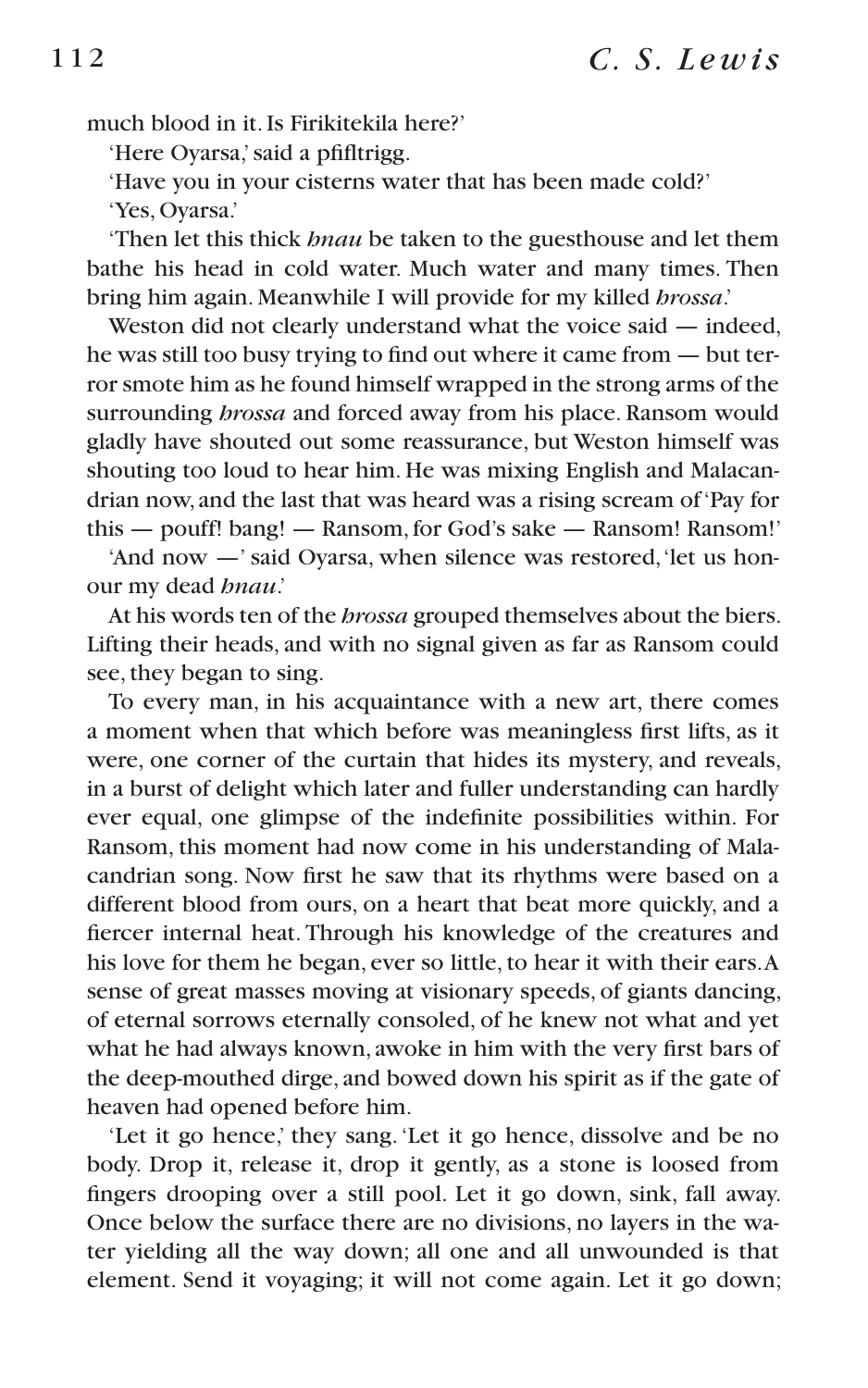the *hnau* rises from it. This is the second life, the other beginning. Open, oh coloured world, without weight, without shore. You are second and better; this was first and feeble. Once the worlds were hot within and brought forth life, but only the pale plants, the dark plants. We see their children when they grow today, out of the sun's light in the sad places. After, the heaven made grow another kind of worlds; the high climbers, the bright-haired forests, cheeks of flowers. First were the darker, then the brighter. First was the worlds' brood, then the suns' brood.'

This was as much of it as he contrived later to remember and could translate. As the song ended Oyarsa said: 'Let us scatter the movements which were their bodies. So will Maleldil scatter all worlds when the first and feeble is worn.'

He made a sign to one of the *pfifltriggi*, who instantly arose and approached the corpses. The *hrossa*, now singing again but very softly, drew back at least ten paces. The pfifltrigg touched each of the three dead in turn with some small object that appeared to be made of glass or crystal and then jumped away with one of his frog-like leaps. Ransom closed his eyes to protect them from a blinding light and felt something like a very strong wind blowing in his face, for a fraction of a second. Then all was calm again, and the three biers were empty.

'God! That would be a trick worth knowing on earth,' said Devine to Ransom. 'Solves the murderer's problem about the disposal of the body, eh?'

But Ransom, who was thinking of Hyoi, did not answer him; and before he spoke again everyone's attention was diverted by the return of the unhappy Weston among his guards.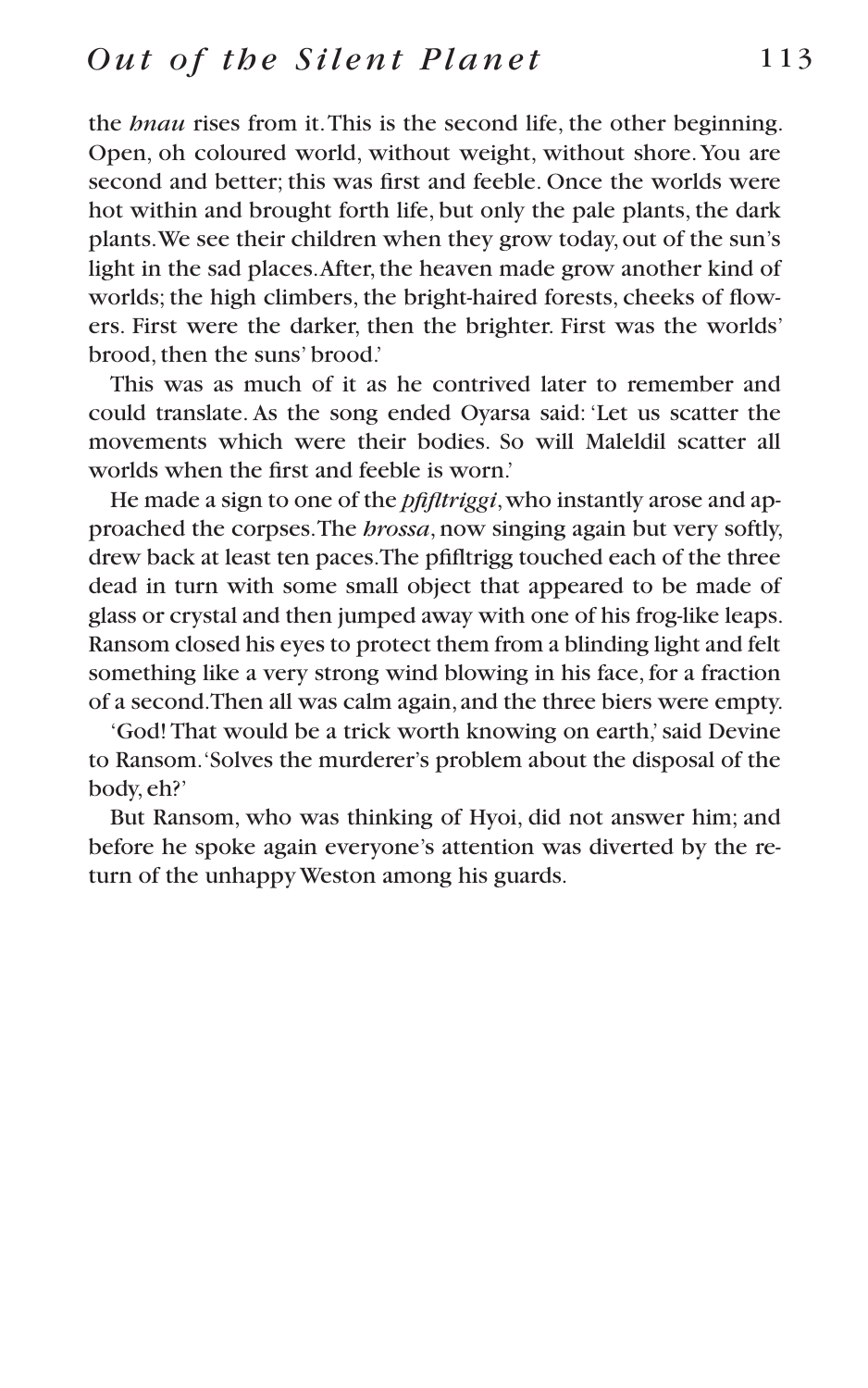# <u>Shaptrek XX</u>

T HE *hross* who headed this procession was a conscientious creature and began at once explaining itself in a rather troubled voice.

'I hope we have done right, Oyarsa,' it said. 'But we do not know. We dipped his head in the cold water seven times, but the seventh time something fell off it. We had thought it was the top of his head, but now we saw it was a covering made of the skin of some other creature. Then some said we had done your will with the seven dips, and others said not. In the end we dipped it seven times more. We hope that was right. The creature talked a lot between the dips, and most between the second seven, but we could not understand it.'

'You have done very well, Hnoo,' said Oyarsa. 'Stand away that I may see it, for now I will speak to it.'

The guards fell away on each side. Weston's usually pale face, under the bracing influence of the cold water, had assumed the colour of a ripe tomato, and his hair, which had naturally not been cut since he reached Malacandra, was plastered in straight, lank masses across his forehead. A good deal of water was still dripping over his nose and ears. His expression unfortunately wasted on an audience ignorant of terrestrial physiognomy — was that of a brave man suffering in a great cause, and rather eager than reluctant to face the worst or even to provoke it. In explanation of his conduct it is only fair to remember that he had already that morning endured all the terrors of an expected martyrdom and all the anticlimax of fourteen compulsory cold douches. Devine, who knew his man, shouted out to Weston in English: 'Steady, Weston. These devils can split the atom or something pretty like it. Be careful what you say to them and don't let's have any of your bloody nonsense.'

'Huh!' said Weston. 'So you've gone native too?'

'Be silent,' said the voice of Oyarsa. 'You, thick one, have told me nothing of yourself so I will tell it to you. In your own world you have attained great wisdom concerning bodies and by this you have been able to make a ship that can cross the heaven; but in all other things you have the mind of an animal. When first you came here, I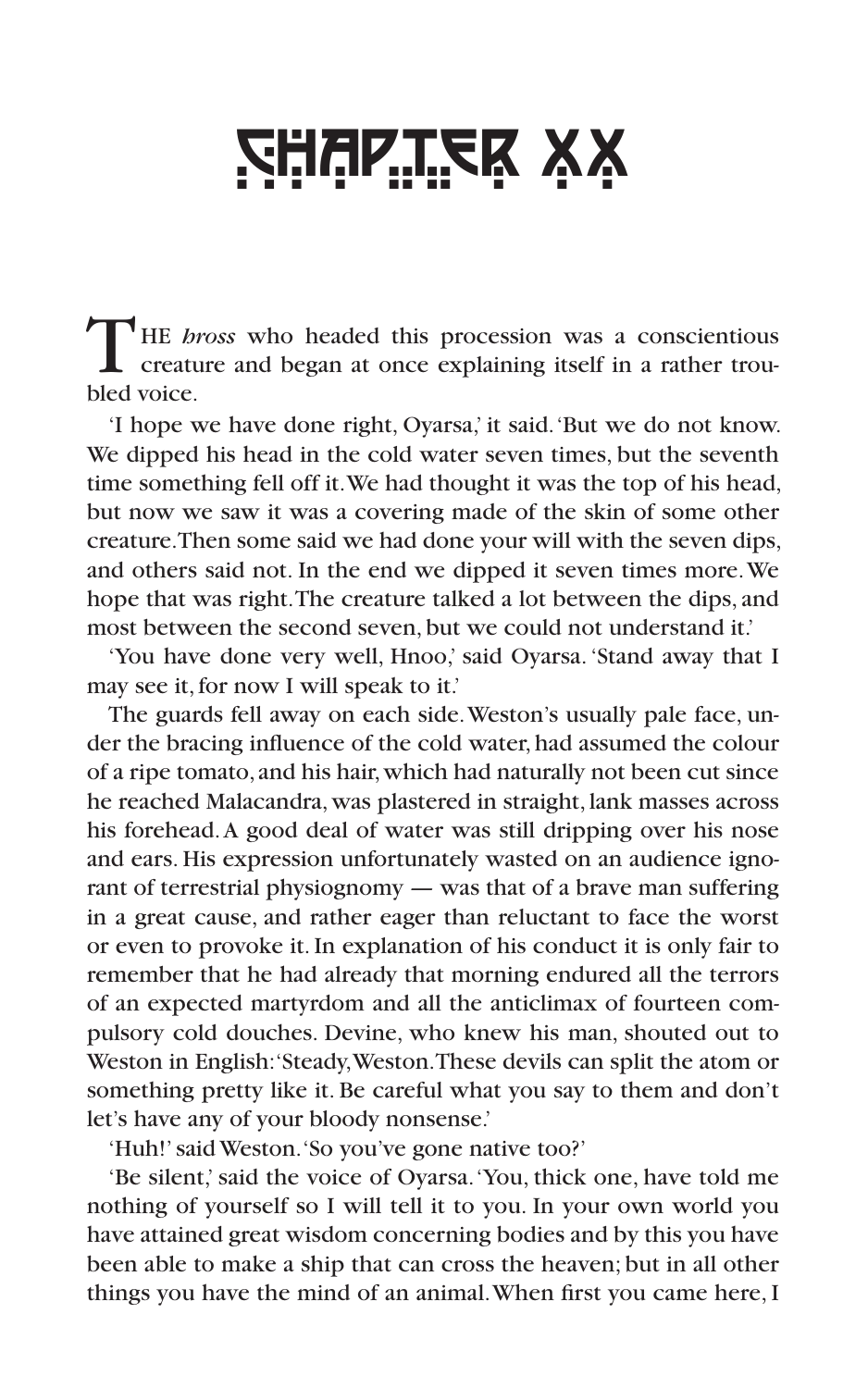sent for you, meaning you nothing but honour. The darkness in your mind filled you with fear. Because you thought I meant evil to you, you went as a beast goes against a beast of some other kind, and snared this Ransom. You would give him up to the evil you feared. Today, seeing him here, to save your own life, you would have given him to me a second time, still thinking I meant him hurt. These are your dealings with your own kind. And what you intend to my people, I know. Already you have killed some. And you have come here to kill them all. To you it is nothing whether a creature is *hnau* or not. At first I thought this was because you cared only whether a creature had a body like your own; but Ransom has that and you would kill him as lightly as any of my *hnau*. I did not know that the Bent One had done so much in your world and still I do not understand it. If you were mine, I would unbody you even now. Do not think follies; by my hand Maleldil does greater things than this, and I can unmake you even on the borders of your own world's air. But I do not yet resolve to do this. It is for you to speak. Let me see if there is anything in your mind besides fear and death and desire.'

Weston turned to Ransom. 'I see,' he said, 'that you have chosen the most momentous crisis in the history of the human race to betray it.' Then he turned in the direction of the voice.

'I know you kill us,' he said. 'Me not afraid. Others come, make it our world —'

But Devine had jumped to his feet, and interrupted him.

'No, no, Oyarsa,' he shouted. 'You no listen him. He very foolish man, he have dreams. We little people, only want pretty sun-bloods. You give us plenty sun-bloods, we go back into sky, you never see us no more. All done, see?'

'Silence,' said Oyarsa. There was an almost imperceptible change in the light, if it could be called light, out of which the voice came, and Devine crumpled up and fell back on the ground. When he resumed his sitting position he was white and panting.

'Speak on,' said Oyarsa to Weston.

Me ..... no...' began Weston in Malacandrian and then broke off: 'I can't say what I want in their accursed language,' he said in English.

'Speak to Ransom and he shall turn it into our speech,' said Oyarsa.

Weston accepted the arrangement at once. He believed that the hour of his death was come and he was determined to utter the thing — almost the only thing outside his own science which he had to say. He cleared his throat, almost he struck a gesture, and began:

'To you I may seem a vulgar robber, but I bear on my shoulders the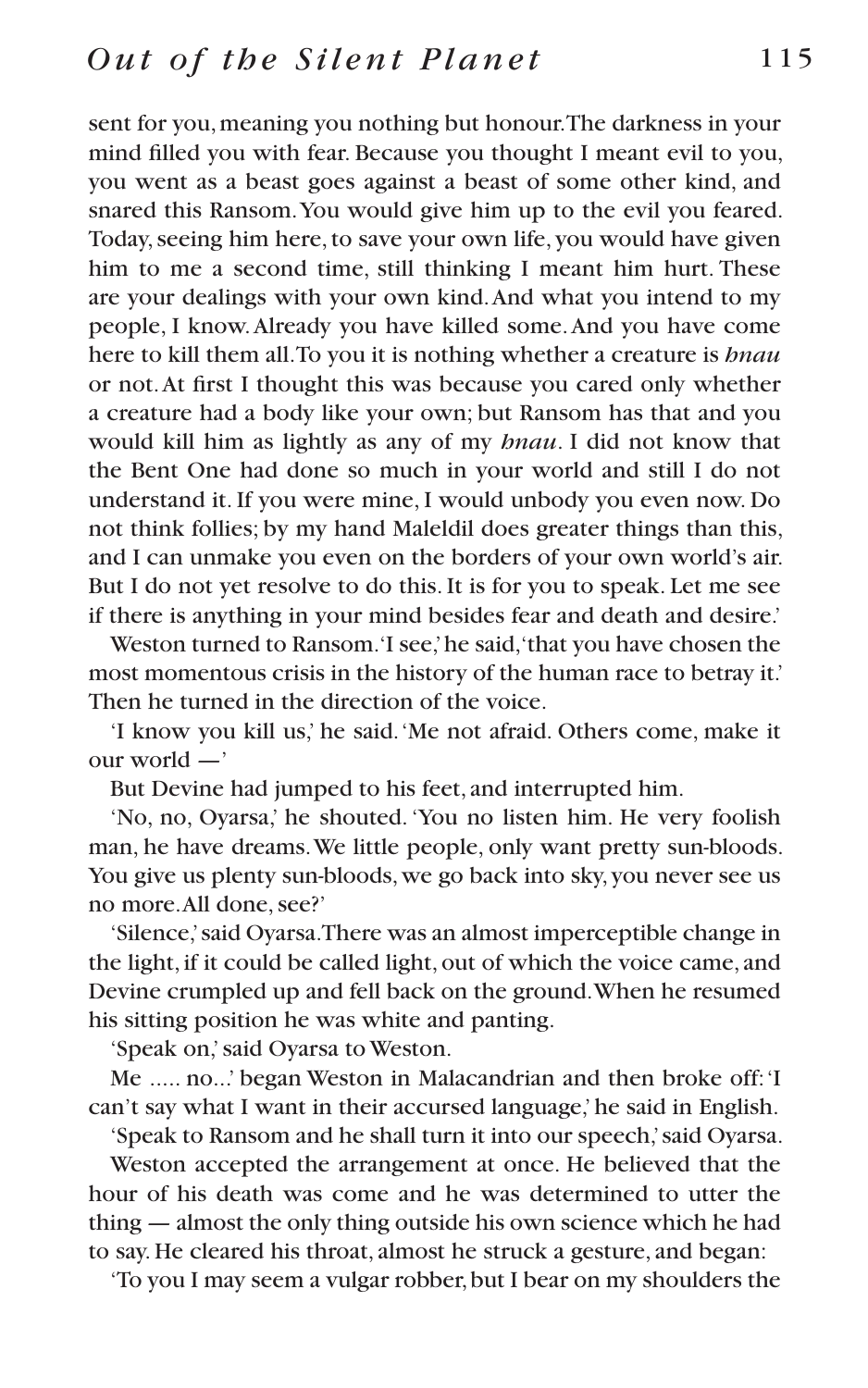destiny of the human race. Your tribal life with its stone-age weapons and beehive huts, its primitive coracles and elementary social structure, has nothing to compare with our civilization — with our science, medicine and law, our armies, our architecture, our commerce, and our transport system which is rapidly annihilating space and time. Our right to supersede you is the right of the higher over the lower. Life —'

'Half a moment,' said Ransom in English. 'That's about as much as I can manage at one go.' Then, turning to Oyarsa, he began translating as well as he could. The process was difficult and the result — which he felt to be rather unsatisfactory — was something like this:

'Among us, Oyarsa, there is a kind of *hnau* who will take other *hnaus*' food and — and things, when they are not looking. He says he is not an ordinary one of that kind. He says what he does now will make very different things happen to those of our people who are not yet born. He says that, among you, *hnau* of one kindred all live together and the *hrossa* have spears like those we used a very long time ago and your huts are small and round and your boats small and light and like our old ones, and you have one ruler. He says it is different with us. He says we know much. There is a thing happens in our world when the body of a living creature feels pains and becomes weak, and he says we sometimes know how to stop it. He says we have many bent people and we kill them or shut them in huts and that we have people for settling quarrels between the bent *hnau* about their huts and mates and things. He says we have many ways for the *hnau* of one land to kill those of another and some are trained to do it. He says we build very big and strong huts of stones and other things — like the *pfifltriggi*. And he says we exchange many things among ourselves and can carry heavy weights very quickly a long way. Because of all this, he says it would not be the act of a bent *hnau* if our people killed all your people.'

As soon as Ransom had finished, Weston continued.

'Life is greater than any system of morality; her claims are absolute. It is not by tribal taboos and copy-book maxims that she has pursued her relentless march from the amoeba to man and from man to civilization.'

'He says,' began Ransom, 'that living creatures are stronger than the question whether an act is bent or good — no, that cannot be right — he says it is better to be alive and bent than to be dead — no — he says, he says — I cannot say what he says, Oyarsa, in your language. But he goes on to say that the only good thing is that there should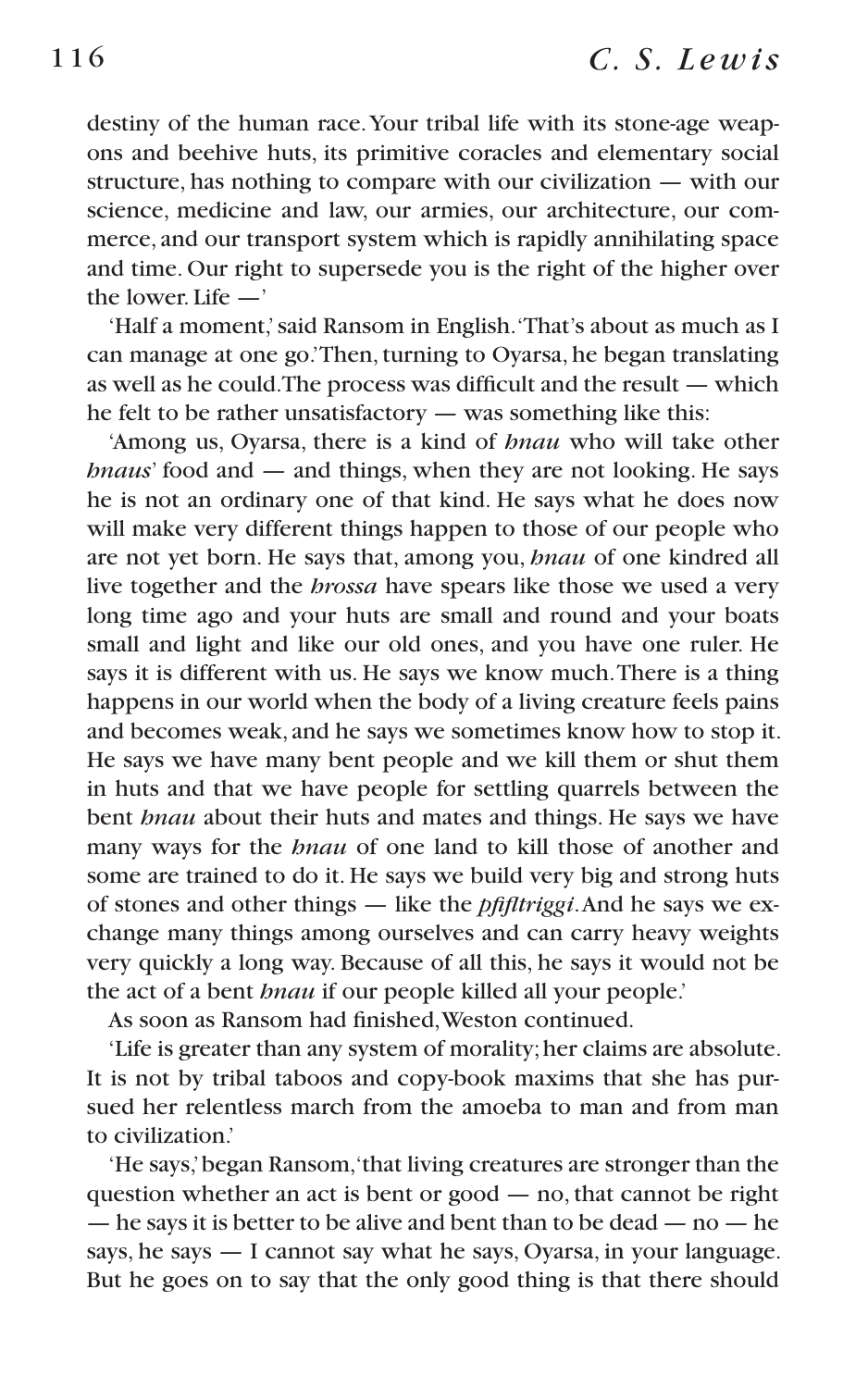be very many creatures alive. He says there were many other animals before the first men and the later ones were better than the earlier ones; but he says the animals were not born because of what is said to the young about bent and good action by their elders. And he says these animals did not feel any pity.'

'She,' began Weston.

'I'm sorry,' interrupted Ransom, 'but I've forgotten who She is.'

'Life, of course,' snapped Weston. 'She has ruthlessly broken down all obstacles and liquidated all failures and today in her highest form civilized man — and in me as his representative, she presses forward to that interplanetary leap which will, perhaps, place her for ever beyond the reach of death.'

'He says,' resumed Ransom, 'that these animals learned to do many difficult things, except those who could not; and those ones died and the other animals did not pity them. And he says the best animal now is the kind of man who makes the big huts and carries the heavy weights and does all the other things I told you about; and he is one of these and he says that if the others all knew what he was doing they would be pleased. He says that if he could kill you all and bring our people to live in Malacandra, then they might be able to go on living here after something had gone wrong with our world. And then if something went wrong with Malacandra they might go and kill all the *hnau* in another world. And then another — and so they would never die out.

'It is in her right,' said Weston, 'the right, or, if you will, the might of Life herself, that I am prepared without flinching to plant the flag of man on the soil of Malacandra: to march on, step by step, superseding, where necessary, the lower forms of life that we find, claiming planet after planet, system after system, till our posterity — whatever strange form and yet unguessed mentality they have assumed — dwell in the universe wherever the universe is habitable.'

'He says,' translated Ransom, 'that because of this it would *not* be a bent action — or else, he says, it *would* be a possible action — for him to kill you all and bring us here. He says he would feel no pity. He is saying again that perhaps they would be able to keep moving from one world to another and wherever they came they would kill everyone. I think he is now talking about worlds that go round other suns. He wants the creatures born from us to be in as many places as they can. He says he does not know what kind of creatures they will be.'

'I may fall,' said Weston. 'But while I live I will not, with such a key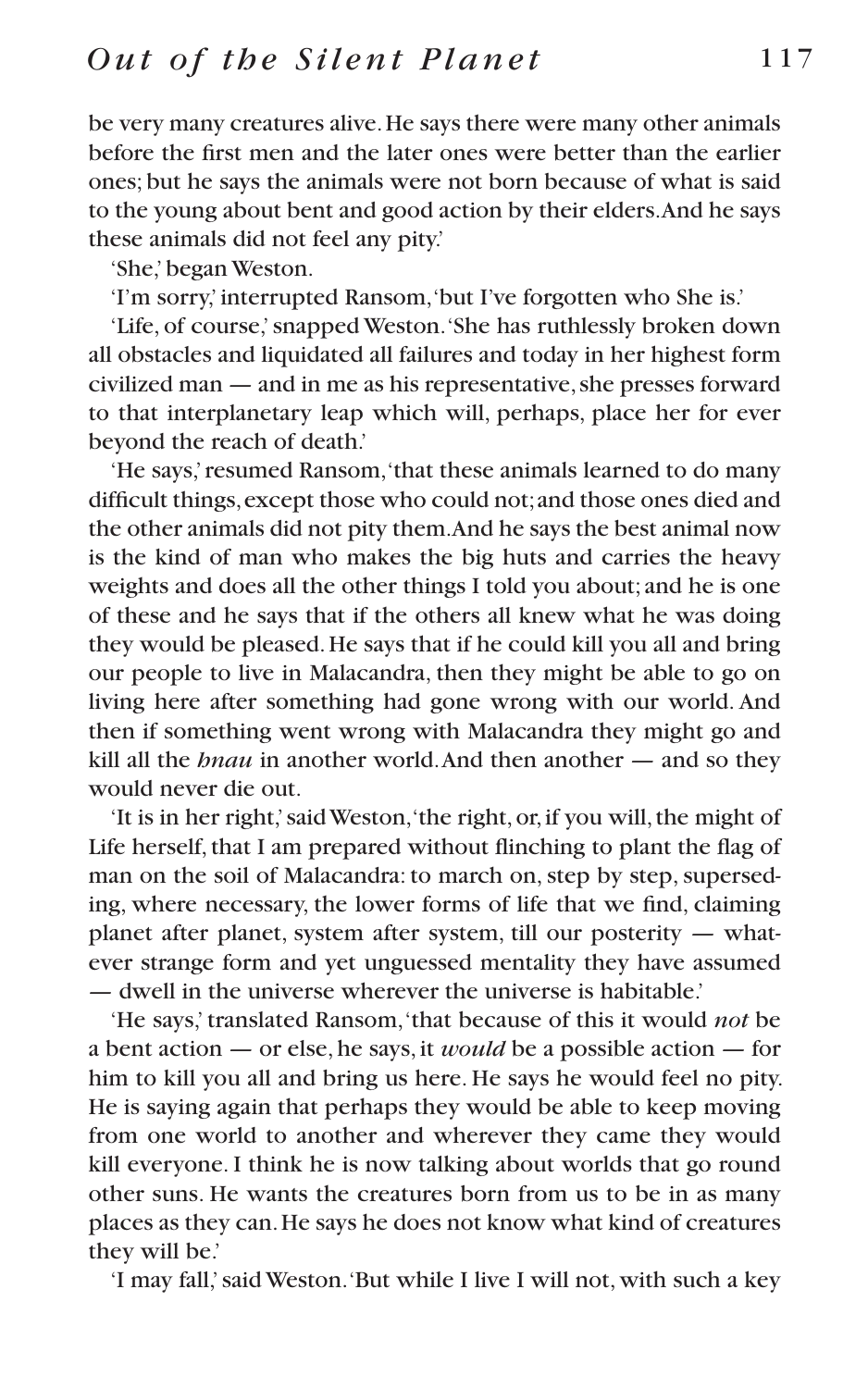118 *C. S. Lewis* 

in my hand, consent to close the gates of the future on my race. What lies in that future, beyond our present ken, passes imagination to conceive: it is enough for me that there is a Beyond.'

'He is saying,' Ransom translated, 'that he will not stop trying to do all this unless you kill him. And he says that though he doesn't know what will happen to the creatures sprung from us, he wants it to happen very much.'

Weston, who had now finished his statement, looked round instinctively for a chair to sink into. On Earth he usually sank into a chair as the applause began. Finding none he was not the kind of man to sit on the ground like Devine — he folded his arms and stared with a certain dignity about him.

'It is well that I have heard you,' said Oyarsa. 'For though your mind is feebler, your will is less bent than I thought. It is not for yourself that you would do all this.'

'No,' said Weston proudly in Malacandrian. 'Me die. Man live.'

'Yet you know that these creatures would have to be made quite unlike you before they lived on other worlds.'

'Yes, yes. All new. No one know yet. Strange Big!'

'Then it is not the shape of body that you love?'

'No. Me no care how they shaped.'

'One would think, then, that it is for the mind you care. But that cannot be, or you would love *hnau* wherever you met it.'

'No care for *hnau*. Care for man.'

'But if it is neither man's mind, which is as the mind of all other *hnau* — is not Maleldil maker of them all? — nor his body, which will change — if you care for neither of these, what do you mean by man?'

This had to be translated to Weston. When he understood, he replied:

'Me care for man — care for our race — what man begets—' He had to ask Ransom the words for *race* and *beget*.

'Strange!' said Oyarsa. 'You do not love any one of your race — you would have let me kill Ransom. You do not love the mind of your race, nor the body. Any kind of creature will please you if only it is begotten by your kind as they now are. It seems to me, Thick One, that what you really love is no completed creature but the very seed itself: for that is all that is left.'

'Tell him,' said Weston when he had been made to understand this, 'that I don't pretend to be a metaphysician. I have not come here to chop logic. If he cannot understand — as apparently you can't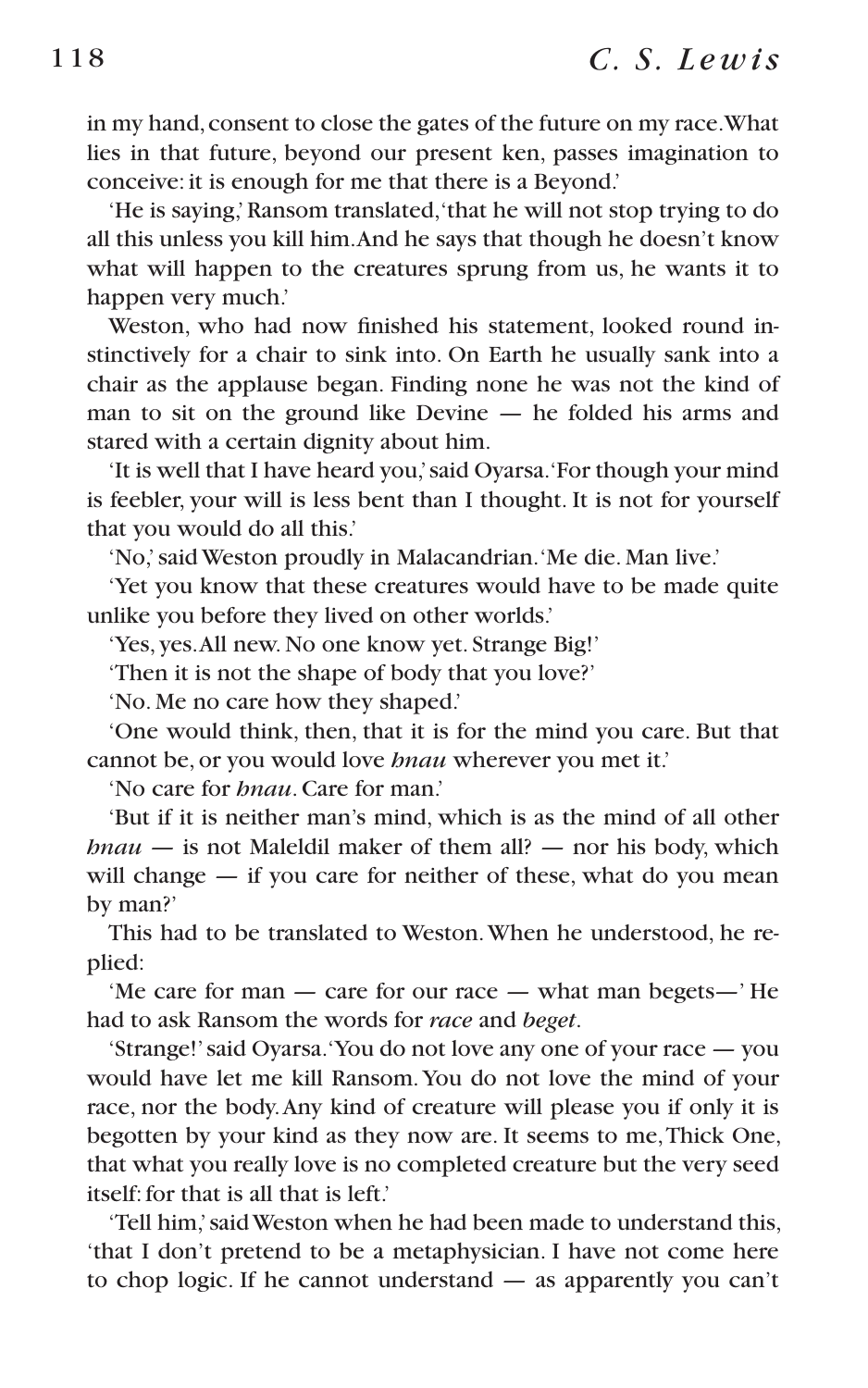either — anything so fundamental as a man's loyalty to humanity, I can't make him understand it.'

But Ransom was unable to translate this and the voice of Oyarsa continued:

'I see now how the lord of the silent world has bent you. There are laws that all *hnau* know, of pity and straight dealing and shame and the like, and one of these is the love of kindred. He has taught you to break all of them except this one, which is not one of the greatest laws; this one he has bent till it becomes folly and has set it up, thus bent, to be a little blind Oyarsa in your brain. And now you can do nothing but obey it, though if we ask you why it is a law you can give no other reason for it than for all the other and greater laws which it drives you to disobey. Do you know why he has done this?'

'Me think no such person — me wise, new man — no believe all that old talk.'

'I will tell you. He has left you this one because a bent *hnau* can do more evil than a broken one. He has only bent you; but this Thin One who sits on the ground he has broken, for he has left him nothing but greed. He is now only a talking animal and in my world he could do no more evil than an animal. If he were mine I would unmake his body, for the *hnau* in it is already dead. But if you were mine I would try to cure you. Tell me, Thick One, why did you come here?'

'Me tell you. Make man live all the time.'

'But are your wise men so ignorant as not to know that Malacandra is older than your own world and nearer its death? Most of it is dead already. My people live only in the *handramits*; the heat and the water have been more and will be less. Soon now, very soon, I will end my world and give back my people to Maleldil.'

'Me know all that plenty. This only first try. Soon they go on another world.'

'But do you not know that all worlds will die?'

'Men go jump off each before it deads — on and on, see?'

'And when all are dead?'

Weston was silent. After a time Oyarsa spoke again. 'Do you not ask why my people, whose world is old, have not rather come to yours and taken it long ago.'

'Ho! Ho!' said Weston. 'You not know how.'

'You are wrong,' said Oyarsa. 'Many thousands of thousand years before this, when nothing yet lived on your world, the cold death was coming on my *harandra*. Then I was in deep trouble, not chiefly for the death of my *hnau*. — Maleldil does not make them long-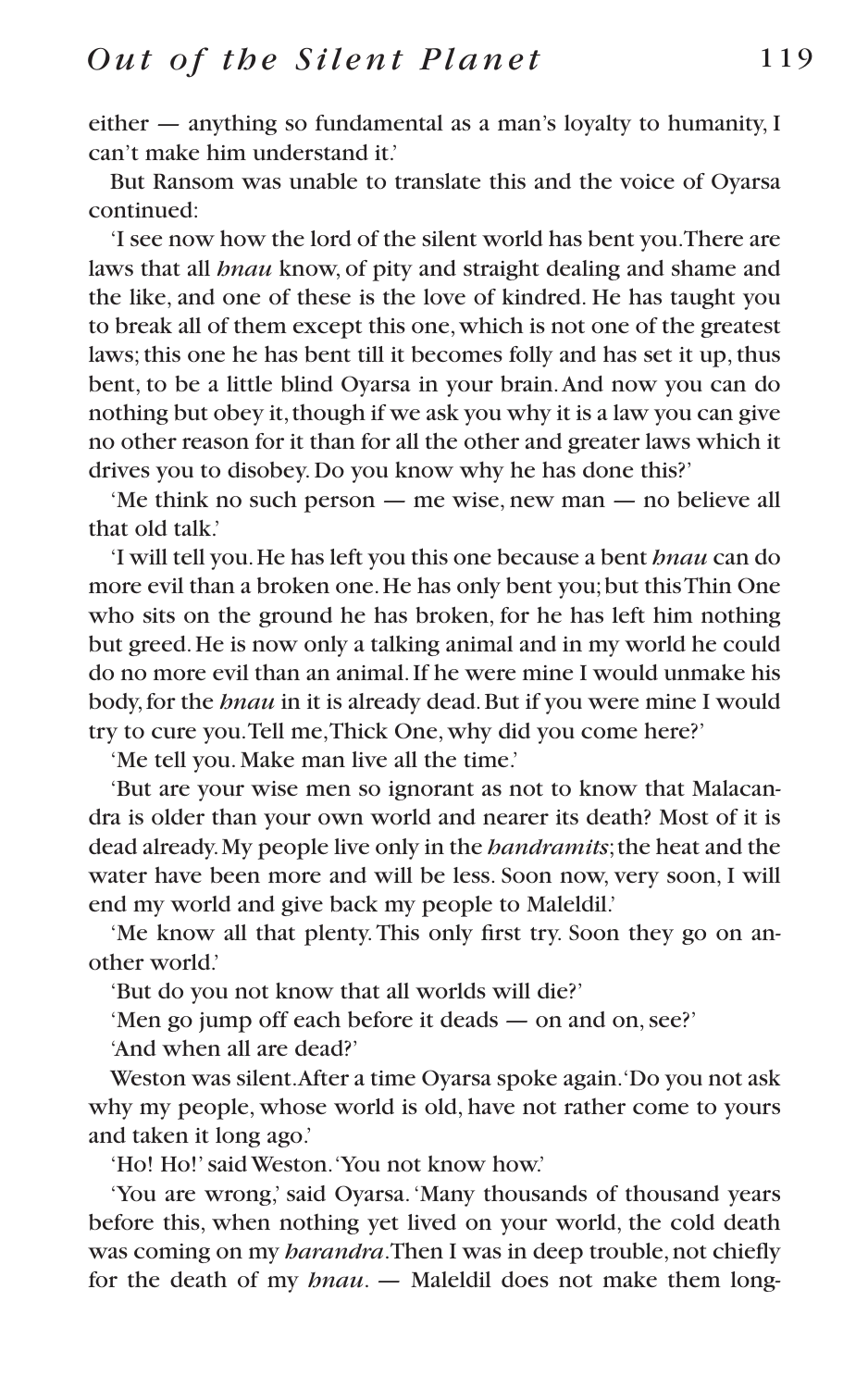livers — but for the things which the lord of your world, who was not yet bound, put into their minds. He would have made them as your people are now — wise enough to see the death of their kind approaching but not wise enough to endure it. Bent counsels would soon have risen among them. They were well able to have made skyships. By me Maleldil stopped them. Some I cured, some I unbodied.'

'And see what come!' interrupted Weston. 'You now very few shut up in *handramits* — soon all die.'

'Yes,' said Oyarsa, 'but one thing we left behind us on the *harandra*: fear. And with fear, murder and rebellion. The weakest of my people does not fear death. It is the Bent One, the lord of your world, who wastes your lives and befouls them with flying from what you know will overtake you in the end. If you were subjects of Maleldil you would have peace.'

Weston writhed in the exasperation born of his desire to speak and his ignorance of the language.

'Trash! Defeatist trash!' he shouted at Oyarsa in English; then, drawing himself up to his full height, he added in Malacandrian, 'You say your Maleldil let all go dead. Other one, Bent One, he fight, jump, live — not all talkee-talkee. Me no care Maleldil. Like Bent One better: me on his side.'

'But do you not see that he never will nor can,' began Oyarsa, and then broke off, as if recollecting himself. 'But I must learn more of your world from Ransom, and for that I need till night. I will not kill you, not even the thin one, for you are out of my world. Tomorrow you shall go hence again in your ship.'

"Devine's face suddenly fell. He began talking rapidly in English.

'For God's sake, Weston, make him understand. We've been here for months — the Earth is not in opposition now. Tell him it can't be done. He might as well kill us at once.'

'How long will your journey be to Thulcandra?' asked Oyarsa.

Weston, using Ransom as his interpreter, explained that the journey, in the present position of the two planets, was almost impossible. The distance had increased by millions of miles. The angle of their course to the solar rays would be totally different from that which he had counted upon. Even if by a hundredth chance they could hit the Earth, it was almost certain that their supply of oxygen would be exhausted long before they arrived.

'Tell him to kill us now,' he added.

'All this I know,' said Oyarsa. 'And if you stay in my world I must kill you: no such creature will I suffer in Malacandra. I know there is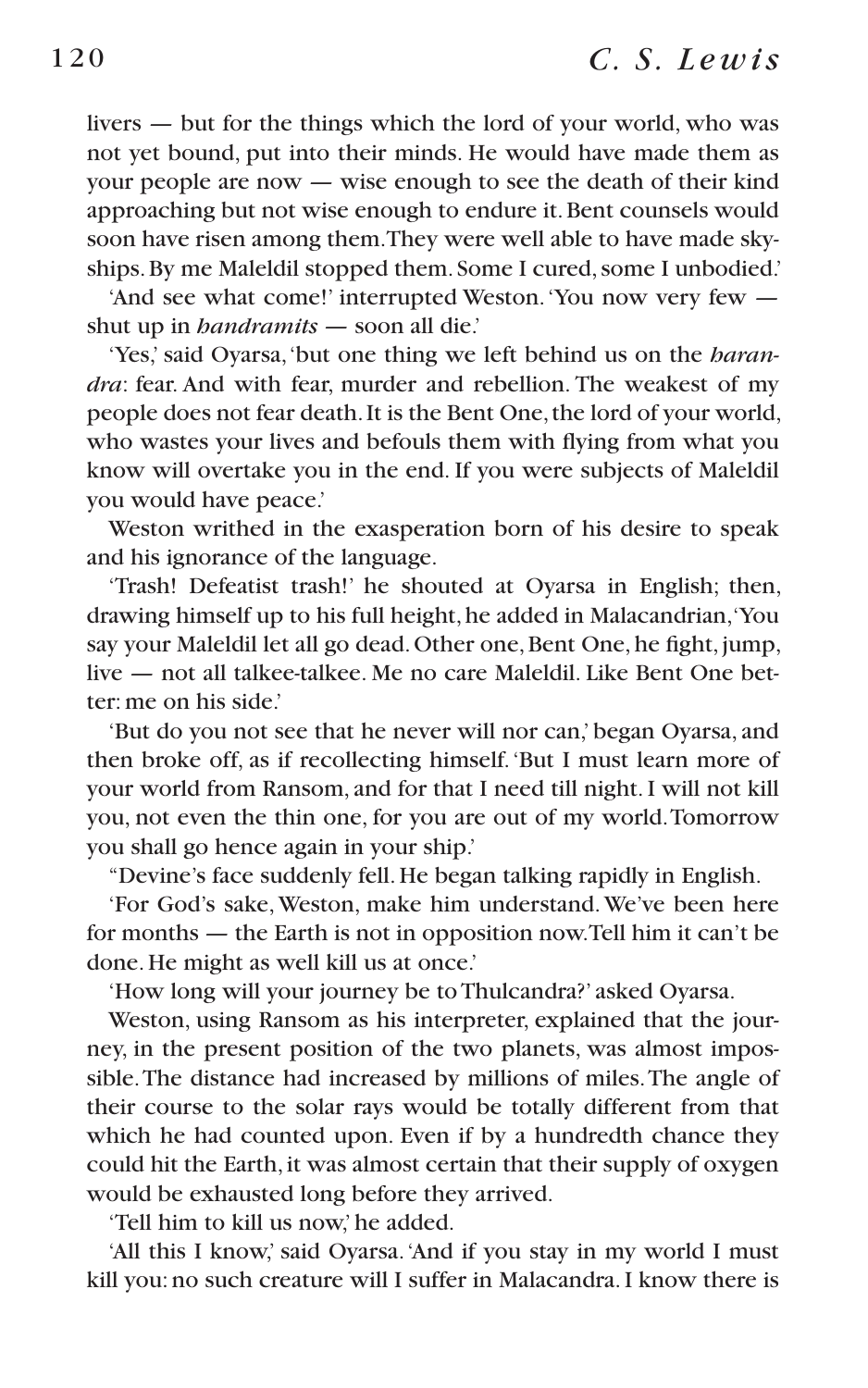small chance of your reaching your world; but small is not the same as none. Between now and the next noon choose which you will take. In the meantime, tell me this. If you reach it at all, what is the most time you will need?'

After a prolonged calculation, Weston, in a shaken voice, replied that if they had not made it in ninety days they would never make it, and they would, moreover, be dead of suffocation.

'Ninety days you shall have,' said Oyarsa. 'My *sorn*s and *pfifltriggi* will give you air (we also have that art) and food for ninety days. But they will do something else to your ship. I am not minded that it should return into the heaven if once it reaches Thulcandra. You, Thick One, were not here when I unmade my dead *hrossa* whom you killed: the Thin One will tell you. This I can do, as Maleldil has taught me, over a gap of time or a gap of place. Before your sky-ship rises, my *sorn*s will have so dealt with it that on the ninetieth day it will unbody,' it will become what you call nothing. If that day finds it in heaven your death will be no bitterer because of this; but do not tarry in your ship if once you touch Thulcandra. Now lead these two away, and do you, my children, go where you will. But I must talk with Ransom.'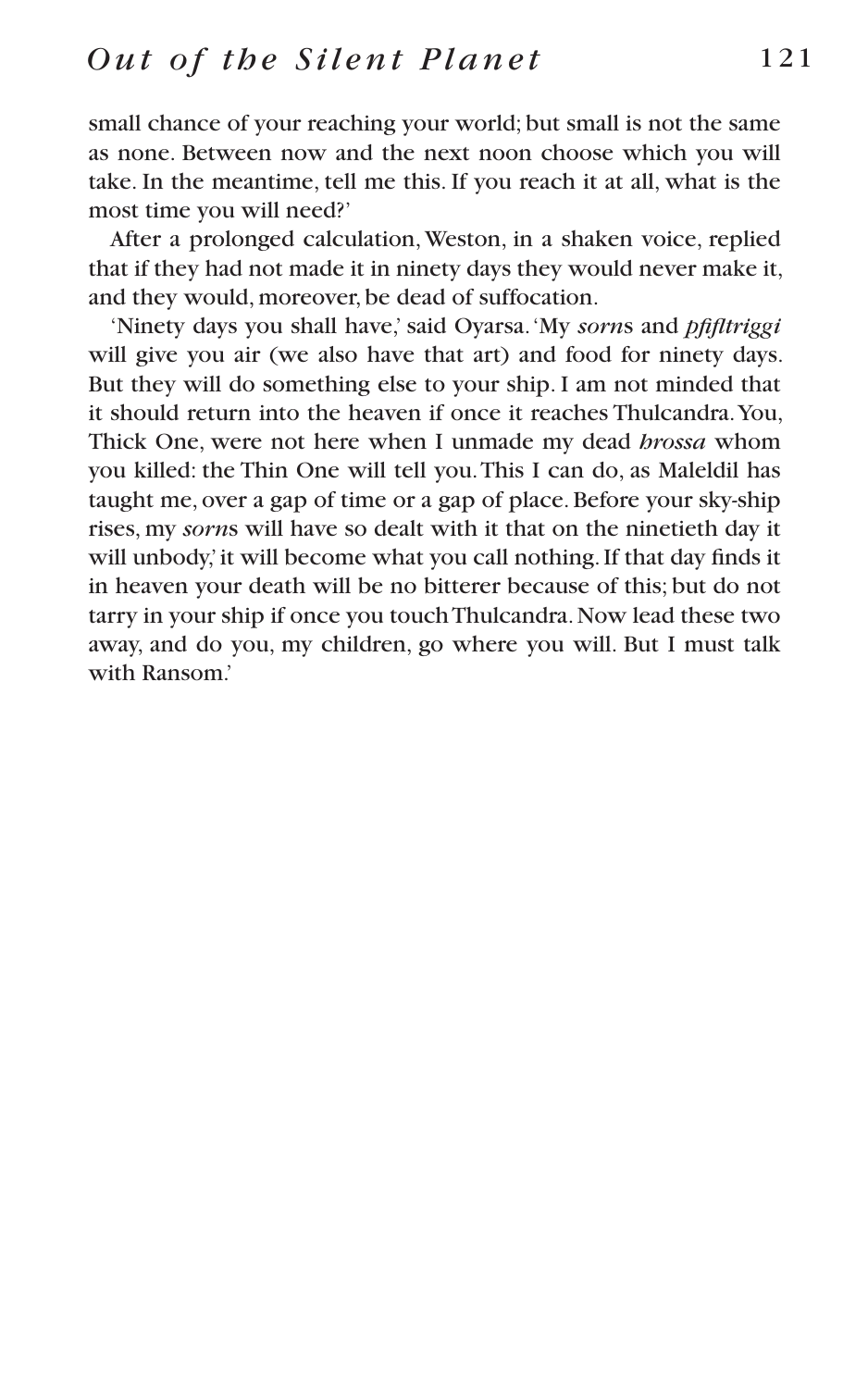## <u>Chaptre</u> XXI

ALL THAT afternoon Ransom remained alone answering Oyar-<br>sa's questions. I am not allowed to record this conversation, beyond saying that the voice concluded it with the words: 'You have shown me more wonders than are known in the whole of heaven.'

After that they discussed Ransom's own future. He was given full liberty to remain in Malacandra or to attempt the desperate voyage to Earth. The problem was agonizing to him. In the end he decided to throw in his lot with Weston and Devine.

'Love of our own kind,' he said, 'is not the greatest of laws, but you, Oyarsa, have said it is a law. If I cannot live in Thulcandra, it is better for me not to live at all.'

'You have chosen rightly,' said Oyarsa. 'And I will tell you two things. My people will take all the strange weapons out of the ship, but they will give one to you. And the *eldila* of deep heaven will be about your ship till it reaches the air of Thulcandra, and often in it. They will not let the other two kill you.'

It had not occurred to Ransom before that his own murder might be one of the first expedients for economizing food and oxygen which would occur to Weston and Devine. He will now astonished at his obtuseness, and thanked Oyarsa for his protective measures. Then the great *eldil* dismissed him with these words:

'You are guilty of no evil, Ransom of Thulcandra, except a little fearfulness. For that, the journey you go on is your pain, and perhaps your cure: for you must be either mad or brave before it is ended. But I lay also a command on you; you must watch this Weston and this Devine in Thulcandra if ever you arrive there. They may yet do much evil in, and beyond, your world. From what you have told me, I begin to see that there are *eldila* who go down into your air, into the very stronghold of the Bent One; your world is not so fast shut as was thought in these parts of heaven. Watch those two bent ones. Be courageous. Fight them. And when you have need, some of our people will help. Maleldil will show them to you. It may even be that you and I shall meet again while you are still in the body; for it is not without the wisdom of Maleldil that we have met now and I have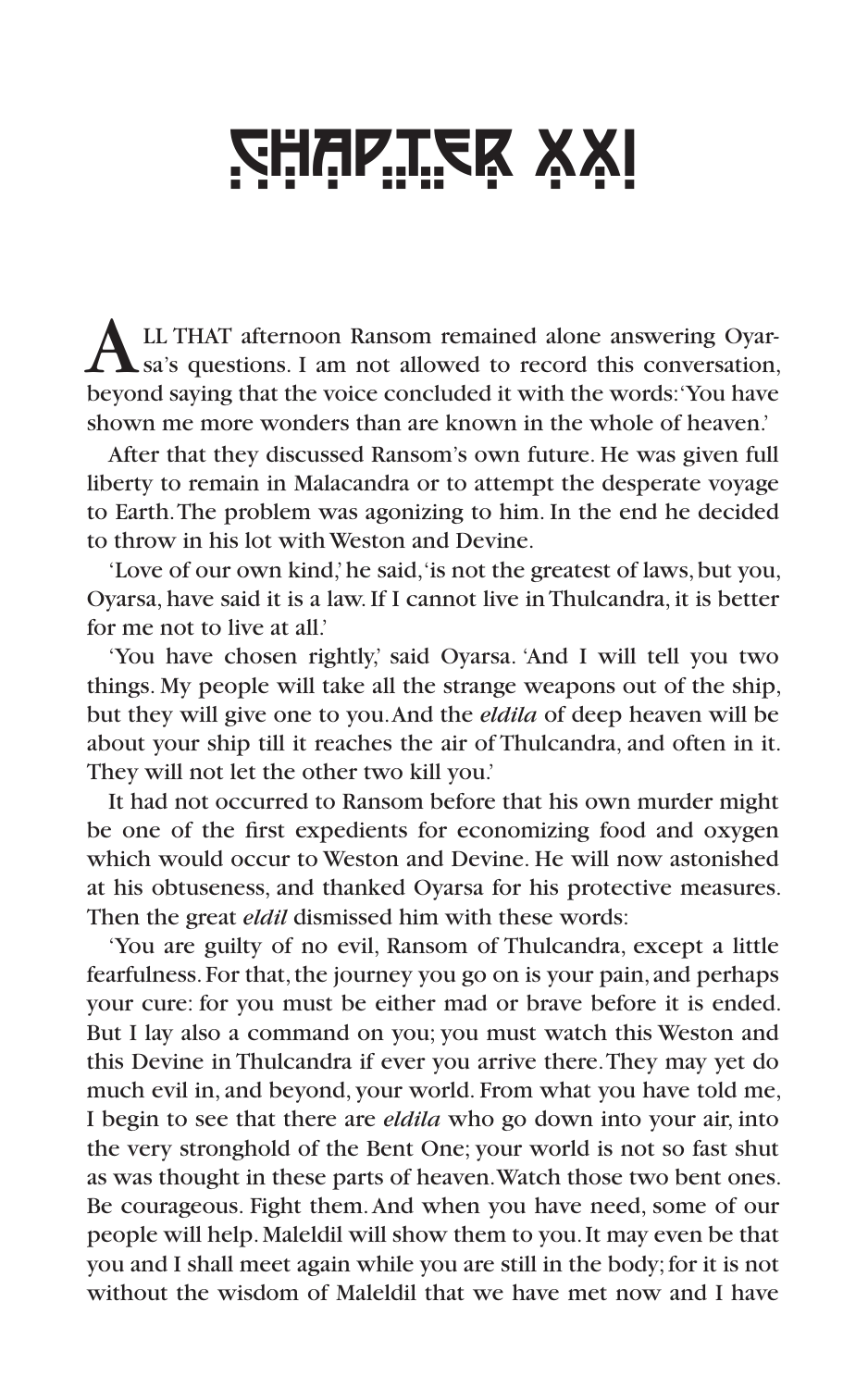learned so much of your world. It seems to me that this is the beginning of more comings and goings between the heavens and the worlds and between one world and another, though not such as the Thick One hoped. I am slowed to tell you this. The year we are now in but heavenly years are not as yours — has long been prophesied as a year of stirrings and high changes and the siege of Thulcandra may be near its end. Great things are on foot. If Maleldil does not forbid me, I will not hold aloof from them. And now, farewell.'

It was through vast crowds of all the Malacandrian species that the three human beings embarked next day on their terrible journey. Weston was pale and haggard from a night of calculations intricate enough to tax any mathematician even if his life did not hang on them. Devine was noisy, reckless and a little hysterical. His whole view of Malacandra had been altered overnight by the discovery that the 'natives' had an alcoholic drink, and he had even been trying to teach them to smoke. Only the *pfifltriggi* had made much of it. He was now consoling himself for an acute headache and the prospect of a lingering death by tormenting Weston. Neither partner was pleased to find that all weapons had been removed from the spaceship, but in other respects everything was as they wished it. At about an hour after noon Ransom took a last, long look at the blue waters, purple forest and remote green walls of the familiar *handramit*, and followed the other two through the manhole. Before it was closed Weston warned them that they must economize air by absolute stillness. No unnecessary movement must be made during their voyage; even talking must be prohibited.

'I shall speak only in an emergency,' he said.

'Thank God for that, anyway,' was Devine's last shot. Then they screwed themselves in.

Ransom went at once to the lower side of the sphere, into the chamber which was now most completely upside down, and stretched himself on what would later become its skylight. He was surprised to find that they were already thousands of feet up. The *handramit* was only a straight purple line across the rose-red surface of the *harandra*. They were above the junction of two *handramits*. One of them was doubtless that in which he had lived, the other that which contained Meldilorn. The gully by which he had cut off the corner between the two, on Augray's shoulders, was quite invisible.

Each minute more *handramits* came into view — long straight lines, some parallel, some intersecting, some building triangles. The landscape became increasingly geometrical. The waste between the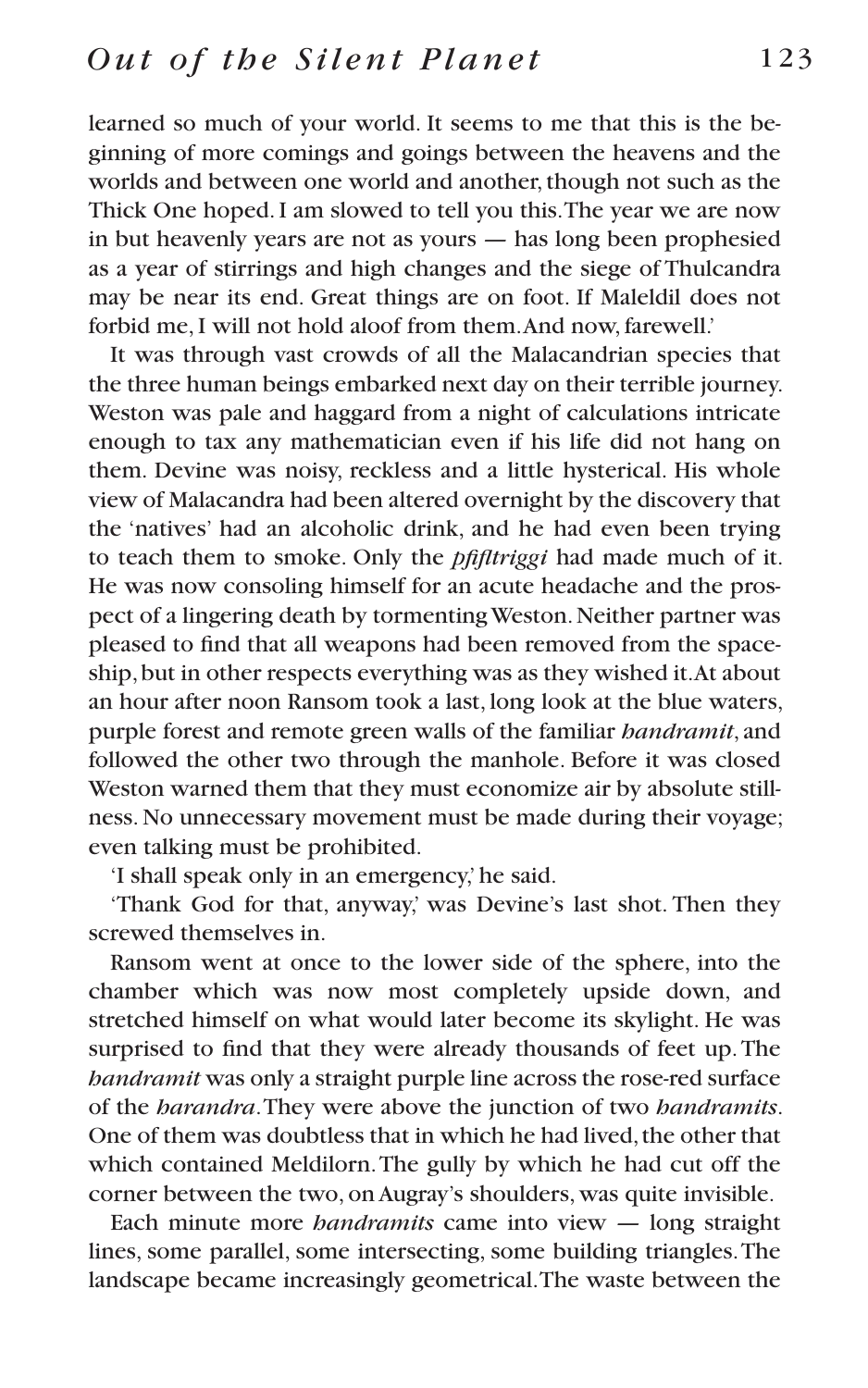purple lines appeared perfectly flat. The rosy colour of the petrified forests accounted for its tint immediately below him; but to the north and east the great sand deserts of which the *sorn*s had told him were now appearing as illimitable stretches of yellow and ochre. To the west a huge discoloration began to show. It was an irregular patch of greenish blue that looked as if it were sunk below the level of the surrounding *harandra*. He concluded it was the forest lowland of the *pfifltriggi* — or rather one of their forest lowlands, for now similar patches were appearing in all directions, some of them mere blobs at the intersection of *handramits*, some of vast extent. He became vividly conscious that his knowledge of Malacandra was minute, local, parochial. It was as if a *sorn* had journeyed forty million miles to the Earth and spent his stay there between Worthing and Brighton. He reflected that he would have very little to show for his amazing voyage if he survived it: a smattering of the language, a few landscapes, some half-understood physics — but where were the statistics, the history, the broad survey of extra-terrestrial conditions, which such a traveller ought to bring back? Those *handramits*, for example. Seen from the height which the space-ship had now attained, in all their unmistakable geometry, they put to shame his original impression that they were natural valleys. There were gigantic feats of engineering, about which he had learned nothing; feats accomplished, if all were true, before human history began... before animal history began. Or was that only mythology? He knew it would seem like mythology when he got back to Earth (if he ever got back), but the presence of Oyarsa was still too fresh a memory to allow him any real doubts. It even occurred to him that the distinction between history and mythology might be itself meaningless outside the Earth.

The thought baffled him, and he turned again to the landscape below — the landscape which became every moment less of a landscape and more of a diagram. By this time, to the east, a much larger and darker patch of discoloration than he had yet seen was pushing its way into the reddish ochre of the Malacandrian world — a curiously shaped patch with long arms or horns extended on each side and a sort of bay between them, like the concave side of a crescent. It grew and grew. The wide dark arms seemed to be spread out to engulf the whole planet. Suddenly he saw a bright point of light in the middle of this dark patch and realized that it was not a patch on the surface of the planet at all, but the black sky showing behind her. The smooth curve was the edge of her disk. At this, for the first time since their embarkation, fear took hold of him. Slowly, yet not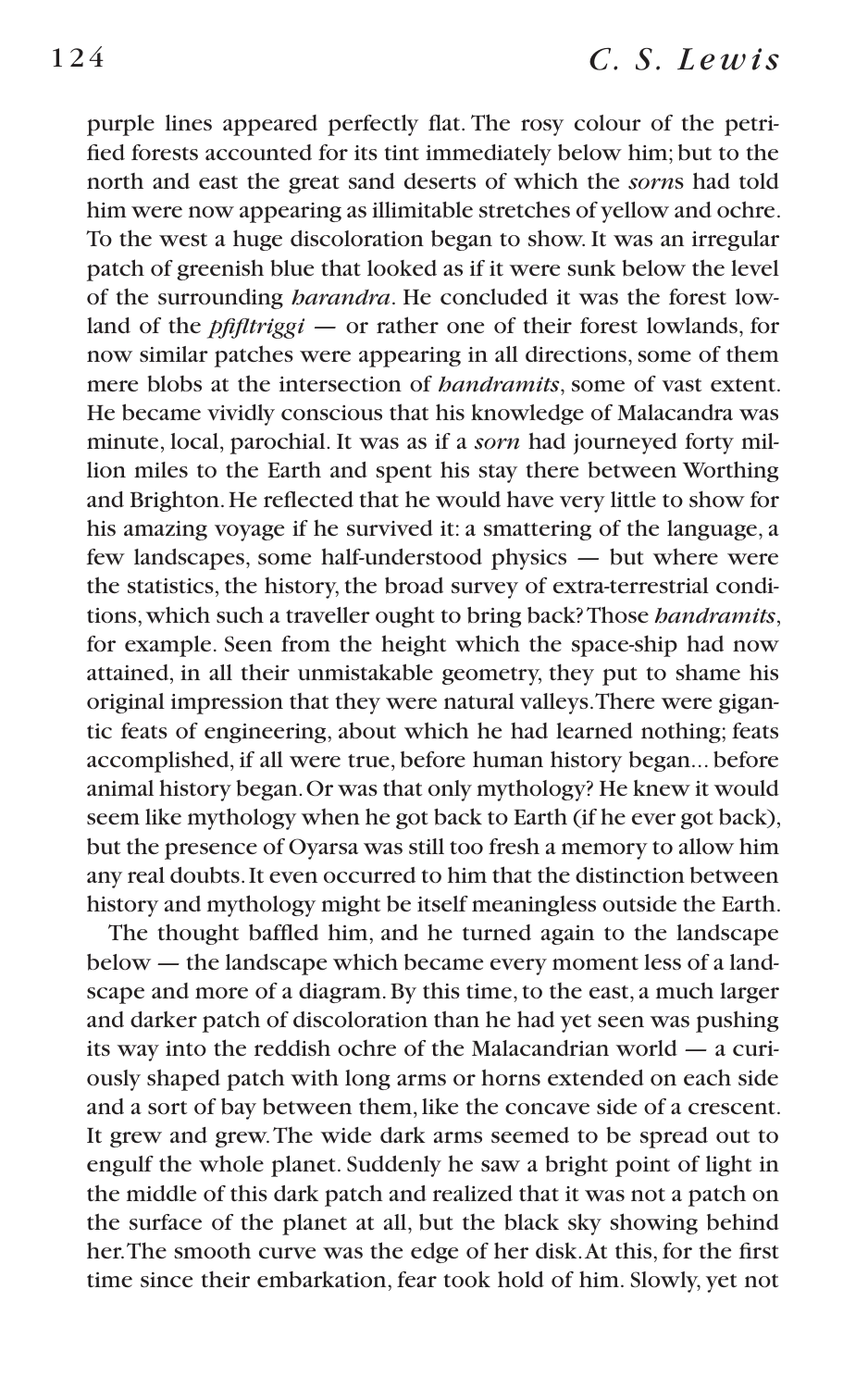too slowly for him to see, the dark arms spread farther and even farther round the lighted surface till at last they met. The whole disk, framed in blackness, was before him. The faint percussions of the meteorites had long been audible; the window through which he was gazing was no longer definitely beneath him. His limbs, though already very light, were almost too stiff to move, and he was very hungry. He looked at his watch. He had been at his post, spellbound, for nearly eight hours.

He made his way with difficulty to the sunward side of the ship and reeled back almost blinded with the glory of the light. Groping, he found his darkened glasses in his old cabin and got himself food and water: Weston had rationed them strictly in both. He opened the door of the control room and looked in. Both the partners, their faces drawn with anxiety, were seated before a kind of metal table; it was covered with delicate, gently vibrating instruments in which crystal and fine wire were the predominant materials. Both ignored his presence. For the rest of the silent journey he was free of the whole ship.

When he returned to the dark side, the world they were leaving hung in the star-strewn sky not much bigger than our earthly moon. Its colours were still visible — a reddish-yellow disk blotched with greenish blue and capped with white at the poles. He saw the two tiny Malacandrian moons — their movement quite perceptible and reflected that they were among the thousand things he had not noticed during his sojourn there. He slept, and woke, and saw the disk still hanging in the sky. It was smaller than the Moon now. Its colours were gone except for a faint, uniform tinge of redness in its light; even the light was not now incomparably stronger than that of the countless stars which surrounded it. It had ceased to be Malacandra; it was only Mars.

He soon fell back into the old routine of sleeping and basking, punctuated with the making of some scribbled notes for his Malacandrian dictionary. He knew that there was very little chance of his being able to communicate his new knowledge to man, that unrecorded death in the depth of space would almost certainly be the end of their adventure. But already it had become impossible to think of it as 'space'. Some moments of cold fear he had; but each time they were shorter and more quickly swallowed up in a sense of awe which made his personal fate seem wholly insignificant. He could not feel that they were an island of life journeying through an abyss of death. He felt almost the opposite — that life was wait-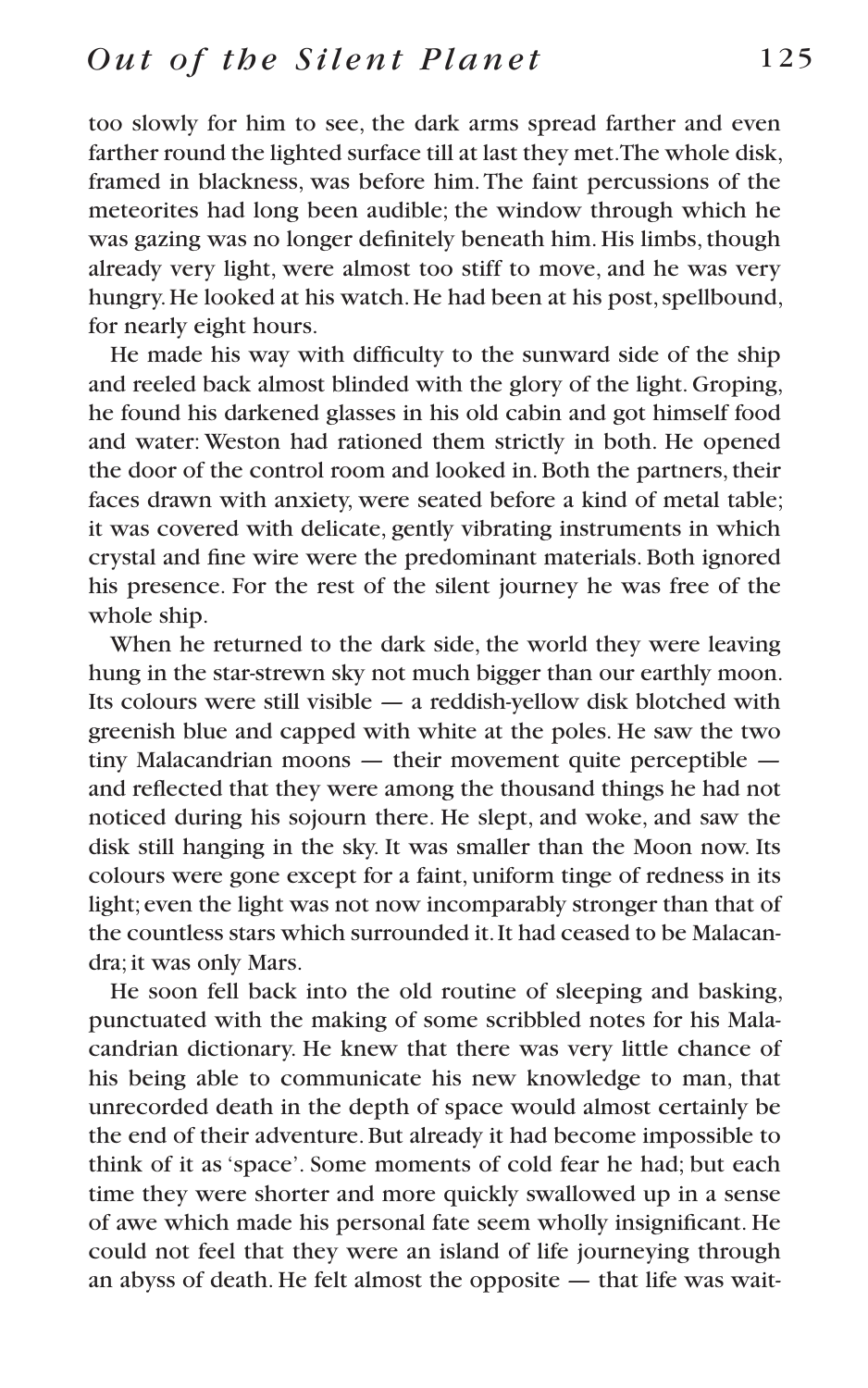ing outside the little iron eggshell in which they rode, ready at any moment to break in, and that, if it killed them, it would kill them by excess of its vitality. He hoped passionately that if they were to perish they would perish by the 'unbodying' of the space-ship and not by suffocation within it. To be let out, to be set free, to dissolve into the ocean of eternal noon, seemed to him at certain moments a consummation even more desirable than their return to Earth. And if he had felt some such lift of the heart when first he passed through heaven on their outward journey, he felt it now tenfold, for now he was convinced that the abyss was full of life in the most literal sense, full of living creatures.

His confidence in Oyarsa's words about the *eldila* increased rather than diminished as they went on. He saw none of them; the intensity of light in which the ship swam allowed none of the fugitive variations which would have betrayed their presence. But he heard, or thought he heard, all kinds of delicate sound, or vibrations akin to sound, mixed with the tinkling rain of meteorites, and often the sense of unseen presences even within the space-ship became irresistible. It was this, more than anything else, that made his own chances of life seem so unimportant. He and all his race showed small and ephemeral against a background of such immeasurable fullness. His brain reeled at the thought of the true population of the universe, the three-dimensional infinitude of their territory, and the unchronicled aeons of their past; but his heart became steadier than it had ever been.

It was well for him that he had reached this frame of mind before the real hardships of their journey began. Ever since their departure from Malacandra, the thermometer had steadily risen; now it was higher than it had stood at any time on their outward journey. And still it rose. The light also increased. Under his glasses he kept his eyes habitually tight shut, opening them only for the shortest time for necessary movements. He knew that if he reached Earth it would be with permanently damaged sight. But all this was nothing to the torment of heat. All three of them were awake for twenty-four hours out of the twenty-four, enduring with dilated eyeballs, blackened lips and froth-flecked cheeks the agony of thirst. It would be madness to increase their scanty rations of water madness even to consume air in discussing the question.

He saw well enough what was happening. In his last bid for life Weston was venturing inside the Earth's orbit, leading them nearer the Sun than man, perhaps than life, had ever been. Presumably this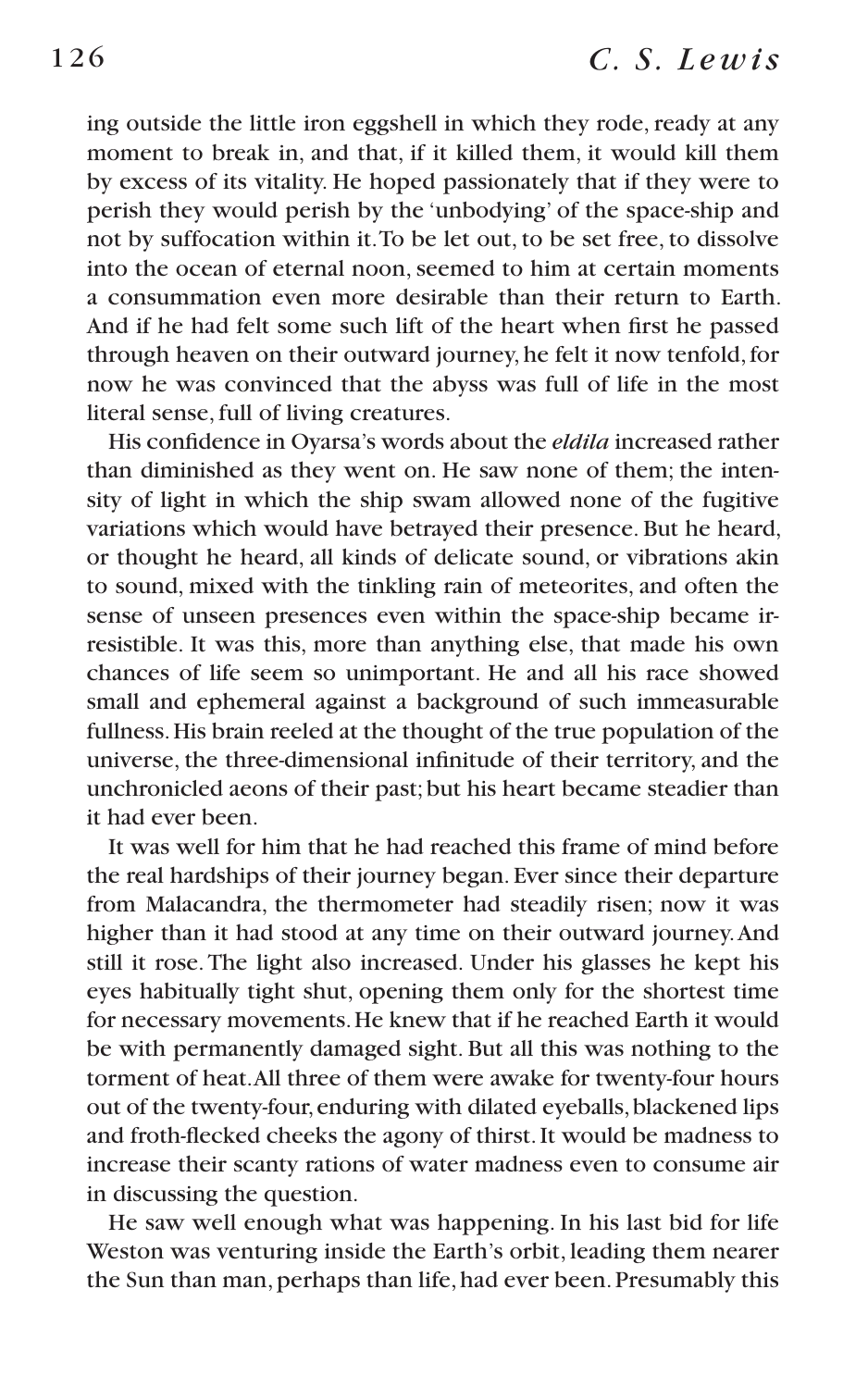was unavoidable; one could not follow a retreating Earth round the rim of its own wheeling course. They must be trying to meet it to cut across... it was madness! But the question did not much occupy his mind; it was not possible for long to think of anything but thirst. One thought of water; then one thought of thirst; then one thought of thinking of thirst; then of water again. And still the thermometer rose. The walls of the ship were too hot to touch. It was obvious that a crisis was approaching. In the next few hours it must kill them or get less.

It got less. There came a time when they lay exhausted and shivering in what seemed the cold, though it was still hotter than any terrestrial climate. Weston had so far succeeded; he had risked the highest temperature at which human life could theoretically survive, and they had lived through it. But they were not the same men. Hitherto Weston had slept very little even in his watches off; always, after an hour or so of uneasy rest, he had returned to his charts and to his endless, almost despairing, calculations. You could see him fighting the despair — pinning his terrified brain down, and again down, to the figures. Now he never looked at them. He even seemed careless in the control room. Devine moved and looked like a somnambulist. Ransom lived increasingly on the dark side and for long hours he thought of nothing. Although the first great danger was past, none of them, at this time, had any serious hope of a successful issue to their journey. They had now been fifty days, without speech, in their steel shell, and the air was already very bad.

Weston was so unlike his old self that he even allowed Ransom to take his share in the navigation. Mainly by signs, but with the help of a few whispered words, he taught him all that was necessary at this stage of the journey. Apparently they were racing home — but with little chance of reaching it in time — before some sort of cosmic 'trade-wind'. A few rules of thumb enabled Ransom to keep the star which Weston pointed out to him in its position at the centre of the skylight, but always with his left hand on the bell to Weston's cabin.

This star was not the Earth. The days — the purely theoretical 'days' which bore such a desperately practical meaning for the travellers — mounted to fifty-eight before Weston changed course, and a different luminary was in the centre. Sixty days, and it was visibly a planet. Sixty-six, and it was like a planet seen through field-glasses. Seventy, and it was like nothing that Ransom had ever seen — a little dazzling disk too large for a planet and far too small for the Moon.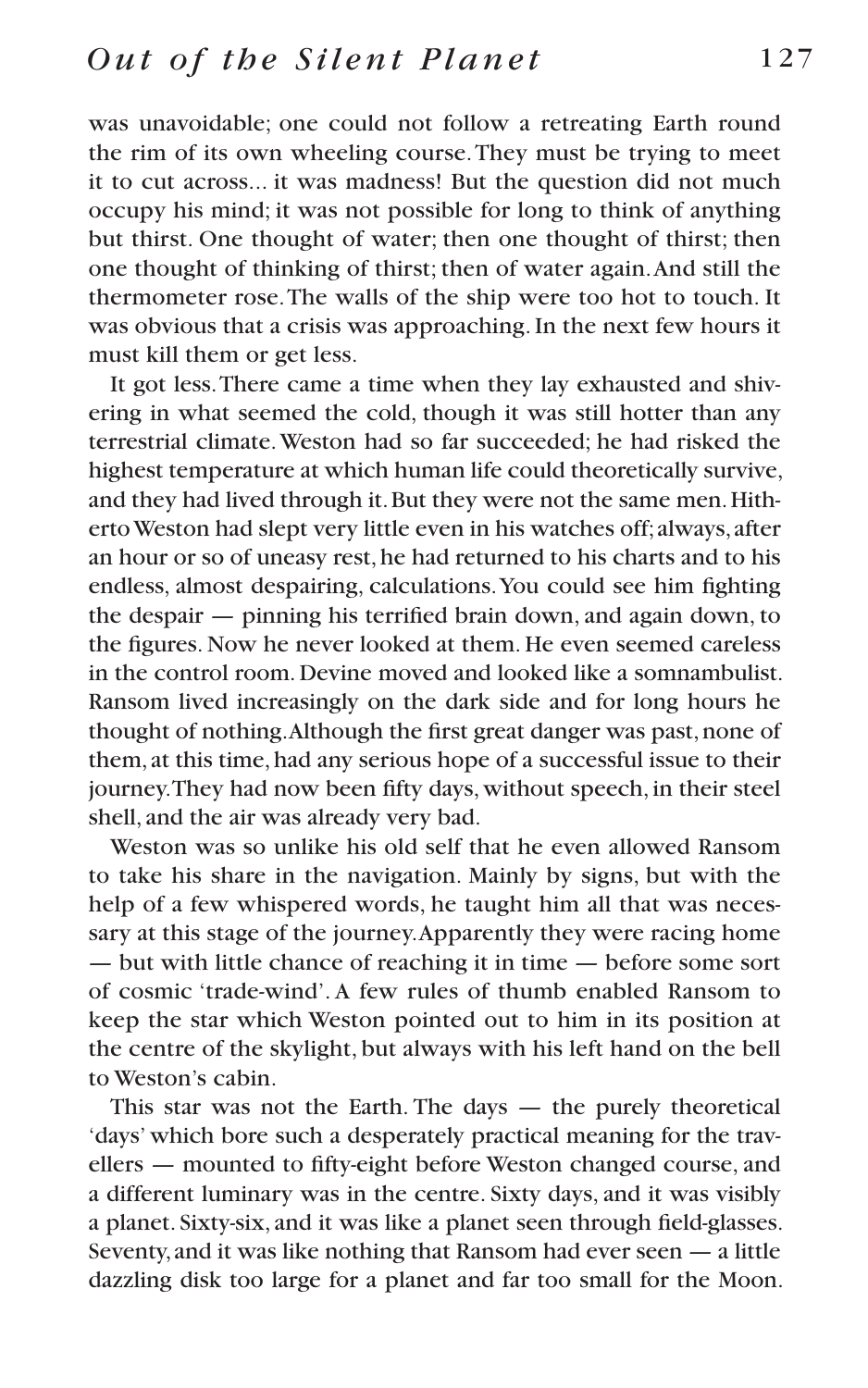Now that he was navigating, his celestial mood was shattered. Wild, animal thirst for life, mixed with homesick longing for the free airs and the sights and smells of earth — for grass and meat and beer and tea and the human voice — awoke in him. At first his chief difficulty on watch had been to resist drowsiness; now, though the air was worse, feverish excitement kept him vigilant. Often when he came off duty he found his right arm stiff and sore; for hours he had been pressing it unconsciously against the control board as if his puny thrust could spur the space-ship to yet greater speed.

Now they had twenty days to go. Nineteen — eighteen — and on the white terrestrial disk, now a little larger than a sixpence, he thought he could make out Australia and the south-east corner of Asia. Hour after hour, though the markings moved slowly across the disk with the Earth's diurnal revolution, the disk itself refused to grow larger. 'Get on! Get on! Ransom muttered to the ship. Now ten days were left and it was like the Moon and so bright that they could not look steadily at it. The air in their little sphere was ominously bad, but Ransom and Devine risked a whisper as they changed watches.

'We'll do it,' they said. 'We'll do it yet.'

On the eighty-seventh day, when Ransom relieved Devine, he thought there was something wrong with the Earth. Before his watch was done, he was sure. It was no longer a true circle, but bulging a little on one side; it was almost pear-shaped. When Weston came on duty he gave one glance at the skylight, rang furiously on the bell for Devine, thrust Ransom aside, and took the navigating seat. His face was the colour of putty. He seemed to be about to do something to the controls, but as Devine entered the room he looked up and shrugged his shoulders with a gesture of despair. Then he buried his face in his hands and laid his head down on the control-board.

Ransom and Devine exchanged glances. They bundled Weston out of the seat  $-$  he was crying like a child  $-$  and Devine took his place. And now at last Ransom understood the mystery of the bulging Earth. What had appeared as a bulge on one side of her disk was becoming increasingly distinct as a second disk, a disk almost as large in appearance as her own. It was covering more than half of the Earth. It was the Moon between them and the Earth, and two hundred and forty thousand miles nearer. Ransom did not know what fate this might mean for the space-ship. Devine obviously did, and never had he appeared so admirable. His face was as pale as Weston's, but his eyes were clear and preternaturally bright; he sat crouched over the controls like an animal, about to spring and he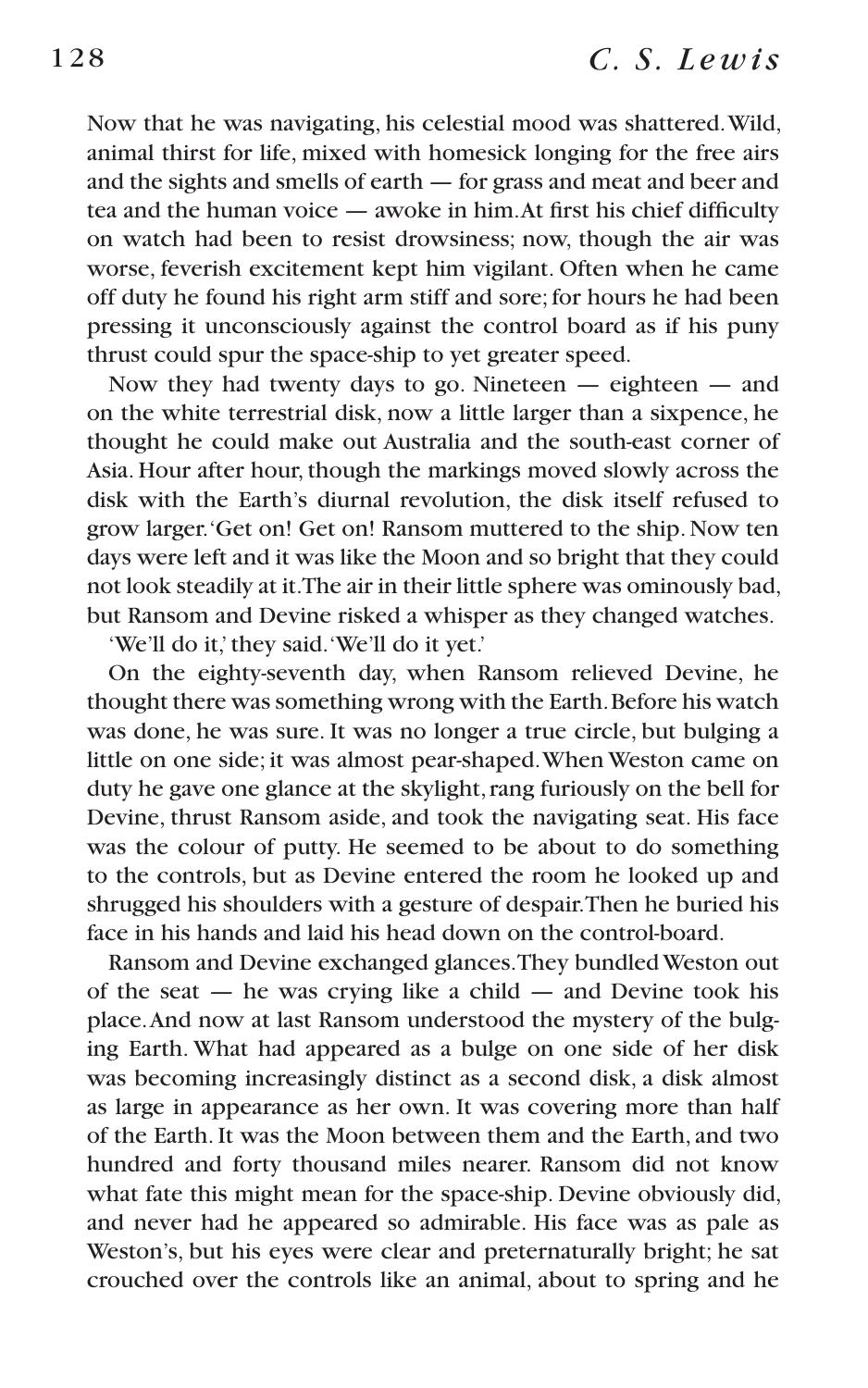was whistling very softly between his teeth.

Hours later Ransom understood what was happening. The Moon's disk was now larger than the Earth's, and very gradually it became apparent to him that both disks were diminishing in size. 'The spaceship was no longer approaching either the Earth or the Moon; it was farther away from them than it had been half an hour ago, and that was the meaning of Devine's feverish activity with the controls. It was not merely that the Moon was crossing their path and cutting them off from the Earth; apparently for some reason probably gravitational — it was dangerous to get too close to the Moon, and Devine was standing off into space. In sight of harbour they were being forced to turn back to the open sea. He glanced up at the chronometer. It was the morning of the eighty-eighth day. Two days to make the Earth, and they were moving away from her.

'I suppose this finishes us?' he whispered.

'Expect so,' whispered Devine, without looking round. Weston presently recovered sufficiently to come back and stand beside Devine. There was nothing for Ransom to do. He was sure, now, that they were soon to die. With this realization, the agony of his suspense suddenly disappeared. Death, whether it came now or some thirty years later on earth, rose up and claimed his attention. There are preparations a man likes to make. He left the control room and returned into one of the sunward chambers, into the indifference of the moveless light, the warmth, the silence and the sharp-cut shadows. Nothing was farther from his mind than sleep. It must have been the exhausted atmosphere which made him drowsy. He slept.

He awoke in almost complete darkness in the midst of a loud continuous noise, which he could not at first identify. It reminded him of something — something he seemed to have heard in a previous existence. It was a prolonged drumming noise close above his head. Suddenly his heart gave a great leap.

'Oh God,' he sobbed. 'Oh God! It's *rain*.'

He was on Earth. The air was heavy and stale about him, but the choking sensations he had been suffering were gone. He realized that he was still in the space-ship. The others, in fear of its threatened 'unbodying', had characteristically abandoned it the moment it touched Earth and left him to his fate. It was difficult in the dark, and under the crushing weight of terrestrial gravity, to find his way out. But he managed it. He found the manhole and slithered, drinking great draughts of air, down the outside of the sphere; slipped in mud, blessed the smell of it, and at last raised the unaccustomed weight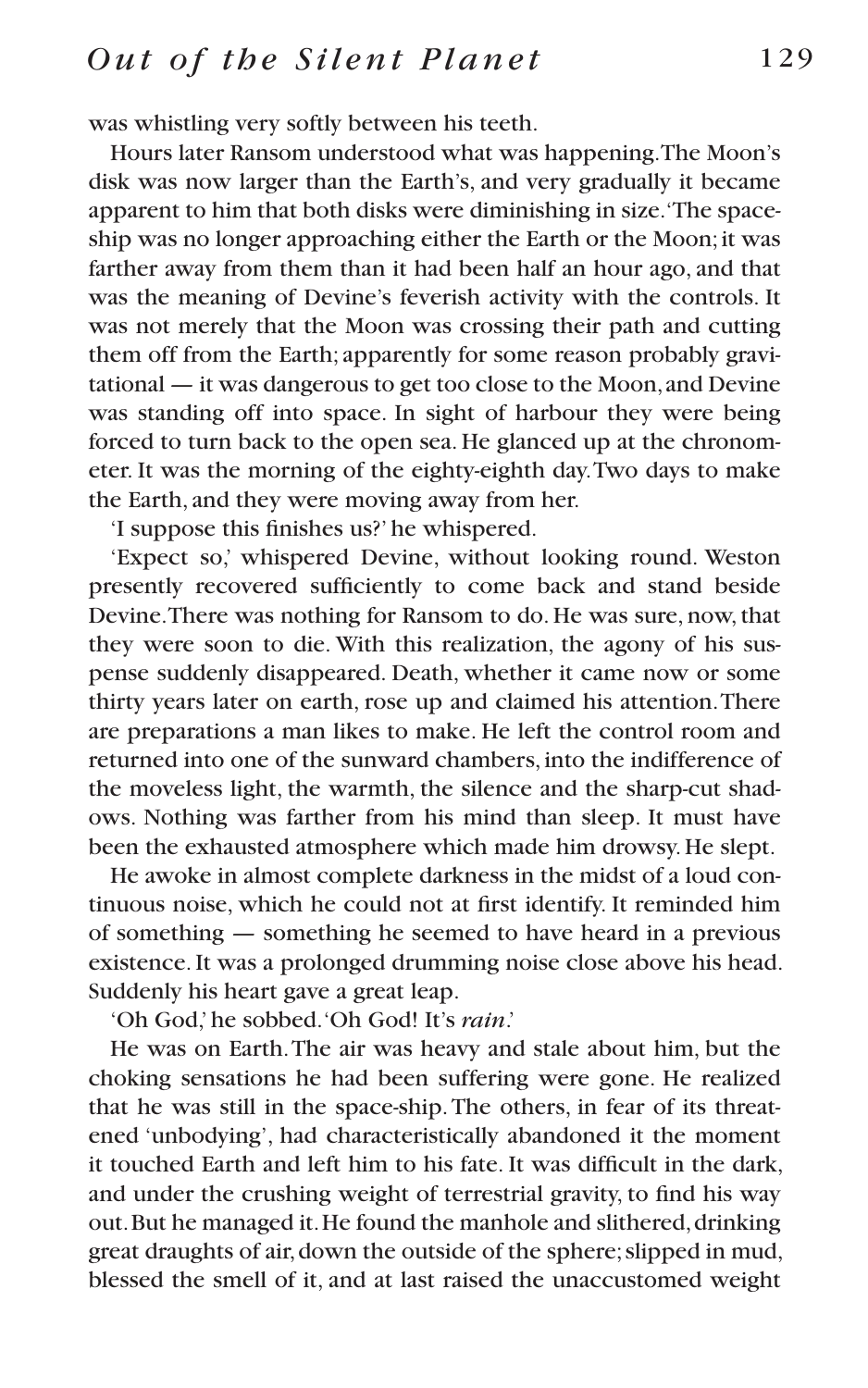of his body to its feet. He stood in pitch-black night under torrential rain. With every pore of his body he drank it in; with every desire of his heart he embraced the smell of the field about him — a patch of his native planet where grass grew, where cows moved, where presently he would come to hedges and a gate.

He had walked about half an hour when a vivid light behind him and a strong, momentary wind informed him that the space-ship was no more. He felt very little interest. He had seen dim lights, the lights of men, ahead. He contrived to get into a lane, then into a road, then into a village street. A lighted door was open. There were voices from within and they were speaking English. There was a familiar smell. He pushed his way in, regardless of the surprise he was creating, and walked to the bar.

'A pint of bitter, please,' said Ransom.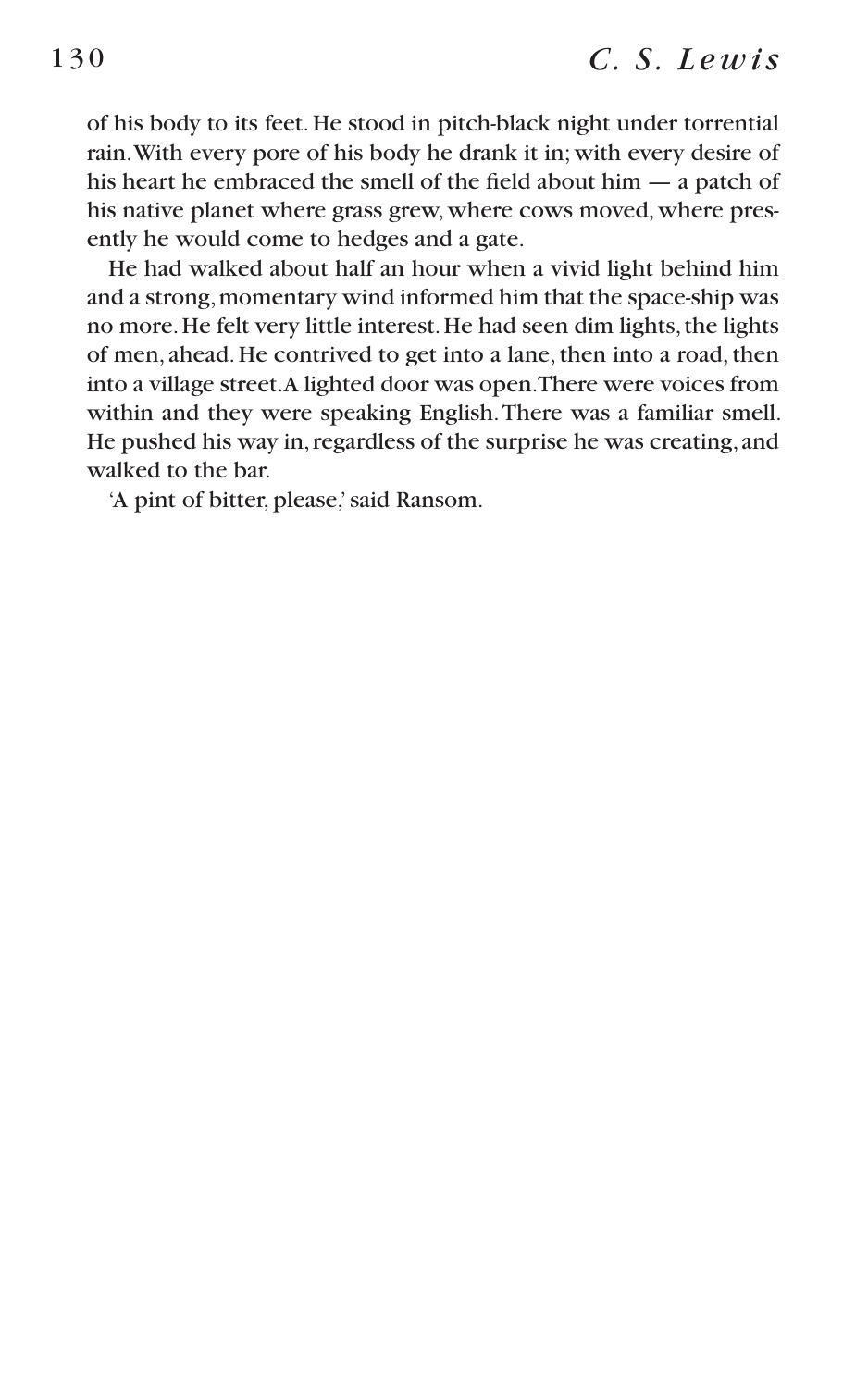# <u>SHAP.T.SK XX</u>

TTHIS point, if I were guided by purely literary considerations, **L**my story would end, but it is time to remove the mask and to acquaint the reader with the real and practical purpose for which this book has been written. At the same time he will learn how the writing of it became possible at all.

Dr Ransom — and at this stage it will become obvious that this is not his real name — soon abandoned the idea of his Malacandrian dictionary and indeed all idea of communicating his story to the world. He was ill for several months, and when he recovered he found himself in considerable doubt as to whether what he remembered had really occurred. It looked very like a delusion produced by his illness, and most of his apparent adventures could, he saw, be explained psycho-analytically. He did not lean very heavily on this fact himself, for he had long since observed that a good many 'real' things in the fauna and flora of our own world could be accounted for in the same way if you started with the assumption that they were illusions. But he felt that if he himself half doubted his own story, the rest of the world would disbelieve it completely. He decided to hold his tongue, and there the matter would have rested but for a very curious coincidence.

This is where I come into the story. I had known Dr Ransom slightly for several years and corresponded with him on literary and philological subjects, though we very seldom met. It was, therefore, quite in the usual order of things that I should write a letter some months ago, of which I will quote the relevant paragraph. It ran like this:

'I am now working at the Platonists of the twelfth century and incidentally discovering that they wrote damnably difficult Latin. In one of them, Bernardus Silvestris, there is a word I should particularly like your views on — the word *Oyarses*. It occurs in the description of a voyage through the heavens, and an *Oyarses* seems to be the 'intelligence' or tutelary spirit of a heavenly sphere, i.e. in our language, of a planet. I asked C. J. about it and he says it ought to be *Ousiarches*. That, of course, would make sense,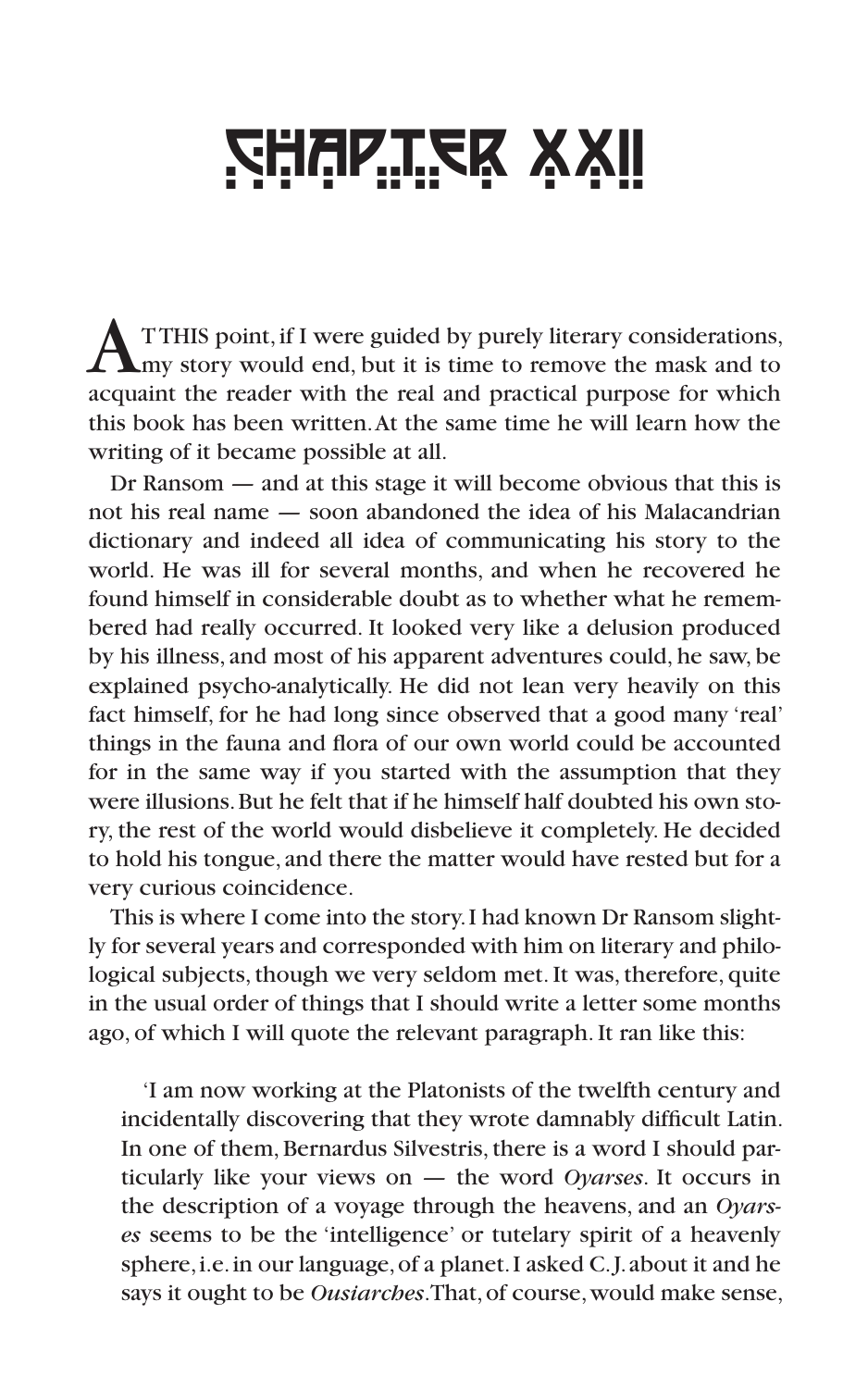but I do not feel quite satisfied. Have you by any chance ever come across a word like *Oyarses*, or can you hazard any guess as to what language it may be?'

The immediate result of this letter was an invitation to spend a weekend with Dr Ransom. He told me his whole story, and since then he and I have been almost continuously at work on the mystery. A good many facts, which I have no intention of publishing at present; have fallen into our hands; facts about planets in general and about Mars in particular, facts about medieval Platonists, and (not least in importance) facts about the Professor to whom I am giving the fictitious name of Weston: A systematic report of these facts might, of course, be given to the civilized world: but that would almost certainly result in universal incredulity and in a libel action from 'Weston'. At the same time, we both feel that we cannot be silent. We are being daily confirmed in our belief that the *oyarses* of Mars was right when it said that the present 'celestial year' was to be a revolutionary one, that the long isolation of our own planet is nearing its end, and that great doings are on foot. We have found reason to believe that the medieval Platonists were living in the same celestial year as ourselves — in fact, that it began in the twelfth century of our era — and that the occurrence of the name Oyarsa (Latinized as *oyarses*) in Bernardus Silvestris is not an accident. And we have also evidence — increasing almost daily — that 'Weston', or the force or forces behind 'Weston', will play a very important part in the events of the next few centuries, and, unless we prevent them, a very disastrous one. We do not mean that they are likely to invade Mars — our cry is not merely 'Hands off Malacandra.' The dangers to be feared are not planetary but cosmic, or at least solar, and they are not temporal but eternal. More than this it would be unwise to say.

It was Dr Ransom who first saw that our only chance was to publish in the form of *fiction* what would certainly not be listened to as fact. He even thought — greatly overrating my literary powers — that this might have the incidental advantage of reaching a wider public, and that, certainly, it would reach a great many people sooner than 'Weston'. To my objection that if accepted as fiction, it would for that very reason be regarded as false, he replied that there would be indications enough in the narrative for the few readers — the very few — who *at present* were prepared to go farther into the matter.

'And they,' he said, 'will easily find out you, or me, and will easily identify Weston. Anyway,' he continued, 'what we need for the mo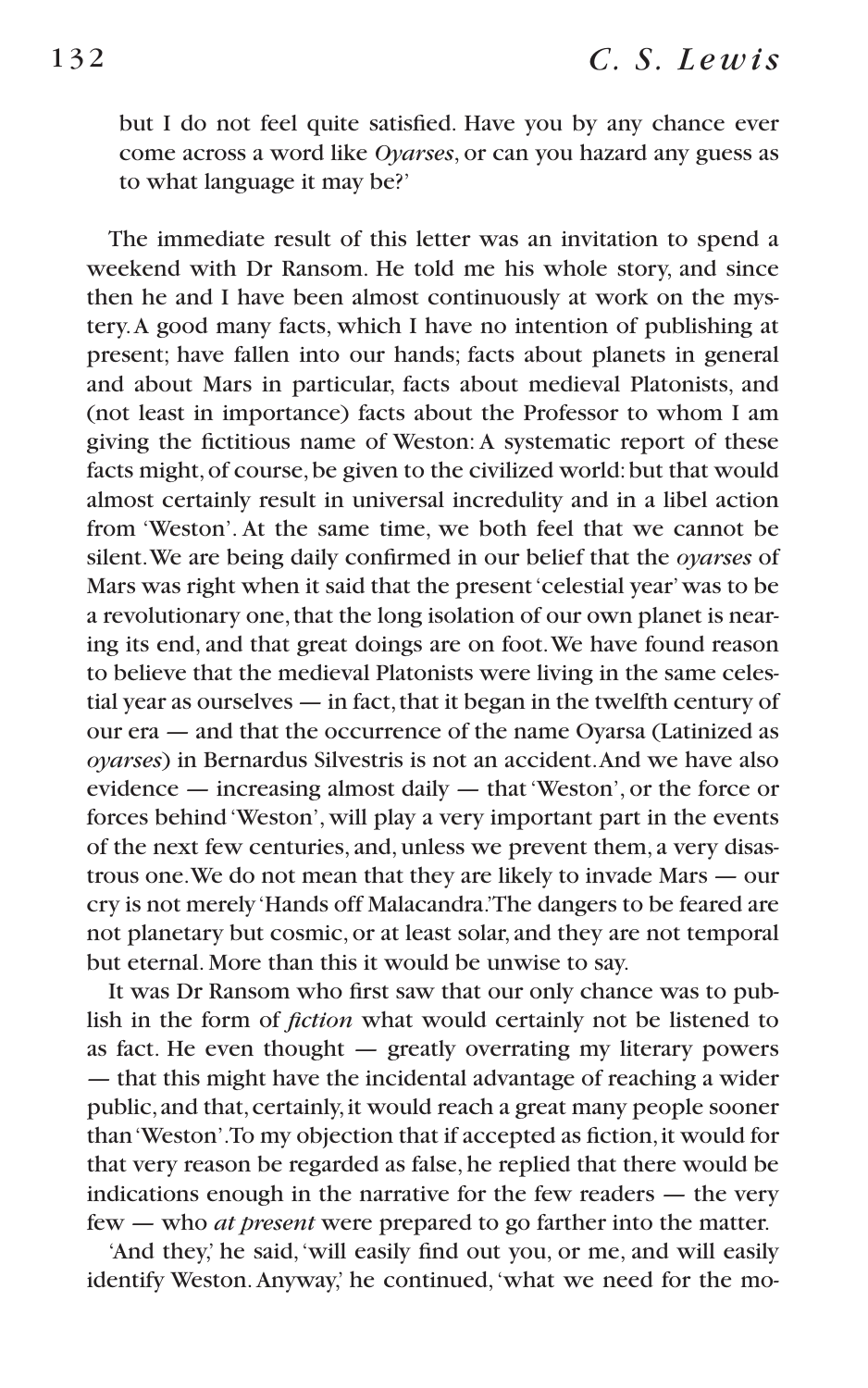ment is not so much a body of belief as a body of people familiarized with certain ideas. If we could even effect in one per cent of our readers a change-over from the conception of Space to the conception of Heaven, we should have made a beginning.'

What neither of us foresaw was the rapid march of events which was to render the book out of date before it was published. These events have already made it rather a prologue to our story than the story itself. But we must let it go as it stands. For the later stages of the adventure — well, it was Aristotle, long before Kipling, who taught us the formula, 'That is another story.'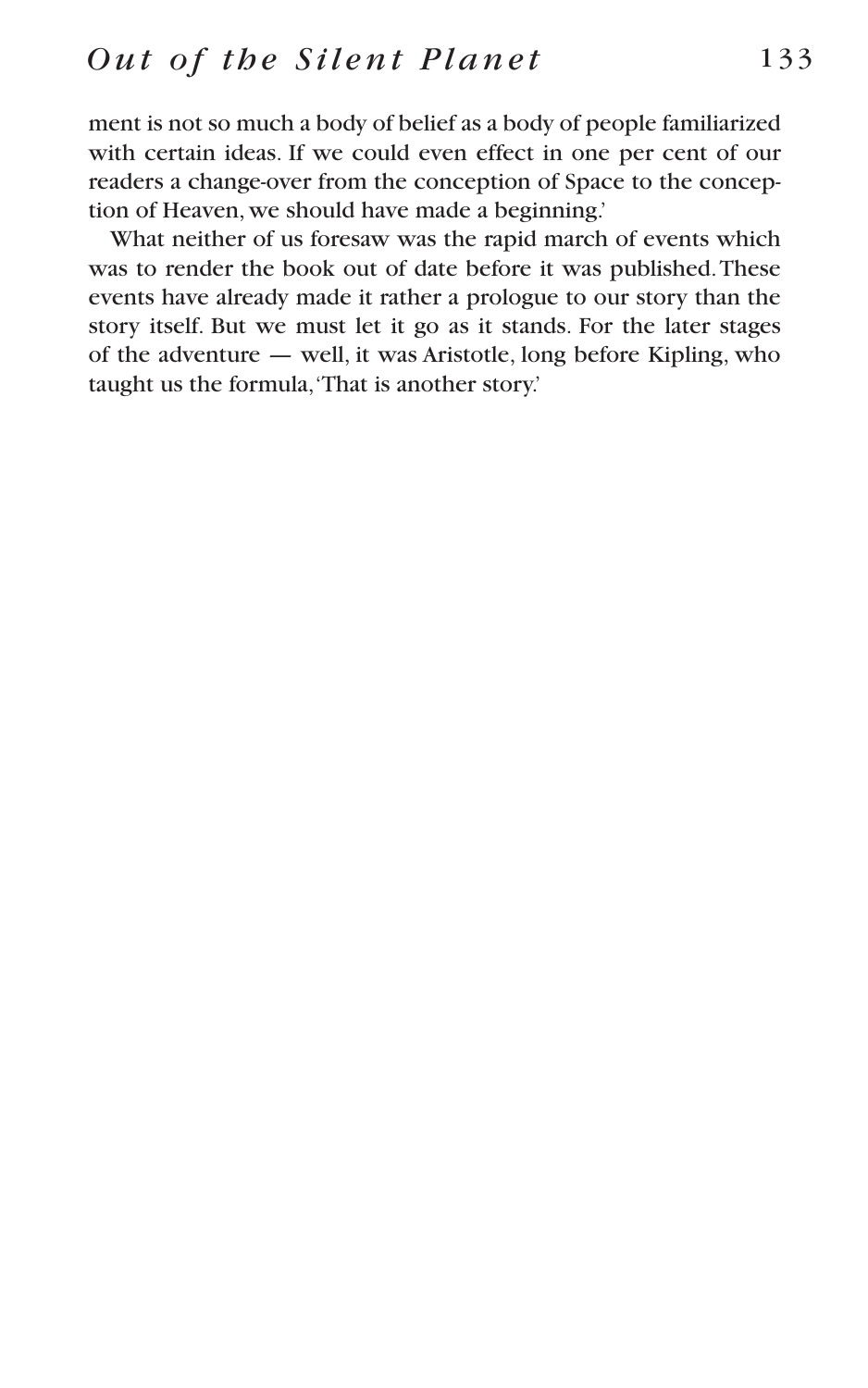#### **Postscript**

*(Being extracts from a letter written by the original of 'Dr Ransom' to the author)*

I think you are right, and after the two or three corrections (marked<br>in red) the MS will have to stand. I won't deny that I am disappointed, but then any attempt to tell such a story is bound to disappoint the man who has really been there. I am not now referring to the ruthless way in which you have cut down all the philological part, though, as it now stands, we are giving our readers a mere caricature of the Malacandrian language. I mean something more difficult — something which I couldn't possibly express. How can one 'get across' the Malacandrian *smells*? Nothing comes back to me more vividly in my dreams ... especially the early morning smell in those purple woods, where the very mention of 'early morning' and 'woods' is misleading because it must set you thinking of earth and moss and cobwebs and the smell of our own planet, but I'm thinking of something totally different. More 'aromatic' ... yes, but then it is not hot or luxurious or exotic as that word suggests. Something aromatic, spicy, yet very cold, very thin, tingling at the back of the nose — something that did to the sense of smell what high, sharp violin notes do to the ear. And mixed with that I always hear the sound of the singing — great hollow hound-like music from enormous throats, deeper than Chaliapin, a 'warm, dark noise'. I am homesick for my old Malacandrian valley when I think of it; yet God knows when I heard it there I was homesick enough for the Earth.

Of course you are right; if we are to treat it as a story you *must* telescope the time I spent in the village during which 'nothing happened'. But I grudge it. Those quiet weeks, the mere living among the *hrossa*, are to me the main thing that happened. I *know* them, Lewis; that's what you can't get into a mere story. For instance, because I always take a thermometer with me on a holiday (it has saved many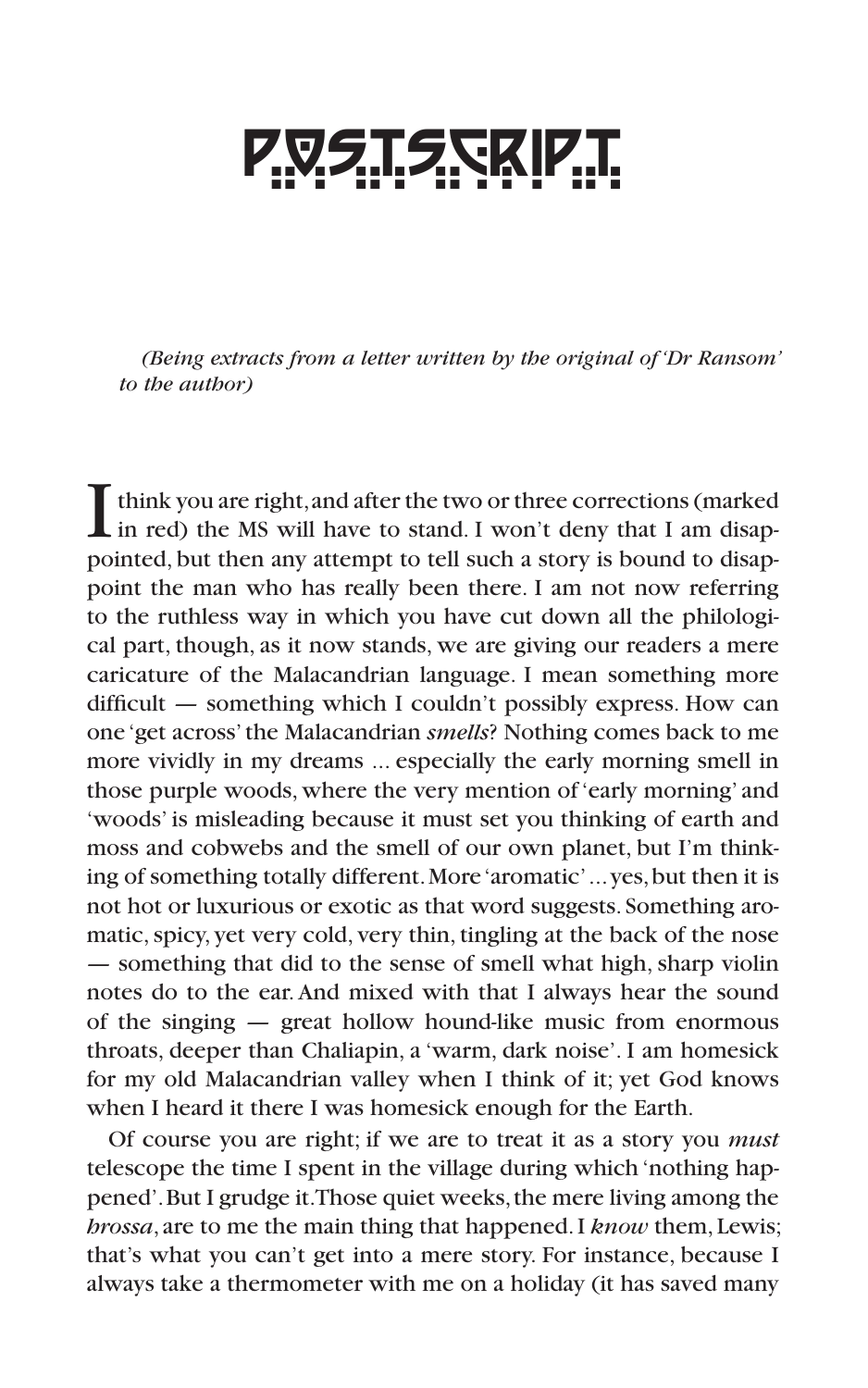a one from being spoiled) I know that the normal temperature of a *hross* is 103º. I know though I can't remember learning it — that they live about 80 Martian years, or 160 earth years; that they marry at about 20  $(=40)$ ; that their droppings, like those of the horse, are not offensive to themselves, or to me, and are used for agriculture; that they don't shed tears, or blink; that they do get (as you would say) 'elevated' but not drunk on a gaudy night — of which they have many. But what can one do with these scraps of information? I merely analyse them out of a whole living memory that can never be put into words, and no one in this world will be able to build up from such scraps quite the right picture. For example, can I make even you understand how I know, beyond all question, why it is that the Malacandrians don't keep pets and, in general, don't feel about their 'lower animals' as we do about ours? Naturally it is the sort of thing they themselves could never have told me. One just sees why when one sees the three species together. Each of them is to the others *both* what a man is to us *and* what an animal is to us. They can talk to each other, they can co-operate, they have the same ethics; to that extent a *sorn* and a *hross* meet like two men. But then each finds the other different, funny, attractive as an animal is attractive. Some instinct starved in us, which we try to soothe by treating irrational creatures almost as if they were rational, is really satisfied in Malacandra. They don't need pets.

By the way, while we are on the subject of species, I am rather sorry that the exigencies of the story have been allowed to simplify the biology so much. Did I give you the impression that each of the three species was perfectly homogeneous? If so, I misled you. Take the *hrossa*; my friends were black *hrossa*, but there are also silver *hrossa*, and in some of the western *handramits* one finds the great crested *hross* — ten feet high, a dancer rather than a singer, and the noblest animal, after man, that I have ever seen. Only the males have the crest. I also saw a pure white *hross* at Meldilorn, but like a fool I never found out whether he represented a sub-species or was a mere freak like our terrestrial albino. There is also at least one other kind of *sorn* besides the kind I saw — the *soroborn* or red *sorn* of the desert, who lives in the sandy north. He's a corker by all accounts.

I agree, it is a pity I never saw the *pfifltriggi* at home. I know nearly enough about them to 'fake' a visit to them as an episode in the story, but I don't think we ought to introduce any mere fiction. 'True in substance' sounds all very well on earth, but I can't imagine myself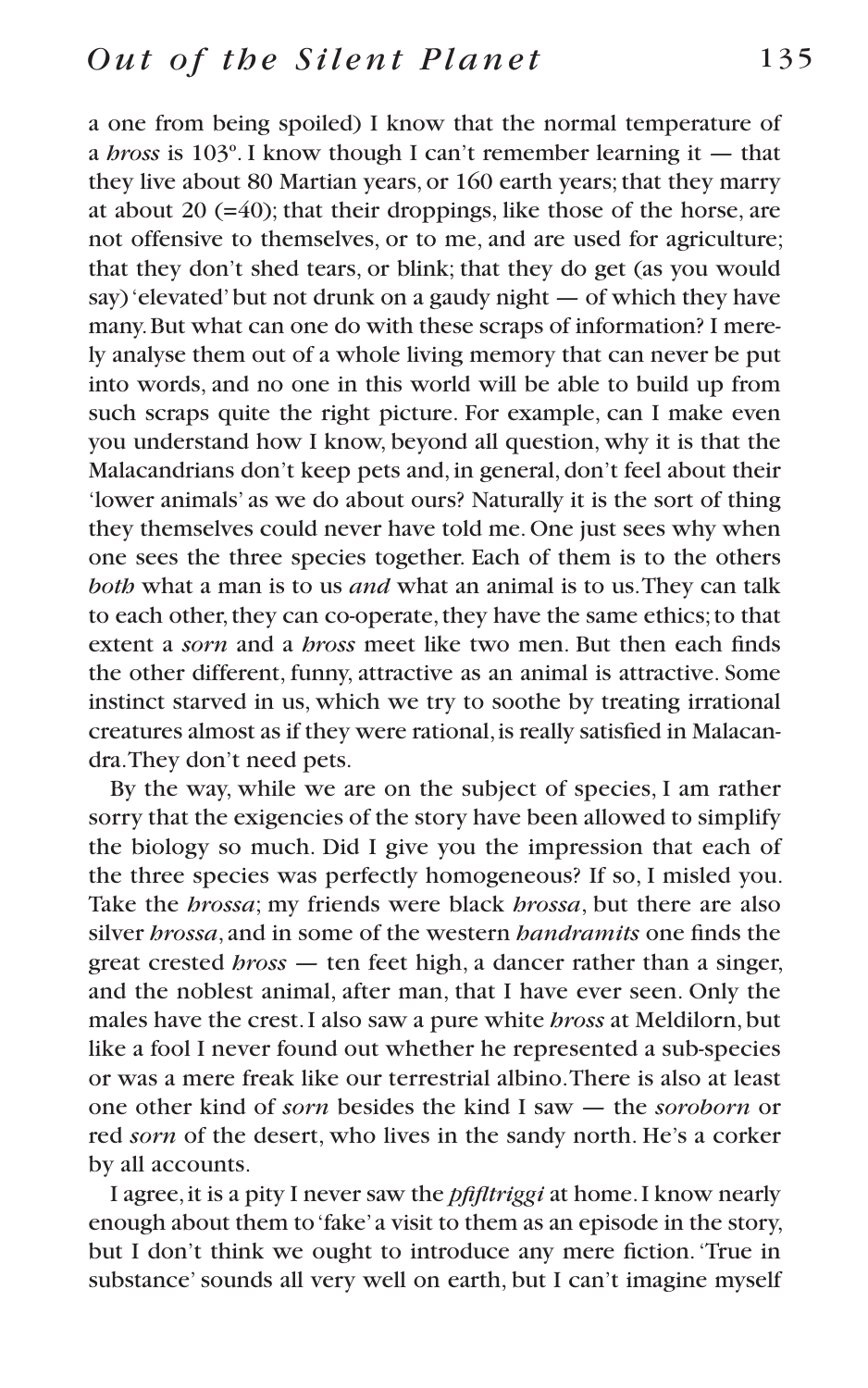explaining it to Oyarsa, and I have a shrewd suspicion (see my last letter) that I have not heard the end of *him*. Anyway, why should our 'readers' (you seem to know the devil of a lot about them!), who are so determined to hear nothing about the language, be so anxious to know more of the *pfifltriggi*? But if you can work it in, there is, of course, no harm in explaining that they are oviparous and matriarchal, and short-lived compared with the other species. It is pretty plain that the great depressions which they inhabit are the old ocean-beds of Malacandra. *Hrossa*, who had visited them, described themselves as going down into deep forests over sand, 'the bonestones (fossils) of ancient wave-borers above them'. No doubt these are the dark patches seen on the Martian disk from Earth. And that reminds me — the 'maps' of Mars which I have consulted since I got back are so inconsistent with one another that I have given up the attempt to identify my own *handramit*. If you want to try your hand, the desideratum is 'a roughly north-east and south-west "canal" cutting a north and south "canal' not more than twenty miles from the equator'. But astronomers differ very much as to what they can see.

Now as to your most annoying question: 'Did Augray, in describing the *eldila*, confuse the ideas of a subtler body and a superior being?' No. The confusion is entirely your own. He said two things: that the *eldila* had bodies different from those of planetary animals, and that they were superior in intelligence. Neither he nor anyone else in Malacandra ever confused the one statement with the other or deduced the one from the other. In fact, I have reasons for thinking that there are also irrational animals with the *eldil* type of body (you remember Chaucer's 'airish beasts'?).

I wonder are you wise to say nothing about the problem of *eldil* speech? I agree that it would spoil the narrative to raise the question during the trial scene at Meldilorn, but surely many readers will have enough sense to ask how the *eldila*, who obviously don't breathe, can talk. It is true that we should have to admit we don't know, but oughtn't the readers to be told that? I suggested to J. the only scientist here who is in my confidence — your theory that they might have instruments, or even organs, for manipulating the air around them and thus producing sounds indirectly, but he didn't seem to think much of it. He thought it probable that they directly manipulated the ears of those they were 'speaking' to. That sounds pretty difficult… of course one must remember that we have really no knowledge of the shape or size of an *eldil*, or even of its relations to space (*our* space) in general. In fact, — one wants to keep on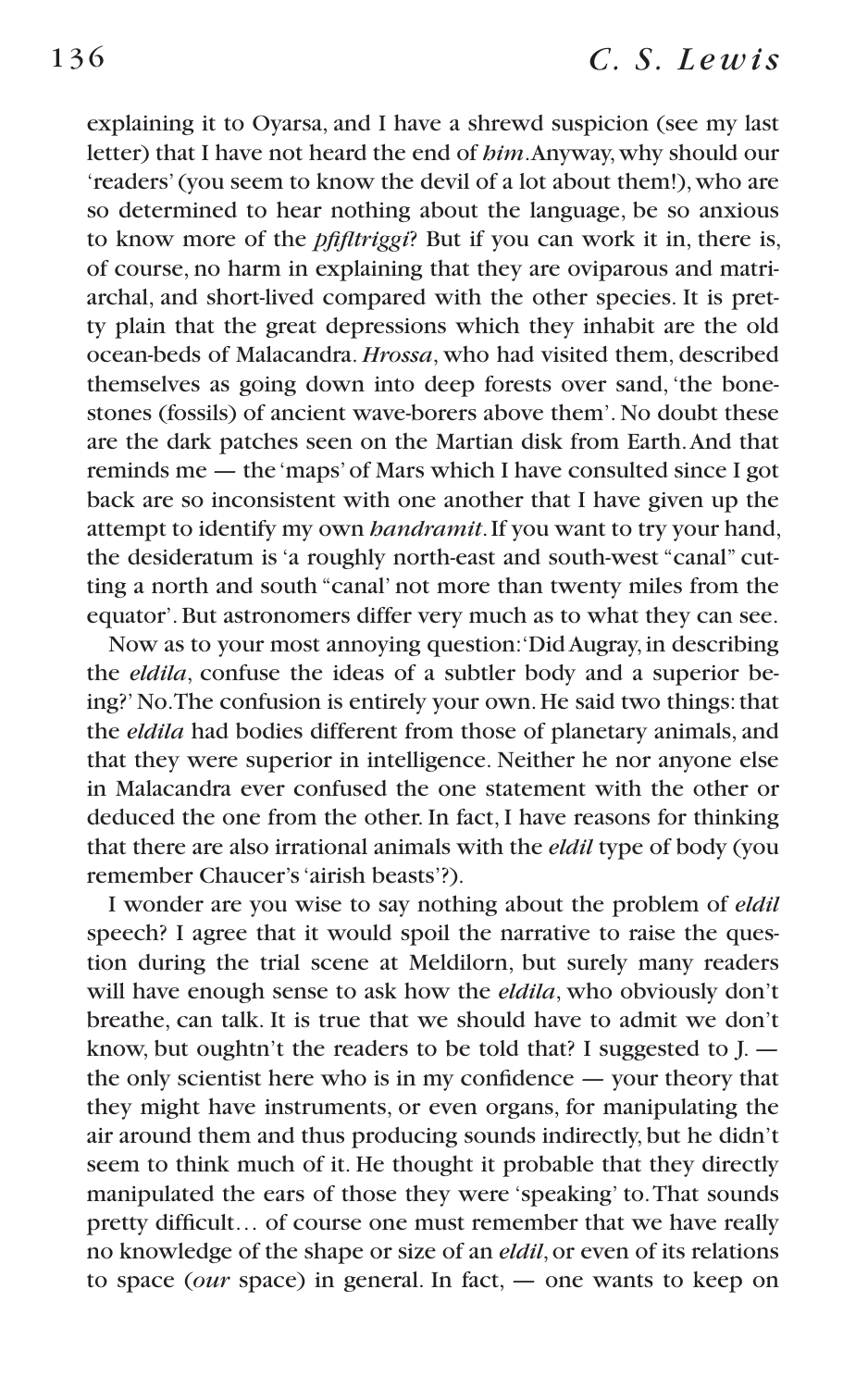insisting that we really know next to nothing about them. Like you, I can't help trying to fix their relation to the things that appear in terrestrial tradition — gods, angels, fairies. But we haven't the data. When I attempted to give Oyarsa some idea of our own Christian angelology, he certainly seemed to regard our 'angels' as different in some way from himself. But whether he meant that they were a different species, or only that they were some special military caste (since our poor old earth turns out to be a kind of Ypres Salient in the universe), I don't know.

Why must you leave out my account of how the shutter jammed just before our landing on Malacandra? Without this, your description of our sufferings from excessive light on the return journey raises the very obvious question, 'Why didn't they close their shutters?' I don't believe your theory that 'readers never notice that sort of thing'. I'm sure I should.

There are two scenes that I wish you could have worked into the book; no matter — they are worked into me. One or other of them is always before me when I close my eyes.

In one of them I see the Malacandrian sky at morning; pale blue, so pale that now, when I have grown once more accustomed to terrestrial skies, I think of it as almost white. Against it the nearer tops of the giant weeds — the 'trees' as you call them — show black, but far away, across miles of that blinding blue water, the remoter woods are watercolour purple. The shadows all around me on the pale forest floor are like shadows on snow. There are figures walking before me; slender yet gigantic forms, black and sleek as animated tall hats; their huge round heads, poised on their sinuous stalk-like bodies, give them the appearance of black tulips. They go down, singing, to the edge of the lake. The music fills the wood with its vibration, though it is so soft that I can hardly hear it: it is like dim organ music. Some of them embark, but most remain. It is done slowly; this is no ordinary embarkation, but some ceremony. It is, in fact, a *hross* funeral. Those three with the grey muzzles whom they have helped into the boat are going to Meldilorn to die. For in that world, except for some few whom the *hnakra* gets, no one dies before his time. All live out the full span allotted to their kind, and a death with them is as predictable as a birth with us. The whole village has known that those three will die this year, this month; it was an easy guess that they would die even this week. And now they are off, to receive the last counsel of Oyarsa, to die, and to be by him unbodied'. The corpses, as corpses, will exist only for a few minutes: there are no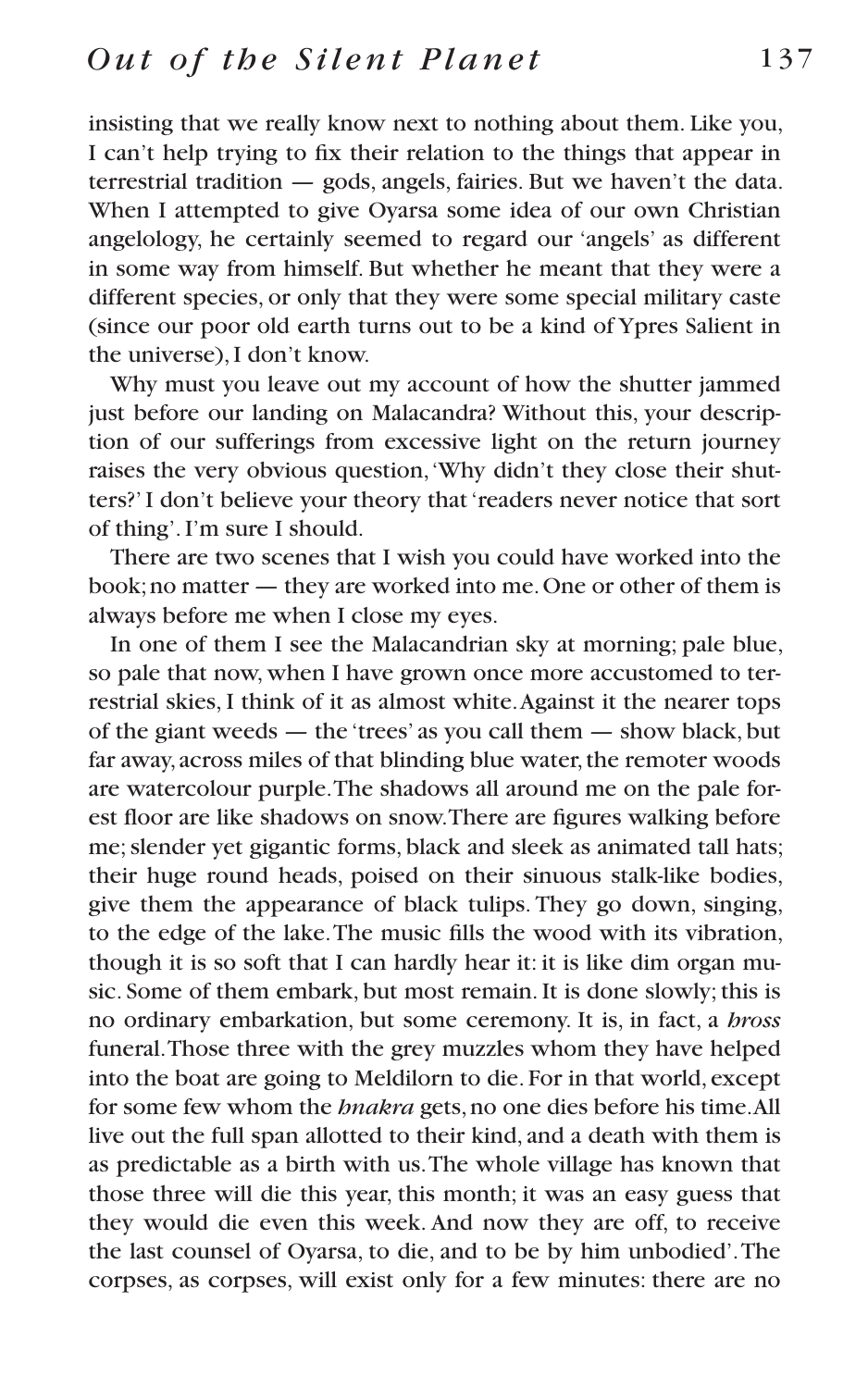coffins in Malacandra, no sextons, churchyards, or undertakers. The valley is solemn at their departure, but I see no signs of passionate grief. They do not doubt their immortality, and friends of the same generation are not torn apart. You leave the world, as you entered it, with the 'men of your own year'. Death is not preceded by dread nor followed by corruption.

The other scene is a nocturne. I see myself bathing with Hyoi in the warm lake. He laughs at my clumsy swimming; accustomed to a heavier world, I can hardly get enough of me under water to make any headway. And then I see the night sky. The greatest part of it is very like ours, though the depths are blacker and the stays brighter; but something that no terrestrial analogy will enable you fully to picture is happening in the west. Imagine the Milky Way magnified the Milky Way seen through our largest telescope on the clearest night. And then imagine this, not painted across the zenith, but rising like a constellation behind the mountain tops — a dazzling necklace of lights brilliant as planets, slowly heaving itself up till it fills a fifth of the sky and now leaves a belt of blackness between itself and the horizon. It is too bright to look at for long, but it is only a preparation. Something else is coming. There is a glow like moonrise on the *harandra*. *Ahihra!* cries Hyoi, and other baying voices answer him from the darkness all about us. And now the true king of night is up, and now he is threading his way through that strange western galaxy and making its lights dim by comparison with his own. I turn my eyes away, for the little disk is far brighter than the Moon in her greatest splendour. The whole *handramit* is bathed in colourless light; I could count the stems of the forest on the far side of the lake; I see that my fingernails are broken and dirty. And now I guess what it is that I have seen Jupiter rising beyond the Asteroids and forty million miles nearer than he has ever been to earthly eyes. But the Malacandrians would say 'within the Asteroids', for they have an odd habit, sometimes, of turning the solar system inside out. They call the Asteroids the 'dancers before the threshold of the Great Worlds'... The Great Worlds are the planets, as we should say, 'beyond' or 'outside' the Asteroids. Glundandra (Jupiter) is the greatest of these and has some importance in Malacandrian thought which I cannot fathom. He is 'the centre', 'great Meldilorn', 'throne' and 'feast'. They are, of course, well aware that he is uninhabitable, at least by animals of the planetary type; and they certainly have no pagan idea of giving a local habitation to Maleldil. But somebody or something of great importance is connected with Jupiter; as usual 'The *séroni* would